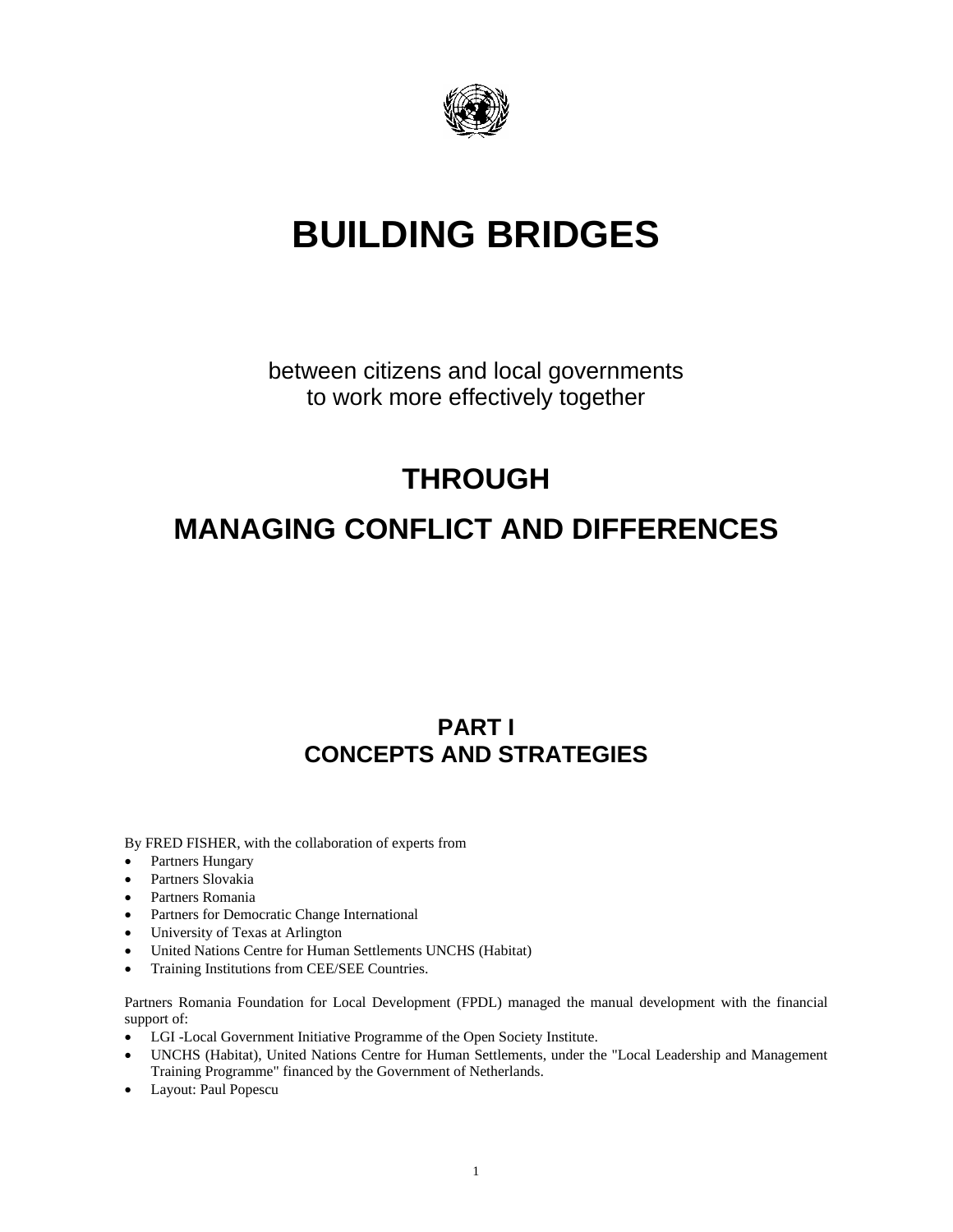## **TABLE OF CONTENTS**

| <b>FOREWORD</b>                                                                                                                                           | 4                    |
|-----------------------------------------------------------------------------------------------------------------------------------------------------------|----------------------|
| <b>PROLOGUE</b>                                                                                                                                           | 5                    |
| <b>ABOUT THIS MANUAL</b>                                                                                                                                  | 6                    |
| CHAPTER 1.<br><b>INTRODUCTION</b><br>Conflict and democracy<br>The arts of democracy                                                                      | 8<br>9<br>10         |
| Why conflict is important to democratic self-governance<br>Managing conflict and participatory planning<br>Negotiation and mediation<br>Are you confused? | 10<br>11<br>11<br>12 |
| Issues of power and culture<br>Key points<br>Endnotes                                                                                                     | 12<br>13<br>13       |
| CHAPTER 2.<br>UNDERSTANDING THE NATURE OF CONFLICT<br>Perceptions<br>Factors influencing perceptions                                                      | 14<br>15<br>16       |
| What to do<br>What causes conflict?                                                                                                                       | 16<br>17             |
| Conflict dynamics<br>Analyzing the conflict<br>The road to Abilene                                                                                        | 18<br>19<br>20       |
| Key points<br>Endnotes                                                                                                                                    | 20<br>21             |
| CHAPTER 3.<br><b>OVERVIEW OF CONFLICT MANAGEMENT STRATEGIES</b>                                                                                           | 22                   |
| Conflict management styles<br>Guidelines to ponder                                                                                                        | 23<br>23             |
| Cultural variations                                                                                                                                       | 24                   |
| Other variations                                                                                                                                          | 24                   |
| Some common ground                                                                                                                                        | 26<br>26             |
| Focusing in on various options<br>Key points                                                                                                              | 27                   |
| Endnotes                                                                                                                                                  | 27                   |
| CHAPTER 4.<br>THE ART OF DIALOGUE AND OTHER IMPORTANT INTER-RELATIONAL SKILLS<br>The art of dialogue                                                      | 28<br>28             |
| The practical power of dialogue                                                                                                                           | 28                   |
| Lighting conversational fires can be a long and difficult process                                                                                         | 29                   |
| <b>Building relationships</b>                                                                                                                             | 30                   |
| Dealing with resistance<br>Assertiveness                                                                                                                  | 31<br>32             |
| Key points                                                                                                                                                | 33                   |
| Endnotes                                                                                                                                                  | 34                   |
| CHAPTER 5.<br><b>NEGOTIATION -ACHIEVING RESULTS WITHOUT A THIRD PARTY INVOLVEMENT</b><br>Principles                                                       | 35<br>35             |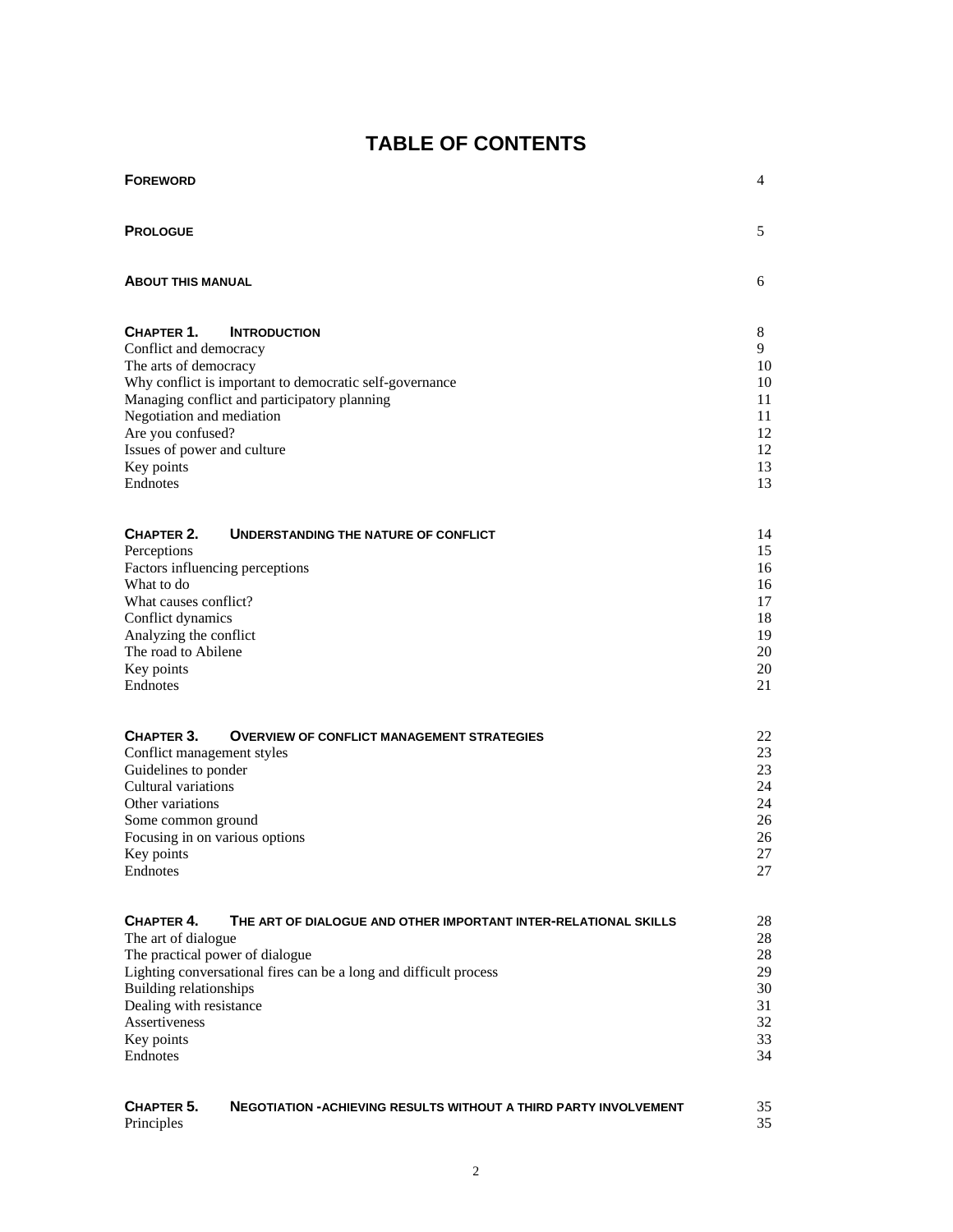| Create the right conditions         | 36 |
|-------------------------------------|----|
| Elements of negotiation             | 37 |
| Did we mention win-win?             | 38 |
| The Herb Cohen perspective          | 38 |
| Stages of negotiation               | 39 |
| The Harvard approach to negotiation | 39 |
| Dissenting views                    | 43 |
| Key points                          | 44 |
| Endnotes                            | 44 |

#### **CHAPTER 6. MEDIATION** 46 Defining the process 47 The issue of neutrality 47 Perspective 48

| Where and when to mediate (and when not to!)                  | 48  |
|---------------------------------------------------------------|-----|
| Mediating roles                                               | 49  |
| Some models to consider                                       | 50  |
| Mediation: A potentially powerful community building strategy | 55. |
| Key points                                                    | 55  |
| Endnotes                                                      | 56. |

| <b>OTHER CONFLICT MANAGEMENT THEMES</b><br>CHAPTER 7. | 57 |
|-------------------------------------------------------|----|
| Organization development and planned change           | 57 |
| Role and image exchanges                              | 57 |
| By comparison                                         | 58 |
| The prescriptive, proactive, satisfaction model       | 58 |
| Transformative peacemaking                            | 59 |
| Empowerment and recognition                           | 59 |
| Lederach's elicitive model of mediation               | 60 |
| Perspective                                           | 61 |
| Key points                                            | 61 |
| Endnotes                                              | 61 |
|                                                       |    |
|                                                       |    |

| CHAPTER 8.<br>FUTURE TRENDS AND SUGGESTED ACTIONS          | 63 |  |  |  |
|------------------------------------------------------------|----|--|--|--|
| With growth, necessity and popularity come other things    |    |  |  |  |
| Conciliation: Another essential tool for managing conflict | 64 |  |  |  |
| Conflict management: A work in progress                    | 65 |  |  |  |
| Suggested actions                                          | 65 |  |  |  |
| <b>Key Points</b>                                          | 67 |  |  |  |
| Endnotes                                                   | 67 |  |  |  |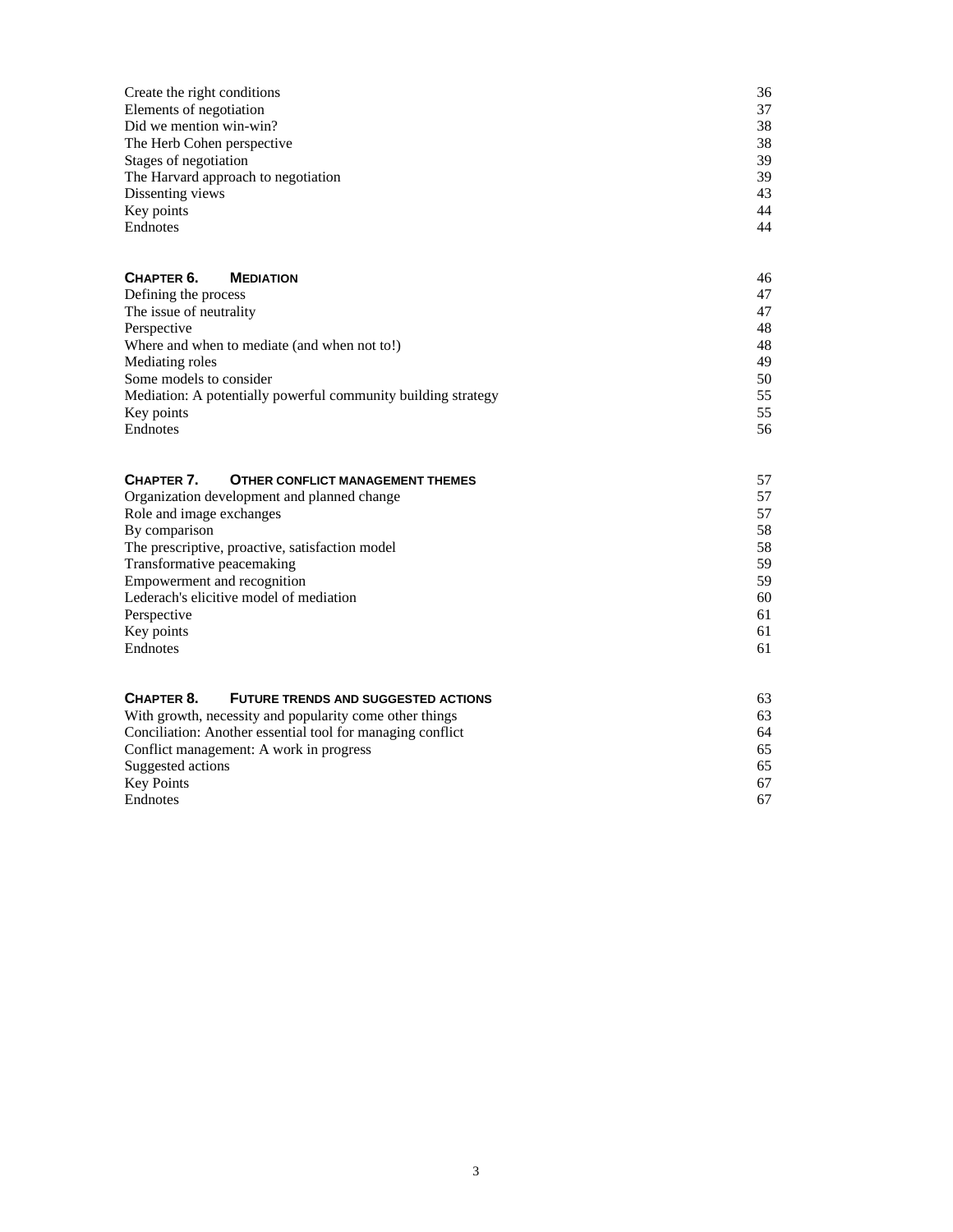### **FOREWORD**

This series of training manuals coincides with the launch of the United Nations Centre for Human Settlements (UNCHS) Global Campaign on Urban Governance. The theme of "inclusiveness", reflecting the Campaign's vision and strategy, is deeply embedded in the themes and learning strategies covered by these manuals. While they have been planned and written to serve the developmental needs of non-governmental and community-based organizations, their leadership and staff, the context for learning implementation is consistently conveyed within the spirit and reality of widespread collaboration.

There is growing evidence and increased recognition of several themes that define and frame the urban governance agenda for the new century and millennium. The first, inclusiveness, implies that local governments and communities that want to be on the leading edge of social and economic change must recognize the importance of including everyone, regardless of wealth, gender, age, race or religion, in the process of forging decisions that affect their collective quality of life.

The second recognition involves shared leadership that cuts across the spectrum of institutional and community fabric. Ideally, these shared leadership forums will be based on mutual trust, open dialogue among all stakeholders, and a wide range of strategies for turning good ideas and common visions into concrete actions.

As described in the Prologue, this series of learning implementation tools has been a collaborative effort by Partners Romania Foundation for Local Development, UNCHS (Habitat) and the Open Society Institute. Major funding for the project was provided by the Open Society Institute's Local Government Initiative Programme with other financial support from UNCHS (Habitat) and the Government of the Netherlands. Partners Romania managed the project under its Regional Programme for Capacity Building in Governance and Local Leadership for Central and Eastern Europe. These responsibilities included field testing the Participatory Planning and Managing Conflict and Differences manuals in a training of trainers programme involving 18 participants from 13 Central and Eastern European countries and members of the Commonwealth of Independent States.

The initiatives for launching this series of training manuals came from two different regions of the world. The Steering Committee for the Regional Capacity Building Programme for Central and Eastern Europe identified conflict management and participatory planning as two of their region's training needs during their deliberations in 1997. In addition, a diverse group of NGO, CBO and local government leaders from across Sub-Saharan Africa met in 1998 and identified these topics, as well as others covered in this series, as important training needs.

Finally, I want to thank Fred Fisher the principal author of the series and the superb team of writing collaborators he pulled together to craft these materials. These include: Ana Vasilache, director of Partners Romania, who managed the process from Romania; Kinga Goncz and Dusan Ondrusek, directors of Partners Hungary and Slovakia respectively; David Tees, who has contributed to many UNCHS publications over the years; the trainers who participated in the field tests of the materials; and, the team of UNCHS staff professionals, headed by Tomasz Sudra, who brought their considerable experience and expertise to fine tune the final products.

Anna Kajumulo Tibaijuka Executive Director United Nations Centre for Human Settlements (Habitat)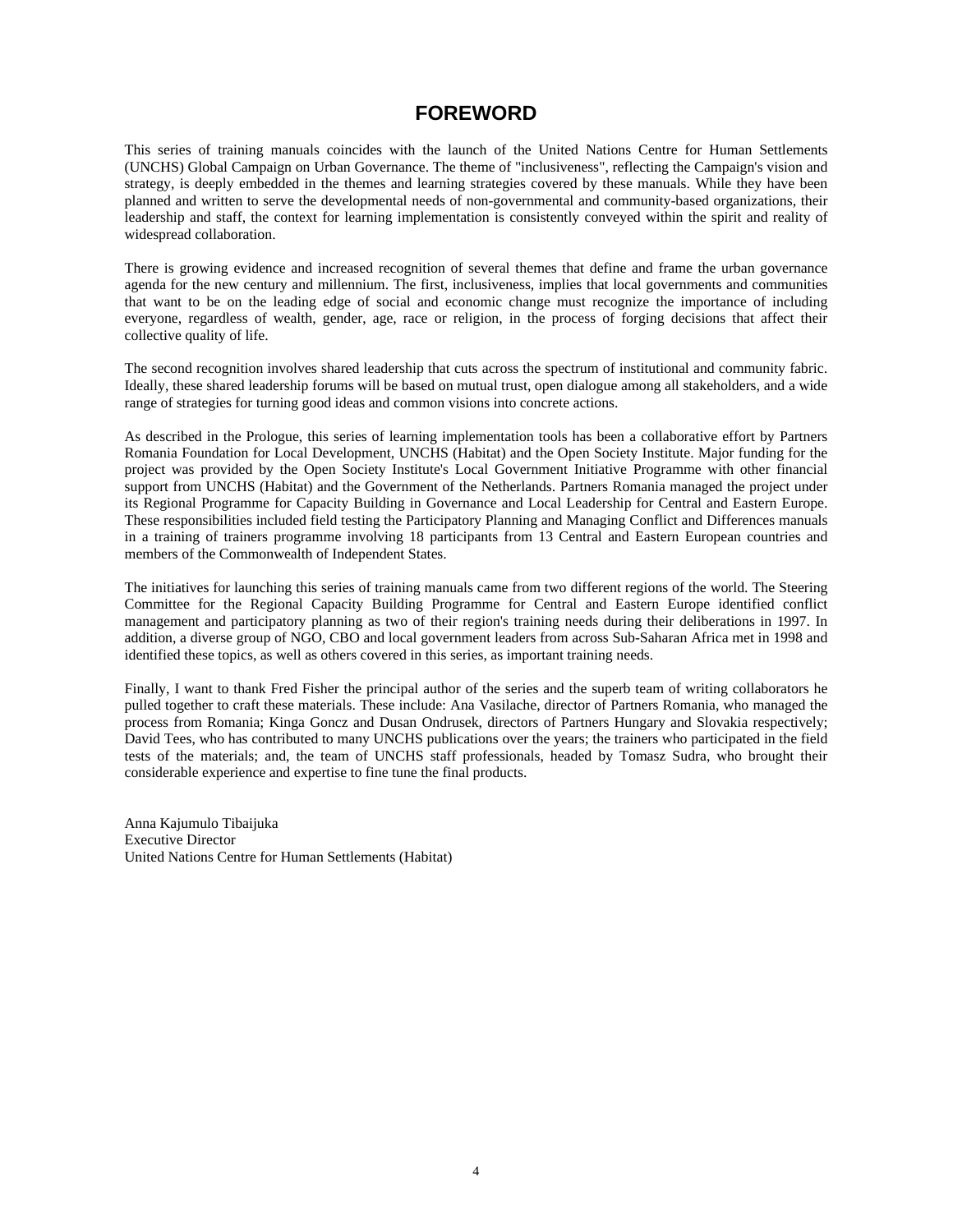### **PROLOGUE**

There's a story lurking behind the development of these materials. It's worth taking a few moments to share with you. As indicated in the Foreword, this particular project had its initial roots in two major regions of the world, Central and Eastern Europe and Sub-Sahara Africa. But, efforts to develop and disseminate user friendly training materials started many years ago with the United Nations Centre for Human Settlements (Habitat) commitment to provide training materials for local government officials in developing countries.

The UNCHS Elected Leadership Series of training manuals, developed within the Local Leadership and Management Training Programme, was particularly popular. It includes 13 manuals designed to help local government elected officials increase their knowledge and skills in key leadership roles and responsibilities. The series, available in more than fifteen languages, is used worldwide, not only by local government elected officials but leaders in nongovernmental and community-based organizations. It was the adaptation of this series by the social sector that prompted UNCHS (Habitat) to initiate this series.

Several factors contributed to the success of these learning materials. First, they were user friendly. Trainers could be trained to use the materials in less than two weeks with the second week devoted to their conducting workshops for elected officials representing either the host country or countries represented by the trainers. Second, UNCHS encouraged the adaptation of the materials to reflect cultural, linguistic and other differences represented by the user community. User groups were encouraged to make changes in the text, the training designs and the suggested delivery modes to meet the particular needs of constituents. Potential users of training materials are rarely given such explicit freedom to adapt and alter learning resources to meet the needs of their constituents. Third, the practical skill development orientation of the materials attracted the attention of other audiences. The leaders of the social sector, representing non-governmental (NGO) and community based (CBO) organizations, also found them useful in meeting some of their own staff development needs.

In response to the social sector's use of the Elected Leadership materials and their frequent requests for training assistance, Habitat's Local Leadership and Management Training Programme convened a select group of NGO/CBO leaders from 15 countries in Sub-Sahara Africa (23-28 November 1998) to advise Habitat on their training needs. They were joined by a number of local government managers from Kenya since one re-occurring theme in NGO/CBO leadership and managerial effectiveness deals specifically with their relationships with local governments. The participants to this work session, convened in Nakuru, Kenya, reached consensus on what they believed to be the management development needs of their organizations. These were subsequently translated into detailed curriculum development outlines for consideration under future funding opportunities.

More than a year prior to the Nakuru workshop, the Steering Committee of the Regional Programme for Capacity Building in Governance and Local Leadership for East and Central European Countries identified participatory planning and conflict management as two of their top priority training needs. While the constituents in this particular programme are primarily local governments, the training needs they identified coincided with some of the training needs identified by the NGO/CBO institutions participating in the capacity building strategy workshop in Sub-Sahara Africa.

Since UNCHS works with all these institutions, it made sense to combine the two efforts. Consequently, two of the manuals in this series are funded in large part by the Open Society Institute's Local Government and Public Service Reform Initiative with assistance from the Government of the Netherlands working through UNCHS.

#### *Making democracy work at the local level*

The manner in which the development of these learning materials has unfolded highlights several trends that are taking place worldwide. First, the possibilities for actually achieving local self-governing status around the world have never been better. The top- down, authoritarian governments in a large part of the world quickly collapsed after several decades of mismanagement and deceit. With their demise came opportunities for citizens to re-establish local selfgovernments to control the destiny of the physical place they called home. The Partners Romania initiative to build local government capacity through training is recognition of these shifts in the political landscape of these regions. It also recognizes the importance of linking local governments and community based institutions (NGOs/CBOs) in efforts to secure local self-governance processes and democratic values.

In other parts of the world, where local governments often exist on paper but central governments essentially control the process by denying access to resources, citizens have become restive, even angry. Increasingly, citizens are demanding a greater and more potent voice and influence in the way their communities function. Central governments have been loosening their grip on the governing process in recognition of their failures to deliver promises and under increasing pressure to restore power and resources to local governments and their networks of community based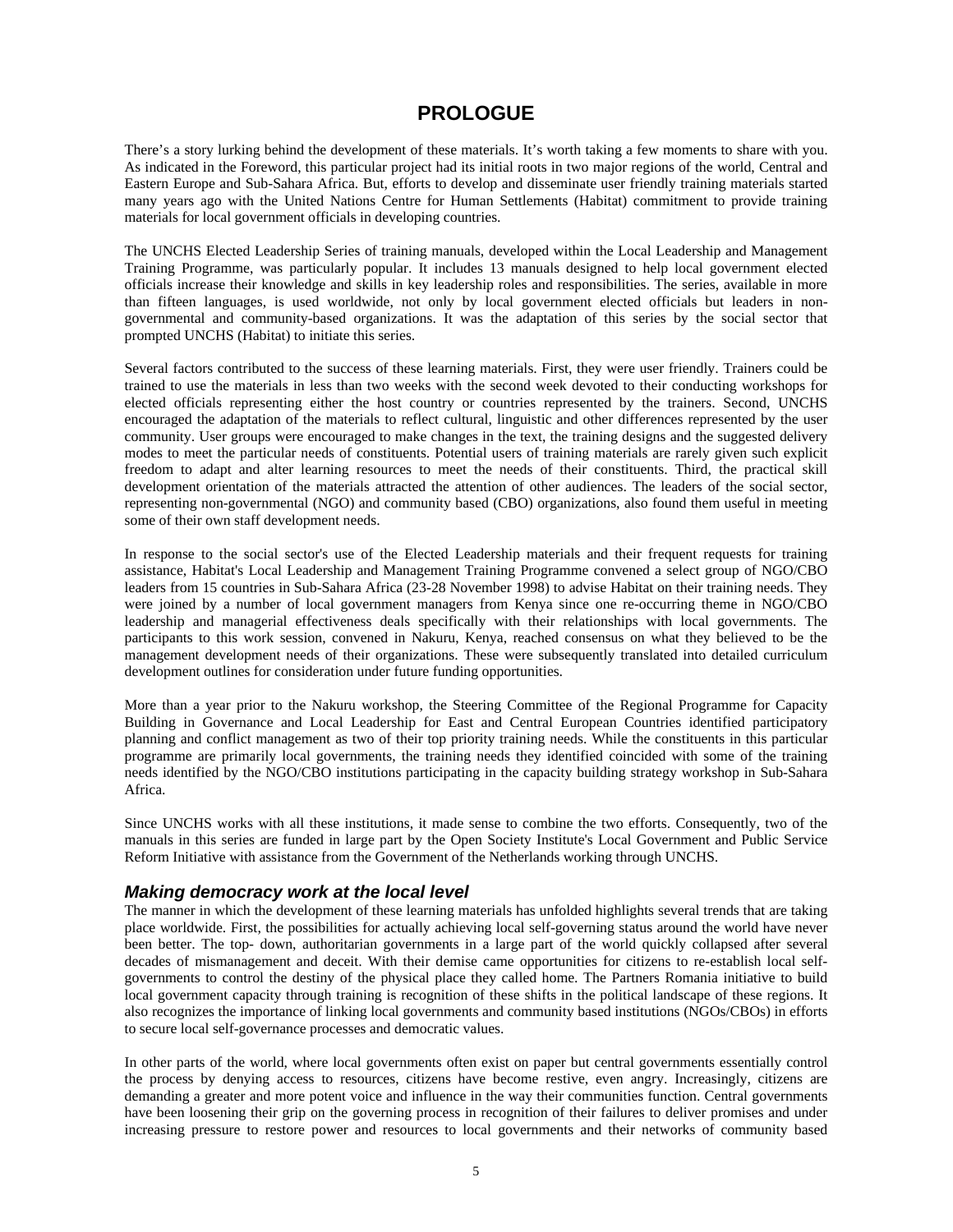institutions. Non-governmental and community based organizations have been effective advocates in efforts to restore the local self- governing process in many regions of the world. This project is recognition of the symbiotic relationship that often exists between local government institutions and the collective NGO/CBO networks at the community level.

#### *The intended audience*

It should be clear by now that the intended audience for these learning materials is diverse. Obviously, it includes the initial target NGO/CBO institutions and those individuals serving in leadership and management roles. Much of what is included in this series of manuals can also meet the training needs of local government elected and appointed officials and their professional and technical personnel.

There is an important intermediary audience that we want to focus on for a moment. It is the network of training providers who serve local governments and community organizations. These include designated local government training institutes, NGO umbrella support institutions, local NGOs or CBOs who see their roles as providing capacity building experiences for others, private sector training organizations, and, of course, individual trainers and consultants.

Our message to this collective audience of potential users is to be creative in the use of the materials and the identification of learning opportunities to serve the primary constituents outlined above. While training materials, such as these, are seen as the basic building blocks for designing and delivering skill workshops, their potential is much greater. For example, the Participatory Planning and Conflict Management manuals are designed to facilitate planned change efforts in the community. Other manuals in the series can become effective tools for helping NGO and CBO leaders implement organization development programmes. And, the creative trainer/consultant will see the series as a comprehensive set of tools she can use in many different ways to structure interventions at various levels of the community to meet client needs.

Finally, the series has been borne out of concern from grassroots organizations and leaders that their ability to serve the community is directly tied to their continuing commitment to learn. Equally important is the recognition that NGOs, CBOs and local governments have a responsibility to help others learn as well. The management literature is full of references to learning organizations. We urge all of you who partake of the information and ideas put forth in this series to think about the opportunities and responsibilities you have to create learning communities. Start by creating opportunities to use these training materials with management teams, neighborhood action groups, fledgling nongovernmental organizations, and individual citizens who want to become more effective in serving their community.

### **ABOUT THIS MANUAL**

The intent of this training manual is to look at options that can help individuals, groups, organizations, communities, and local governments resolve their differences before they become intractable and destructive. It can be used to:

- train local government officials, civic organization leaders and staff, and interested citizens in the fundamentals of negotiation, mediation and facilitated decision-making processes
- increase the knowledge and skills of those who are already working in these roles and believe they can benefit from additional training
- conduct orientation sessions for officials and citizens who want to know more about opportunities to manage conflict in their organizations and communities, and
- help train trainers to train others in the knowledge and skills associated with conflict management practices.

Opportunities to use these learning materials are limited only by the imagination of those who decide to put them to use. Conflict is endemic in just about every society and circumstance. While the culture in which it resides may require a unique or different approach to resolving conflict and, consequently, a modification of the ideas and tools put forth in this manual, we nevertheless urge you to think about how you can use these ideas and tools to your advantage.

At the risk of being accused of over-simplifying and trivializing the complexity of learning and applying conflict management methodologies, we want to relate a recent experience by one of the authors. He visited a rural elementary school and learned that ten to twelve year-old girls and boys were trained to work as peer mediators to help resolve conflicts between students. When these student mediators are ready to graduate to another school, they help to train their replacements. While these children are not expected to become instant experts at resolving difficult conflicts on the playground or in the community, there are two important messages in this medium. First, it demonstrates and conveys the potential for resolving differences through dialogue and discussion. More importantly, it helps to establish the norms and values of resolving conflicts at the time and place where they exist, by those who are party to the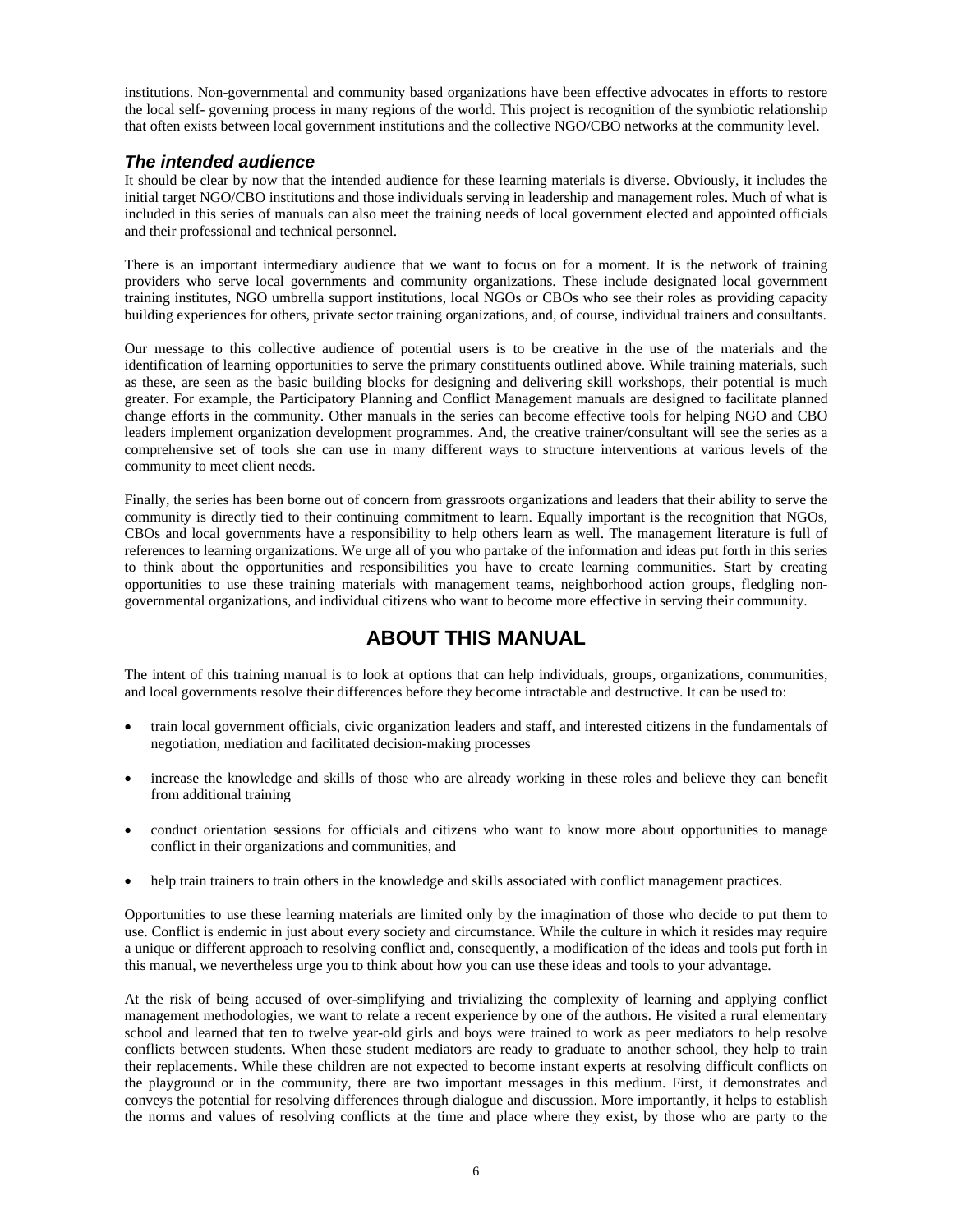conflict. Establishing conflict resolution norms and skills among the young seems like a reasonable investment in the future.

Part I includes a detailed look at a number of recognized approaches to managing conflict and disagreements within local governments and communities. The format of Part I suggests you stop from time to time to reflect on what you have been reading and how you might use the ideas and insights gained to improve the quality of life in your community. It's the literary equivalent of stopping along the road to smell the flowers.

Part II is designed to help you put these concepts, theories and strategies into practice. It includes training designs to help you and others learn how to manage this fascinating area with a bit less stress and much more success. It also includes tools you can use to manage conflicts and disagreements in different settings. For example, the conflict or differences might be between individuals or work units within the organization, between local governments and community-based organizations, or among various groups of citizens. The opportunities for conflict, it seems, are endless. The types of conflict or disagreement you want to help manage will determine the type of tool or tools you need to use. So, we urge you to be selective.

#### *Consider this a voyage of discovery*

We like to think of learning as a *voyage of discovery*. Like all voyages this one will take you into new territories. From time to time we will be suggesting you take certain detours to make this *Voyage* more productive and enjoyable based on your individual perspective and needs. Or, you might decide to skip part of the journey because you've been there before. That's perfectly all right with us. After all, we prefer not to have bored passengers on board.

To help to get the most from this voyage of discovery, we will from time to time issue *Travel Advisories*. These are intended to alert you to certain conditions we know about from the experience of field testing the materials and getting advice from many individuals who helped in the final production of this and other manuals in the series. We hope you will enjoy this voyage of discovery.

And last but not least, many thanks to all participants who put their signatures below (see hard copy only) and attended the Training of Trainers Programme in June 2000, to field test the manuals. Fred Fisher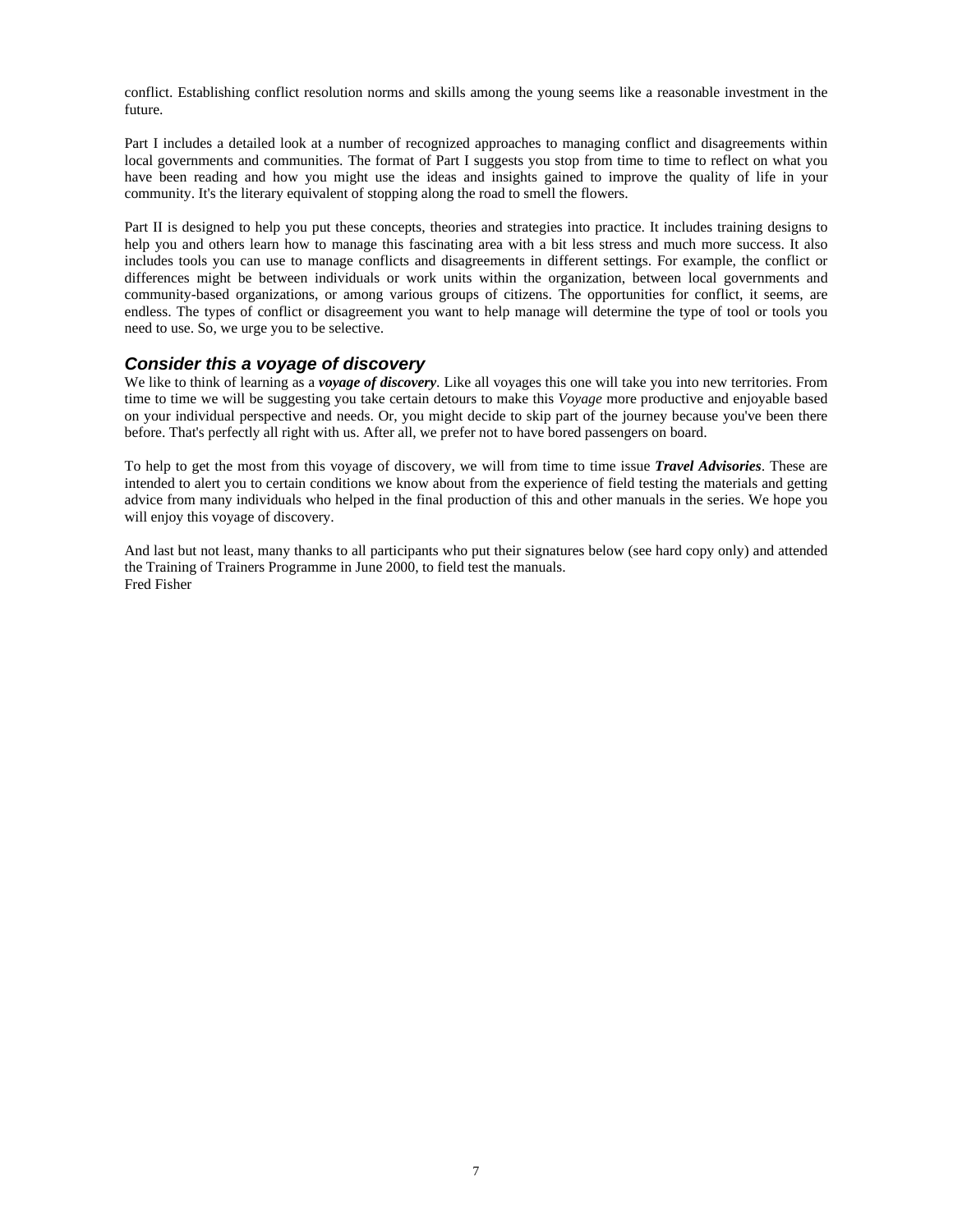## **CHAPTER 1 INTRODUCTION**

If this is the first time you have encountered a Travel Advisory and aren't sure what it means, we suggest you go back to the previous page where we have attempted to describe this metaphoric bump in your voyage of discovery. Now, for our first travel advisory.

Trying to tackle the business of managing conflicts and disagreements in a short training manual is difficult. First, there are many different schools of thought about conflict management and these schools seem to splinter very quickly into their own sub-school clusters of thinking. We've tried to introduce some of the more important approaches to conflict management.

Second, we have deliberately used the term *managing conflict and differences*, rather than **conflict resolution** because we believe conflicts and disagreements are important features of a dynamic organization, community and society. They represent the zest that helps us overcome the status quo and move on. Resolving conflicts and disagreements before they happen could be counterproductive. Authoritarian governments and organizations tend to keep these tendencies from surfacing. Unfortunately, conflicts and disagreements can also be destructive. However, they can, in most situations, be managed effectively.

Finally, this manual *is not* designed to prepare the reader to mediate a conflict between an airline crew and a gang of hi-jackers at ten thousand meters or emotionally charged ethnic conflicts across national borders. These situations are best left to professional mediators and negotiators.

Given these caveats, this publication has three purposes: (1) To help managers and others, who already find themselves managing conflict situations, to do it better; (2) to help the reader better understand the options available for managing conflicts and differences in various settings; and (3) to help those who decide to get professional help, such as the services of mediators, to be more selective and knowledgeable in their decisions and subsequent monitoring of performance.

We hope our assumptions about this complex topic and subsequent efforts to discuss them in a useful way will reasonably meet your expectations. If not, you may want to rethink this *voyage of discovery* and find yourself another tour guide.

**CONFLICT.** *It appears to be everywhere. We find it in our personal lives at home, between parent and child and between spouses. We find it at work between employer and employee. It's there between man and woman. We see religion against religion, nation against nation. It's the underlying theme throughout all of human history. With the*  increasing complexity of life on this planet, the exploding human population, and our possession of awesome weapons, *which could trigger our total annihilation, conflict has become the critical issue of our time.*

#### **THOMAS F. CRUMM**

Crumm goes on to say: *It's not whether you have conflict in your life. It's what you do with that conflict that makes a*  difference.<sup>1</sup> This manual will help those who use it to understand more fully what conflict is and how to resolve it more effectively. It is directed to a very special audience: those who want to build stronger, more viable, more productive communities. We're speaking of communities that value diversity, practice inclusiveness in their access to human and other types of resources, and nurture the culture of democracy. Specifically, this special audience includes:

- elected and appointed officials of local governments, those individuals who are entrusted with the management of local public resources
- the leadership and membership of local civic organizations, non-governmental and community-based organizations, among others
- citizens, whether they act as individuals or self-appointed teams in search of change within their community, and
- people who take on the responsibility to help others manage conflict, from professional mediators to facilitators, from civic organizations and neighborhood associations to caring public managers and elected officials.

*Note*: We will ask you from time to time to stop reading briefly to carry out two short tasks to: (1) reflect on what you have just read; and (2) jot down a few notes on how it relates to your own experience. We call these reflective cul-de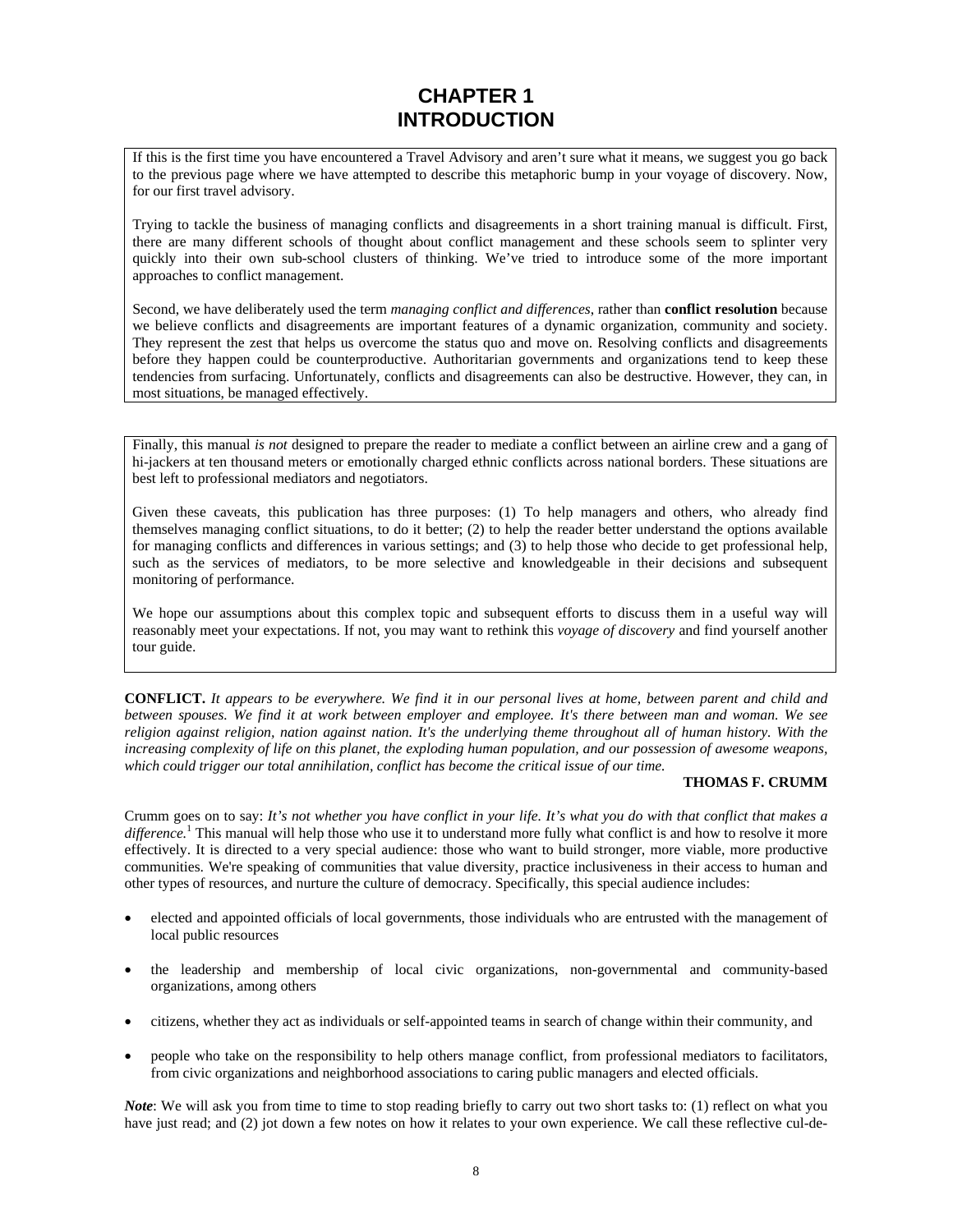sacs, places where you can pull over, stop for a while, and think about the part of the journey you have just completed. The first one of these is coming right up. Conflict has a bad reputation. Stop for a moment and think about your own feelings about conflict. When you see the word CONFLICT, or hear it spoken, what immediately comes to mind? Jot down in the space below a few words describing your thoughts and feelings.

#### *Reflection time*

Conflict has a bad reputation. Stop for a moment and think about your own feelings about conflict. When you see the word CONFLICT, or hear it spoken, what immediately comes to mind? Jot down in the space below a few words describing your thoughts and feelings.

Your reactions to the word *conflict* are probably like those of most individuals - mixed. We know conflict is inevitable, natural, and even important as an agent of change. But it can hurt, damage relationships, make us anxious, and end up in win-lose situations. Win-lose: that's what happens when conflicts get into the courts, the legal process for settling disputes. Someone wins; someone loses. There is only one thing worse than losing in a conflict, and that's winning. Winners must keep an eye over their shoulder expecting retaliation. "Don't get mad, get even". That's what we advise losers to do.

We often go out of our way to avoid direct conflict. We herd people of different religions, ethnic backgrounds, color, and economic status into enclaves so they don't confront each other. If we are managers, we hire people who "don't make waves". We are polite to our bosses when they reject a good idea, then we go home and take out our frustrations on the family. Well, you get the picture.

Conflict also has a good reputation. It fosters change. It is what helps us take on new challenges, create new ideas, and form new relationships. Conflict is natural and neither positive nor negative. It is only a contest to be won or lost when we make it so. Our natural world is shaped and molded by conflict, by surges of energy that shape our mountains, create our beaches, and paint our skies. Conflict is a gift of energy out of which we create new possibilities, new beginnings. Conflict is rarely about right and wrong. It's about acknowledgement and appreciation of differences. The art of democracy is conflict in action.

#### *Conflict and democracy*

Francis Lappe and Paul DuBois went into the American countryside to look for everyday expressions of democracy in action. They discovered a society, as they expressed it, "on the edge of a critical breakthrough in appreciating the contribution of everyday people to solving public problems".<sup>2</sup> They found citizens assuming power and redefining what works. They also learned that many communities didn't know how to come together to solve problems. Hopefully, the companion manual, *Building Bridges through Participatory Planning*, will address this issue in other parts of the world where it is also a challenge.

They also discovered conflict. There were those who believed that public life, active engagement in and with the community, means confrontation. Others said public life is the arena for discovering and encountering differences, for gaining new insights about ourselves and new perspectives for solving problems. Democratic governance, when it is working well, fosters and legitimizes competition and civil confrontation. Democracy is about making choices of who we are as a people or society and where we want to go. With this process comes the confrontation of ideas, values, and even visions of what the future should bring.

From the three years they spent probing the meaning of democracy in America, Lappe and DuBois defined what they saw happening in public life (the engagement of citizens, civic associations and public institutions)as the application of new skills for decision making and problem solving. They dubbed these skills the *Ten Arts of Democracy*. Five of them have direct application to what we will be discussing in this manual: the successful management of conflict. Conflict and democracy are inseparable. Together they create the field of energy that drives self-governance and productive change. We want to come back to these five "arts" in a moment to explore further their importance as skills for managing conflict and preserving democracy. But first, let's look at conflict and democracy from the perspective of transitional countries and transformational societies. Incidentally, this includes just about all of us.

Raymond Shonholtz, the Founder and President of Partners for Democratic Change, has brought to the former communist countries in Central and Eastern Europe new insights and skills for using conflict to forge democratic principles and values.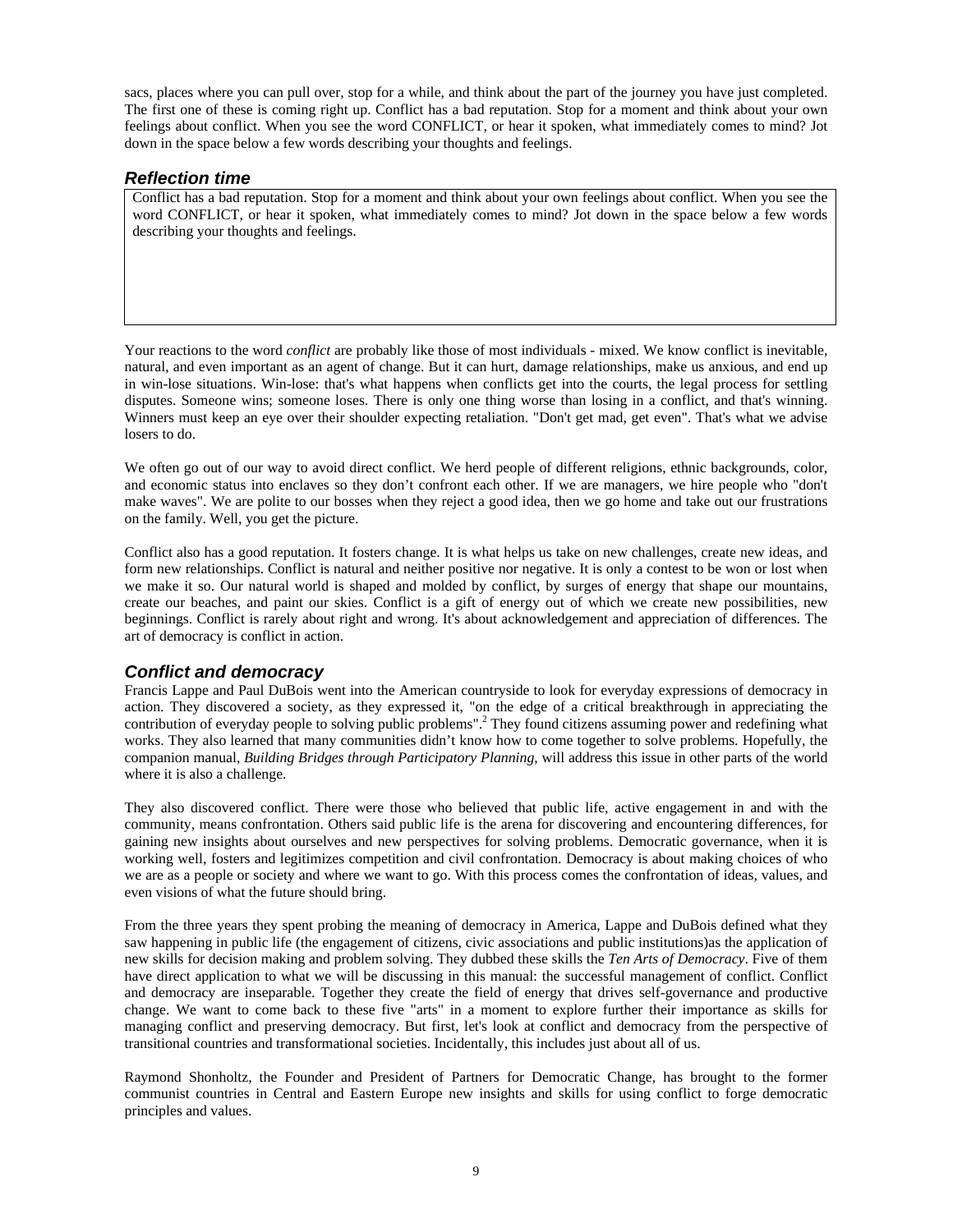*Democracy legitimates conflicts that are peacefully expressed and resolved. With the emergence of democratic ideology, the expression of conflict became ideologically acceptable within the transitioning democracies. In democratic society, conflict has the potential to bring the need to adopt new normative rules for social functioning into consciousness, not only the consciousness of the disputing parties but of the society as a whole… Contrary to the fear of conflict engendered by the old regimes, many citizens and leaders, especially minority group activists, independent media advocates and non-governmental leaders, understand democracy as setting the normative rules for utilizing conflict to effect orderly change*. 3

The interrelationship between democracy as a political lifestyle and conflict as a constructive transformational vehicle for bringing about change in the transitioning democracies in Central and Eastern Europe has been the foundation for much of the work and contributions of the Partners network. The focus has been on providing NGO and government leaders with an appreciation of conflict as a value in democratic society, the structural forms needed to manage conflict and change, and the skills involved in cooperative negotiations and problem solving. Much of what will be discussed in this manual will draw on the experience of Partners and similar organizations in their efforts to manage conflict constructively in numerous societal settings.

#### *The arts of democracy*

We said earlier that we would return for a moment to the Arts of Democracy, as described by Lappe and DuBois. These arts, or applied skills, help to forge the inevitable and productive link between democracy and conflict. Five are germane to this discussion.

- **Active listening**. This skill is central to managing conflict and differences. Without all sides to a conflict or difference being willing and able to listen actively to each other, there is little hope of finding common ground for resolution
- **Creative conflict**. Constructive, honest confrontation that honors diversity and creates environments where differences can be expressed brings conflict to the surface and focuses on solutions
- **Mediation**. In plain terms, mediation is a neutral listener playing a facilitating role. Or, as Edward de Bono describes it, the process of using a third party "to convert a two-dimensional fight into a three-dimensional exploration leading to the design of an outcome".<sup>4</sup> Mediation is a learned behavior, and we will return to its subtle process and skills in more depth later
- **Negotiation**. This is problem solving that meets some key needs of each party. We all engage in negotiation, every day of our lives. Some are better at it than others. Democracy provides a level playing field for those who want to negotiate from a principled perspective. More about this later as well
- **Public Dialogue**. Public dialogue is engaging in public discussions, in which differences are valued, on matters that affect all of us. These "public talks" are often made more productive by using neutral facilitators.<sup>5</sup>

#### *Why conflict is important to democratic self-governance*

Our discussion of managing conflict will take place within the context of local government and communities working more effectively together. Here are some of the reasons why conflict is important to the democratic process.

- Conflict means diverse stakeholder interests are represented at the decision making table
- Conflict helps to unearth new perspectives and to confront narrowly defined points of view. Conflict can help us see the consequences of our views through the eyes of those who disagree
- Conflict can help us better understand the ways we define problems and the consequences of our proposed solutions
- Conflict generates new alternatives and more options
- Conflict builds depth in community leadership and capacity
- Conflict focuses attention on those issues that need to be addressed in building more responsive and sustainable communities.

The challenge is to have depth of understanding and skills in the community to assure that conflict can be managed with equity and fairness as a routine way of doing business.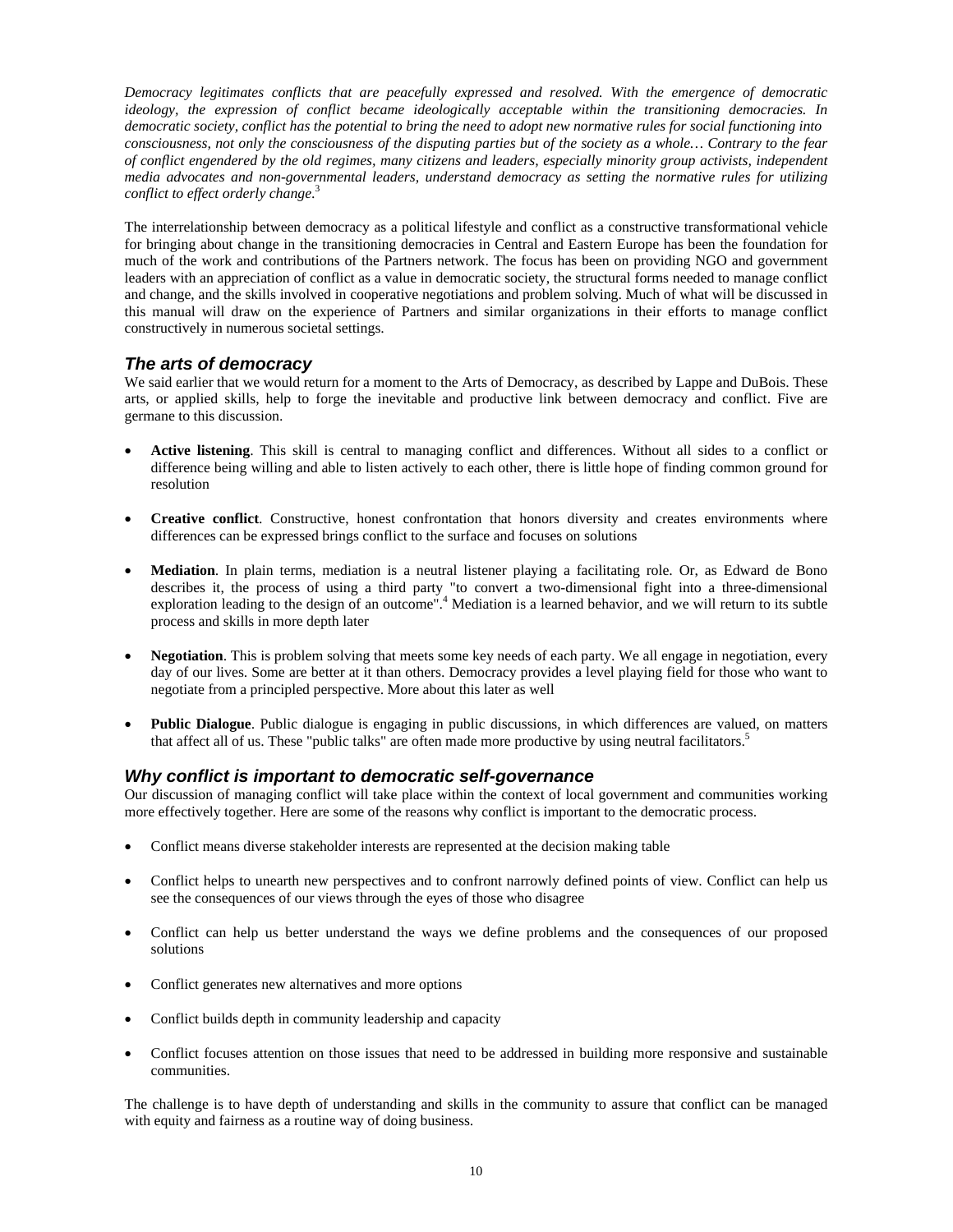#### *Managing conflict and participatory planning*

This manual and its companion on participatory planning plow some of the same ground. They are both concerned about better communication, better decisions, and, in many cases, the use of an external specialist to help improve the processes of decision making and problem solving. Although the boundaries are becoming fuzzy and the roles increasingly blurred, there are some differences.

The first difference is the triggering events. Participatory planning has its roots in the need to increase public participation in government. Participation was, and still is, defined in some local governments as better communication between elected and appointed officials and citizens. It encompassed ways of getting information out to the public and information from citizens into the governing process. Information flowing from local government to citizens was helped by tactics like: public information, public meetings, newsletters and use of media, and open-door policies. Citizens became involved in communicating with their local governments through public hearings, citizen opinion surveys, advisory groups and committees, focus groups, and the use of community ombudsmen or complaint centers.

These collections of basically one-way processes of communication are important, but they seldom lead to significant changes in the way local governments operate. Nor do they encourage confrontation. They are simply polite ways of keeping each other informed. Somewhere in the middle ground between polite monologues pretending to be dialogues and confrontation are efforts to collaborate. These efforts run the gamut from advisory boards and commissions (concerned with specific issues)to neighborhood associations where the focus is more broadly defined in terms of the quality of life in their community microcosm. These public participatory mechanisms begin to distribute the power of decision making beyond the walls of the local government organization.

The participatory planning process gives public dialogue power of authority. Usually, these planning endeavors are more targeted, represent diverse interests, have official mandates to come up with recommendations, and use external specialists to assist the planning group make sound and reasoned decisions. The external specialists are called by many names, sometimes not polite, but mostly we refer to them as facilitators. If their daily rate of compensation is more than the mayor's, we call them consultants. Facilitators bring to the discussion skills and experience in group processes such as team building, collaborative problem solving, consensus building and ice breaking.

Participatory planning can also involve conflict, and skilled facilitators in group processes, interpersonal and intergroup dynamics, and organization development methodologies are usually adept at managing conflict situations as an integral part of their professional services. One conflict resolution school of thought and application has its roots in management and organization development, thus sharing many of the same skills and values we find applied in participatory planning. We will discuss this contribution to conflict management later when we look at specific approaches. Before we do, let's continue our discussion of the similarities and differences between participatory planning and the approaches most commonly used to manage conflict.

#### *Negotiation and mediation*

There are two specific roles and disciplines that define the conflict management territory more than others. They are mediation and negotiation. Within each of these approaches to conflict management, we discover an ever-widening range of views and recommendations about how they should be practiced. Since we will be discussing each in more detail later, we simply want to mention them briefly at this point in the discussion.

Mediators exist to help resolve conflicts. Typically, they are brought into situations where the parties involved have staked out their positions and find themselves unable to make progress toward decisions they can agree on and live with. Mediators rely on face-to-face exchanges although they have been known to engage in "shuttle diplomacy" when it is difficult to get principal stakeholders to sit together at the same table. Many mediators follow a more prescriptive methodology in applying their conflict resolution skills whereas planning facilitators take their cues from a more eclectic body of theory and practice. This comment will draw fire from those associated with emerging schools of thought about mediation but the observation is still valid. Most community-based mediators, which represent the core group of conflict managers we are addressing, follow a largely prescribed methodology in their practice.

While neutrality has been one of the core values defining the mediation process, that value has been questioned in recent years. We will return to this emerging dilemma later when we discuss mediation in more depth. One of the enduring strengths of mediation, despite recent reservations, has been its declaration of neutrality in working with adversaries in conflict. Negotiators, on the other hand, are usually clear about representing their clients since they normally are hired to represent one side or another in the process. However, you will see references to negotiators who bring conflicting parties together without representing one side or the other.

The mediator is expected to help resolve conflict in the best interests of all those involved in the mediation process. In this sense, the client is the conflict. Facilitators and negotiators are less concerned with neutrality (or the semblance of neutrality)and are likely to declare their allegiances if the parties involved do not already know them. They may, on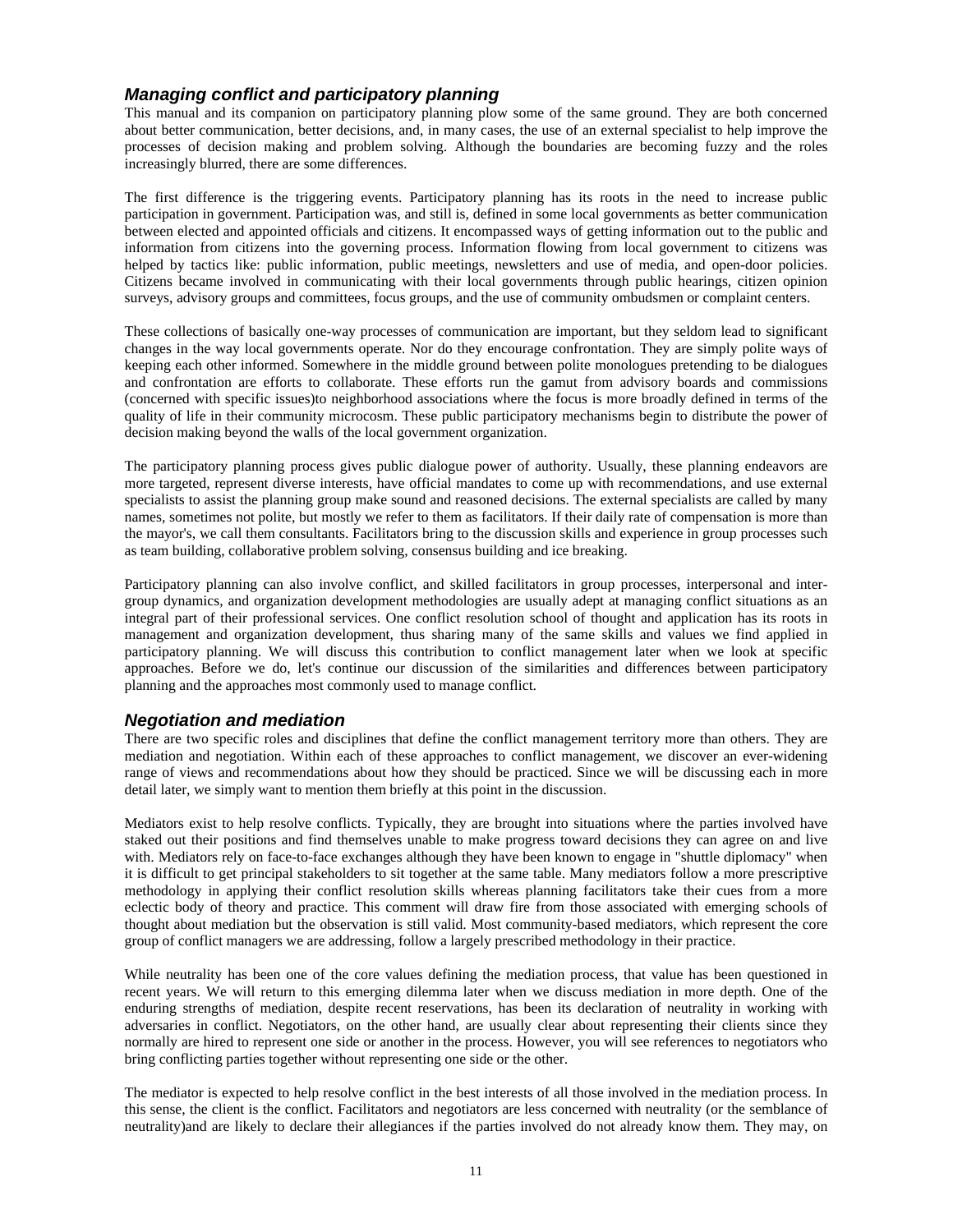occasion, be advocates for a cause, a position, or a stand. Or, as third party intervenors, someone or some organization that clearly has a stake in the outcome of the process may hire them.

#### *Are you confused?*

If so, it is quite understandable at this point in the discussion. Even experts have difficulty drawing clear lines between these tools and disciplines. In reality, we all practice some form of these facilitating, mediating, and negotiating roles every day of our lives, unless we are hermits living on some deserted island or mountain top.

Let's see if we can summarize in a few words the essence of these various roles as represented by third-party conflict management activists. We recognize, of course, that all generalizations made about these professions, including this one, will be deemed faulty by someone.

- Public participation advocates see their primary role as preventing community conflict through expanded decision making and power sharing. Sometimes they are brought in to resolve conflict but they prefer to be pro-active
- Traditionally, mediators and mediation skills have been employed where conflict already exists. Their clients have already become frozen in their positions and want help in resolving differences. They recognize the importance of third party intervention to keep from being forced into the legal system where direct influence over the process and outcomes is no longer available to them
- Negotiators are expected to get the best deal for their clients with the least amount of immediate and long-term adverse affects. They are brought in to resolve differences and to minimize future conflicts.

#### *Issues of power and culture*

There are two issues that make the writing of this manual particularly challenging and at times very difficult. The first is the inevitable differential in sources of power and how it gets used in conflict situations. While power has been described as the ability to do something, this definition is too simplistic to do justice to the incredible array of interactive variables that are potentially available in most confrontations. Mary Cavanaugh, who conducted an in-depth study of power trends as conveyed in literature over the centuries, discusses power from five different perspectives:

- (1) as a characteristic of the individual, based on motivation, and the individual as catalyst for change
- (2) as an interpersonal phenomena, i. e., the ability of one person to move forces within another
- (3) as a commodity, something to be acquired and expended in relation to trade-offs, costs, and consequences
- (4) as a casual construct, putting power into the equation of cause and effect, and
- (5) as a philosophical issue, raising issues of morality, values, and the relationship between power and responsibility.6

#### *Reflection Time*

While there are many other ways to arrange our viewpoints of power, just close your eyes and imagine a simple conflict you have experienced recently. Think about the POWER of each party's motivation to resolve the conflict or perhaps to keep it going and the dynamics of the various interpersonal interactions and how they influenced the outcome. For example, were you subordinate or superior in rank or position to the individual you had the conflict with? What about the power of monetary, emotional and other costs involved in either sustaining or resolving the conflict, and the power of values at stake in seeking resolution. What about the power of doing nothing in response to conflict. Sometimes this strategy can be very "powerful".

The issue of "power" differentials in the mediation of disputes and conflicts between individuals, organizations and community groups has become a major issue among those who mediate, as well as those who research and write about mediation. In the early days when mediation was becoming the process of choice among those who advocated alternative dispute resolution strategies, neutrality was widely embraced as one of its defining values and norms. Increasingly, this "badge of honour" has been called into question. The "effective" use of various power differentials, by the parties in dispute, is at the heart of the controversy. But, more about this issue later.

The other major issue that makes writing a "how to" manual about conflict management so difficult is **culture-that collection of values, norms, assumptions and behaviour that defines who we are from moment to moment and brings dignity, direction and a sense of belonging to our lives**. If we assume that this manual will travel across national and regional borders, we can also assume that just about anything we say about how to manage conflict will be inappropriate somewhere.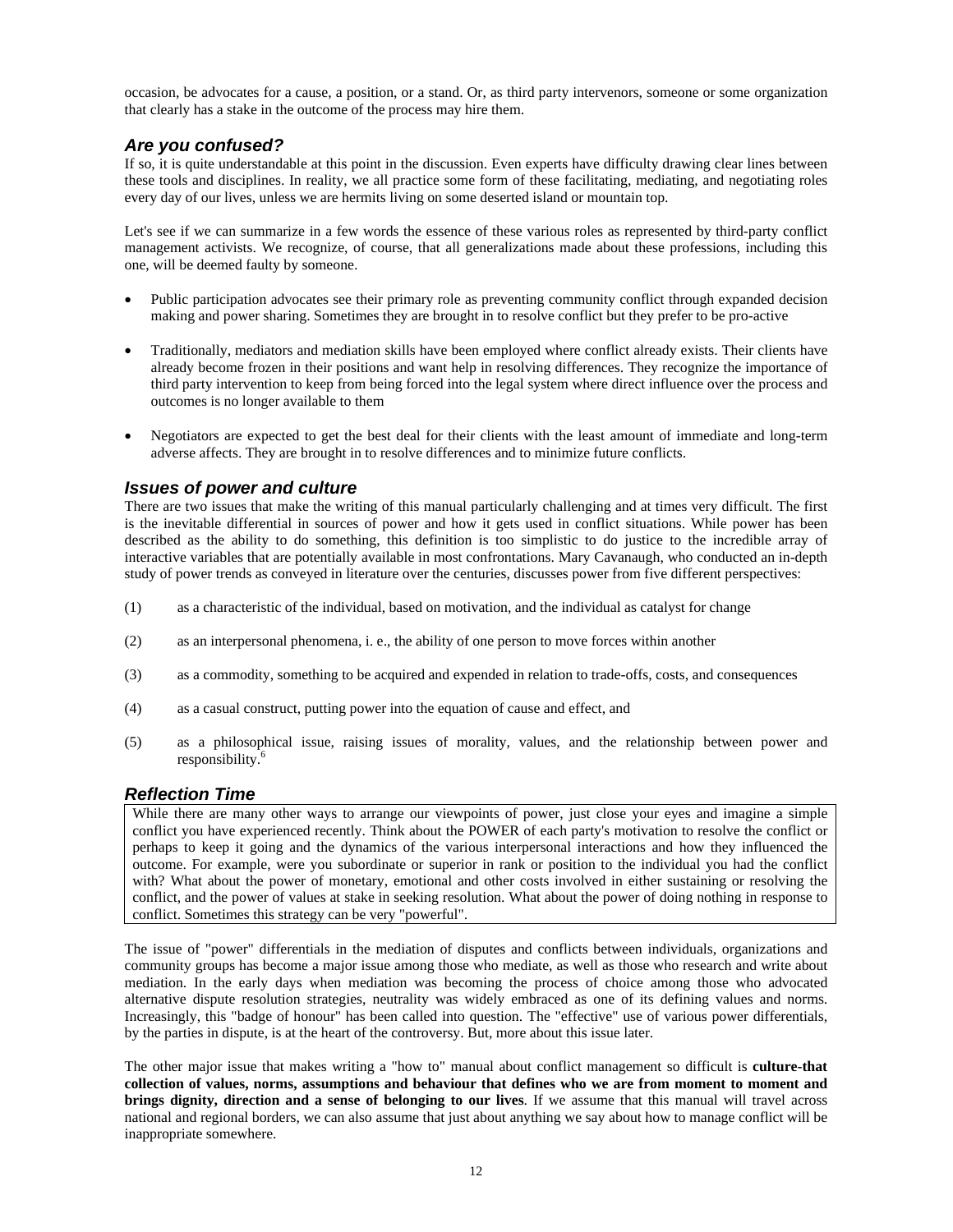This dilemma leaves us with several choices. Some are less worse than others in terms of being useful. For example, we could be very general, academic, and abstract, a definition certain to evoke verbal confrontation from some quarters. It is probably safe, but also dull reading, and we suspect not very helpful. Or, we could qualify everything we say. We imagine this approach would include a series of "yes, but"; "on the other hand"; "however"; and "nevertheless" statements that might cover our biases but begin to read like an ecclesiastical confessional.

We have opted to take a few risks and describe a number of strategies and tools for managing conflict that might be useful as you consider ways to improve your track record in resolving disputes or to become more skillful in keeping out of disputes in the first place. In doing so, we also recognize that some of the tools and strategies will be inappropriate in some societal settings and cultural contexts. In these situations, we suggest you accept our apologies and either ignore the indiscretions or consider how you might take from the tool or strategy something you can use to manage conflict in our own back yard. You will see more references and discussions about these issues as we work through various alternatives so let's move on.

> *You will always find some Eskimos willing to instruct the Congolese on how to cope with heat waves*  **STANISLAUS LEC**

#### *Key points*

- It's not whether you have conflict in your life. It's what you do with the conflict that makes a difference
- Conflict can be destructive, constructive or instructive. What we do with it is often a matter of choice
- Conflict and differences are integral functions within the democratic process. Democracy is a vehicle that allows conflicts and differences to be made visible and resolved through agreed upon and established means of public dialogue and action
- Four tools that help democratic institutions and communities manage their conflicts and differences effectively are active listening, constructive and honest dialogue, mediation and negotiation
- Participatory planning is another. We've devoted an entire manual to this process so we hope you use that manual as well in your efforts to manage conflicts and differences
- Power and culture are important issues to consider in any effort to manage conflict or differences. Understanding these issues is the first step in having them work for you, and not against you, in seeking mutual solutions to the conflicts and differences.

#### *Endnotes*

<sup>1</sup> Crum, Thomas F., **The Magic of Conflict** (New York: Simon and Schuster, 1987), p. 29.

2 Lappe, Frances Moore and Paul Martin Dubois, **The Quickening of America** (San Francisco: Jossey-Bass Publishers, 1994), p. 1.

3 Shonholtz, Raymond, "**Conflict Management Training: Transformative Vehicle for Transitional Societies**" in "*International Negotiation 2*", (1998) p. 3.

4 De Bono, Edward, **Conflicts –A Better Way to Resolve Them** (London: Penguin Books, 1986), p. 4.

5 Lappe and DuBois, **op. cit**., pp. 237-86.

6 Mary S. Cavanaugh, "**A Typology of Social Power**", in A. Kakababse and C. Parker, *Power, Politics and Organizations: A Behavioral Science View* (New York: John Wiley and Sons, 1984)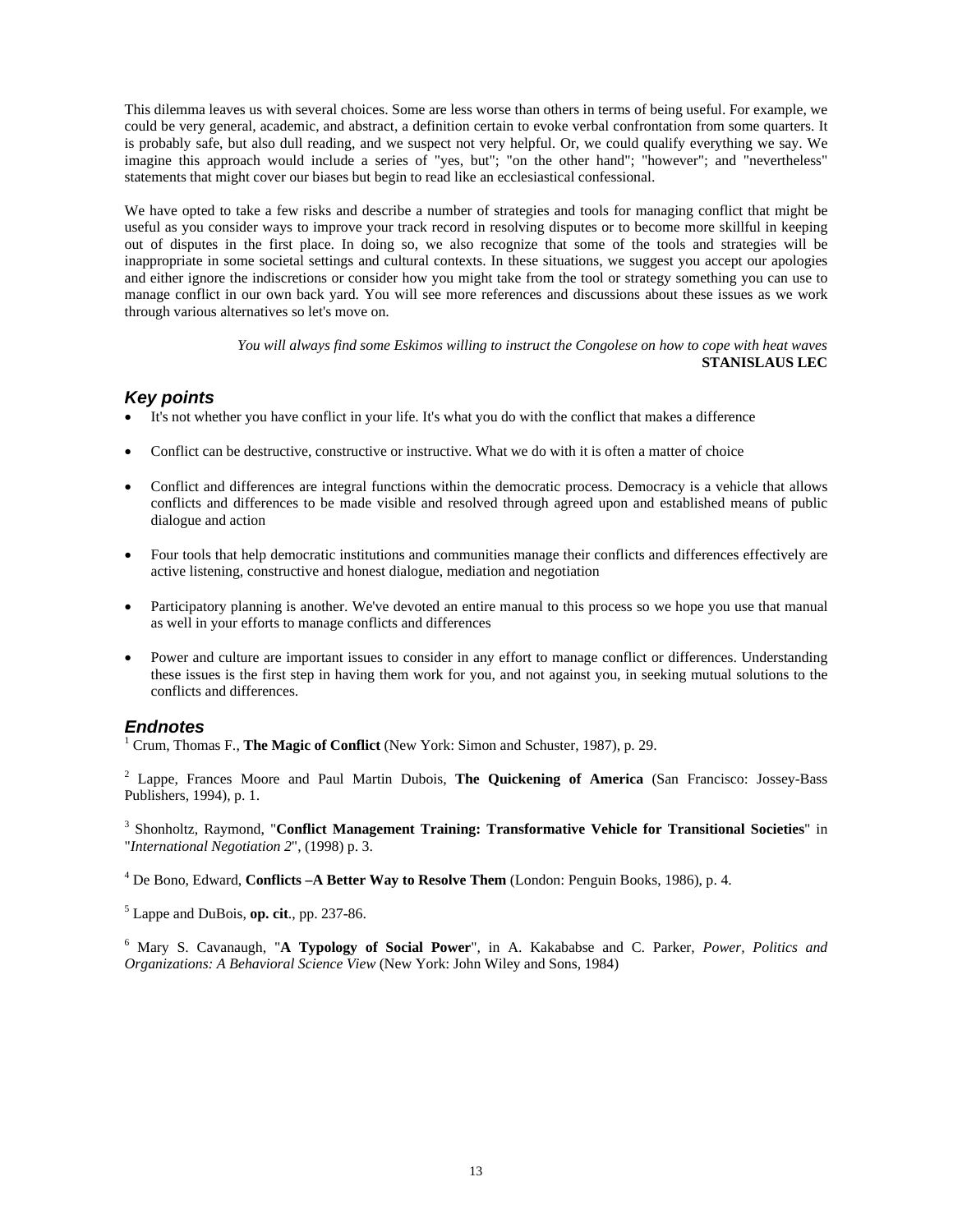## **CHAPTER 2 UNDERSTANDING THE NATURE OF CONFLICT**

*It is seldom the fault of one when two argue*  **SWEDISH PROVERB**

#### *Definition*

It might be helpful to "define the territory" by providing some definitions of conflict, since experts in the field differ in perception of it. By the way, we will get to perceptions in a bit. They are also key players in conflict.

First, the viewpoint of Slaikeu and Hasson: "Conflict itself is not the problem; unresolved conflict is". The authors go on to say: "Conflict is an integral dynamic in the growth and development of living organisms and group. It occurs when the ideas, interests, or behavior of two or more individuals or groups clash".<sup>1</sup>

Another perspective is from John Crawley: "Conflict is a manifestation of differences working against one another".<sup>2</sup>

Peter Block says: "Conflict is the consequence of differences that exist and that need to be managed … Conflict is also: inevitable, neutral to positive, on the issue and not the person, and, a source of energy … Conflict is the result of differences, not the cause of them".<sup>3</sup>

Rensis and Jane Gilbert Likert, early proponents of the need and opportunities to manage conflict, have an interesting perception: "Conflict is the active striving for one's preferred outcome which, if attained, precludes the attainment by others of their own preferred outcome, thereby producing hostility". The Likerts go on to differentiate between two kinds of conflict: substantive rooted in the substance of the task, and affective derived from the emotional, affective aspects of the.... interpersonal relations".4

And finally Hocker and Wilmot define conflict as "an expressed struggle between at least two interdependent parties who perceive incompatible goals, scarce resources, and interference from the other party in achieving their goals".<sup>5</sup>

We could add many more definitions, increasing the options for thinking about conflict. You can begin to see how individual perceptions of conflict color the way individual authors define it. Conflict is "an expressed struggle"; for one authority and "a source of energy" for another. The Likerts talk about outcomes being blocked or precluded as the source of conflict. Crawley sees conflict as resulting from the manifestation of differences working against each other.

#### *Reflection time*

Are they quibbling over cause and effect relationships, or what? How do you accept the viewpoint that conflict is not the problem, only unresolved conflict is? Jot down your own definition of conflict before moving on.

How does your definition compare with those definitions stated above? Similarities? Differences?

Conflict involves interdependent relationships between those with differences. While it is theoretically possible to be "conflicted" about a relationship, if the other person or party doesn't believe there is a conflict, it probably doesn't exist. In all the conflicts we confront, those we generate on our own without the help of others may be the most difficult to manage.

Moving beyond the internal conflicts we all experience from time to time, we soon realize that conflicts happen at all levels of society:

• between individuals

- within families
- among organized groups like labor and management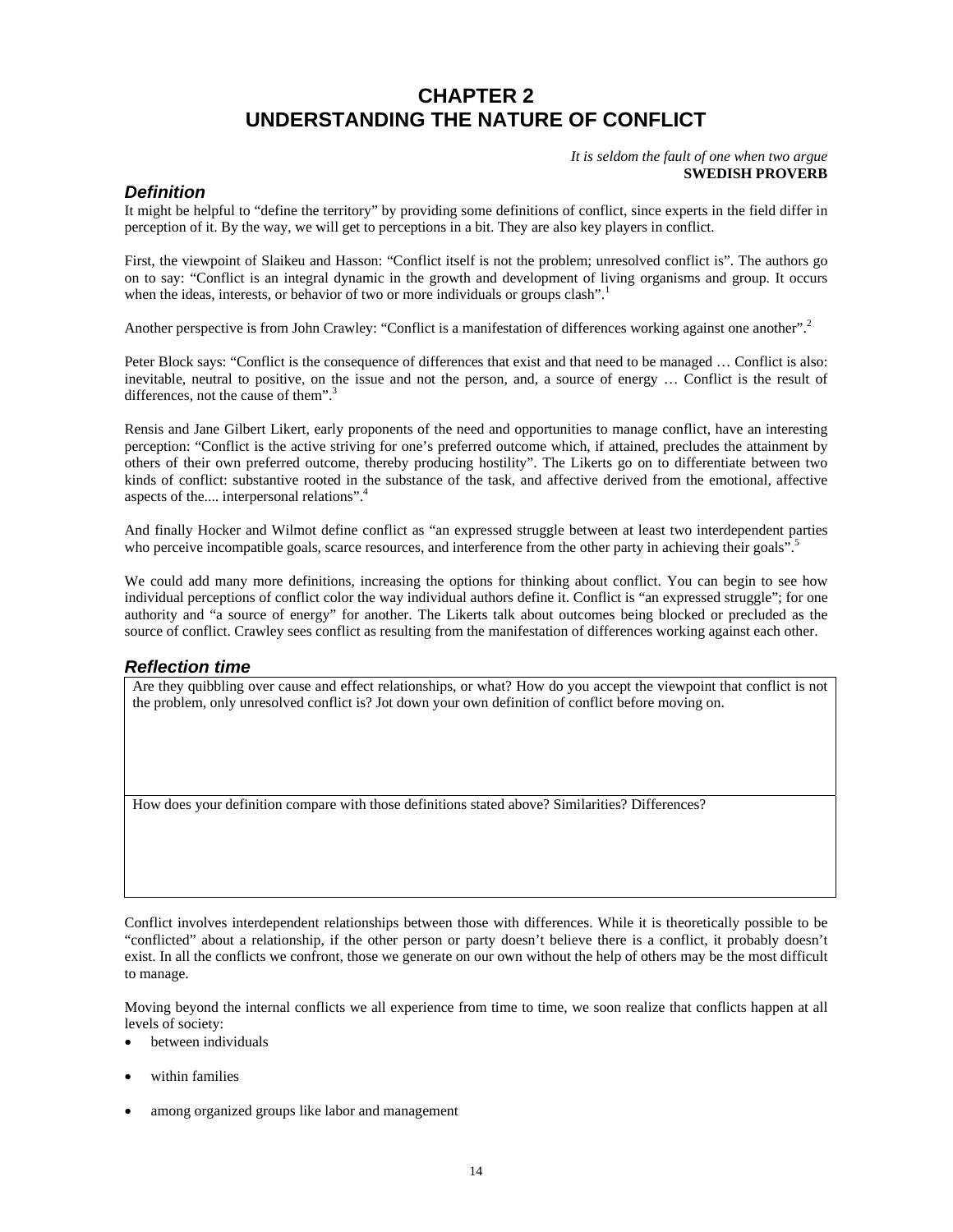- between countries, religions, and political ideologies, and
- within communities.

They result from:

- incompatible goals
- misinformation, the lack of information, and even the way we interpret information
- differences in values from life styles and religion to political ideologies and more
- principles we believe are right and must be upheld
- real or seemingly inequitable distribution of all kinds of resources
- the need to "save face"
- power, authority and influence and how they get used -and abused
- interference in achieving what we feel is rightfully ours or what we want from another, even when it isn't rightfully ours
- and many, many more sources.

You, no doubt, can add a few situations that have resulted in conflict based on your own experience.

Conflict is not always justified nor based on important concerns. Wars have started over minor matters of state or what others see as inappropriate behavior. Conflicts can be rooted in differences in values, norms of behavior, distribution of substantive goods, even fantasies. Finally, conflict has always found fertile ground and willing partners in inequitable power relationships, cultural differences, and the perceptions we harbor about others and the world around us. Perceptions are among the most influential but least talked instigators of conflict. Let's take a few moments and explore the meaning and importance of *perceptions.* 

#### *Reflection time*

#### *Perceptions*

It has been said that *perceptions* are ninety-nine percent of *reality*. Well, maybe a bit less. But since perceptions are so important, this is a good place to begin when undertaking the challenge of managing conflict. If we think something is real, it's real, at least until we perceive it otherwise. Until that happens, we will act on our original perceptions.

The challenge is twofold or more depending on the number of individuals involved in the conflict. It is necessary to understand what the parties are thinking and what's behind the way they think in order to be effective in helping them resolve the conflict. If the approach you are using is negotiation, and you are the negotiators, then you must also try to understand your own perceptions of what is causing the conflict. This not only means putting yourself in the other person's shoes but spending some quality time in front of the mirror.

Fisher and Ury in *Getting to Yes*, their well known book about resolving differences through negotiation, say:

Understanding the other side's thinking is not simply a useful activity that will help you solve your problem. Their thinking **is** the problem. Differences are defined by the difference between your thinking and theirs… ultimately; conflict lies not in objective reality, but in people's heads. Truth is simply one more argument-perhaps a good one, perhaps not - for dealing with the difference. The difference itself exists because it exists in their thinking.<sup>6</sup>

The authors say that fears, for example, even if ill founded, are real fears; hopes, even if realistic, may end in divorce or war. Facts, even if established, may do nothing to solve a problem. Yes, perceptions are the reality we see and often act upon. If we decide to start somewhere else in managing conflict, these perceptions, however strange they might seem to us, probably will come back to haunt us.

Ethnic conflict can be a particularly difficult challenge. As Glen Fisher reminds us, "ethnic conflict rises from situations where there probably will be no agreement as to what is intrinsically rational and reasonable. Perceptions and reasoning do not conform to uniform standards... explaining perceptions then, especially ethnic-specific perceptions, is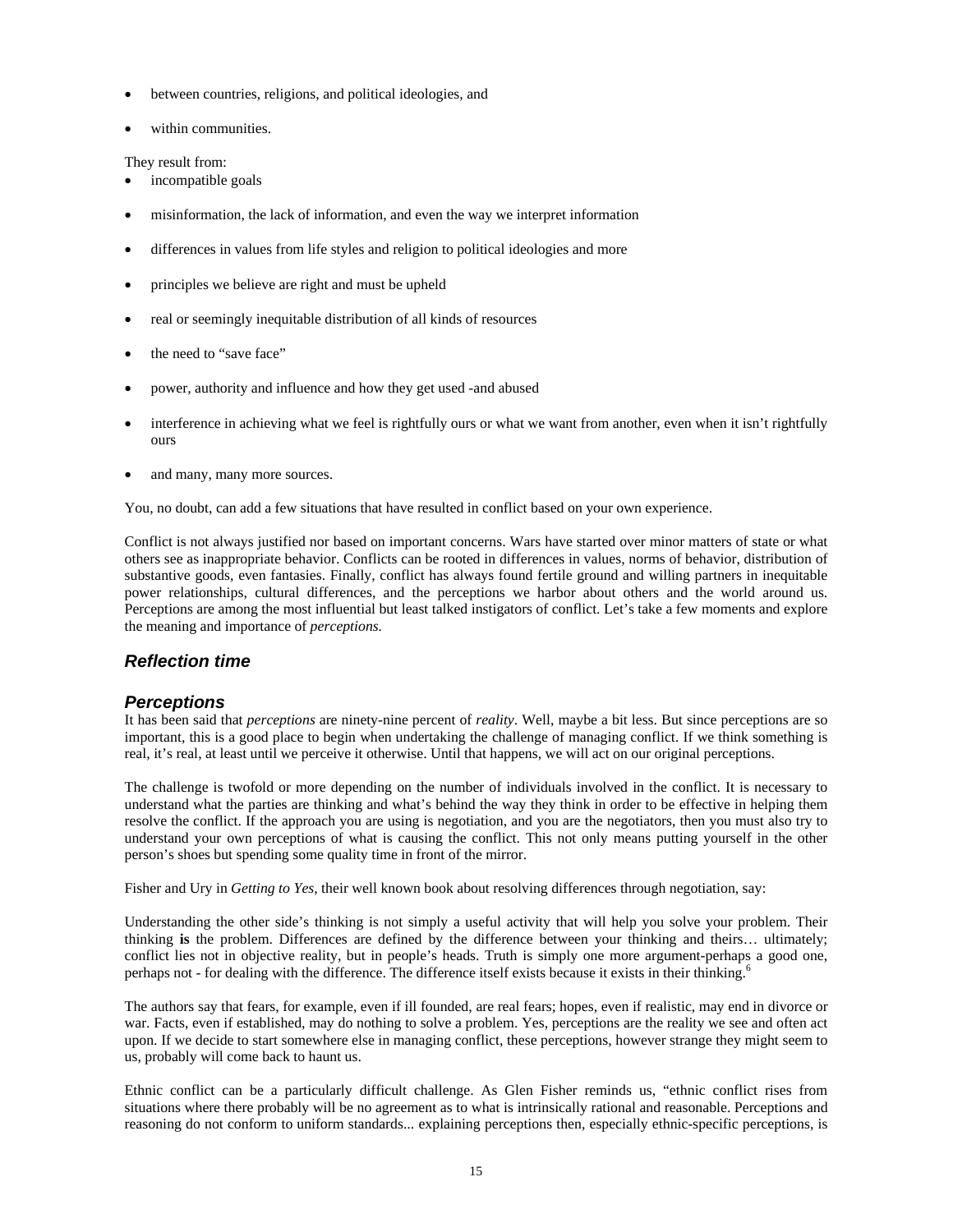a large part of the art of diagnosing ethnic conflict".<sup>7</sup> As conflict "resolutionaries", we are not only confronted with our own ethnic biases (or baggage)but the need to interpret ethnic conflict through the particular cultural lens of those who are caught up in the conflict. In other words, how do they perceive their world in relation to those with whom they are in conflict? We will return to the ethnic conflict issue later because it is so complex and important to community life and local government responsibilities.

#### *Factors influencing perceptions*

There are many factors that influence our perceptions of the world around us. Let's look at four.

1. *We tend to filter what we see through our previous experiences*. One exercise commonly used in training programs on communication, interpersonal development, or more specific to our topic, *conflict management*, is to ask participants to describe what they see in a picture. Based on their past experiences, individual participants will describe what they see quite differently. For example, the picture may be of a beach. One person has fond memories of vacations on the shore; another remembers seeing his best friend drown in a vicious surf. Their perceptions of that same scene are colored by their individual experiences.

We each carry a storehouse of images, sounds, smells, and touches that trigger our thinking and shape our perceptions when we are confronted with a new situation. These sensual perceptions are linked to past experiences with people, places, spaces, shapes, lights and shadows. All these are ready to activate our filters, influencing what we are seeing, feeling, hearing and experiencing at the time.

One of the authors had an experience as a child that was both visual and smelly. The scene was one of poverty and filth. Although the two should not be linked together, we tend to do these kinds of irrational associations all the time. The smell was from a small bush that gave off an unusually strong odor. The author continued to relate the smell with poverty and filth, not the bush. And then one day, he encountered that same smell next to a very expensive home - a castle, in fact. You can imagine his shock when he realized his perceptions were totally out of sync with this new experience.

- 2. The foregoing leads us to the second factor that influences our perceptions: *first impressions*. Our first impressions have a powerful impact on how we perceive the world from that point on. Why are they so powerful? John Crawley believes they:
	- carry immense emotional weight. We are forced in many of these cases to make tough decisions, and
	- are a way of making the unfamiliar more familiar. Right or wrong, how we perceive the past influences how we see the present, and our first impressions often establish the pattern by which future perceptions are secured.
- 3. Our perceptions are also influenced by *how we organize what we see*. We constantly make connections between one image and another and perceive both images and their connection as being real. For example, most of us carry around certain images of people in uniform and what that means in the way we behave. If our experiences have been negative, we will often respond accordingly. If we need assistance from a policeman, for example, we may not be willing to ask for it based on past experiences. Our perceptions from past experiences get organized in such a way that they trigger our current behavior.<sup>8</sup>
- 4. Our perceptions, when reinforced, turn into *stereotypes*, a process of generalizing about a group of people so that we see all members of that group as having similar traits, usually negative ones. And they turn into *prejudices, attitudes about a group or individual based on partial knowledge* .These are strongly connected to feelings and attitudes that have been reinforced, often from childhood, by constant messages based on perceptions that are negative and emotional. In ethnic conflicts, we need to be particularly aware of how we organize what we see from past experiences, which in part reinforce our patterns of prejudice and stereotyping about the world around us.

#### *What to do*

Here are some thoughts on how to confront our perceptions to get a more accurate fix on what is real or assumed as real from other perspectives, or to readjust them so they are more in tune with shared notions of reality. Again, we thank Fisher and Ury for the opportunity to pick their intellectual pockets.

• *Put yourself in their shoes*. The Northern Cheyenne Native Americans are credited with the saying: "Do not judge your neighbor until you walk two moons in his moccasins". This is what we often think of as empathy.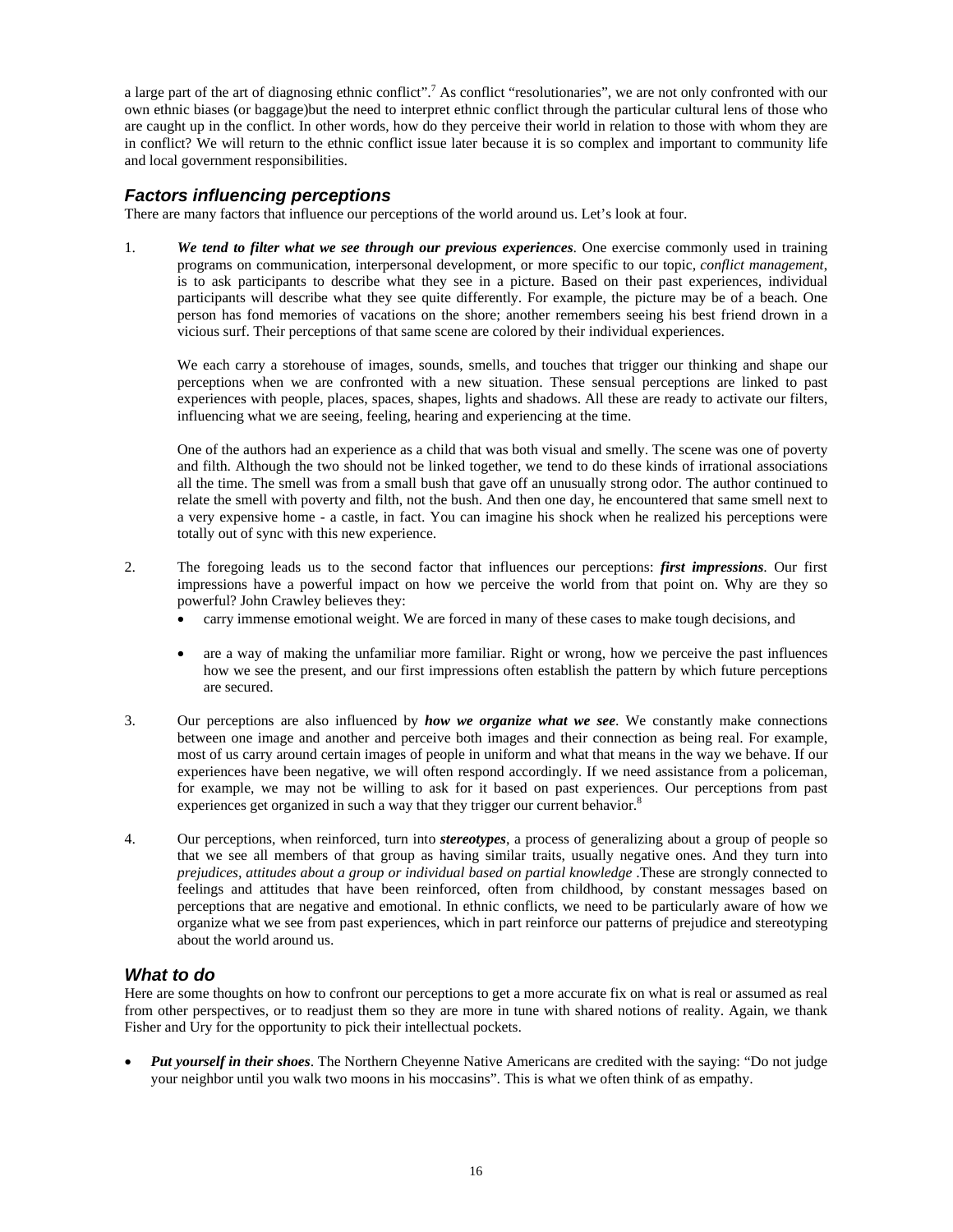- *Don't deduce their intentions from your fears*. How many times have you interacted with ethnic minority members in your community and thought the worst about their motives and behavior? Substituting curiosity for fear can often take you into the heart of these kind of perceptual dilemmas.
- *Don't blame them for your problem*. "My car broke down and it's all the mechanic's fault".
- *Sit down and discuss your perceptions*, both ways.
- *Find opportunities to act inconsistently with their perceptions*. If your adversary perceives you as dogmatic, be flexible but with honesty. If they perceive you as being unyielding in all matters concerned with the negotiation, offer something to change the perception.<sup>9</sup>

Perceptions are powerful paintbrushes we use to paint everyday reality. Sort through your memory bank and find a perception you've held for a long time and then gave up because it was determined to be no longer valid, or useful. Try to remember how that first impression, repeatedly reinforced into "reality", became implanted in your thinking. Jot down a few key impressions about why you kept that perception in place, and one or two things that encouraged you to let it go free.

#### *It's difficult to beat a drum with a sickle*  **AFRICAN PROVERB**

#### *What causes conflict?*

Conflict happens at all levels of interaction: internationally, within countries, between local governments and neighbours, in organizations and families, between individuals, even within ourselves. This statement might lead someone to conclude that any human trait this pervasive can't be all bad. But, what causes conflict? The Friends Conflict Resolution Program describes the causes this way: "Conflict emerges when disagreements, differences, annoyances, competition, and inequities threaten something important".<sup>10</sup> The following are a few examples that fit into these five categories:

- Differences in the goals we hope to achieve. A political agenda comes to mind immediately. Or, it might be goals that aren't clear
- Ideologies: we believe in this; you believe in that
- Divergent role definitions: "I thought you had responsibility for cleaning up the mess in the kitchen"
- And, overlapping roles. "I thought you were supposed to lock the door", said in anger after the horse has been stolen from the barn
- Turf or territory: "Get off my land!" Or, too many people in the same space
- Lack of information: "If you would have told me what you wanted me to do..." Or, misinformation. "You told me we had money in the bank". And, even mixed messages. The way some organizations are structured fosters all of these kinds of informational conflicts.
- Denial: "I'm ready to hit you and you deny anything is wrong with our relationship"
- Need to control: "No one respects my judgement any more"
- Lack of communication skills: "She never listens!"
- Personality styles: "Loosen up! You're the most uncreative person I've ever had to work with"
- Scarce resources: Conflicts over money, land, water, space, equipment, goods, qualified people, power and authority, and many more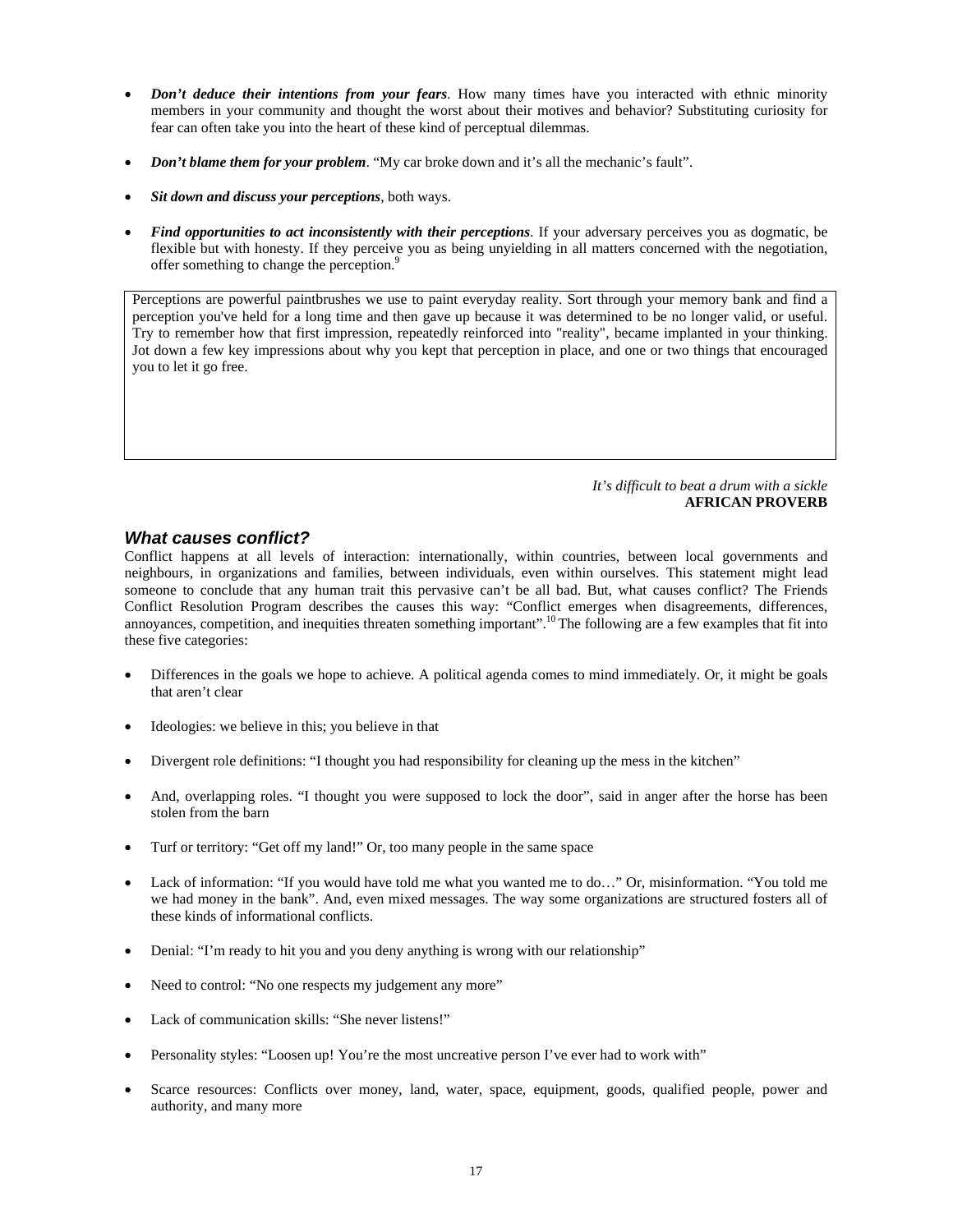- Procedures: "Why did you do it that way?" "Because, you told me to do it that way". This could also be a breakdown in communications
- Time constraints. "I don't have time to worry about this now"
- Selfishness: "Who ate my piece of cake?"
- Evil intent: "We'll keep those people out of the neighborhood at any cost"
- VALUES! "I think women should have the right to an abortion, and you believe it is a sin"
- And, of course, misperceptions. Need we say more about perceptions?

#### *Reflection time*

Take a reflection break and see if you can put the examples of conflict just mentioned into the five categories the Friends Program uses to describe what causes conflict. Which ones are about: Disagreements?

Differences?

Annoyances?

Competition?

Inequities?

Now, take a look at the situations where you have experienced differences with others or have been involved in a conflict of some kind recently. In which of these categories do these personal experiences with differences and conflicts fit? Jot down a brief description of the conflict and where it fits in this scheme of potential causes.

Conflicts can be caused and often are by more than one thing. There are many complicated, overlapping reasons. One example is why local government "x" can't get along with local government "y", or neighbors in "that" part of town are constantly at each other's throats. To get at the real cause(s) of the conflict, we have to get beneath the symptoms to peel the conflict like an onion until we get to the core.

You may have noticed that the causes we have outlined have different weights and levels of difficulty when coming to resolve them. Misunderstanding facts probably is the least difficult conflict to resolve. Misunderstandings are often easy to verify through rational thought processes, and they are less personal. It's when conflicts become more personal, value laden and judgemental that the prospect of resolving them becomes challenging.

There are many ways to think about the causes of conflict and those who write about conflict and make a profession out of helping to resolve conflicts all seem to have their own causal map that they carry about. We will be using one of the more popular conceptual maps of conflict causes in Book II of this manual. We suggest you check it out for more information and ideas on the causes of conflict and how to cope with them.

#### *Conflict dynamics*

There are some predictable stages in the development of conflict. By learning to identify them, we can often manage the conflict before it becomes counterproductive or unmanageable. Conflict management specialists define these stages differently. John Crawley talks about explosive conflicts and *constructive* conflicts. The constructive ones are those that are managed in the early stages of disagreement. Both start out in the same way: going from *ingredients-tocombinations and conditions-to-spark*. Ingredients are all the differences that are present in a situation, such as gender,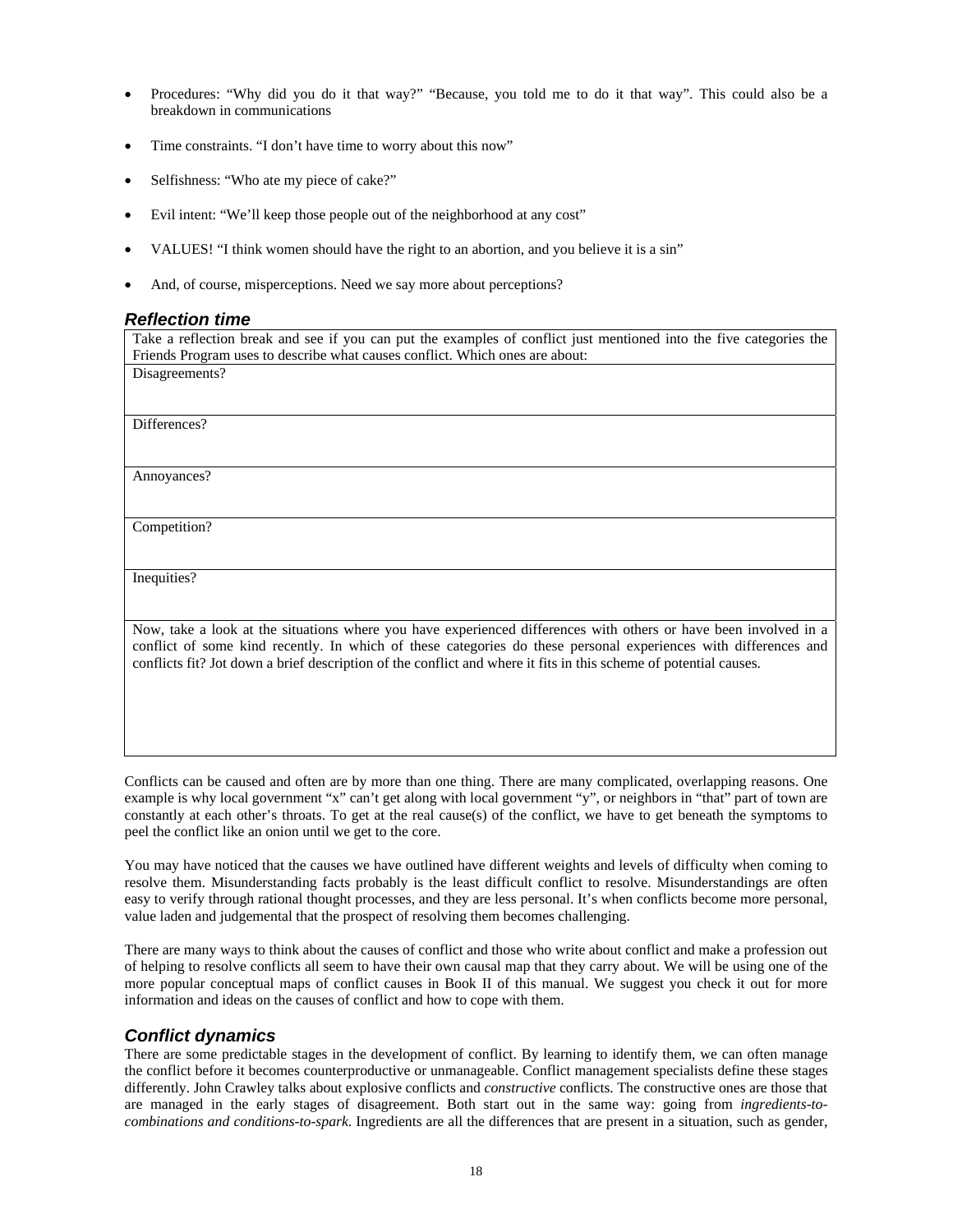age, race, status, roles, religion, values and many more. Combinations and conditions are contacts between people, surrounding structures and the environment where they work and live. The spark is when differences produce a clash.

At this point in his description of the two kinds of conflict, Crawley creates a fork in the road. The fork leading to explosive conflict goes through fuse, the place where conflict smolders, known by defensiveness, confusion, proliferation of issues and inability to find a resolution. The road leads on to the explosion followed by counting the cost and repairing the damage. The second fork leads to constructive conflict. Stops along the way include heat followed quickly by cooling through defrosting or warming to one another and settling the conflict. Sounds like a tour from some remote desert - to a high mountain top - and finally to the shore.

Peter Block and his associates take a less thermostatic approach to conflict. They say conflict doesn't suddenly happen. It moves through five stages.

- 1. **Anticipation**. No conflict, but the stage has been set by a policy change or an unpopular decision made.
- 2. **Unexpressed Difference**. Tensions have started to build but the conflict is not out in the open. This is what others call latent conflict.
- 3. **Discussion**. Those involved begin to state their differences often to those who have similar thoughts without trying to identify or resolve the differences. As yet there is no focus.
- 4. **Open Conflict**. Differences become clear. Those involved think we're right; they're wrong.
- 5. **Open Non-Productive Conflict**. Both sides dig in. The outcome is seen as we win-you lose; they roll out their heavy artillery and get ready to blow the other side away. Latent conflict be damned: Manifest conflict is our destiny. $^{11}$

#### *Analyzing the conflict*

One way to better understand conflict is to tear it apart, walk around it, crawl underneath it to see what is supporting it, and stand on the highest hill to get a better look at it. In other words, analyze the conflict based on what you already know about it and can find out about it with a good dose of curiosity and some keen detective skills. Here are some of the questions you might ask or ponder to understand the conflict before you decide to help resolve it.

- **WHO** has the most to gain and the most to lose by keeping the conflict going?
- WHO has the most to gain and the most to lose by solving the conflict?
- **WHO** is behind the conflict? Who is not directly involved in it but providing the ammunition.
- **WHAT** is the central issue causing the conflict? You will quickly find that this is difficult to find or to pin down. Like an onion, it will have many layers of complexity.
- WHAT would be the consequences of resolving the conflict? Would there be peace and tranquility at the expense of what else? Recognizing that conflict is not always bad, what will be lost on the way to resolving it?
- **WHAT** are the cultural aspects of this situation, if any, that I simply don't understand? If so, how can I get help?
- **HOW** long has the conflict been going on? Is it capable of being sustained over a long period of time, or will it die of its own weight before too long? No need to take on a crusade that is having a hard time surviving.
- **HOW** does the conflict manifest itself? Dead bodies in the street? Press releases denouncing the other party? Snide remarks about the opposition at social gatherings? All out warfare?
- **WHEN** does the conflict appear? Only on Fridays? After it rains? ALL the time?
- **WHERE** does it happen? Only on the shop floor? At the international border? Behind the other person's back?
- The list can go on and on, but the most important analytical question is **WHY? WHY?** does the conflict exist? Followed by **WHY? WHY? WHY?** And then, **WHY?** It's amazing what this simple inquiry will turn up, when we persist in asking it.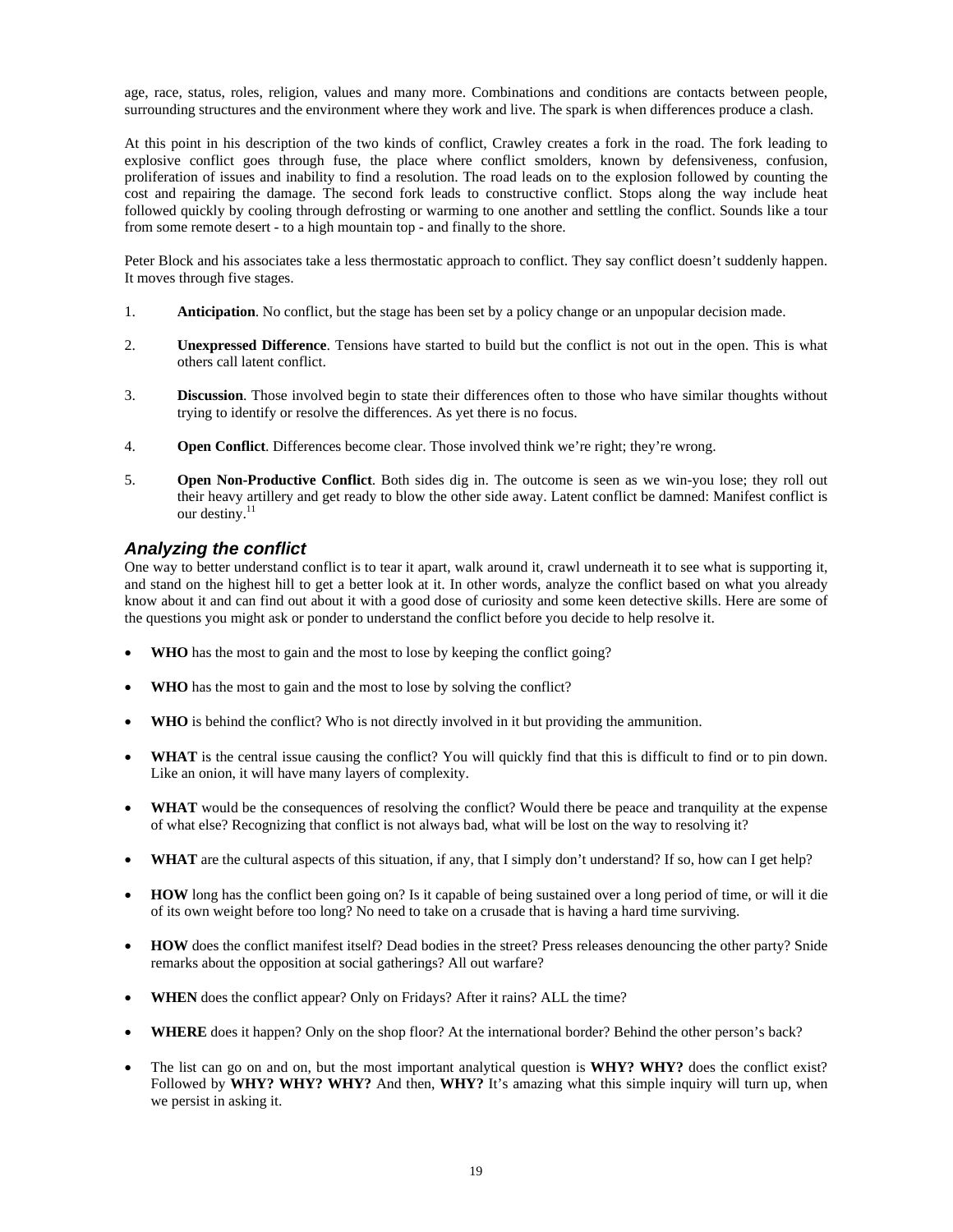Reporters and detectives find the who, what, when, where, how and especially why questions to be their best friends in getting to the heart of a story or to the bottom of a crime. Conflict managers will also find these queries to be their best friends in getting to the core of conflicts and disagreements. Once the answers are forthcoming, it's amazing how far they can move us toward resolving conflicts and differences.

#### *The road to Abilene*

We want to end this discussion about understanding the nature of conflict by relating one of the great management parables of recent times. It takes us into one of the stranger dark corners of conflict, one in which we all have spent some time. Jerry Harvey, author of the *Abilene Paradox,*12 claims that our inability to manage agreement is as likely to lead to disaster as our inability to manage conflict. By the way, this parable could just as easily be told as a family from Bishkek taking the train to Tokmak for lunch.

As Harvey tells it, the family is sitting around on a hot and dusty afternoon in a small town in Texas when his father-inlaw says, "Let's get the car out and go to Abilene for dinner at the cafeteria". Jerry doesn't like the idea driving over a hundred kilometers in an old sedan with no air conditioning when the thermometer is well above 30c. When his wife chimes in that she'd like to go, he decides to agree. In a feeble attempt to head off a bad decision, he says, "I just hope your mother wants to go". "Of course I want to go", is the mother's response. So off to Abilene they go. Four hours later, after a terrible meal, they return home hot, tired and covered with fine Texas dust. They all settle in around the kitchen table and after a long period of deep and penetrating silence, Jerry remarks, "It was a great trip, wasn't it?" The remark was met with dead silence, the kind you can carve with a knife. Jerry's mother-in-law admits that she really didn't enjoy it. In fact, she wasn't keen to go in the first place. She only agreed because she felt pressured to go. Jerry couldn't believe what he was hearing. He knew he didn't want to go, but he wanted to please his in-laws. Then Jerry's wife speaks up, "Well, the only reason I said yes was to please you and my parents". Finally, her father speaks up "Hell, I never wanted to go to Abilene. I just thought you all were bored".

As Harvey points out, organizations and groups frequently take actions in contradiction to what they really want to do and defeat the very purpose they hope to achieve. They fear the risk of disagreeing and escalate the potential for greater conflict down the road. How many times, as a councilor or as a member of a community organization board, have you "taken the road to Abilene" in your inability to be authentic about your feelings and thoughts? As Peter Block states in his interpretation of the stages of conflict, when we learn how to identify the earlier stages, we can often see and manage the conflict before it becomes counter-productive. Sometimes conflict is masked in our inability to manage agreement. And, we take the train to Bishkek or the steamer to Belgrade.

Thomas Jefferson is reported to have said "differences of opinion lead to inquiry, and inquiry to truth". Harvey has turned this truism on its head by suggesting that "inquiry can lead to discovering differences of opinion, and just maybe the truth will set you free".

#### *Reflection time*

Think about a recent trip you took to "Abilene" resulting from your inability to manage agreement with your peers or colleagues. What were the consequences? What will you do the next time in similar circumstances?

#### *Key points*

- Conflict is defined in many different ways. It can be direct, indirect, positive, negative, internal, external, individual, or shared.
- How we cope with conflict and differences depends on our perceptions of conflict and the role it has played in our lives.
- Many factors influence our perceptions of conflict and consequently the ways we manage conflict: the filters through which we see previous experiences; our initial impressions, how we organize what we see; and the stereotypes, prejudices and attitudes we construct in our heads about others.
- Conflicts emerge when disagreements, differences, annoyances, competition, and inequities threaten something important.
- Conflict involves people, processes of thinking and doing, and perceived problems.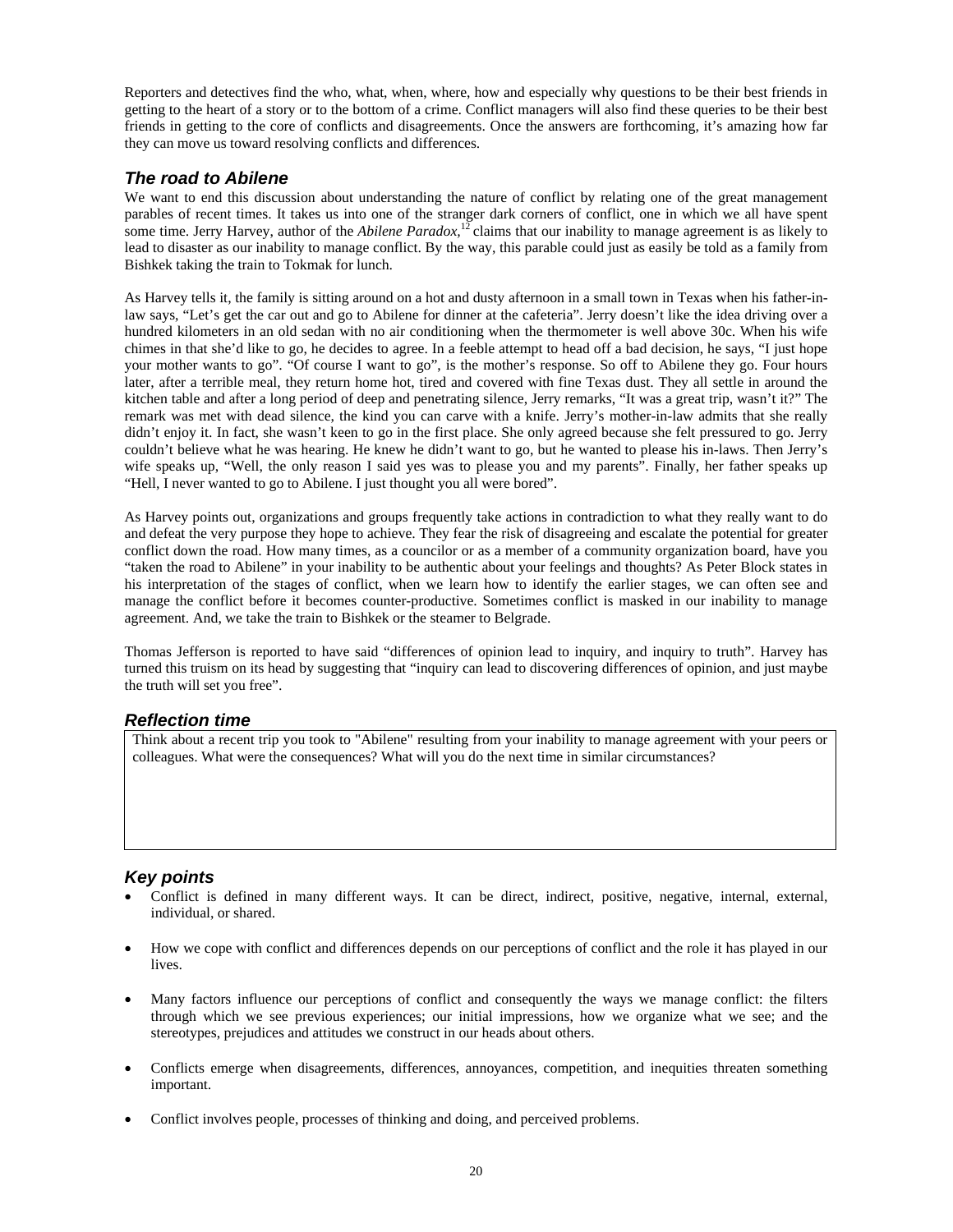- The conflict manager's best friends are: Who? What? Why? Where? When? How? And then, Why? Why? Why?
- Think twice before you take the *Road to Abilene*.

#### *Endnotes*

<sup>1</sup> Slaikeu, Karl A. and Ralph H. Hasson, Controlling the Costs of Conflict (San Francisco: Jossey-Bass Publishers, 1998), p.4-6.

2 Crawley, John, **Constructive Conflict Management** (London: Nicholas Brealey Publishing, 1992.), p.10.

<sup>3</sup> Block, Peter, Tony Petrella and Marvin Weisbord, Managing Differences and Agreement (Plainfield, NJ:1985), p.10.

4 Likert, Rensis and Jane Gibson Likert, **New Ways of Managing Conflict** (New York: McGraw-Hill, 1976), pp.7-8.

5 Hocker, J. and W. Wilmot, **Interpersonal Conflict** (Dubuque, IA: William Brown Press), 1991, p.12.

6 Fisher, Roger and William Ury, **Getting to Yes: Negotiating agreement without giving in** (Boston: Houghton Mifflin Company, 1981), pp.22-3.

7 Fisher, Glen, **The Mindsets Factor in Ethnic Conflict** (Yarmouth, ME: Intercultural Press, 1998), pp.20-1.

8 Crawley, **op.cit**., pp.21-3.

9 Fisher and Ury, **op.cit**., pp.25-9.

10 Friends Conflict Resolution Programs, **The Conflict Core: Overhead #11** (1997).

11 Block, Petrella and Weisbord, **op cit**., p.130.

12 Harvey, Jerry, **The Abilene Paradox**, Organization Dynamics, 3, 1974, pp.63-80 26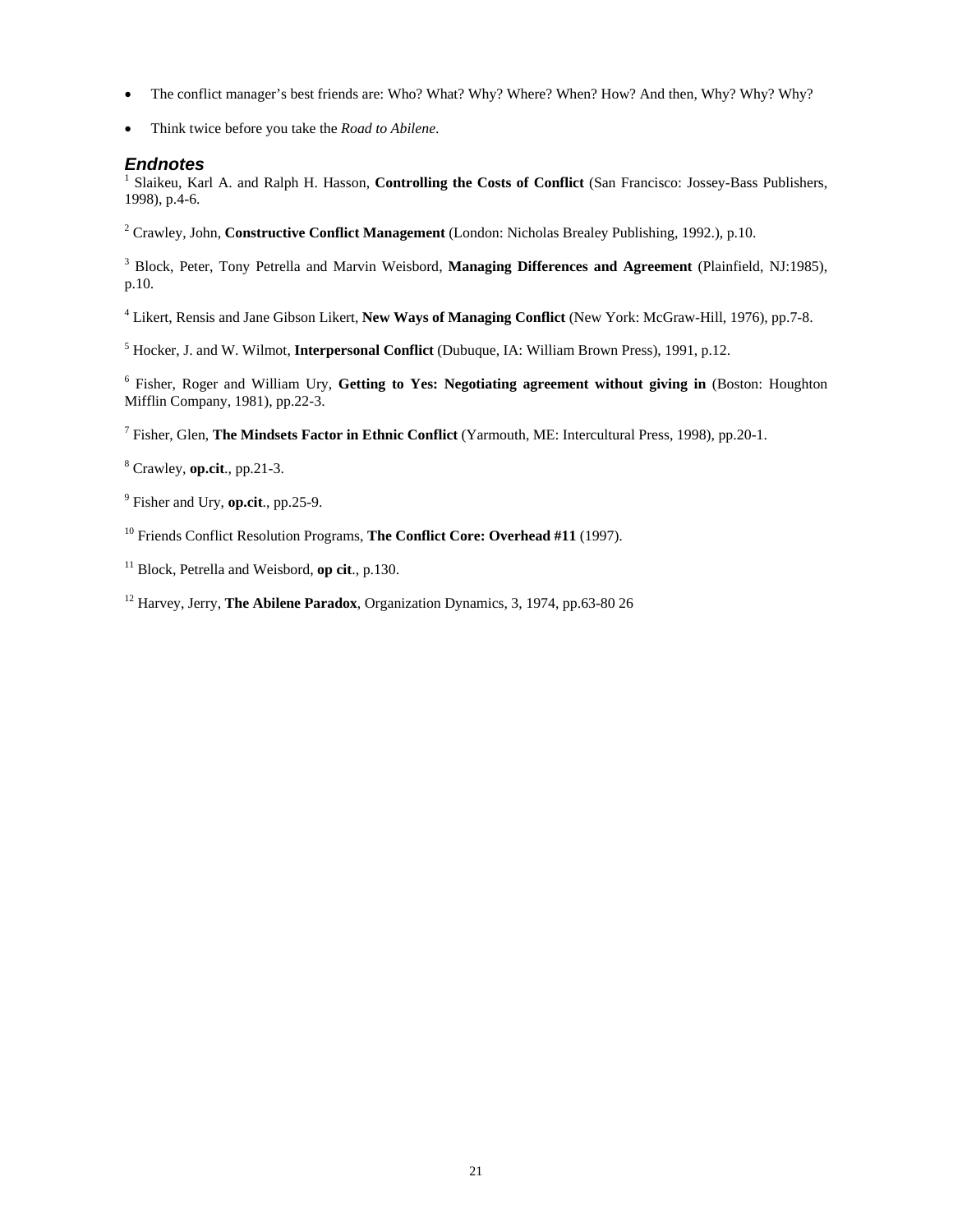## **CHAPTER 3 OVERVIEW OF CONFLICT MANAGEMENT STRATEGIES**

Unless we change our direction, we are likely to end up where we are headed **OLD CHINESE PROVERB** 

Conflict is complex. It is important, often destructive, energizing, inevitable, hidden, personal, organizational, public, international, risky, necessary, and liberating when resolved. Managing conflict involves changing direction; moving off the spot on which we find ourselves to achieve greater equilibrium with our surroundings. Fortunately, the options for managing conflict have expanded dramatically in recent years as more is understood about what works and what doesn't. Most, if not all, of the options involve some risk. They also require diligence in learning how to use them. And, they are challenging for those individuals qualified to step into conflicts with the commitment to help others seek resolution.

This manual is aimed first at those who would become mediators, principled negotiators, conciliators, and more effective, everyday problem solvers.

> "Come to the edge of the cliff", he said "We're afraid", they said "Come to the edge of the cliff", he said "We're afraid", they said "Come to the edge of the cliff", he said They came. He pushed. They flew. **GUILLAUME APPOLLINAIRE**

Some options for managing conflict have been around for centuries, including war, royal decree, banishing the troublemakers to a new continent, diplomacy, and relying on a higher authority. Unfortunately, most of these strategies tended to be largely one way, often trampling those who had less stature, wealth, power, charisma, or connections. Then along came the age of psychological enlightenment. Of course, enlightened approaches to managing conflict existed long before the late 1940s and early 50s. But they seemed to be less well organized or institutionalized. Or perhaps it was lack of access to methods for marketing one's ideas.

Tavistock Institute in the UK during the 1940s started to research the issues of power and authority, factors at the center of personal, organizational and international conflicts. The National Training Laboratories (NTL)in the United States began offering "sensitivity training" workshops during which individuals of their own volition could get angry with each other and then figure out how to untangle the mess they created. It was known as learning by doing. The role of the facilitator began to emerge from these endeavors as a personalized strategy for helping others engage in more effective decision making and problem solving.

These disparate acts of understanding human behavior evolved quickly into research on group process, how individuals can work together more effectively. These efforts in turn began to change the way task-oriented organizations, private, public and nonprofit, operated. Integral to these new social technologies was concern about managing conflicts at various levels of human interaction. Finding new ways to manage conflict and making old strategies more effective became a growth industry.

"How to" books on negotiation began showing up on bookshelves in the 1960s. However, the strategies they advocated seemed more concerned with achieving a one-time advantage for the clever negotiator than reaching collective agreements free of lingering acrimony. More recently, negotiation has gained respectability though the efforts of authors and practitioners like Fisher and Ury who made principled negotiation a standard bearer in the business of reaching decisions where conflict lurks in the shadows. Nevertheless, these authors are currently under fire for advocating the use of their "principled" approach without modification in settings with cultural differences. We will look at these principles, accompanying strategies and the controversy later.

As we discussed earlier, there are obvious connections between public participation and mediation as an approach to conflict resolution. According to Susan Carpenter, these two approaches to more democratic and effective decision making and problem solving strategies emerged as related professions in the 1970s.<sup>1</sup> While this status as profession is recent, mediation as a process where those in disagreement call on a third party to help them reach decisions has been around since the 14th century. Arbitration and conciliation were not far behind, putting down their operational roots in the 15th century. $^{2}$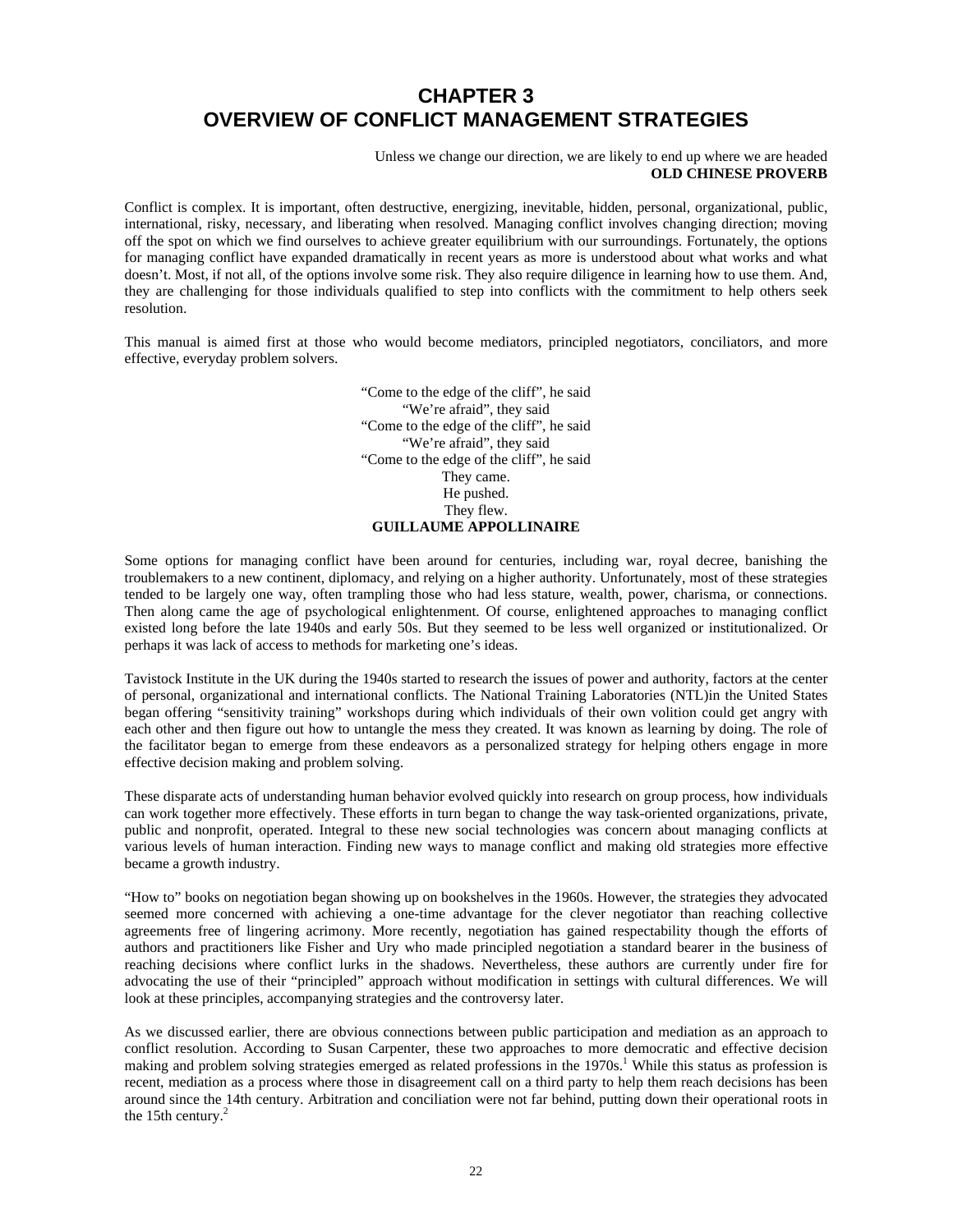Let's take a look at how these various strategies are organized and described by various contemporary writers and practitioners of conflict management. The field is divided into two separate but inter-related arenas. The first deals with options we can exercise when confronted with conflict, such as avoidance or collaboration. The second is concerned with skills and strategies for resolving conflict. There is a subtle difference between the two but a useful one to pursue for a few moments.

#### *Conflict management styles*

The conflict mode model that seems to have helped others organize their thoughts about individual behavior in conflict situations is a two-dimensional model describing five conflict management strategies.<sup>3</sup> The two dimensions are: (1) assertiveness, the extent to which the individual attempts to satisfy his or her concerns, and (2) cooperation, the extent to which the individual attempts to satisfy the other person's concerns. The five options are:

- 1. *Competing*. Assertive and uncooperative behavior focused on personal concerns at the expense of others.
- 2. *Accommodating*. Unassertive and cooperative behavior that neglects personal concerns in order to satisfy the concerns of others.
- 3. *Avoiding*. Unassertive and uncooperative behavior that neither pursues personal interests or the interests of others.
- 4. *Collaborating*. Both assertive and cooperative behaviors that emphasize working with the other party to satisfy both your concerns and theirs.
- 5. *Compromising*. An intermediate position on both assertiveness and cooperation often referred to as splitting the difference, seeking a quick middle-ground position.

#### *Guidelines to ponder*

There is a tendency to put values on these options, but all have their uses in managing disagreements and conflicts. Let's look at what Thomas has to say about when and when not to consider the use of each. Remember the variables. For example **competing** is associated with assertiveness and lack of cooperation; **accommodating**, on the other hand, is high on cooperating and low on assertiveness.

#### Consider **Competing** when:

- You need quick, decisive action
- Some unpopular action needs to be implemented
- When you know you are right
- When options aren't available.

#### **Collaborating** may make sense when:

- Two heads are obviously "better than one", and the outcomes are enhanced by working together
- The concerns of both sides are too important to compromise
- You want to gain commitment from all involved
- You want to improve working relationships
- You are in a learning mode, e.g. want to test your assumptions and understand the other's point of view and possibly your own.

**Avoiding** conflict and disagreements is actually a good choice when:

- There are other more important issues to consider
- There is little chance of satisfying your needs and concerns
- You need to let people on either side of the conflict cool down
- You need more information
- When others can resolve the conflict more effectively.

#### Try **Accommodating** in those conflicts and disagreement situations when:

- You realize you are wrong
- The issues may be more important to others
- You want to build support for later on
- You want to minimize your losses
- Preserving harmony is important.

Finally, you might want to **compromise** when: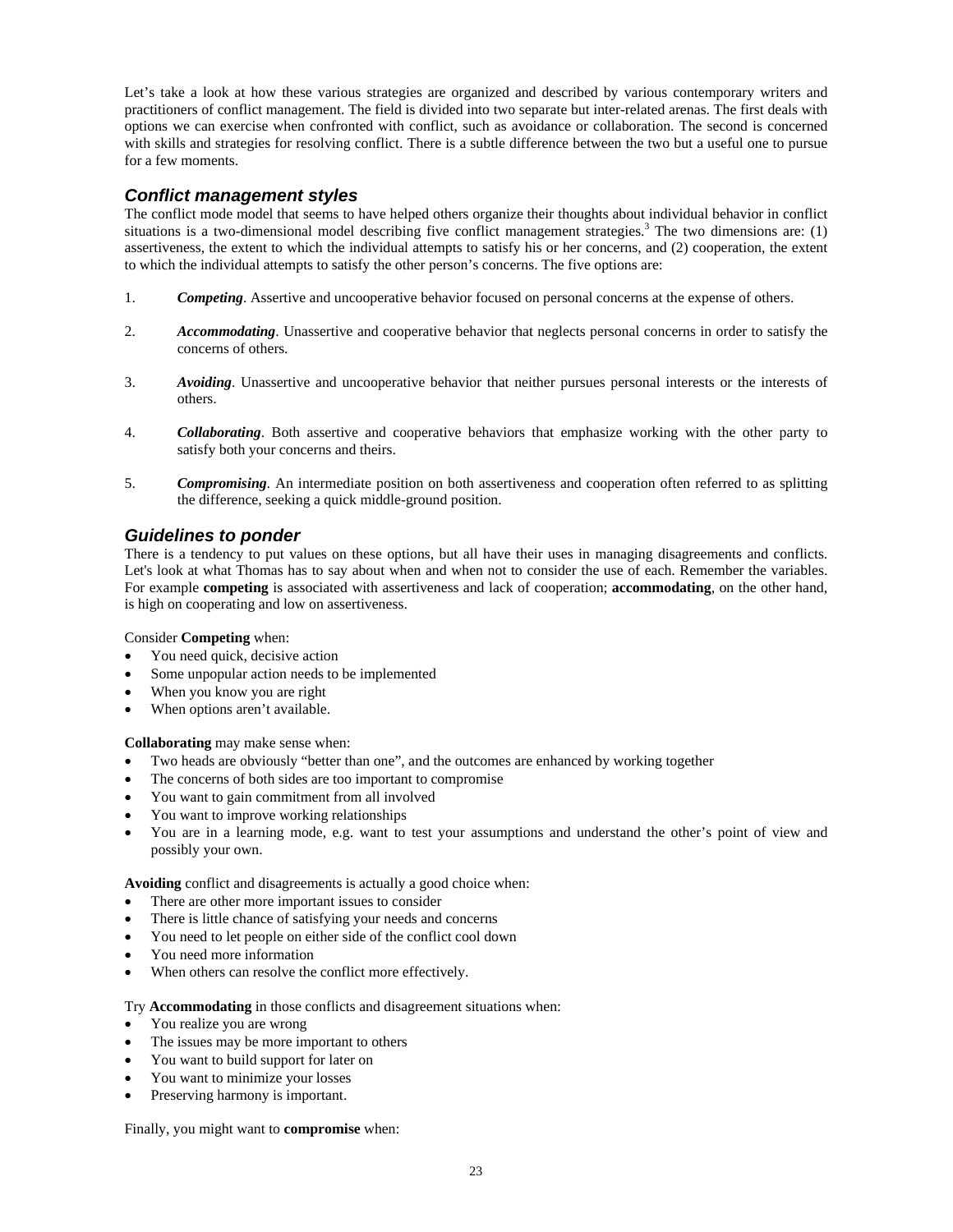- The goals you will accomplish really aren't worth the hassle
- The opponents in conflict are committed to achieving different ends, such as in management labour disputes
- Achieving interim solutions buy you time to work out complex issues
- When a quick solution is needed.

But, these suggestions might not fit the cultural context in which you are operating. Let's look at some of the cultural variations that have an impact on the use of different conflict resolution strategies.

#### *Cultural variations*

We mentioned in the opening chapter that the culture in which we are operating will influence the way we manage conflict. By culture, we mean those values, assumptions, norms and behaviours that define how we respond appropriately to life situations in particular settings. Just to make life interesting, these attributes might very well be defined differently in the same physical community. For example, the culture of a multinational corporation operating in the community might be different from the organizational culture of the municipal government. And, the students studying at a new university in the same community might have "invented" a different set of norms and behaviours based on an international curriculum, faculty and student body.

When we look at the model just described, we realize it defines several conflict management options that will vary in their use and appropriateness depending on the context within which they are used. In this sense, the model should not be seen as normative although the authors have a bias toward collaboration. Susan Schneider and Jean-Louis Barsoux relate an interesting case of how a management team made up of managers from several parts of the world might handle conflict and disagreements. For example, a manager from a country where power is unevenly distributed might be inclined to avoid conflict, referring it up the hierarchy where sooner or later there will be a confrontation. Another manager from a country that is more relationship oriented might be more inclined to take an accommodating stance toward conflict.<sup>4</sup>

#### *Reflection time*

| We all use these options for managing conflict, some of us more often than others do. Take a look at your own<br>experiences in managing conflict and note briefly one in each of the five categories. |
|--------------------------------------------------------------------------------------------------------------------------------------------------------------------------------------------------------|
| An experience where I competed:                                                                                                                                                                        |
|                                                                                                                                                                                                        |
| Where I was <i>accommodating</i> :                                                                                                                                                                     |
|                                                                                                                                                                                                        |
| Where I <i>avoided</i> the conflict:                                                                                                                                                                   |
|                                                                                                                                                                                                        |
| Where I <i>collaborated</i> with someone else:                                                                                                                                                         |
|                                                                                                                                                                                                        |
| Where I compromised:                                                                                                                                                                                   |
|                                                                                                                                                                                                        |

After noting your personal experiences, review them from the perspective of: (1) the option you think you use most; (2) the one you think you use least when managing conflict; and (3) the conflict management strategy you need to improve upon.

#### *Other variations*

As we said earlier, this two-dimensional, five-option model was the springboard for others. Robert Quinn and his colleagues took these five strategies and collapsed them into three:

- 1. **Non-confrontational:** associated with either avoidance or accommodating;<br>2. **Control:** the competing approach: and
- *Control*: the competing approach; and
- 3. *Solution-oriented***:** efforts to collaborate or compromise.5

Many of the conceptual models others have developed to help us understand the principles and practices of conflict management also attach formalized and often specific skill-based strategies to the options. Karl Slaikeu and Ralph Hasson, for example, describe four options and several strategies.<sup>6</sup>

#### 1. *Avoidance*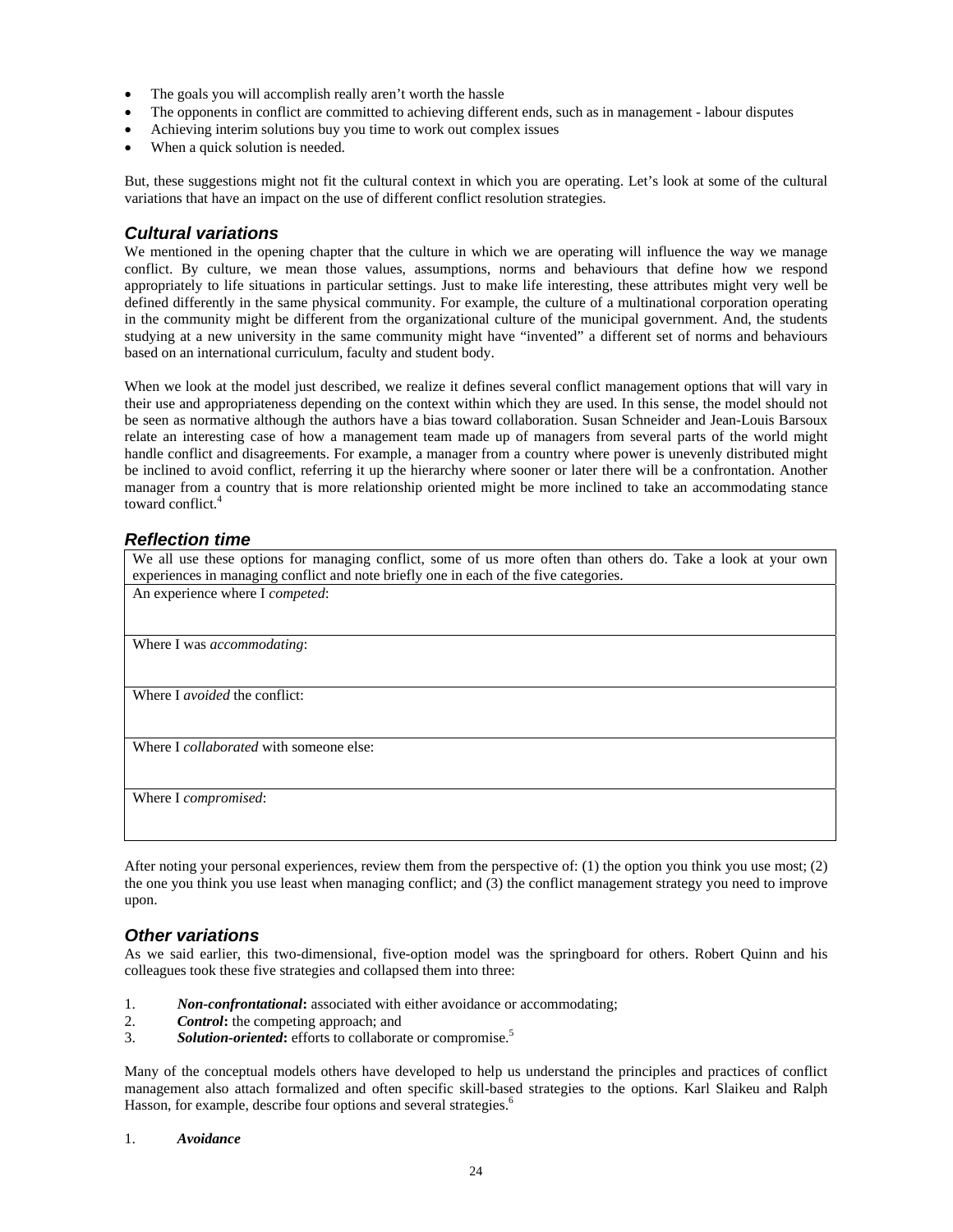• No action to resolve the conflict

#### 2. *Collaboration*

- Individual initiative
- Negotiation by the parties
- Mediation by third party

#### 3. *Higher Authority*

- Referral up the chain of command, internal appeals and formal investigation all organizational types of responses
- Litigation: through the courts or higher-level public agencies

#### 4. *Unilateral Power Plays*

- Physical violence
- Strikes
- Behind the scenes maneuvering

Slaikeu and Hasson's preferred path to managing conflict is no surprise. They recommend the strategies in this order: individual initiative; negotiation; mediation; use of higher authority, and finally power play/force. You may have noted that they don't recommend *avoidance* although it is an option. Here is a look at each of the options in more depth.

#### **Avoidance options**

At times, taking a "wait and see" approach or simply avoiding the conflict makes sense provided either of the options involve a conscious decision. We might decide, for example, that the passage of time might change the level of conflict. Of course, the conflict could get worse. Perhaps, other approaches to resolving conflict have been blocked for one reason or another. Or, it could be we need more information. The negative aspects of avoiding conflict can be considerable. By doing nothing, we can become more isolated from the situation, making the outcome more unpredictable. And, we may lose opportunities to influence what is transpiring.

#### **Collaboration options**

This option includes a number of strategies we will be pursuing in more depth in subsequent chapters. These are:

- *Individual, group or organizational initiatives***.** These include informal discussions and problem solving facilitated at times by someone from within or external to the initiating party. This process is covered in detail in the companion manual on participatory planning.
- *Negotiation***.** This is a bargaining process that can, but doesn't have to, involve professional assistance. If there are professionals, they represent clients on one side of the dispute, not both or all parties to the conflict. Negotiation is often seen as an interpersonal skill in which managers and others engage to arrive at the best decision possible from their individual perspective. W will look at it as a more intentional and structured dispute resolution process.
- *Conciliation*. This involves an acceptable, neutral and impartial third party. Conciliation is often a stage of negotiation and mediation designed to lower tensions, improve communications and create an atmosphere of trust. In reality, it is difficult to set conciliation apart from either negotiation and mediation as third party assisted conflict resolution processes. More often, it is an on-going endeavor to maintain trust and open communication between those in conflict.
- *Mediation*. It is often characterized as an extension to and elaboration of the negotiation process. Mediation involves a third party helper who leaves the decision-making powers in the hands of the people in conflict. Mediation usually is employed when those in conflict feel they can no longer reach resolution on their own. The primary outcome of both negotiation and mediation is to arrive at integrative, win-win solutions.

#### **Higher authority options**

If negotiation-mediation strategies fail to achieve agreement, then there are other options available. They are all thirdparty decision-making processes which: (1) decrease the personal control those in dispute have over the outcome(s); (2) increase the involvement of external decision makers; and (3) increase the likelihood of win/lose and either/or decisionmaking approaches. While we won't be describing these techniques in any detail since they are not the most desirable ways to manage or resolve conflicts, it is useful to know what the options are. Hopefully, you and your clients can avoid them. They can be public-private, legal and extra-legal mechanisms for managing conflict decisions, not necessarily for resolving conflicts.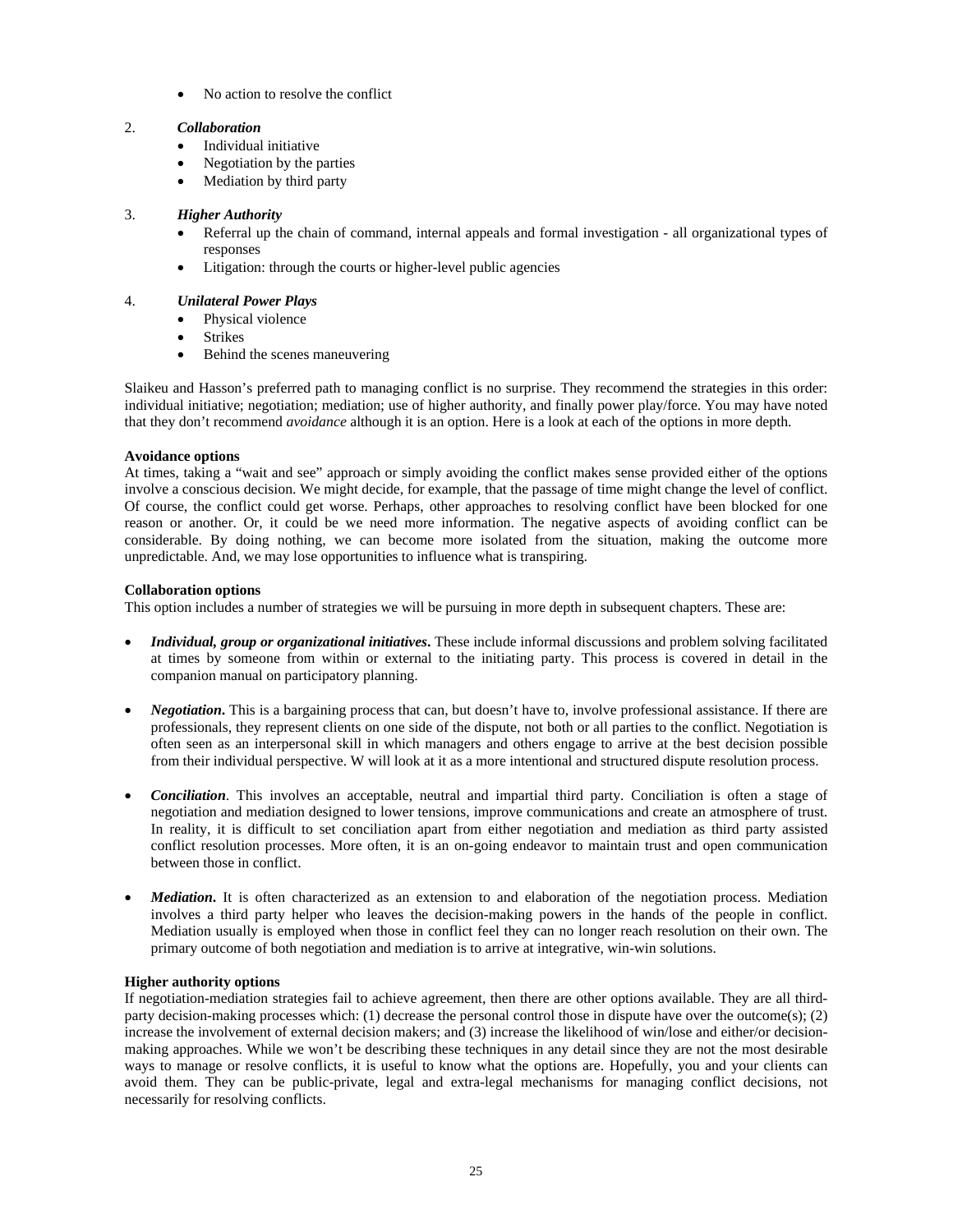- *Internal*. This is accomplished by administrative or managerial resolution. Someone in a position of higher authority makes the decision, known in some places as "kicking it upstairs". Supposedly, such decisions are based on facts and objective criteria. Those of us who have had supervisors and bosses know that these individuals don't always act objectively. This approach assumes an organizational format of some kind within which the conflict is being managed.
- *External*. Arbitration is the next step before going to the judicial system for a decision. This usually is a voluntary, private process where those in conflict request the assistance of an impartial and neutral third party to make the decision. This decision can be either advisory or binding. The big difference between mediation and arbitration is the process of decision making. In mediation, the third party works back and forth between the parties in dispute helping those in dispute to make the decisions. In arbitration, the decision is out of the hands of those in dispute and in the hands of the arbitrator although the disputing parties may be able to jointly select the person or persons who will act on their collective behalf. Unfortunately, the results are either win-lose, or lose-lose. In the first case, one party is happy with the decision, or less unhappy than the other. In the latter, both are unhappy.

There are two other higher authority routes those in dispute can travel to arrive at a decision. The first goes through the judicial system (litigation) where the financial, time and reputational costs to those in dispute can be high. The second goes through the legislative process. Such disputes involve larger issues and broader populations. In both cases, the decisions are usually based on win-lose and either/or approaches.

#### **Power play/force or extra-legal options**

These include political actions, civil disobedience, worker strikes, physical coercion, and even violence, all of which are beyond the scope of this manual.

At either end of this continuum are conflict management options likely to produce outcomes that are either unpredictable, such as avoidance, or involve the use of power and force. In between are a number of options where decisions are made without the direct influence of those who are involved in the disagreement or dispute, such as decisions by higher authorities. Finally, we have collaborative options or strategies that give those in dispute opportunities to control or manage the decision making and problem solving process.7 These are the options we will concentrate on from this point on.

#### *Some common ground*

John Crawley uses the term constructive conflict management to describe his approach to managing disagreements and differences. While it doesn't differ substantially from other approaches, Crawley's use of the word constructive gives his concepts and strategies a purposeful and developmental framework. His recipe for constructive conflict management includes four principles and actions:<sup>8</sup>

- 1. *Clear perception and good judgement*. Be clear about what you see, how you judge, and how you react to people and situations. The key question to understand is: What's happening?
- 2. *Self-awareness and control*. Understand and take charge of your own feelings and behavior. Ask yourself: How do I feel about this?
- 3. *Ability to analyze and balance different views and positions*. Step back, take a balanced view and ask yourself: Am I being thorough and fair?
- 4. *Openness to others*. Be ready to respond positively.

The basic aim of constructive conflict management is to seek resolutions, which achieve the best possible balance between you, others, the situation, and the consequences.

#### *Focusing in on various options*

W will be moving on to look in depth at three key conflict management strategies: *dialogues, principled negotiation and mediation*. We believe these three approaches hold considerable promise for helping others. Negotiation and mediation options tend to be largely defined by the literature and practice. What we are choosing to call *The Art of Dialogue and Other Important Inter-relational Skills* option is messier, thus difficult to lay out in any step-by-step format. Dialogue, as a collectivity of methods and experience, can be seen as time-defined bookends in relation to principled negotiation and mediation.

Historically, negotiation and mediation strategies have benefited from lessons learned in dialogues intended to reduce conflict and help individuals, groups and communities make better decisions. In more immediate historical terms, concerns about some aspects of both principled negotiation and mediation (as they are often defined and practiced)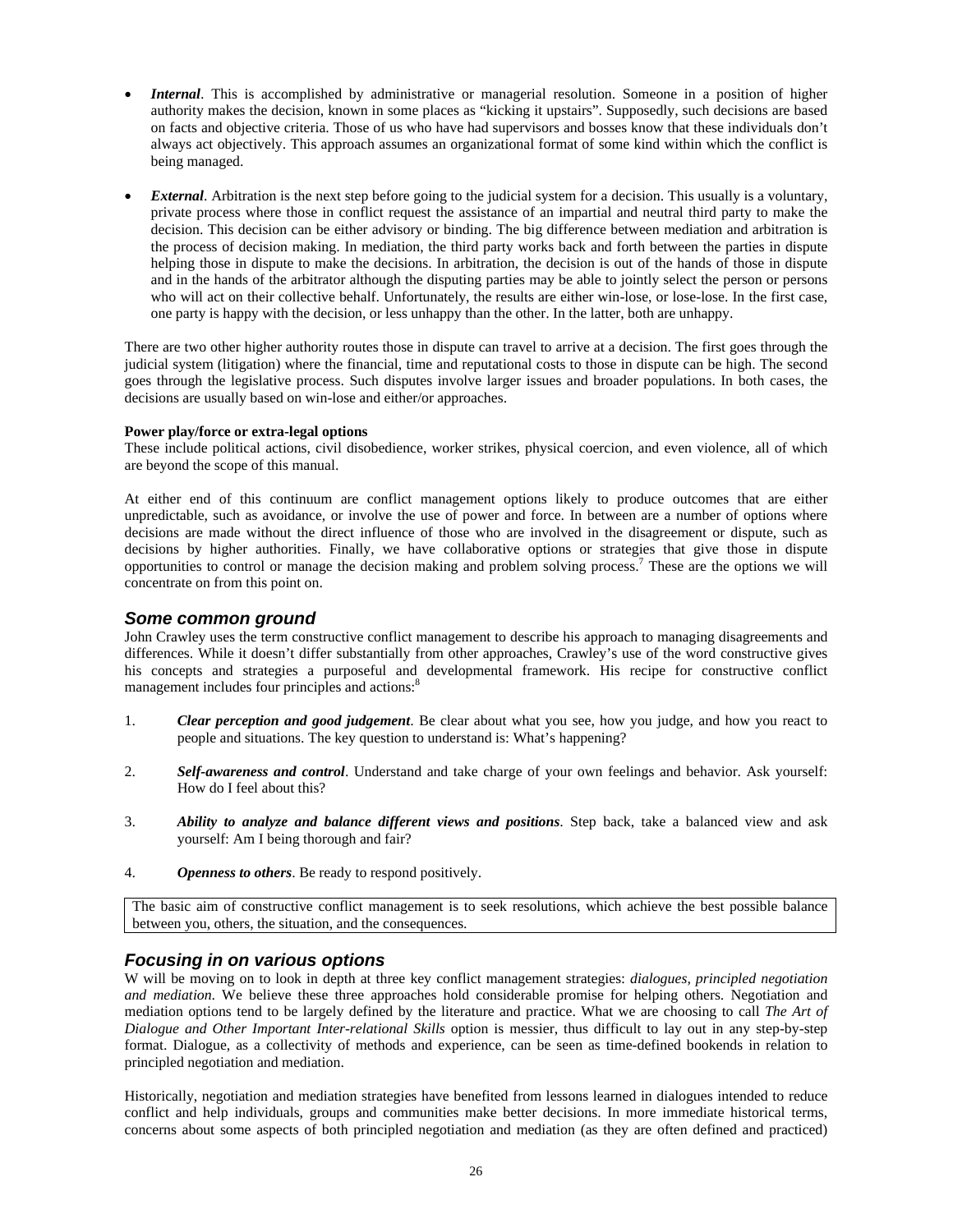have opened the door for a new wave of dialogue centered approaches to helping others work through conflict situations.

The intent in the following chapters is to be more specific about various options local governments, civic organizations, and communities can employ to manage their disagreements and differences more constructively. To set the stage for discussing the three options in more depth, we want to look at some interpersonal aspects of conflict management. At the heart of successful conflict management endeavors are some ideas and skills that help us communicate more effectively with those individuals who are also interested in resolving differences.

#### *Key points*

- Conflict can be complex. So are some of the strategies for managing conflict.
- Effective managers and others have been negotiating and mediating conflicts for centuries. It has been just recently that these skills have been associated with professionals who do them for a living.
- Based on degrees of assertiveness and cooperation, we can decide to compete, accommodate, collaborate, or compromise with those we are in conflict with or simply avoid conflict if it suits our needs.
- The cultural context will have an influence on the ways individuals, organizations and societies manage conflict and differences.
- Negotiation and mediation are among the most popular and frequently used collaborative strategies for resolving conflicts and differences.
- Mediation is the most user-friendly approach to third-party involvement in dispute resolution.
- When those in conflict or disagreement refer their case to higher authorities like litigators, arbitrators, and judges, they no longer have direct control over the outcomes.

#### *Endnotes*

1 Carpenter, Susan, *The Blurring of Roles between Public Participation and Conflict Resolution Practitioners*, **Interact: the Journal of Public Participation**, Fall 1995, Volume 1, Number 1, p. 37.

<sup>2</sup> Moore, Christopher, The Mediation Process: Practical Strategies for Resolving Conflict (San Francisco, Jossey-Bass Publishers, 1986)pp. 19-21.

<sup>3</sup> Thomas, Kenneth, Conflict and Conflict Management, The Handbook of Industrial and Organizational **Psychology**: Volume II, Marvin Dunnette, Ed. (Chicago: Rand McNally, 1975), p. 234.

4 Schneider, Susan C., and Jean-Louis Barsoux, **Managing across Cultures** (New York: Prentice Hall, 1997). Pp. 200- 1.

5 Quinn, Robert, Sue Faerman, Michael Thompson, and Michael McGrath. **Becoming a Master Manager** (New York: John Wiley and Sons, 1990), pp. 223-4.

6 Shaikeu, Karl and Ralph Hasson. **Controlling the Costs of Conflict** (San Francisco: Jossey-Bass Publishers, 1998), p. 24.

7 The options outlined by Slaikeu and Hasson are similar to those detailed by Christopher W. Moore in **The Mediation Process** (San Francisco: Jossey-Bass Publishers, 1986). We appreciate the opportunity to blend their ideas together in this discussion of conflict management options.

8 Crawley, John, **Constructive Conflict Management** (London: Nicholas Brealey Publishing, 1992), p. 51.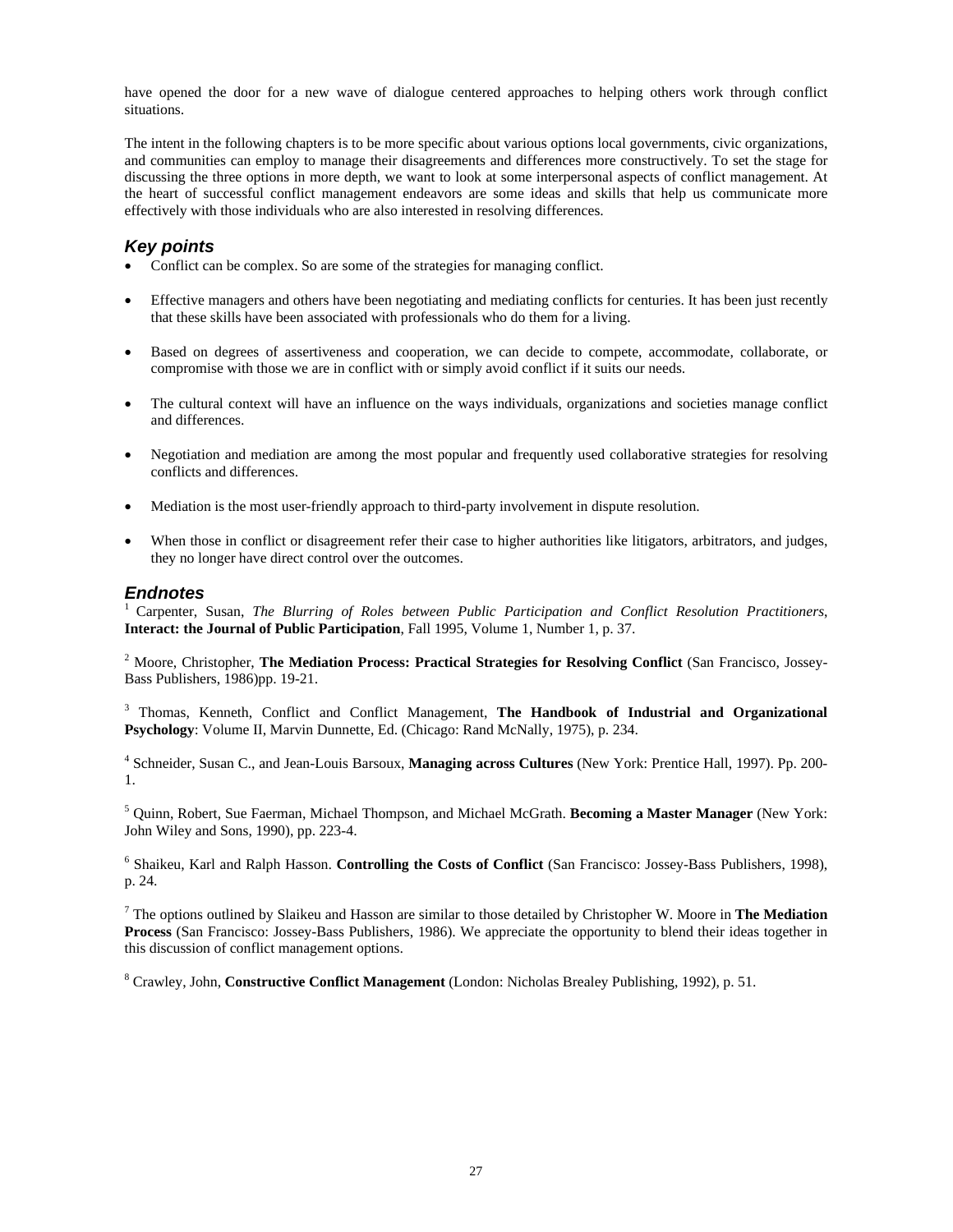## **CHAPTER 4 THE ART OF DIALOGUE AND OTHER IMPORTANT INTER-RELATIONAL SKILLS**

Build your adversary a golden bridge to retreat across **SUN TZU** 

Before we begin to discuss specific conflict management strategies, we want to look at some ideas and skills that can help you be more effective in managing conflict. Since it would be impossible to cover all the knowledge and skills associated with interpersonal and intergroup effectiveness as they relate to conflict management, we won't even try. However, there are a few skills that are critical to communicating our ideas and convictions and building productive relationships often with adversaries. One of these is what we are calling the *Art of Dialogue*. In fact, we will return to it later as both an enduring and emergent process for managing differences and reaching consensus. But first, we want to discuss dialogue as a communication strategy. Since there has been so much written about communications, including sections devoted to this topic in other manuals in this series, we will refrain from being repetitive. Other topics that will be covered include relationship building, a skill that cuts across the range of conflict management strategies; the importance of being assertive; and how to cope with resistance.

#### *The art of dialogue*

Dialogue is an old idea, in fact, centuries old, and yet it has great relevance in today's chaotic world where communication merely skims the surface of meaning. Robert A. Baruch Bush and Joseph P. Folger have written a book about the *Transformative Approach to Mediation,* which seems to us to embody the spirit and process of meaningful dialogue as it relates to conflict management. In fact, their approach to mediation may be so far removed from the mainstream of that process, as defined by most practitioners, that we prefer to think of it in "dialogue" terms. We will get back to the transformative approach to resolving differences in another chapter, but first a closer look at the art of the dialogue.

#### *Definition*

William Isaacs, in an important book about *Dialogue and the Art of Thinking Together*, talks about the *fire of conversation*, thus capturing the intensity and potential energy of dialogue.1 Dialogue, as Isaacs defines it, is *a shared*  inquiry, a way of thinking and reflecting together.<sup>2</sup> He goes on to explain:

Dialogue is the way of taking the energy of our differences and channeling it toward something that has never been created before. It lifts us out of our polarization and into a greater common sense, and is therefore a means of accessing the intelligence and coordinated power of groups of people.

Dialogue fulfills deeper, more widespread needs than simply "getting to yes". The aim of negotiation is to reach agreement among parties who differ. The intention of dialogue is to reach new understanding and, in doing so, to form a totally new basis from which to think and act. In dialogue, one not only solves problems, one dissolves them. We do not merely try to reach agreement; we try to create a context from which many new agreements can come. And we seek to uncover a base of shared meaning that can greatly help coordinate and align our actions with our values.

Dialogue is a conversation in which people think together in relationship. Thinking together implies that you no longer take your position as final. You relax your grip on certainty and listen to the possibilities that result from being in a relationship with others - possibilities that might not otherwise have occurred. $3$ 

#### *The practical power of dialogue*

Dialogue, as described by Isaacs, is best explained by example. He relates two well-known contemporary dialogues that transformed the relational landscapes of their respective national environments. Both were borne out of longstanding and deep-seated conflicts. Over a number of years in South Africa, President de Klerk met privately with Nelson Mandela while he was still in prison to engage in dialogue about a totally new context for their country. They were not meeting to negotiate over how to solve problems as they existed at the time, but rather to create a shared future vision.

The other dialogue involved John Hume, the politician from Northern Ireland who spent many years in behind-thescene conversations with Gerry Adams, the leader of Sinn Fein, the political wing of the Irish Republican Army. Says Hume: "Twenty five years we've been fighting violence. Five governments have failed to stop it. Twenty thousand troops and fifteen thousand policemen failed to stop it. So I thought it was time to try something else. Dialogue".<sup>4</sup>

These are dramatic examples of dialogue between leaders who had much to gain and also much to lose by coming together to resolve their individual differences so they might help forge new relationships for their people. One of the authors had an experience that is much more mundane yet demonstrates the potential of dialogue at the community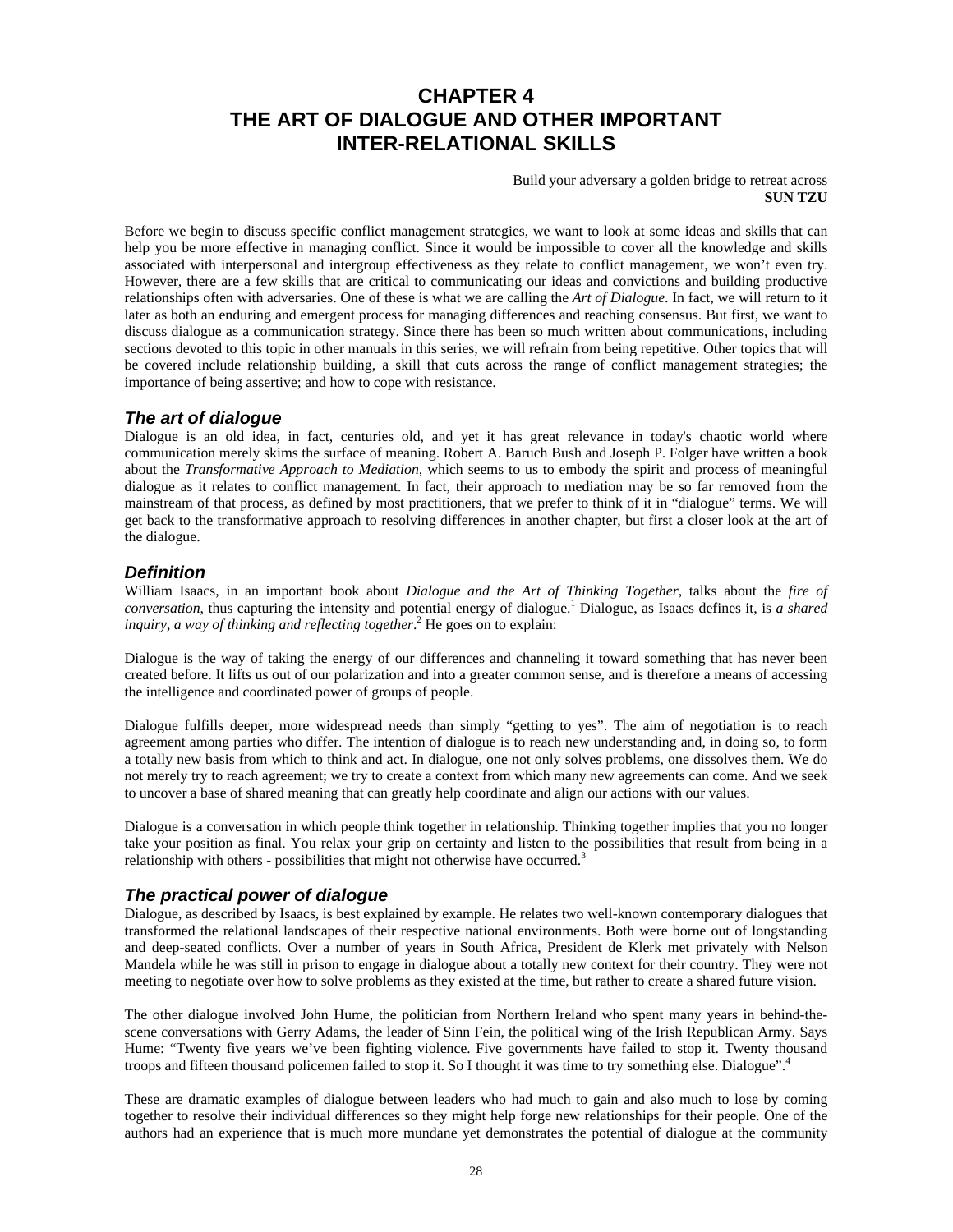level. He had just taken a job as a city manager in a secondary city where there was a total breakdown of communication and cooperation between the city and its five surrounding rural local self-governments. With the concurrence and encouragement of the elected city officials, the city manager spent countless hours over many months meeting with the local elected officials in the surrounding communities. The intent was to listen to them and to understand the depth of their concerns that had not only closed the doors to effective communication between the governments, but had slammed them shut. Once these individual, one-on-one conversations had reopened the doors a bit, the city's elected officials joined the dialogue. Over time, with no formal agenda or actions, these politicians came to regain their trust in each other and to understand what had been driving them apart.

At the heart of the conflict was a legal practice the city had used for years to annex prime development land from the surrounding rural townships. While it was temporarily advantageous for the city to continue the practice, the long-term consequences carried a high price tag in terms of overall development of the region. As a result of the informal, nonproblem solving conversations among the local leaders, the city council put a temporary moratorium on annexations. This formal action opened the door for an ongoing dialogue about regional collaboration and ways to work together. That moratorium still stands after more than 30 years and countless changes in political leadership in all six local governments. And the dialogue continues.

#### *Lighting conversational fires can be a long and difficult process*

The fruitful art of dialogue depends on patience and shared understanding, as demonstrated by the examples just given. In each case, the conversations lasted over long periods of time, even years. In this frantic world where quick, decisive actions are considered the hallmark of contemporary leadership, who has time to dialogue? And yet years of **re-action**, characterized by quick, decisive moves in each of these case situations, resulted in maintaining an unacceptable status quo. Without the courage to dialogue and explore new options, the years of reaction would no doubt continued. Dialogue, as defined by Isaacs, does not lend itself to prescriptive behaviour. In other words, he doesn't provide us with an easy step-by-step process to accomplish effective dialogue.

Daniel Yankelovich has spent forty years monitoring changes in American culture and public opinion. During that time he has been involved in or observed countless numbers of public and private dialogues. Over time he has come to value dialogue as a successful relationship building process that, when conducted effectively, leads to mutual understanding and respect. These in turn have the potential for triggering unforeseen successes. Yankelovich, like Isaac, makes clear distinctions between dialogue, decision-making discussions, and negotiation sessions that seek agreements leading to action. Dialogue has three distinct features that define it:<sup>5</sup>

- 1. *Equality and the absence of coercive influences*: All parties to the dialogue are treated as equals and there is no coercion of any kind —no arm twisting, pulling rank, using sanctions, or other "forceful" influences. In the dialogue between de Klerk and Mandela, with one in power and the other in prison, it is a credit to both men that these two factors reigned supreme. Community dialogues are only possible when trust is established and those in authority remove their badges of authority and participate as equals.
- 2. *Listening with empathy*: Empathy, according to Yankelovich, is the ability to think someone else's thoughts and feel someone else's feelings. Isaac says that a simple but profound capacity to listen is at the heart of dialogue. His kind of listening "requires us to not only hear the words, but to embrace, accept and gradually let go of our own inner clamoring".6
- 3. *Bringing assumptions out in the open*: This is something that doesn't normally happen in decision-making workshops or discussions but is critical to healthy dialogue. It also requires those in dialogue to suspend judgement.

Over the years Yankelovich has witnessed and recorded a number of strategies that he believes aid the process of dialogue.

- Err on the side of including those who disagree
- Initiate dialogue through a gesture of empathy
- Check to assure that the three criteria listed above are in place and working
- Minimize mistrust before getting into the heart of the dialogue
- Separate the acts of dialogue and decision making
- Use specific experience to discuss general issues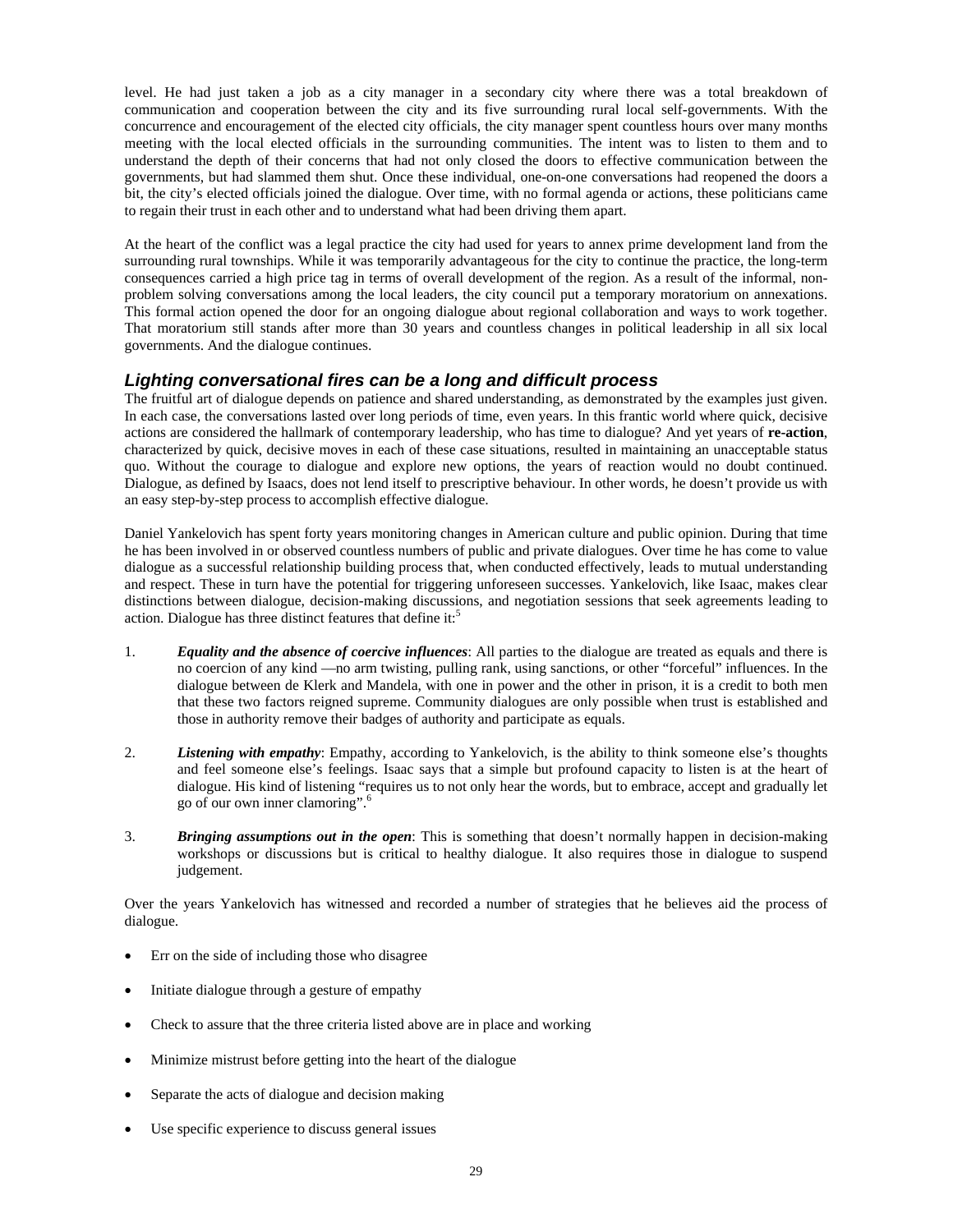- Get assumptions on the table and clarify them
- Focus on conflicts in values, not people
- Expose old scripts to a reality check. In other words, assess the assumptions, values, and norms that guide and drive us against current day reality.<sup>7</sup>

According to Isaacs, *dialogue is a conversation in which people think together in relationship*. What we want to do now is explore some of the relationship issues involved in conflict management.

#### *Building relationships*

At the end of the last chapter we quoted John Crawley on his recipe for constructive conflict management. He identifies four principles or basic ingredients for his success recipe: (1) clear perception and good judgement; (2) self-awareness and control; (3) ability to analyze and balance views and positions; and (4) openness to others.

Roger Fisher and Scott Brown also emphasize the constructive nature of engaging in conflict management. In fact, they insist on using an *unconditionally constructive strategy* for building relationships that can withstand disagreements and conflict. **Unconditionality** leaves little room for ambiguity. Fisher and Brown say that being "unconditionally constructive" in a relationship with others means you will do only those things that are good for the relationship and good for you whether or not the other parties reciprocate.<sup>8</sup> They emphasize that the outcome of a particular transaction depends not only on negotiating skills but also on the ability to build a "good" working relationship, one that can deal well with differences.

What are those things that are both good for the relationship and us? Fisher and Brown list six that are, shall we say "unconditional". So read carefully.

1. *Rationality*. Balance emotions with reason, even if those on the other side are acting emotionally. Emotion is important to relationships, but it needs to be in balance with reason. Too much emotion can cloud our judgement; too little dulls our motivation and understanding. When balancing emotion with reason, we tend to make fewer mistakes.

*Author's note*: Fisher and Brown are a bit too "unconditional" for us in their points about building the relationship. One could argue that Emotionality is as important as Rationality. To their credit, they do say they need to be balanced. Those who come from eastern cultures, such as India, will no doubt find the "unconditionality" of their strategy somewhat troubling as well. While these two authors represent an American need to have more clarity and direction, the Asian could no doubt tolerate more easily the ambiguity that often defines relationships and decisions in her part of the world.

- 2. *Understanding*. Even if you are being misunderstood, try to understand. Here are some practical ways the authors suggest for us to increase our ability to understand.
	- Explore their thinking; always assume you need to know more about them
	- Start by asking yourself, "What do I care about?"
	- Don't be afraid to learn something new
	- Don't assume they share your concerns and priorities.
- 3. *Communication*. Just because they aren't listening, doesn't mean you shouldn't consult with them before deciding on issues that affect them. Inquire, consult, and listen. Decision making to resolve conflict is always a collaborative venture. Communication begins to break down when you: assume there is no need to talk; begin to "tell" others what you think they need to hear; and engage in mixed messages, i.e. say one thing and mean another.
- 4. *Reliability*. Even if they are deceitful, don't you be deceitful. Or as Fisher and Brown counsel, "be wholly trustworthy but not wholly trusting". Be predictable, honest, clear, reliable, but not naive.
- 5. *Non-Coercive Means of Influence*: Even if they are trying to coerce, neither yield to it nor respond in like manner. Rather, be persuasive and open to persuasion. Managing conflict is not about winning; it's about problem solving.
- 6. *Acceptance*. Even when they reject your concerns, respond by accepting them as worthy of your consideration. Care about those who sit across the table from you and be open to learning from them.<sup>9</sup>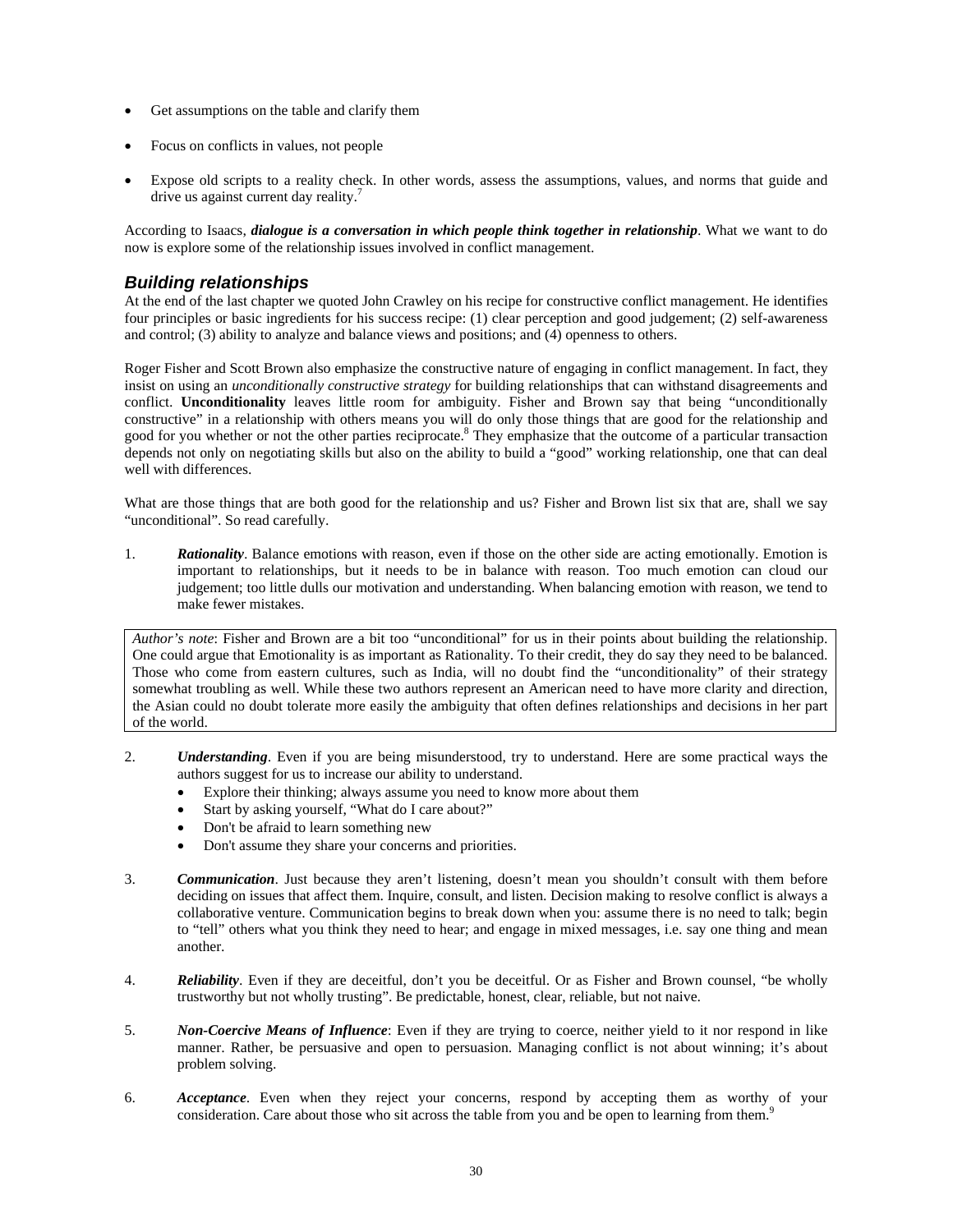#### *Reflection time*

These are very tough, "unconditional" mandates for behaving in an arena of disagreement and conflict. While they may sound a bit unrealistic, the authors remind us that these guidelines are about being effective. Think back to the last time you had a serious disagreement with someone. Got it firmly in mind? Good. Now, after each of these foundation stones for building an effective conflict resolving relationship, rate how well you behaved:  $1 =$  dismal; 10  $=$  surprisingly good.

| Balancing emotion with reason  |  |
|--------------------------------|--|
| Understanding the other person |  |
| Communicating and consulting   |  |
| Being reliable                 |  |
| Being persuasive-not coercive  |  |
| Accepting                      |  |
| Caring and open                |  |
| <b>Total score</b>             |  |

What will you do to improve the score the next time you are managing disagreements or conflict?

................................................................................................................................................................................................ ................................................................................................................................................................................................

#### *Dealing with resistance*

One sign of disagreement, or potential conflict, is resistance. Resistance in conflict management terms is an unwillingness to agree, for whatever reason. While resistance is often associated with reaching a final decision in the negotiation process, it is a response we often find in all kinds of interactive decision making approaches. Resistance is a potential in almost all phases of participatory planning endeavors from the initial contracting phase to reaching agreement on action plans. Since it is such a common response in many of the decision making approaches we are exploring in this two-part series, let's take a look at all the masks people wear to express their resistance without being clear about their resistance.

#### **Resistance masks to look behind**

- **The angry mask**. This happens when the resistance gets personal, like it often does in negotiation sessions that focus on positions, not interests; or people, not problems. More about this later when we discuss the art of negotiation.
- **The detail mask**. This is a reversible mask. One side says, "give me more detail" while the other overwhelms you with detail. The old expression, "Ask him for the time, and he tells you how to build a clock" applies here. Of course, the corollary is, "I'm not interested in the time, but I would like you to discuss the various kinds of clocks and watches you might have available".
- **The time mask**. Obviously this mask is associated with our clock metaphor. "The time's not right; I need more time to decide; let's not rush into this issue too quickly; it doesn't fit the budget cycle"; and other "timely" responses.
- **The intellectual mask**. "Hypothetically, it looks like", "theoretically speaking", "could you tell me more about the various methodologies we can use to reach a decision". It can be any abstract discussion that soars above the grit of making decisions.
- **The mask with no mouth**. Peter Block says this is the most difficult mask to remove. The other party is passive, gives you no reaction, and seems to be going along when in fact he or she may be in a panic state of flight, anger with wings. Silence should not be seen as consent.
- **The theologian mask**. This one has "should" written all over it. Other clues are "Those guys …" "Don't you understand …" "You need to know …".
- **The solution mask**. "I'm not interested in discussing the past; what's your solution?" In other words, "Let's not spend any more time discussing the issues. I want to know what you think the solution is". Implied of course is the unspoken phrase, "then I'll tell you how it should be!"

When one or more of these masks joins the discussion, try to understand why they have appeared and try to get behind them. It may be that those with whom you are working to arrive at a shared decision may feel vulnerable for one reason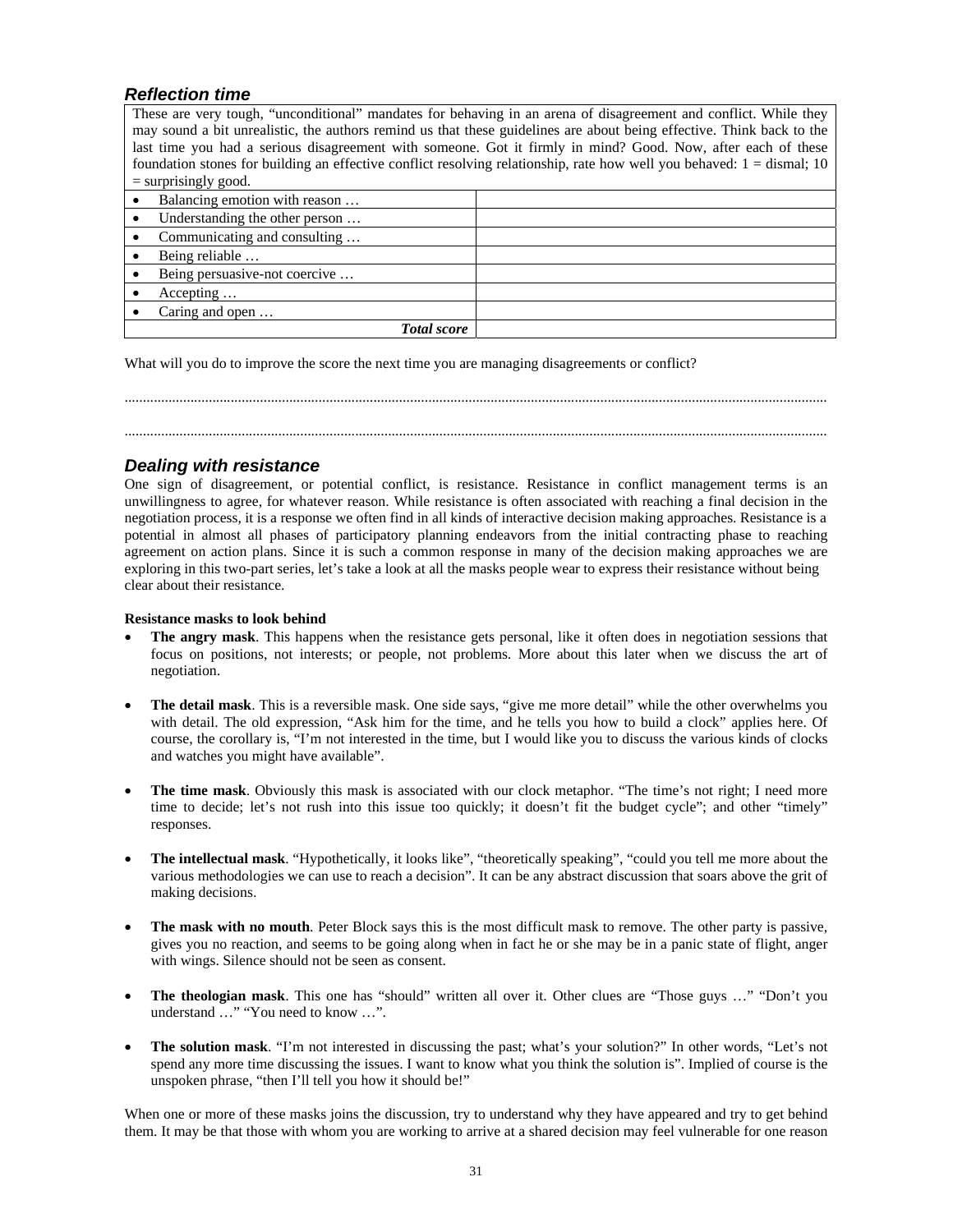or another or may feel they are losing control. Resistance is a common response when dealing with differences, or confronted by conflict. We all keep this box of masks handy just in case we feel the need to resist. But resistance can stand in the way of constructive conflict management, keeping us from resolving conflicts more quickly and effectively. Understanding what these masks are and why we use them can be helpful in keeping them in the box.

#### *Reflection time*

How many of these masks do you have in your resistance closet? Which ones do you use? If you were to de-mask your resistance closet, which ones would you discard immediately? Which ones would you be able to shed over time?

#### **Resistance responses**

Peter Block recommends three steps to take when confronted with any of these many forms of resistance.

- 1. *Pick up on the cues*. These are the ones that suggest resistance is getting in the way of productive dialogue. These messages may be as much non-verbal as spoken. Think about what you plan to say about the type of resistance you think you are confronting.
- 2. *Name the resistance*. State what you are experiencing from the other person in non-judgmental, nonpunishing language. For example, when they have put on the "detail" mask: "You are giving me more details than I need". Or, when they on an angry mask: "You seem to be angry?" Or perhaps, the mask with no mouth: "You are very quiet".
- 3. **Be quiet**. Give the other person an opportunity to respond.<sup>11</sup>

Finally, don't take the resistance personally. It is not a reflection on you. Block also suggests we give our "resisting" partners in dialogue two of what he calls *good faith responses*. In other words, treat the resistance as an honest statement or inquiry, and respond accordingly "twice". For example, if the person questions your source of information, answer his or her concern. Not just once, but twice with a "good faith response". After that, name the resistance. And then be quiet. It's amazing how effective this three-part strategy can be.

And then, there are those just plain *difficult* people we sometimes confront on the road to making collective decisions. We will revisit these encounters of the "unkind" kind when we discuss negotiation strategies later. For now, let's look at another important interpersonal trait and skill, being assertive without being obnoxious.

#### *Assertiveness*

Assertiveness is an important conflict management skill and also a method of influence which is central to the negotiating process. It is also a skill that may not be as easily transported across cultural boundaries. Assertiveness certainly clashes with the notion of "saving face" which is important in many cultures around the world. Nevertheless, a research study conducted many years ago in three different countries indicated that assertiveness was one of the seven most dominant strategies managers used to increase their influence. The others were, just in case you are interested: reason, friendliness, building coalitions, bargaining, higher authority, and sanctions.

According to the researchers, assertiveness is frequently used when:

- Objectives are to benefit the organization
- Expectations for success are low; and
- Organization power is high.<sup>12</sup>

These reasons, documented nearly twenty years ago, suggest that assertiveness was seen at that time as another power source. While it is, we have learned much about this interpersonal and group phenomenon in recent years and how to use it to help make better collective decisions. It is from this perspective that we will address the issues associated with being assertive.

#### **Assertiveness is a choice**

Assertiveness fits into a pattern of behavior associated with power and influence. The other three types of behavior usually associated with *assertiveness* in terms of comparison are passive, aggressive, and manipulative, or passive/aggressive. Some comparative characteristics are:

1. *Aggressive Behavior. Based on a lack of respect for others; behaving in a way that violates the rights of others*. This is often a punishing behavior. At the negotiating table, it's often characterized by "you should"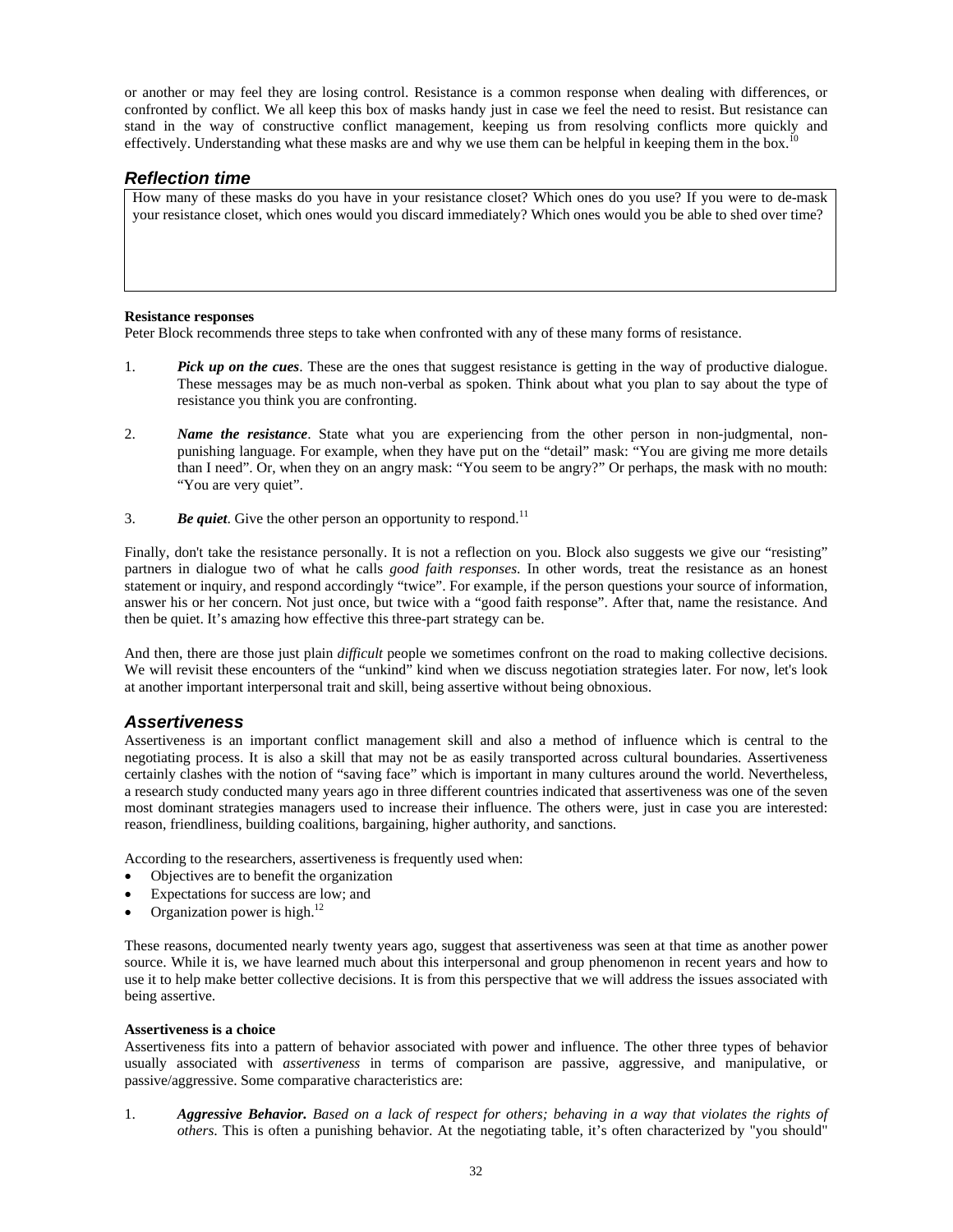and "you have to" kinds of outbursts. The "good news" aspects of aggressive behavior are the clarity with which the message is usually delivered, the strength of the commitment, and, the focus on results. The "bad news": it can be harsh, often engenders resentment and counter-attacks, and is most likely delivered by someone who doesn't listen very well. Aggressive behavior is not a good collaborating partner in participatory planning ventures or with someone you want to encounter when the honest intent is to resolve conflict or differences.

- 2. *Passive Behavior. Based on lack of respect for yourself; behaving in a way that violates your own rights*. This is often associated with "living a lie", not expressing what the person either wants or feels. Passive behavior is often seen as respectful, sensitive and empathetic. It is also seen as overly deferential, coming from someone with little self-respect. Passive behavior is not a good partner in most interactive decision making situations whether those involved are working collaboratively or managing to resolve conflict.
- 3. *Manipulative or Passive/Aggressive Behavior***.** *Based on lack of respect for yourself and others; behaving in a way that violates the rights of others while appearing to deny your own*. This behavior manifests itself through imposing guilt on others, withdrawing or not reacting, inappropriate verbal statements, and a torrent of mixed messages aimed at controlling others. This is great stuff if your intent is to become the next dictator of some backwater republic. But, be assured that others will likely find this type of influencing behavior a bit unsavory.
- 4. *Assertive Behavior***.** *Based on respect for self and others; behaving in a way that respects the rights of each party, and doesn't violate the rights of either*. Assertiveness is being clear and articulate about your wants, concerns and feelings; finding it easy to convey "I" messages; and balancing respect for one's self with others.

Assertiveness is knowing your strengths and limitations and choosing how to manage your feelings and the feelings of others. In case you have any doubt, we are recommending assertiveness as an appropriate skill and behavior for engaging in conflict management strategies. We also recommend it for collaborating with others in decision making and problem solving ventures based on a sense of your own strengths while valuing others.<sup>13</sup>

Being assertive is also about saying what you want. Some hints on "talking straight" are:

- Be clear about what you want
- Be specific
- Avoid words that are vague
- Keep the conversation positive and moving forward
- Check to assure you are being heard and understood. Questions are always appropriate. So is attentive listening.

#### *Reflection time*

Assertiveness is such an important skill for managing conflict that we want you to stop for a short while and look again at some of the attributes of each of the behaviors that were compared with assertiveness. Record below some of the specific assertiveness skills you want to improve upon.

Also list those other traits you might be using on occasion that you would like to minimize in any future efforts to manage conflict or work with others in a collaborative problem solving mode.

. . . . . . . . . . . . . . . . . . . . . . . . . . . . . . . . . . . . . . . . . . . . . . . . . . . . . . . . . . . . . . . . . . . . . . . . . . . . . . . . . . . . . . . . . . . . . . . .

#### *Key points*

- Dialogue has been described as a shared inquiry, a way of thinking and reflecting together
- Effective dialogues last over long periods of time, as purposeful conversations nurtured by patience, the absence of coercive influences, empathy and shared understanding.
- The art of building effective relationships is dependent on many things, e.g. , balancing emotions with reason, promoting mutual understanding, infusing the relationship with reliability, acceptance, clear communication patterns and an absence of coercion.
- Resistance to resolving conflicts and disagreements is masked in many forms. It is difficult to deal effectively with resistance if you don't recognize the mask that is being put forward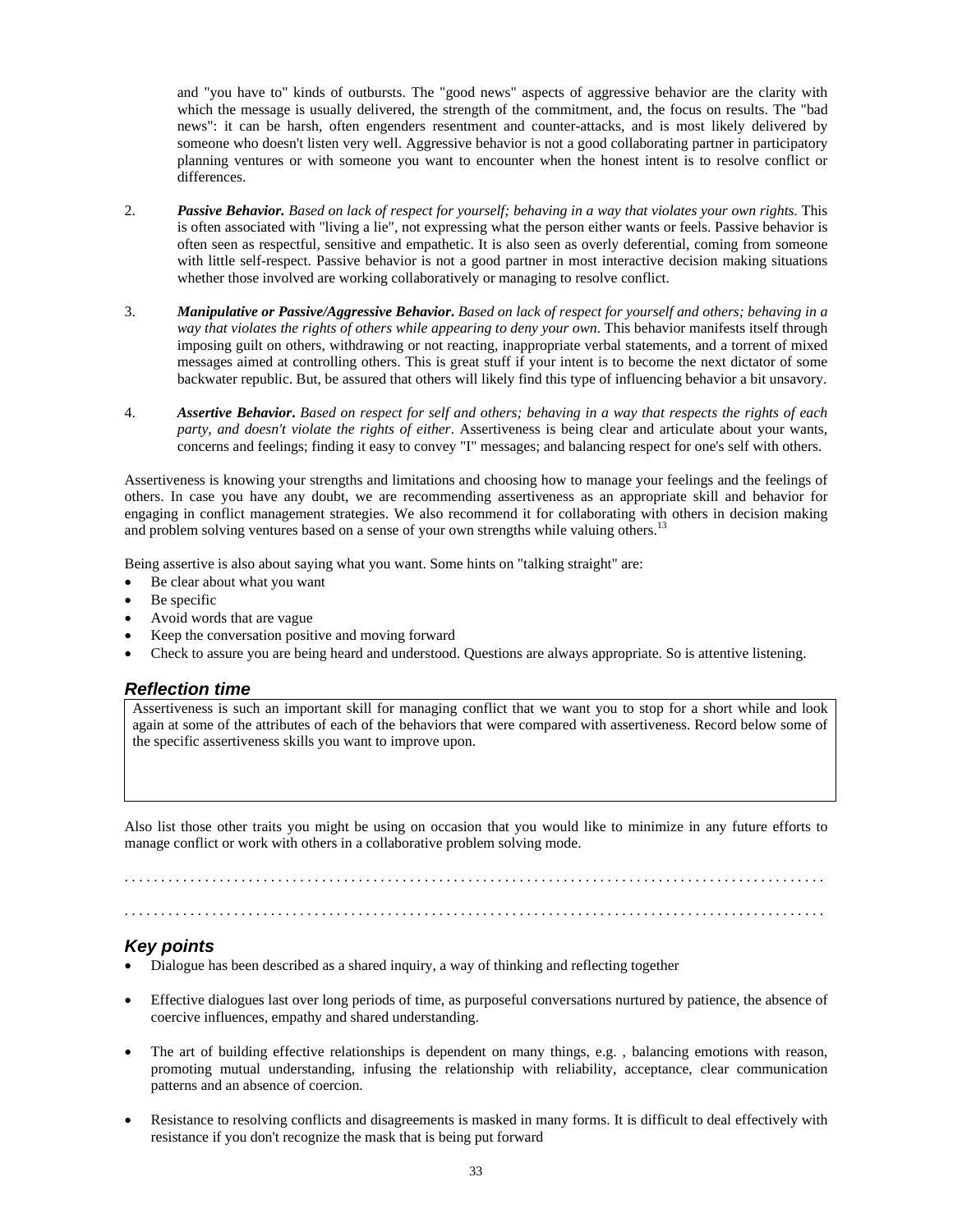- To be effective in dealing with resistance, Peter Block suggests we pick up one the clues, name the resistance or the mask being worn, and then be quiet, waiting for the other person to respond
- Assertiveness is an important tool in managing conflict, but it might not cross cultural boundaries with ease
- Conflict management is a never-ending cycle that includes:
	- holding preliminary conversations to build trust and understanding
	- 4 deepening those conversations to identify and define the issues
	- turning the issues inside-out, upside-down, redefining and reframing them to better reflect reality from different perspectives
	- engaging in mutual problem solving
	- → agreeing on actions that help all parties meet their needs and preserve their dignity; and<br>
	► following-up to assure the results that were expected have been achieved
	- 4 following-up to assure the results that were expected have been achieved.

#### *Endnotes*

<sup>1</sup> William Isaacs, **Dialogue and the Art of Thinking Together** (New York: Currency Books, 1999), p.1.

<sup>2</sup> **Ibid**., p.9.

<sup>3</sup> **Op. cit**., p.19.

<sup>4</sup> *The New York Times*, August 24, 1994. p.24.

5 Daniel Yankelovich, **The Magic of Dialogue** (New York: Simon and Schuster, 1999). pp. 41-44.

6 Isaac, **op. cit**. p.83.

7 Yankelovich, **op. cit**., pp. 127-8.

8 Fisher, Roger and Scott Brown, **Getting Together** (Boston: Houghton Mifflin Company, 1988), p. xiv.

<sup>9</sup> **Ibid**., pp. 38-40.

10 Our appreciation to Peter Block for helping us put a good face on this discussion. His book **Flawless Consulting** (San Diego: University Associates, 1981), Chapters 8 and 9.

<sup>11</sup> **Ibid**. , pp. 132-37.

12 Kipnis et al., **Patterns of Managerial Influence**, Organization Dynamics, 1984. p.43.

<sup>13</sup> Many of the thoughts about assertiveness come from two excellent sources of ideas and wisdom. They are: Block, Peter, Tony Petrella and Marvin Weisbord, **Managing Differences and Agreements** (Plainfield, NJ: Designed Learning, 1985) and Crawley, John, **Constructive Conflict Management** (London: Nicholas Brealey Publishing, 1992).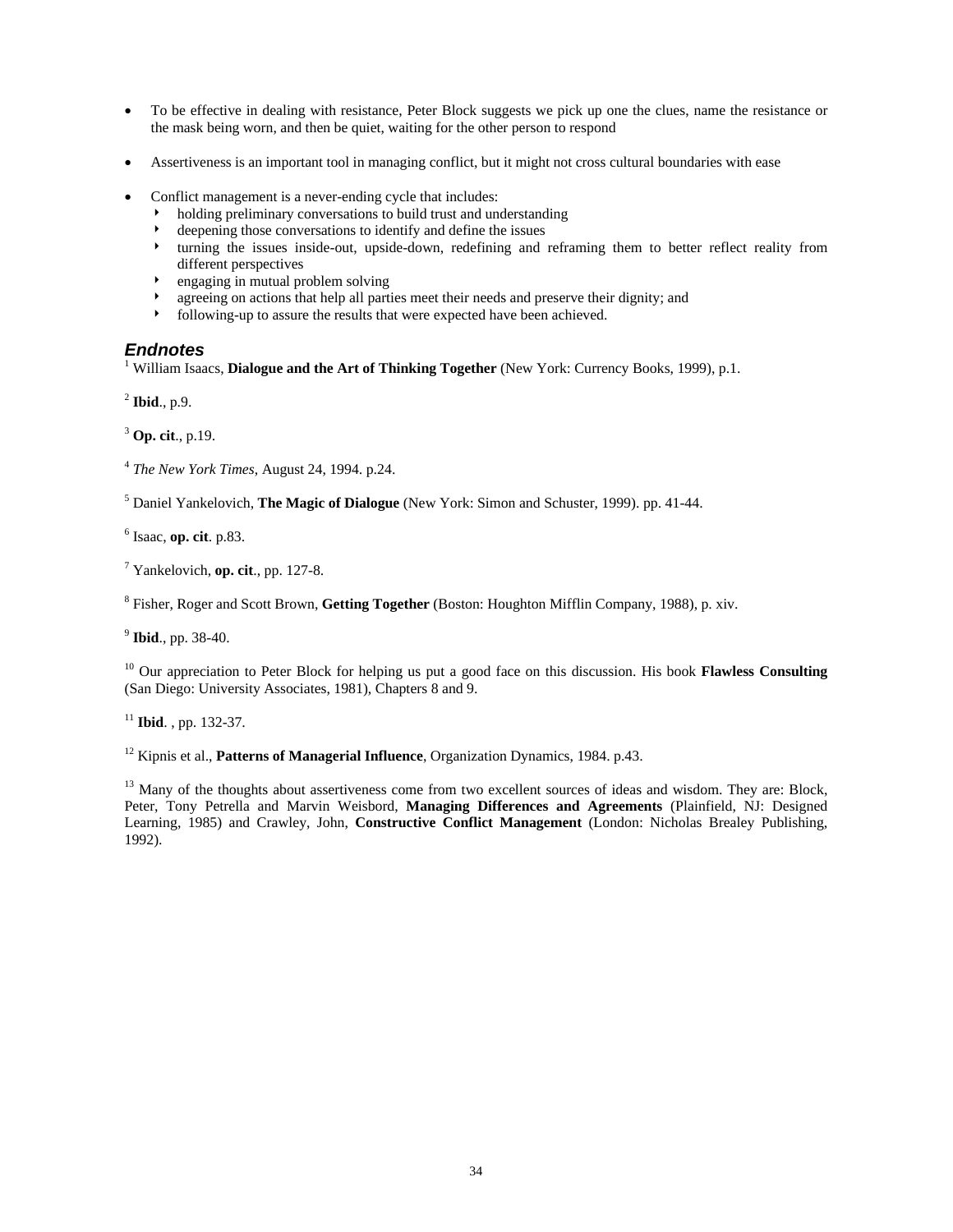## **CHAPTER 5 NEGOTIATION: ACHIEVING RESULTS WITHOUT THIRD PARTY INVOLVEMENT**

Let us never negotiate out of fear, but let us never fear to negotiate **JOHN F. KENNEDY** 

Negotiation is one of the two most commonly cited and documented conflict management strategies being used and marketed around the world. Yes, marketed. As we quickly discovered, conflict management is big business. Of course, when something gains credibility in the market place through use and results, the need is also verified. There's a lot of conflict in the world. In the case of negotiation as a response mechanism, it may be more appropriate to talk about resolving differences. Negotiating is a much more common skill than mediation, for example, and doesn't always suggest the presence of conflict unless the negotiation gets nasty or the conditions that precede the negotiation process are contentious. For example, labor and management groups often engage in civil discussions over wages and their various points of view about equity in the sharing of resources. And, there are times when negotiations can be confrontational. On rare occasions, the discussions even break down forcing the parties to seek other means of resolution. But, we are getting ahead of ourselves in this discussion.

Before describing some of the negotiation skills required and the processes that characterize this approach to decision making, here are some definitions. While definitions may seem a bit academic, they actually reveal a lot about the authors as they introduce the concepts and strategies they are about to reveal.

**Negotiation**. Direct talk among the parties to a conflict, conducted with the goal of achieving a solution. The distinguishing characteristic is that the talk involves the parties themselves without the direct assistance of a third party. Negotiation may occur through representatives, such as attorneys. (Slaikeu and Hasson:1998, p. 202.)

**What is negotiation**? It is the use of power and information to affect behavior within a "web of tension". If you think about this broad definition, you'll realize that you do, in fact, negotiate all the time both on the job and in your personal life. (Herb Cohen: *You Can Negotiate Anything*, 1980, p.16.)

**Negotiation**. The process through which an elegant win/win solution is reached which meets the differing needs of the two or more parties involved. (Now, that's an optimistic and value laden definition!)(Vanessa Helps: *Negotiating: Everybody Wins*, 1992, p.1.)

**Negotiation**. The process by which we pursue the terms for getting what we want from people who want something from us. (Gavin Kennedy: *The Perfect Negotiation*, 1992, p.1)

**Negotiation**. A basic means of getting what you want from others. It is back-and-forth communication designed to reach an agreement when you and the other side have some interests that are shared and others that are opposed. (Roger Fisher and William Ury: *Getting to Yes*, 1981, p. xi.)

While some view negotiation as a life skill used in just about everything we do, others see it as a more formal process engaged in by competing interests at critical times in their relationship. In reality, we are talking about a set of principles, a process that involves a series of steps or stages, and skills that help us be effective as negotiators, decision makers and problem solvers.

#### *Principles*

Several negotiating practitioners from Australia take the life skill approach to negotiating, treating it as an "indispensable attribute for navigating life and for interacting with all kinds of people". According to these authors, negotiation requires a high level of awareness, observation and flexibility; an astute sense of timing; and a constant understanding of human differences. It's not simply about winning deals and battles.<sup>1</sup> They also outline a number of principles they believe are important for "good negotiators" to follow.

- 1. **Base negotiation on relationships**. This includes understanding each other's styles and needs, their priorities, what motivates them and their interests. If no rapport exists, the negotiations will be longer and less fruitful.
- 2. **Plan your relationships**. This principle is based on their notion that we need to make contacts and build networks across the spectrum of the business we're in. Another way to look at this is through the concept of identifying and involving stakeholders. From the perspective of local government-community interactions and managing conflict, this principle would have each of these major nodes of influence being more deliberate in how they build relationships before reaching the need to negotiate.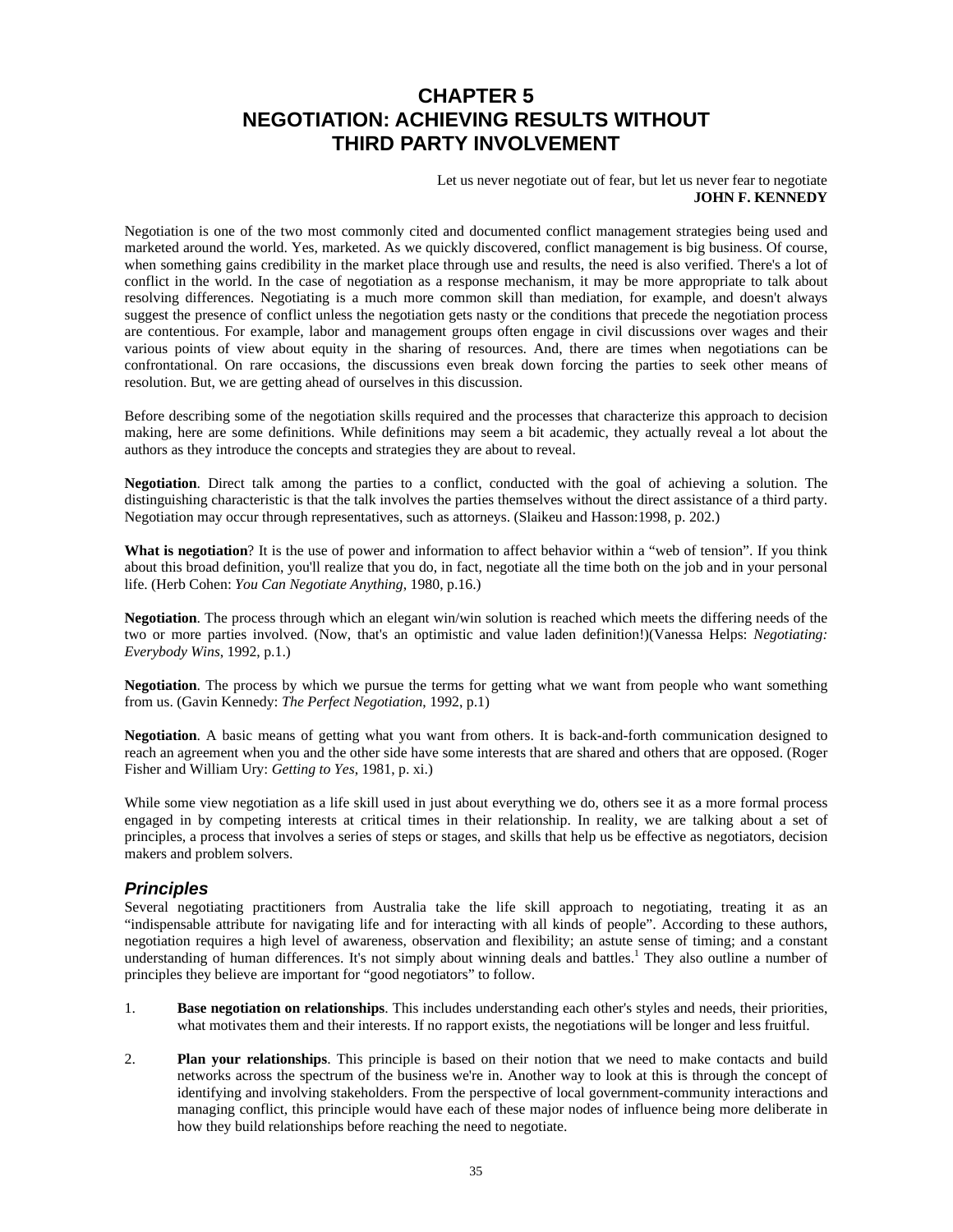- 3. **Leave yourself open to ideas and suggestions**. This minimizes "jumping to conclusions" prematurely and improves opportunities to unearth new options that neither party may see when they enter into a negotiation process.
- 4. **Negotiate on substance, not position**. My position is clear; there are only two positions, black and white; and my position is black. It certainly rules out all those other colorful possibilities.
- 5. **Accept the legitimacy of the other party's position**. Even though the other party's interests and points of view are temporarily unacceptable to you, they are legitimate. Accepting doesn't imply agreeing.
- 6. **Separate the people from the problem**. Introducing personalities into a negotiation alters the ground rules. "He doesn't deserve his fair share of the inheritance because he's a scoundrel".
- 7. **Use questions appropriately**. For example, open-ended questions will help expand the amount of information and ideas available to both sides, increasing the opportunities to discover new options and solutions. Closedended questions, those answerable by a simple "yes" or "no", should be reserved for closing off a point and moving on. The authors make an interesting point about using a closed-ended question. If you don't know the answer to the closed-ended question you are about to ask, there's a 50 percent chance of ending up with disagreement. Closed-ended questions typically begin with "Can you …?", "Will we …?" while the openended ones usually start with "What ...?", "How ...?", and "Why ...?"
- 8. **It is up to the negotiators to find the choices that exist**. Effective negotiations help those involved to gain a better understanding of each other's needs and to discover options in the process.
- 9. **Negotiate with the person with the authority**. Few things are more frustrating than to seem to have reached an agreement when the other party says she has to check with the boss for approval.
- 10. **Always negotiate on a clear understanding of your own "best alternative agreement"**. This is your fallback position, your next best decision. It may be as simple as adjourning the meeting rather than pushing for an agreement that is clearly out of reach. It's what Fisher and Ury, the long-standing recognized experts on negotiation, call BATNA: best alternative to a negotiated agreement.<sup>2</sup>

#### *Create the right conditions*

Successful negotiation begins long before those who need to hold a serious conversation sit down and start talking. Successful negotiations are based on solid research and meticulous preparation. The following "homework" assignments will increase the potential for both sides to declare victory.

- **Are the right people willing to participate?** If a critical stakeholder is missing, the chance of failure increases.
- **Are those who will be coming to the negotiation table in some way dependent on each other to meet their needs?** If not, why bother? They may be better off pursuing their needs and interests independently. There must be an awareness of interdependence even when they also have issues to discuss that are of more interest to one of the parties than the other.
- **Are the parties ready to begin negotiations?** For example, have they considered these questions?
- **Does each party come to the negotiations with good influencing skills and solid information and data to back them up?** If not, it could be a one-sided encounter assuring win-lose results and lingering bitterness on the losing side.
- **Are the initial issues to be addressed clear and initially agreed upon by both parties?** In other words, why have they decided to negotiate? Sounds simple, but clarity going in will increase the potential for resulting clarity and success. This doesn't mean the agenda won't change once the discussions begin. Even the key issues might change if both parties come with a will to engage in serious decision making and problem solving.
- **Do the parties really want to settle their differences, or are they more interested in continuing the mutual harangue?** There are reasons to be in conflict. Having verbal disagreements is often better than having no dialogue.
- **Is there an element of unpredictability in the outcome?** After all, if the outcomes are predictable, why negotiate?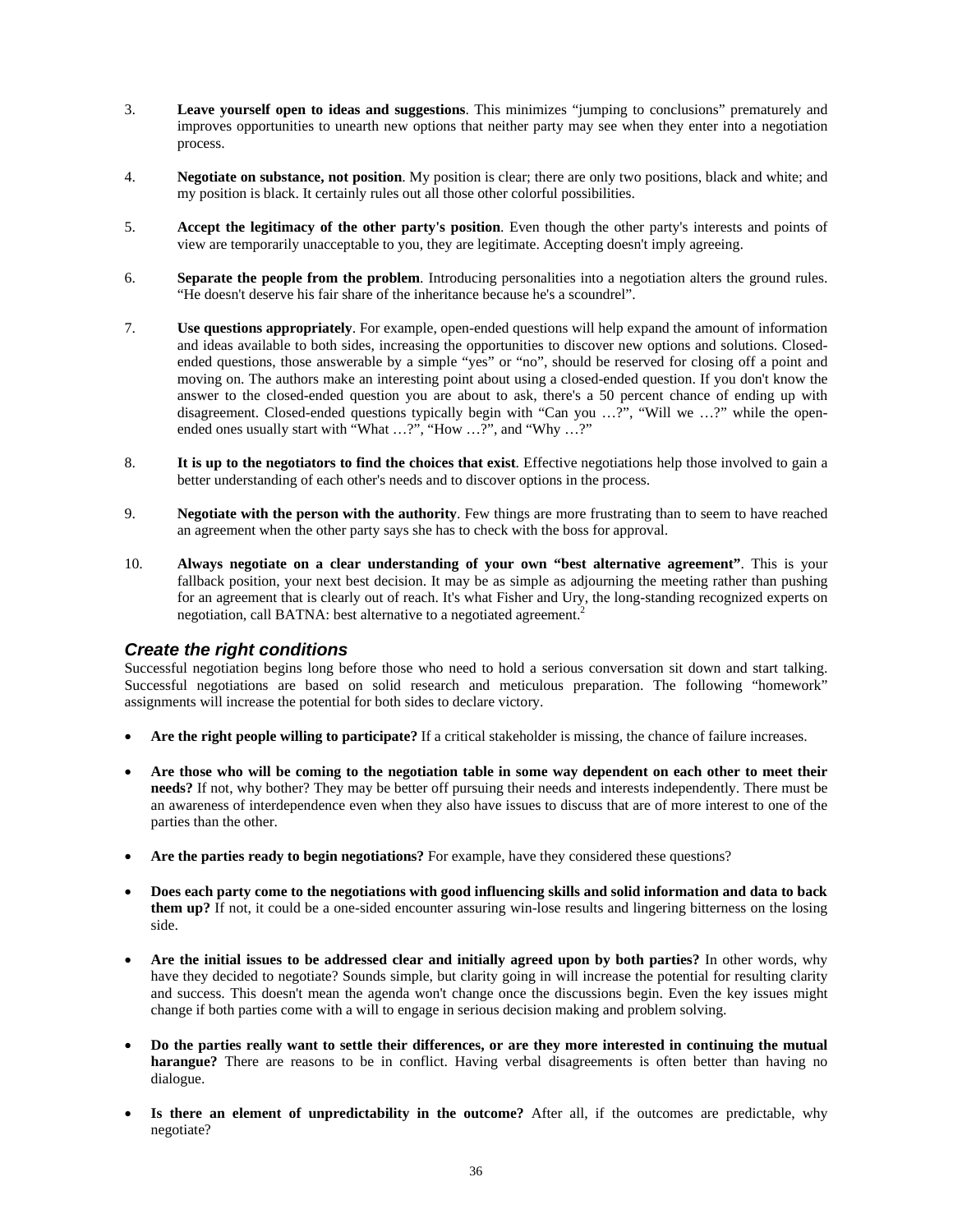- **Are there time pressures to settle differences and move on?** There's nothing like a deadline to help negotiators be serious in reaching agreements.
- **Are emotions running so high and deep between the parties that having a serious discussion is close to impossible?** If so, mediation might be a better option, perhaps with a dose of conciliation thrown in.
- While compromises are not always necessary in successful negotiations, **are the parties coming to the table with willingness to compromise?**
- Finally, **do those who want to negotiate have the skills and will to negotiate?**

The ultimate success of negotiating conversations is dependent on many things that happen before sitting down to resolve differences and make quality win-win decisions. Are the conditions right? Are the skills and will to negotiate in place?

#### *Elements of negotiation*

Ellen Raider and Susan Coleman have developed some of the most useful and innovative training materials on collaborative negotiation skills. They outline six elements that negotiators should consider.

- 1. **What are their "world views?"** These views are deeply held beliefs, attitudes and values resulting from one's ethnic and cultural roots, personality traits and life experience. The deeper these personal roots and traits, the more they represent zones of non-negotiability. The more these worldviews are known and respected, the less chance they will become "bones of contention" when negotiations get under way.
- 2. **What are their positions?** What are the demands, requests, and accusations that drive the need for negotiation? In other words, their initial position is the issue sparking the conflict.
- 3. **What are their needs and interests?** Positions are, more often than not, the first layer of the onion, symptoms of deeper problems needs or interests. Effective negotiators have the skills to distinguish between positions and needs and to focus on needs. These include effective problem-finding skills (how to peel the onion)and the ability to ask probing, non-accusing questions. Knowing the needs and concerns of the other party ill help unlock the door to potential solutions that meet these needs and concerns. Recognize positions, but explore the roots.
- 4. **What kind of climate exists between the parties in conflict?** Stormy, or just cloudy? Competitive or collaborative? Start with examining your own feelings: Are you comfortable about entering into negotiations? Tense? Hostile? Trusting? And, how do you perceive the mindset and emotions of those who will be sitting down on the other side of the table?
- 5. **Are the parties willing and able to engage in reframing the issues and concerns?** This is the point when those in conflict agree, explicitly or implicitly, to move beyond positions to needs and to acknowledge opportunities to help each other gain from the negotiations.
- 6. **What are the alternative "Chips" and "Chops" to put on the table?** These "C" factors have to do with satisfying or thwarting the priority needs of both sides. Recognizing that the positions put forth by each side are the initial needs they want to meet, chips are those things we can offer to satisfy the other party's needs. Their value, of course, is in the eye of the beholder or recipient of the offer. Bargaining chops, by contrast, are those threats and insults that result from withdrawing something of value to the other side from the table, or doing something that will damage their efforts to satisfy their needs.

Chops are essential tools, but they are not the kind to use when trying to maintain a collaborative negotiating relationship. They come in handy if it becomes necessary to "level the playing field" or to counter a chop from the other side. However, these counter punches or chops usually lead to loss of trust and win-lose decisions. It's a choice, but not a preferred one if you want to increase the chances of "winning" for both sides and going on to build a collaborating relationship that decreases the need to return to the negotiating table.<sup>3</sup>

Based on the Raider and Coleman model, here are the elements you can expect to experience in every successful negotiation.

• They begin with environmental factors or *worldviews*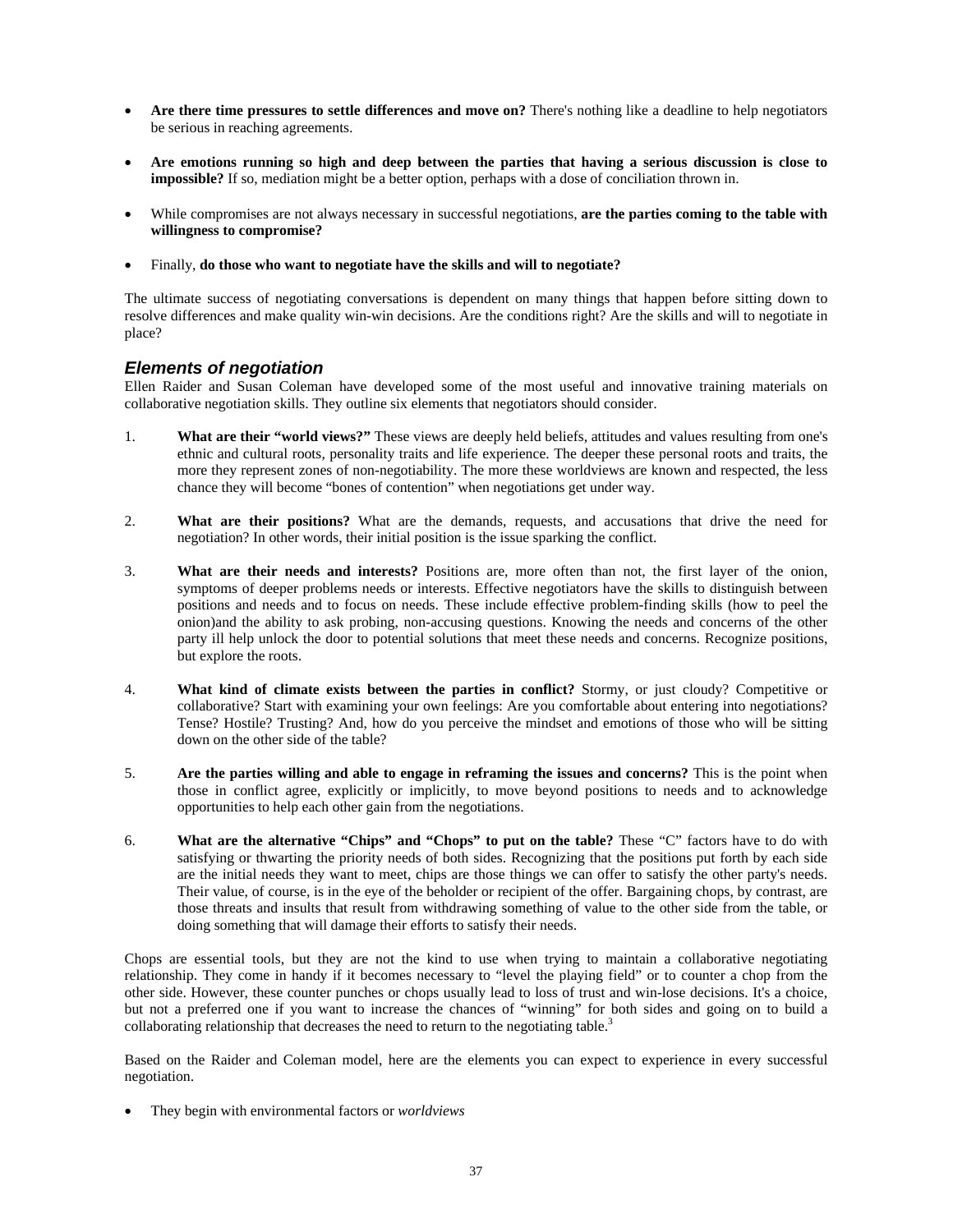- get down to the essence of being across the table from each other, *the positions and needs/interests*
- set the stage for serious exchanges, tending to climate and *re-framing* necessities, and
- end with an exchange of lots of *chips* and as few *chops* as possible.

Raider and Coleman use these anticipated elements to structure their planning for negotiations. They recommend following the script, just described, to prepare for negotiating. Successful negotiators plan their negotiating interventions by:

- defining an initial position and knowing as much as possible about the other party's position
- going through a series of "why" inquiries to peel the onion or to get to real interests and needs
- making assumptions and conducting inquiries to help in understanding the needs or interests of those who will sit across the table
- re-framing the conflict as a joint problem-solving venture, i.e., surmising how both sides can have their needs and interests satisfied
- getting their chips and chops in order, i.e., alternative ways to meet the other parties needs or thwart them, if necessary, while achieving their own
- consider the chips and chops the other side might have in store for them and what their potential responses will be.

#### *Reflection time*

When was the last time you negotiated with anyone about anything? Could have been to get a day off, to increase your budget or consulting fees, or, over vacation plans with a good friend. Focus on one negotiating event and jot down the "chips and chops" that were delivered from your side of the negotiation.

CHIPS CHOPS

#### *Did we mention win-win?*

One can't write about negotiating without mentioning the concept of win-win. Otherwise, someone is sure to bring it up as a gross oversight, and we don't need that admonition hanging over our heads. Briefly, the concept of win-lose, or win-win, depending on whether you are of the half-empty or half-full glass of water school of thinking, is based on zero sum economics. If we go into a negotiating situation believing "if you win, I lose" and winning becomes the focus of your energy, attention and determination you are likely to be blind to opportunities to expand the options for resolving the disagreement or conflict. Those options should include opportunities for both sides to come away satisfied that their needs have been reasonably met and that they have invented win-win solutions. It overcomes the naive notion that there are only winners and losers when we come to the negotiating table.

When we were field testing these learning materials, someone used the term shadow of the future to describe what happens to the winner when they come away from a negotiation based on win-lose, or zero sum, strategies. The good news is I won. The bad news is there's a shadow over my future as the other party plans their revenge.

#### *The Herb Cohen perspective*

Herb Cohen says the basic elements of negotiation is three: power, time and information. In order to influence the outcome, you must realistically analyze the others side's position, as well as your own, in light of these three interrelated variables. He defines power as "the capacity or ability to get things done … to exercise control over people, events, situations, oneself. As such, it isn't good or bad. It isn't moral or immoral. It isn't ethical or unethical. It's neutral".<sup>4</sup>

Cohen goes on to say: "Within reason, you can get whatever you want if you're aware of your options, if you test your assumptions, if you take shrewdly calculated risks based on solid information, and if you believe you have power".5 Cohen's sources of power will look very much like many of the principles, elements and conditions of negotiation we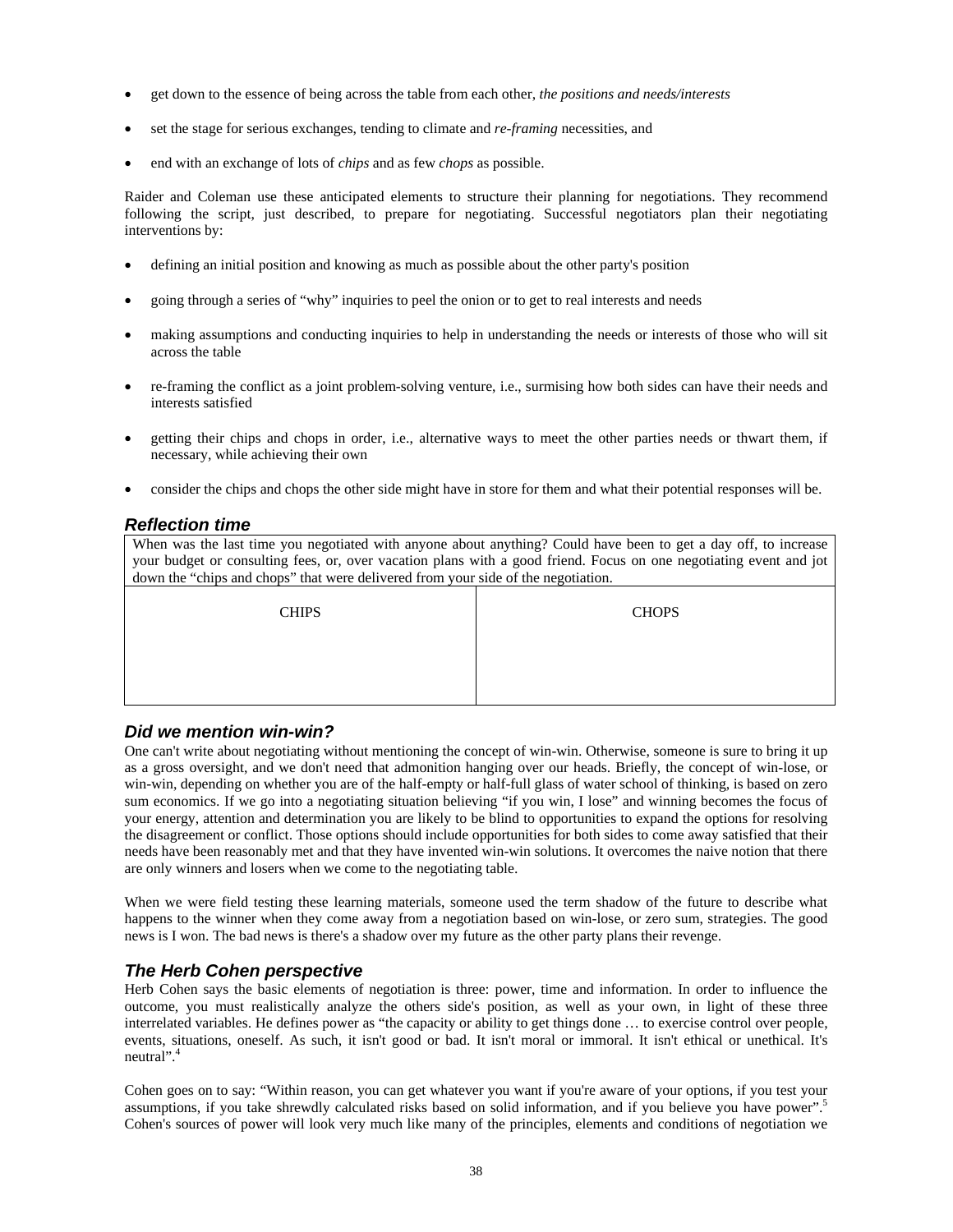have discuss earlier. However, he describes them in what some might consider aggressive language. Certainly, we could defend the label of "assertive language". Because his descriptive style is so different from those who anchor their boats in more academic waters, it seems useful to provide some of Cohen's perspectives. He describes power as coming in many different shapes and sizes. For example:

- **The power of competition**. We wouldn't be in negotiation unless someone wanted something we already have
- **The power of legitimacy**. If you have some kind of legitimacy, flaunt it. Education, formal position, any other conferred status works here
- The power of risk taking. It's mixing courage with common sense
- **The power of commitment**. Always get the commitment of others in any upcoming negotiations. Involvement begets commitment; commitment begets power
- **The power of expertise**. The skills and knowledge of negotiating
- **The power of knowledge of needs**: Both yours and theirs
- The power of rewarding and punishing. This is, as others put it, "chips and chops".

Cohen adds to this ever growing list, the powers of persistence, precedent, persuasion, and attitude. They are worth pondering as we get ready to negotiate. His views of information are more conventional while time, for Cohen, equates more with timeliness and patience than having time to prepare thoroughly and effectively. His view of time is to take advantage of deadlines imposed by others, while never revealing your own, and taking actions only when they are guaranteed to be in your favor. In other words, the power of time is in being timely.

#### *Stages of negotiation*

In many ways we have been talking about the various stages of the negotiation process without talking about them directly. As indicated earlier, Raider and Coleman define negotiation as a four step process: ritual sharing; defining the issues; re-framing and prioritizing issues; and, problem solving and reaching agreement.

Another viewpoint about the stages of the negotiation process is from Designed Learning. In their interpretation of managing conflict through a negotiated process, they outline the following steps, identifying the skills needed to carry out each.

- **Step 1**: Clearly articulate your own wants. Skill: assertiveness
- **Step 2:** Hear and understand the other's wants. Skill: active listening.
- **Step 3**: Identify areas of agreement and differences and acknowledge both. Skill: support and confrontation.
- **Step 4**: Negotiation and action: arrive at a solution that meets as many of both parties' needs as possible. Look for ways to integrate and collaborate. Agree to act. Skills: problem solving/negotiation.
- **Step 5**: Try it, review it, and renegotiate it. After the agreement has been implemented, review it from time to time to see if it is meeting people's needs.<sup>6</sup>

#### *The Harvard approach to negotiation*

*Getting to Yes*, a book based on the principles and skills associated with the Harvard University Negotiation Project, has become the standard bearer for designing and implementing negotiation training, and guiding those who go to the negotiating table to engage in collaborative decision making. The method Fisher and Ury advocate and use on a worldwide stage of application is called principled negotiation, a process that helps those in conflict make decisions on merit. To get to the *principled negotiation* strategy in their book, they take us on a side journey through two other approaches, soft and hard. Never mind the detours, they are interesting and help us decide why we should be on the principled high road to negotiation. The first two roads to agreement are called *Positional Bargaining*. They each warn the traveler *not to bargain over position*. Just to push the traveling metaphor a bit further, think about the *soft* road to positional bargaining as heading down a sandy beach while the *hard* road takes you over a rocky hill. Here are some ideas about who your traveling companions are, the conditions you will encounter, and the type of fuel used to get to your destination.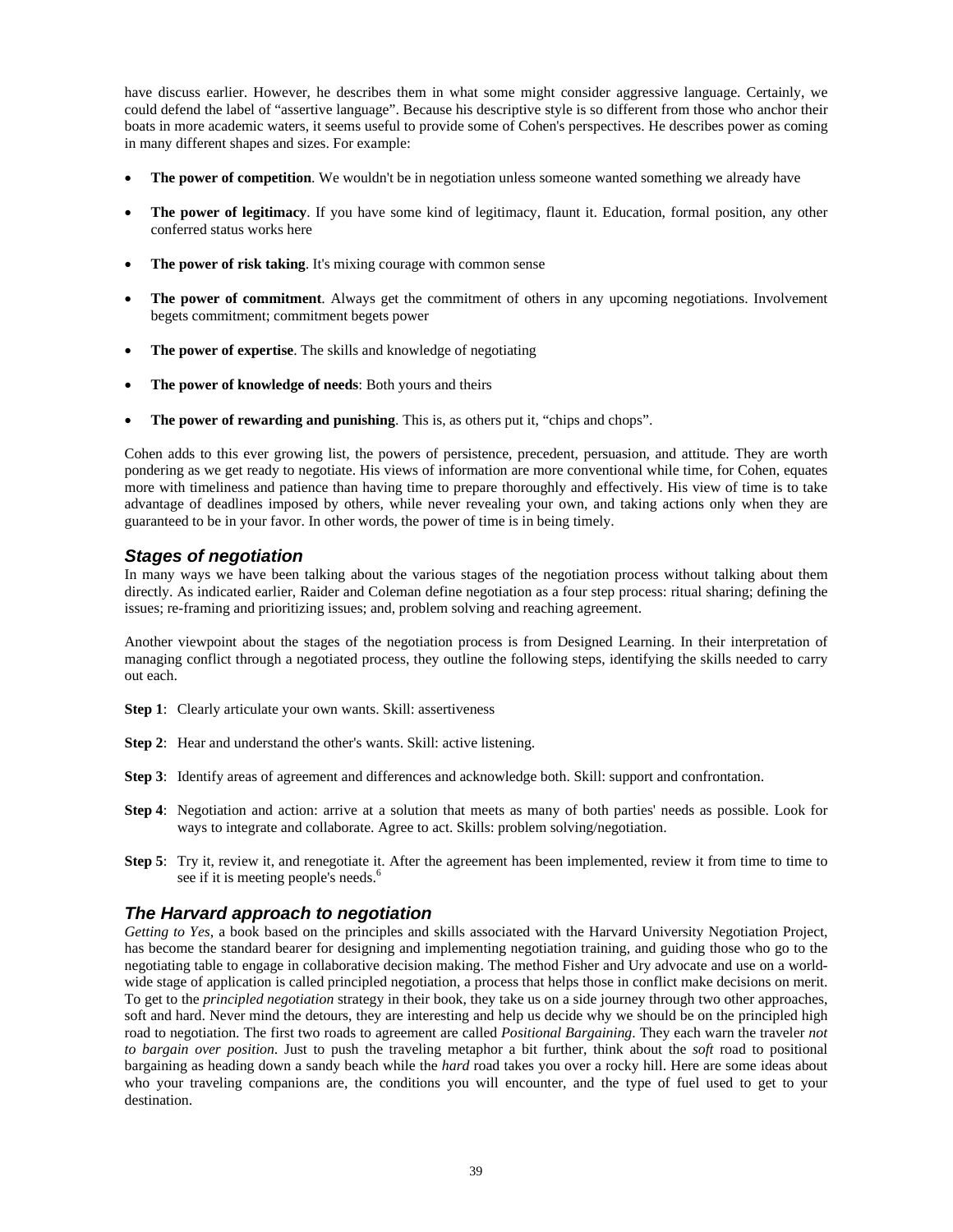#### **Soft road to agreement**

- *Travelers are friendly*. Everybody hugs before getting in the car
- *The goal is agreement*. "Everybody agree? Great, let's go"
- *Travelers make concessions to get along*. "Mind if I ride on the fender?" "Naw"
- *They are soft on people and the problem*. "Sure, we can take your cousin's chickens to market. Just put them on the back seat"
- *They trust each other*. "I'm gonna doze off. Let me know when we get there"
- *Travelers change positions easily*. "Let's go over that dune". "Great, let's go"
- *Offers are made*. "Want me to drive?"
- *Each side discloses the bottom line*. "I've got to get to positional bargaining (PB) by five this afternoon"
- *Accept one-sided losses to reach agreement*. "I expected to pick up my sister but I reckon she can walk to PB"
- *Search for a single answer, once the other traveler will accept*. "You want to go swimming? Fine"
- *Insist on agreement.* "Only if everyone agrees"
- *Try to avoid a contest of will*. "This okay with everyone?"
- *Yield to pressure*. "Guess we better keep going"

Great trip. Only problem: there was no *there* when they got there.

#### **Hard road to agreement**

- *Travelers are adversaries*. "Don't bore me with small talk like you usually do"
- *The goal is victory*. "Who cares if your mother is dying; I gotta get to PB by evening"
- *Demand concessions as a condition for traveling together*. "You drive"
- *Hard on the problem and the people*. "No more riders and no stopping for lunch"
- *Distrust*. "Give me that road map"
- *Positions are dug in*. "As far as I'm concerned, there is only one way to get to PB"
- *Threats are made*. "Stop at the next petrol station, or else …"
- *Misleading on the bottom line*. "Not really interested in when we get there"
- *Demand one-sided gains as the price of agreement*. "I know we talked about splitting the cost of petrol, but I've decided you should pay"
- *Search for a single answer, one the other traveler will accept*. "Okay, you buy the petrol, I'll get the cokes and put more air in the tires"
- *Insist on position*. "That's the road to PB, you dummy"
- *Try to win a contest of will*. "This is the last time we travel together"
- *Apply pressure*. "Could you drive a little faster?"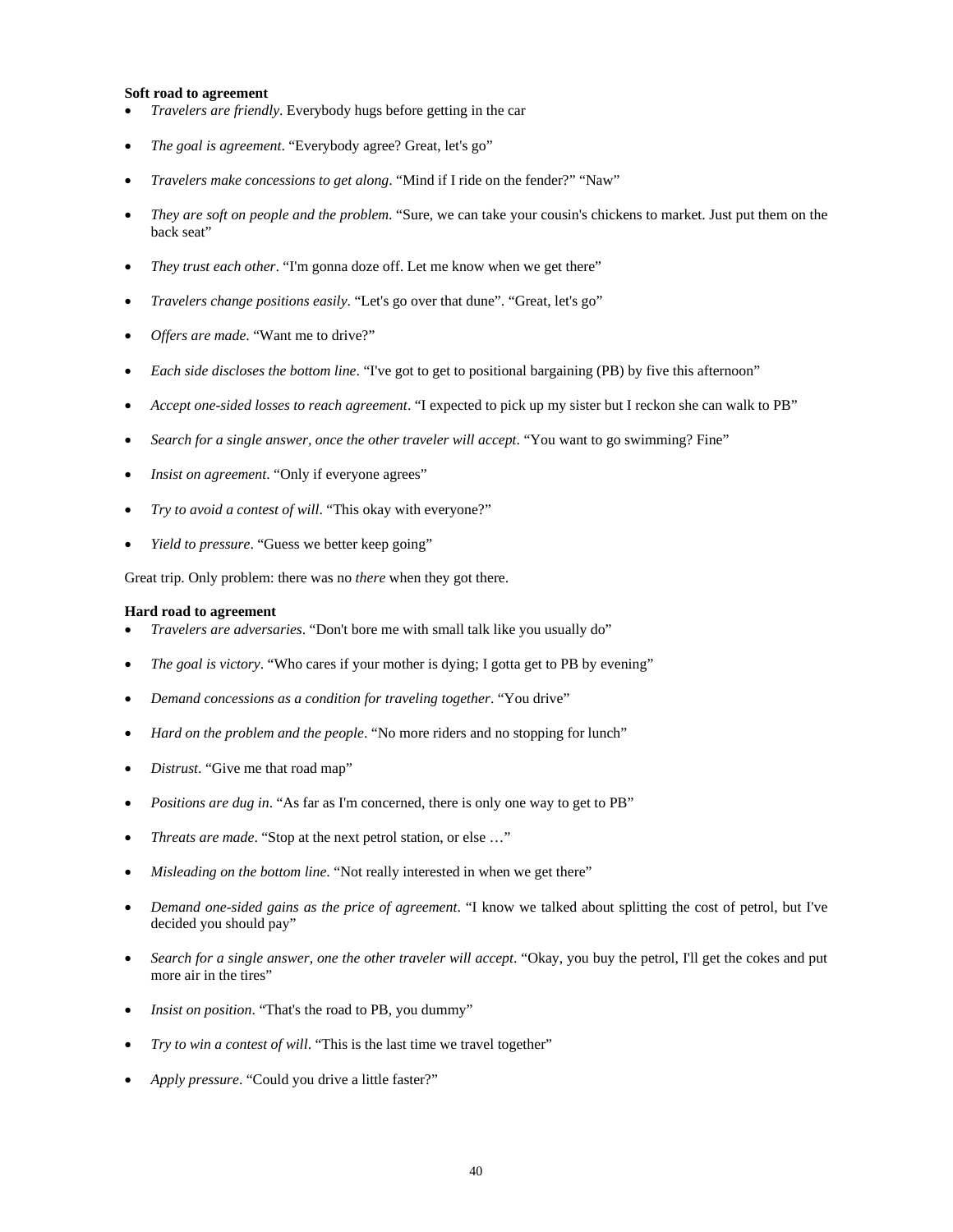Terrible trip, but they got there on time. The driver covered most of the costs and vowed never to offer that guy a ride again. And, the rider said: "Who cares, I got what I wanted". However, the next time the rider needs to go to *position bargaining*, you can find him hanging around the bus stop.

#### **Best alternative to solution**

Fisher and Ury, of course, offer a better road to travel. It doesn't go to *positional bargaining*, or even through it, but directly to Solution, using Principled Airlines. Our mythical travelers have changed their plans, based on merit.

- **These travelers are problem solvers**. They realize it is cheaper and faster to go directly to Solution by air. They just haven't figured out, at this point, who will buy the tickets and what day they will travel
- **The goal is a wise outcome and reached efficiently, in a friendly manner**
- **They separated the people from the problem**. "Let's not worry about my wife and your mother right now, let's just complete our travel plans"
- **But they were soft on the people issue and hard on the problem**. "I'll take my wife out to dinner and you visit your mother in the hospital. We can still make the seven o'clock morning flight"
- **They proceed independent of trust**. Everyone decides to buy his or her own tickets
- **Focused on interest, not positions**. While one traveler wanted to go by auto and the other by train, they quickly decided neither was the best way to travel
- **Explored interests**. "Mind if I ride in the no smoking section?"
- **Avoided the bottom line syndrome**. "We leave on the seven o'clock plane or else"
- **Invent options for mutual gain**. "You can have my frequent flier miles if you'll take me to dinner at my favorite restaurant in Solution." "Great! I only need 500 more miles for a free ticket"
- **Insist on objective criteria**. "Let's keep the cost within each of our travel budgets and decide to leave no later than Monday morning"

As you can see, our travelers were very principled, reasonable, and open to options. They yielded to principle, not pressure, as they problem solved together. They invented new options for mutual gain, were clear about their mutual and separate objectives to be achieved during the trip, and agreed upon the criteria for achieving them and determining the impact of each.

All things considered (e. g., sick mother, nagging spouse, propensity for air sickness by one traveler and a bad case of train nostalgia by the other) their trip planning and implementation was very successful.

#### *Reflection time*

This is all wonderful, you say, but it isn't always this simple or easy. Sometimes we run into very difficult people on the other side of the table, right? Take a moment and reflect on how you have dealt with a difficult negotiator in the past. What was your primary strategy? Jot down your responses and then read on.

#### **When the negotiations get tough**

Sometimes you come across an unbelievably difficult adversary in your efforts to engage in collaborative decision making through the negotiation process. The resistance builds and the possibility of reaching any reasonable agreement without going to a third party is almost nil. What to do? Let's turn first to an old rabbinical parable for some insight.

*And the Lord said to the Rabbi, "Come, I will show you hell".* 

*They entered a room where a group of people sat around a huge pot of stew. Everyone was famished and desperate. Each held a spoon that reached the pot but had a handle so long that it could not be used to reach their mouths. The suffering was terrible.*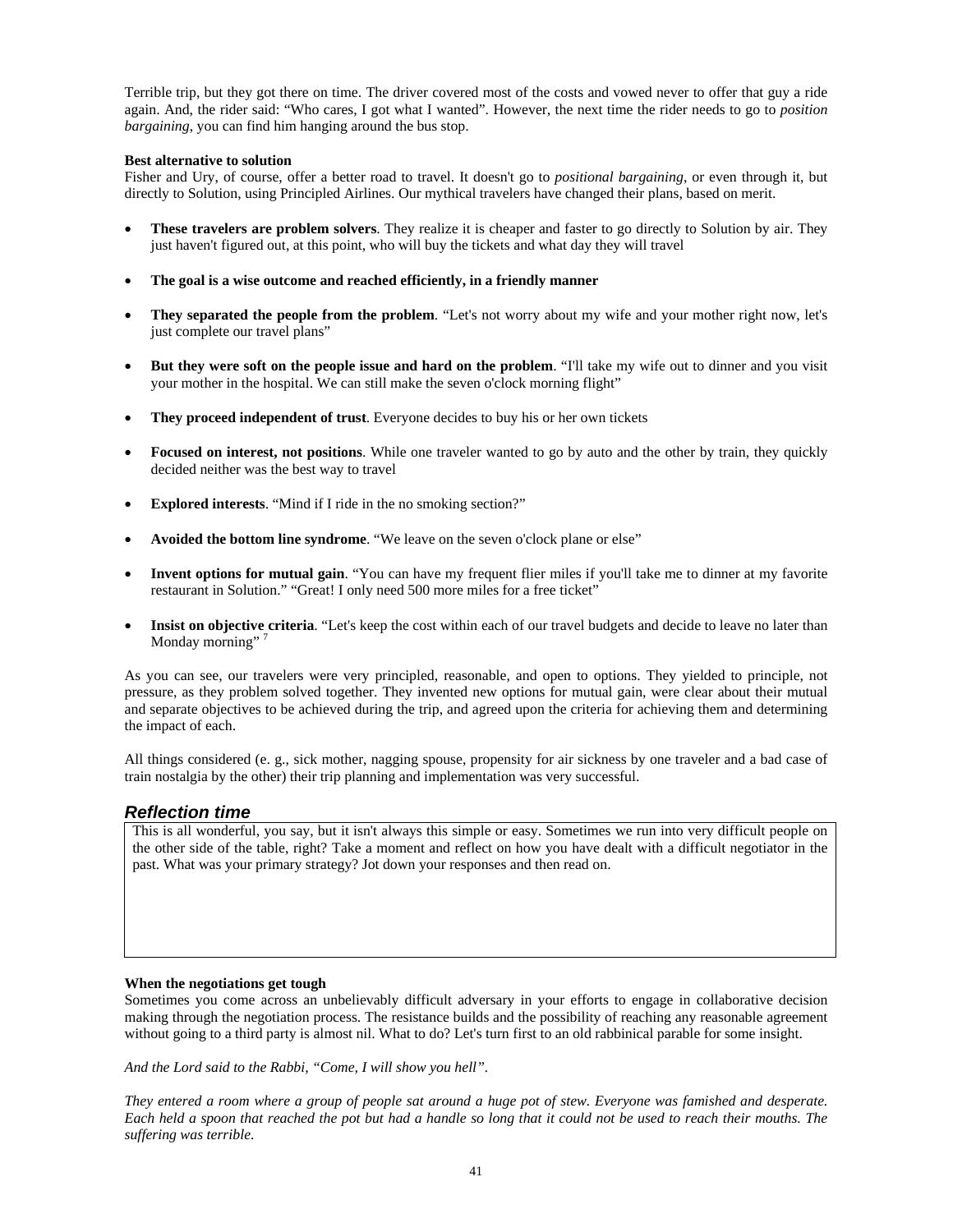*"Come, now I will show you heaven", the Lord said after a while.* 

*They entered another room, identical to the first - the pot of stew, the group of people, the same long spoons. But, there, everyone was happy and nourished.* 

*"I don't understand", said the Rabbi, "Why are they happy here when they were miserable in the other room, and everything was the same?"* 

*The Lord smiled. "Ah, but don't you see?" he asked. "Here they have learned to feed each other".*.8

William Ury provides a five-step strategy for working with difficult negotiating partners who have driven you both to the brink of failure. Like the dining scene in the parable, the strategy is counterintuitive. It requires us to do the opposite of what we think will work or how we often fight back under such circumstances. Meet force with force. Punch with counter punch. Ury's breakthrough strategy is indirect action. Try to go around the resistance. Rather than drive a good idea into his rock-like brain, encourage your negotiating adversary to reach within. Help him break through his own resistance barrier. Breakthrough negotiation, Ury tells us, is the art of letting the other person have *your way*.

**Step One**, **Don't react**: This means controlling your own behavior. This is not easy, as we all know, when faced with an impossible opponent. Distance yourself from your natural instincts and raw emotions. Climb a tall tree, metaphorically, of course. At this point, Ury suggests we dust off our BATNA, the best alternative to a negotiated agreement or our best way to satisfy our interests without the other's agreement. This is a good place to begin the art of not reacting. Other possibilities include naming the behavior, something we talked about earlier under dealing with resistance. Buy time to think; don't make decisions on the spot.

**Step Two**, **Disarm your opponent**. Help them defuse their negative emotions. This is where you dust off all those communication skills you learned in your first experiential training workshop. Actively listen or hear your opponent out; paraphrase what you are hearing; acknowledge your opponents feelings; agree whenever you can; acknowledge the person, e. g., their authority and competence; and as they wind down, express your views in a non-confronting way.

**Step Three**, **Change the game**: Move back to mutual interests and away from positions. Re-frame, re-aim, and re-arm. Revisit the rules to which you agreed in the beginning; ask problem-solving questions, beginning with why, why, why. Tap the power of silence. Get back to pursuing options.

**Step Four**, **Make it easy to say yes**. Ury recites a Sun Tzu quote to make his point, "Build your adversary a golden bridge to retreat across". To do this you will need to start from where your opponents are, not where you would like them to be. Their resistance may be coming from several deep sources of doubt. For example, the idea is not their idea. It may in fact be yours, which makes it all the more galling. Your opponents may fear losing face when they go back to their constituents, or the pace of decision-making requirements might be overwhelming. If any of these or other concerns are standing in their way of getting back on track, help them build a switching station.

**Step Five**, **Make it hard to say no**. Help educate your opponents to the need to get back on track and to the potential consequences of walking away. Demonstrate that you have a BATNA and use it. Help your opponents realize there is a way out, and help them make that choice. Forge a lasting agreement, minimize your risks and build in a dispute resolution procedure. After scrambling back from a deep hole like this in the negotiation process, you need some assurance you won't be pushed back in.<sup>9</sup>

#### **Sometimes negotiation also gets dirty**

Being confronted with a tough negotiator is one thing; when they turn to unfair tricks it's a whole new ball game. Here are a few of the more common *dirty tricks* you might encounter on your way to a negotiated agreement.

| <i>Misrepresentation</i>    | A deliberate attempt to deceive the other party about the facts of a situation, authority to act |  |  |  |  |  |  |  |
|-----------------------------|--------------------------------------------------------------------------------------------------|--|--|--|--|--|--|--|
|                             | or intentions.                                                                                   |  |  |  |  |  |  |  |
| <b>Stressful Conditions</b> | Choice of work environments intended deliberately to make you want to conclude                   |  |  |  |  |  |  |  |
|                             | negotiations quickly or concede too much.                                                        |  |  |  |  |  |  |  |
| Personal Attacks            | A variety of behaviours designed to break down your self-esteem, make you doubt yourself,        |  |  |  |  |  |  |  |
|                             | or question your ability to represent your own interests effectively.                            |  |  |  |  |  |  |  |
| <i>Threats</i>              | Illegitimate attempts to coerce that often backfire, creating counter-threats that can unlinge a |  |  |  |  |  |  |  |
|                             | negotiation and destroy relationships.                                                           |  |  |  |  |  |  |  |
| Extreme Demands             | Unrealistic proposals that can undermine the credibility of those making them and kill any       |  |  |  |  |  |  |  |
|                             | possibility of negotiating successfully.                                                         |  |  |  |  |  |  |  |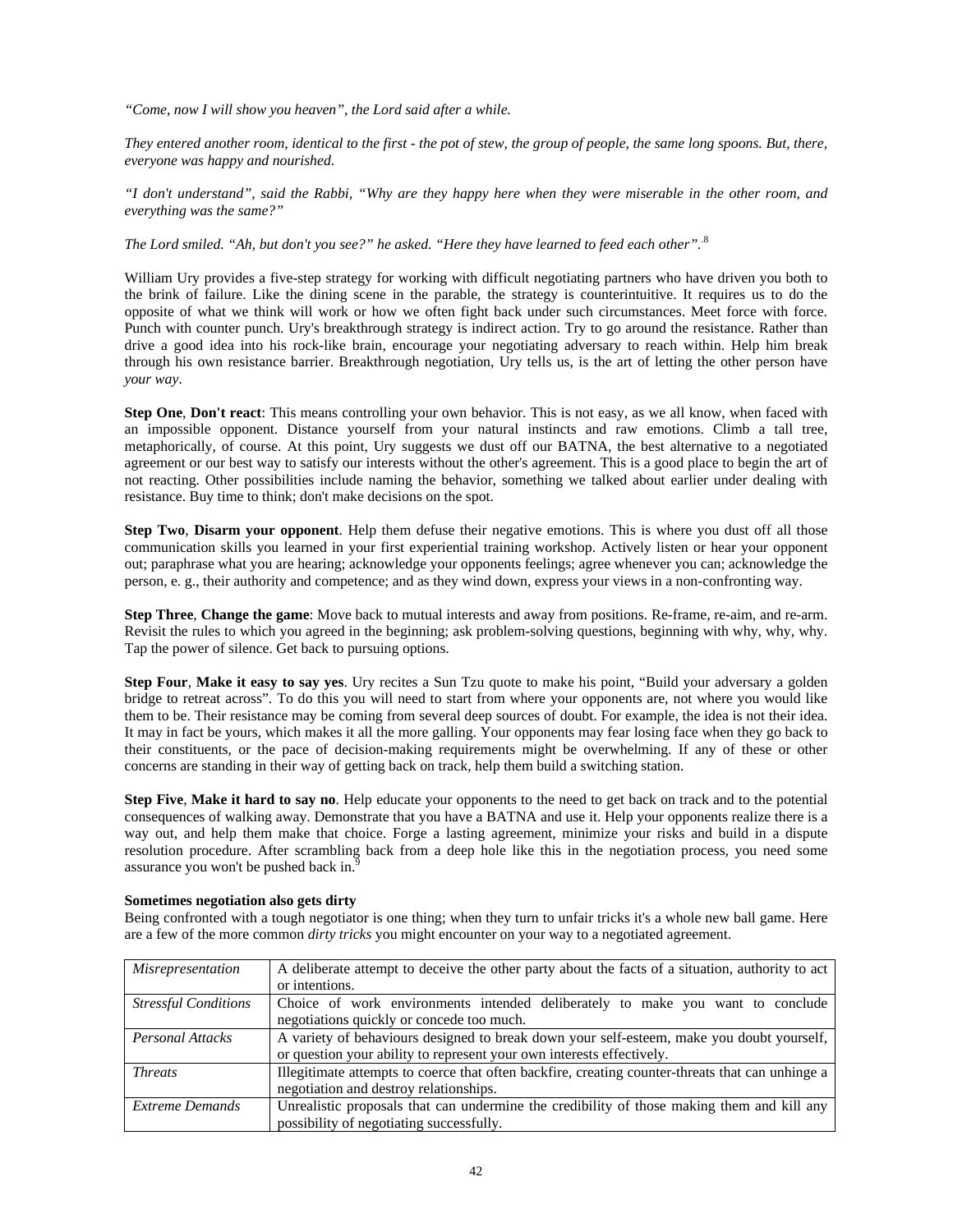| Escalation         | Raising a new demand for every concession made in an attempt to force an early agreement    |
|--------------------|---------------------------------------------------------------------------------------------|
|                    | by the other party to avoid facing another unexpected demand.                               |
| Unyielding Partner | Using an associate with an uncompromising position as an excuse for not agreeing to terms.  |
| Lock-in Tactics    | A gamble in which you intentionally give up control of a situation in order to convince the |
|                    | other side that it is impossible for you to yield to their demands.                         |

The first defense when confronted with dirty tricks is to be able to recognize them and to name them. We discussed the kinds of resistance one can encounter in conflict situations in the last chapter. Think of dirty tricks as another form of resistance. Peter Block's recommendations regarding resistance are also germane when confronted with unfair tactics at the bargaining table. Pick up on the cues. In other words, recognize the ruse, then name it and be quiet. If the dirty trick continues, name it again. Block refers to these efforts as *good faith responses*. Combine the Block approach with Ury's first three steps of *don't react, disarm your opponent and change the game*, and those on the other side of the bargaining table will be less prone to engage in unfair tactics.

#### **Martial arts and negotiation**

We want to close this discussion of managing conflict without the aid of third party helpers by looking at the ancient practice of martial arts. There is a tendency to equate conflict with contest, particularly from the perspective of Western rational thinking. Conflict is not contested. It just is. Thomas Crum, who writes about the magic of conflict, says the martial art of Aikido offers a useful metaphor for shifting our way of thinking and acting in conflict situations.

Aikido, literally translated, means "the way of blending energy". In this light, all of life, including a physical attack, is energy with which to dance. Attacks are considered just another of the endless gifts of energy to be used creatively and harmoniously. ...One important principle in Aikido is to honor and acknowledge the energy given, instead of opposing it …align with the direction and intensity of the attack … The second important element of Aikido is the principle of acceptance …. being in a position to direct the flow of energy instead of being pushed around by it. If the attacker comes with great forward momentum, I simply get out of the way and add my energy to his … Sensitivity to the attacker's energy and the timing of one's response accordingly are essential to the art of Aikido.

The attacker may not always do the expected and may indeed change the form of the attack at any time. Choosing to dance with the energy of the attacker allows one to be flexible enough to respond to the new form. The ability to dance keeps one from getting stuck on a particular strategy for resolution.<sup>1</sup>

Have you seen the not-so-subtle comparisons between what Ury was saying about negotiating with difficult people and the strategies employed in the martial art form Aikido? In fact, this is an ideal time to stop and give you an opportunity to reflect on these very different strategies for dealing with the energy of conflict be it physical, intellectual or psychological.

#### *Reflection time*

Review the last two discussions and jot down the contrasts and comparisons between the ideas of Crum, based on the ancient martial art *aikido*, and the words of the Harvard negotiating specialist.

#### *Dissenting views*

Or, perhaps we should call this "Getting to Yes, Maybe". The Harvard Project and its approach to negotiation have come under a scathing attack by other authors and practitioners of negotiation. The same can be said of other approaches to conflict management as well. But, first a look at what others have to say about negotiation in general and Fisher and Ury, specifically.

Kevin Avruch, in *Culture and Conflict Resolution*, takes on the field for its inattention to cultural differences in the research and application of conflict management concepts and strategies. But, he saves his wrath for the initial and popular book by Fisher and Ury, *Getting to Yes*. Granted, the success of their "principled" approach has spawned a virtual cottage industry of publications on how to negotiate with a little more class or perhaps too much class. The problems with *Getting to Yes* and its follow-up sequels are several. First they are written from an ethnocentric orientation, based on an "American, male, white, and middle class world" bias of how the world works.<sup>11</sup> For example, their advice to "separate the people from the problem" as they memorably put it assumes a rationalist posture with emotions something to be parceled out at appropriate times.<sup>12</sup> Secondly, it has been too successful and thus has infected other parts of the world without regard to cultural adaptation.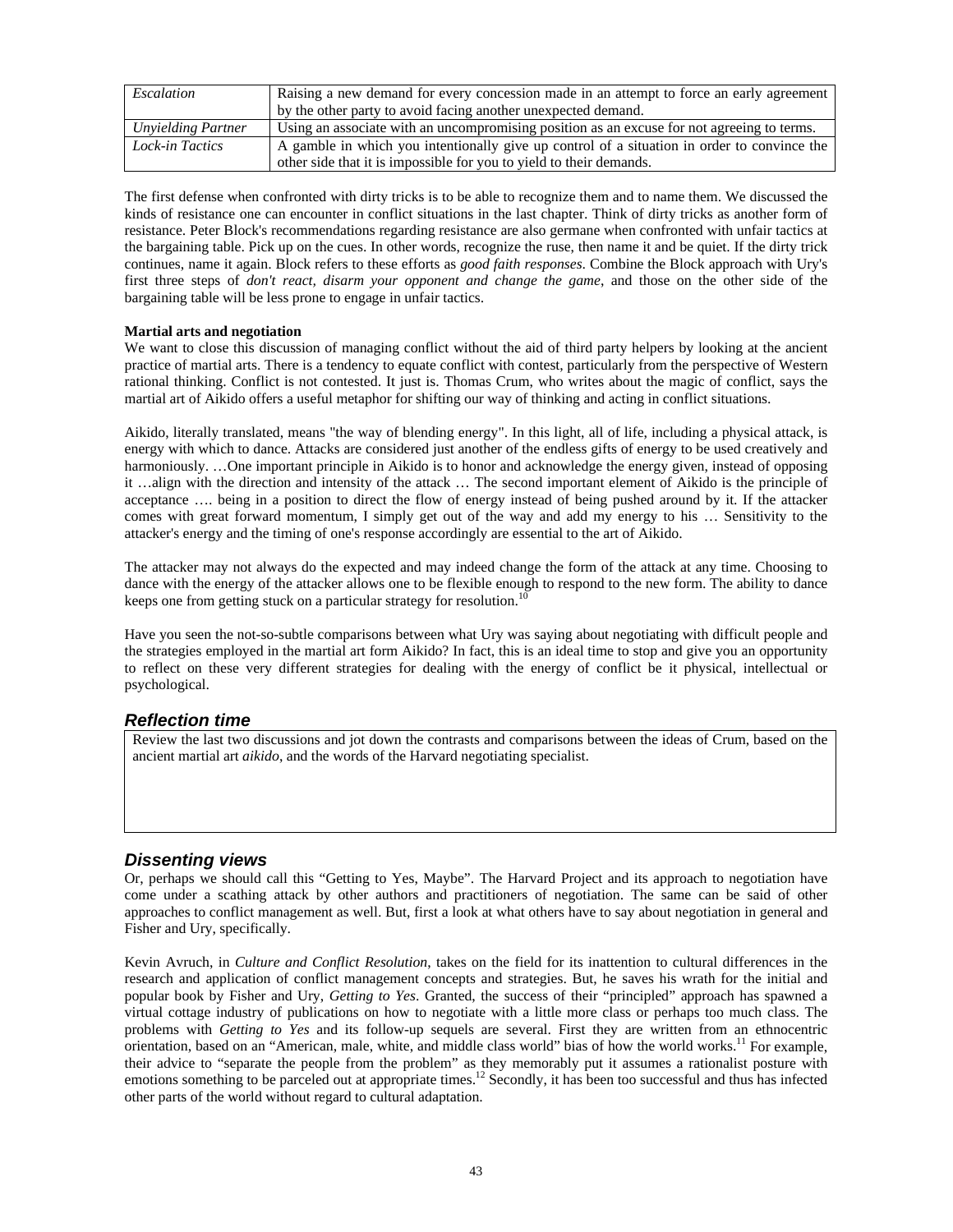Alan Tidwell is more specific about his frustrations with *Getting to Yes* and other how-to publications. They "tend to undervalue context and situation in conflict … focusing much of their attention on perception and how parties see the conflict. He perceives this as not a way to understand the conflict but rather as a tool for persuasion. As Tidwell puts it, "this is unfortunate".<sup>13</sup> He is quick to denigrate the win-win approach to trivial status. "Generalized across all conflict contexts, the win-win discourse is not one of genuine conflict resolution, but rather a mechanism for persuading others that they have what they want, without really giving anything away. It is clever, but not very productive towards longterm resolution of conflict".<sup>14</sup>

Sounds to us like the deal one gets from buying a book on conflict resolution that tells you why nothing works but doesn't provide any options that ill. Our counsel is to be judicious in the tools you use to do anything constructive, including conflict management. What works in one place may, in fact, work in another or it may be a dismal failure. Be quick to learn new ways of doing things and even quicker in figuring out why it did or didn't work. In the spirit of inquiry, design your own approach, test it, refine it, share it with others, and quickly create a newer version.

#### *Key points*

- Negotiation is direct talk among parties who have disagreements with the expectation of achieving a solution
- Everyone negotiates, in one way or another, every day to meet their needs. Some just do it better than others
- Separate the people from the problem when negotiating
- Focus on interests and substance, not position
- Create the right conditions before entering into the negotiating process
- Know your competition, their view of the "world", their needs, positions and interests, and their willingness to engage in principled negotiation
- Expect the unexpected and be prepared to deal with dirty tricks if they come along
- Work toward a win-win solution, the mathematical equivalent of  $1 + 1 = 3$
- Managing disagreements through negotiating is a form of martial arts. Learning to dance with the energy of your adversary increases your flexibility and strengthens your responses. Pretty esoteric stuff, isn't it?
- Remember, writing about the art of negotiation and helping others learn how to do it better is big business. What works in one place may not work in another
- With that piece of sage advice, design your own approach to negotiating, recognizing it is a life-surviving skill. Test it, refine it, share it with others and quickly create a new version

#### *Endnotes*

1 Fritz, Peter, Allen Parker, and Sherry Stumm, **Beyond Yes** (Sydney: Harper-Collins Publishers, 1998), p. xi.

<sup>2</sup> **Ibid**. pp. 87-102

3 Raider, Ellen and Susan Coleman, **Collaborative Negotiation: Skills Training** (New Platz, NY: Ellen Raider International, 1992), pp. 2-2/2-7.

4 Cohen, Herb, **You Can Negotiate Anything** (New York: Bantam Books, 1980), p. 50.

<sup>5</sup> **Ibid** . p. 54.

6 Block, Petrella and Weisbord, **op. cit**., pp. 122-3.

7 Our apologies and appreciation to the authors of **Getting to Yes** for the slightly bizarre example we have used to explain the differences between their versions on hard, soft and principled negotiations. Of course, we are talking about Fisher, Roger and William Ury, **Getting to Yes** (Boston: Houghton Mifflin Company, 1981), cover to cover.

8 Shain, Merle, **Hearts That We Broke Long Ago** (New York: Bantam Books, 1985).

<sup>9</sup> Ury, William, **Getting Past No** (New York: Bantam Books, 1991), pp. 8-122.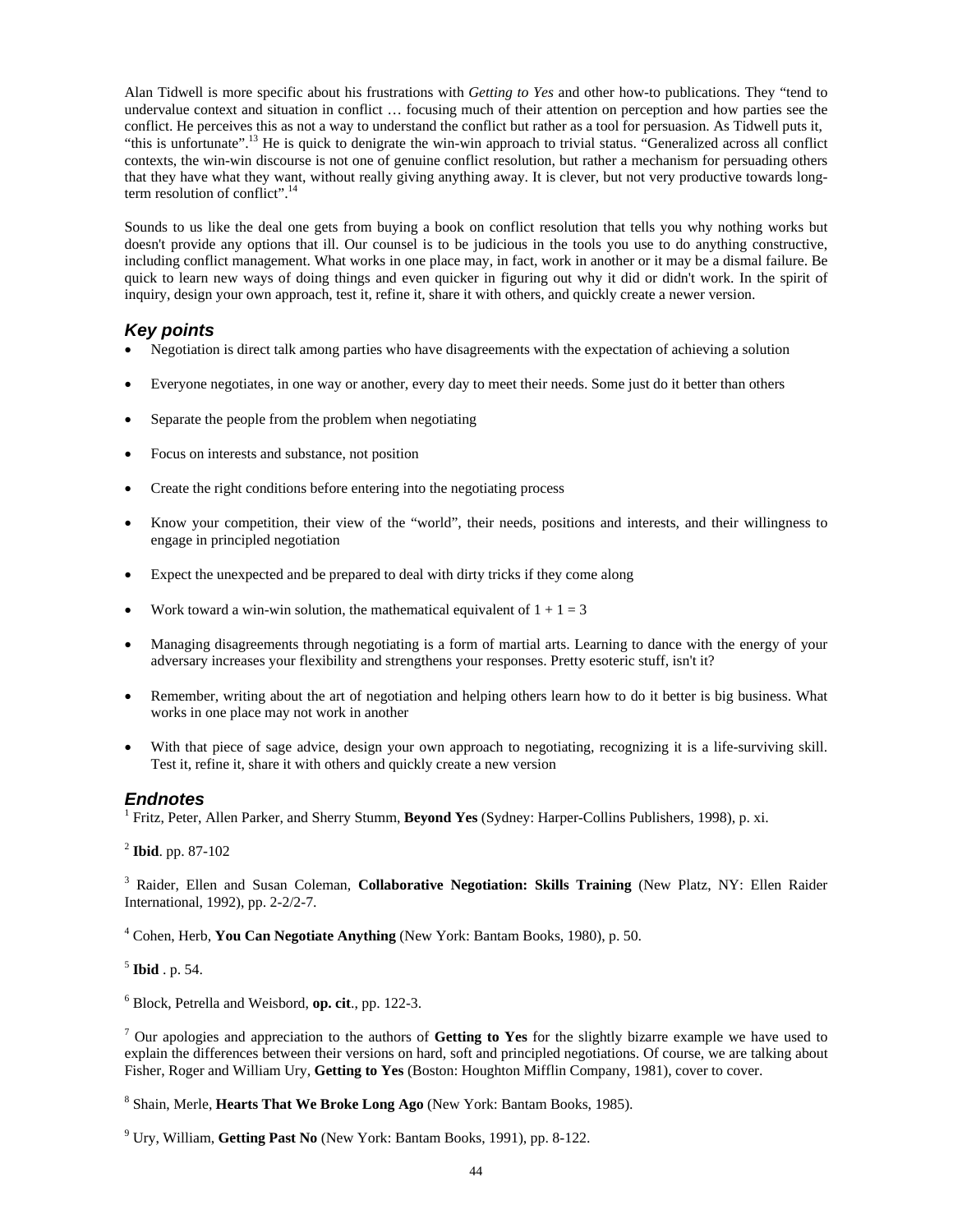<sup>10</sup> Crum, Thomas, **The Magic of Conflict** (New York: Simon and Schuster, 1987), pp. 42.

<sup>11</sup> Avruch, Kevin, Culture and Conflict Resolution (Washington, DC: United States Institute of Peace Press, 1998), p. 78.

<sup>12</sup> **Ibid**, p. 78.

13 Tidwell, Alan C. **Conflict Resolved? A Critical Assessment of Conflict Resolution** (London: Pinter, 1998), p. 26.

<sup>14</sup> **Ibid**. p. 27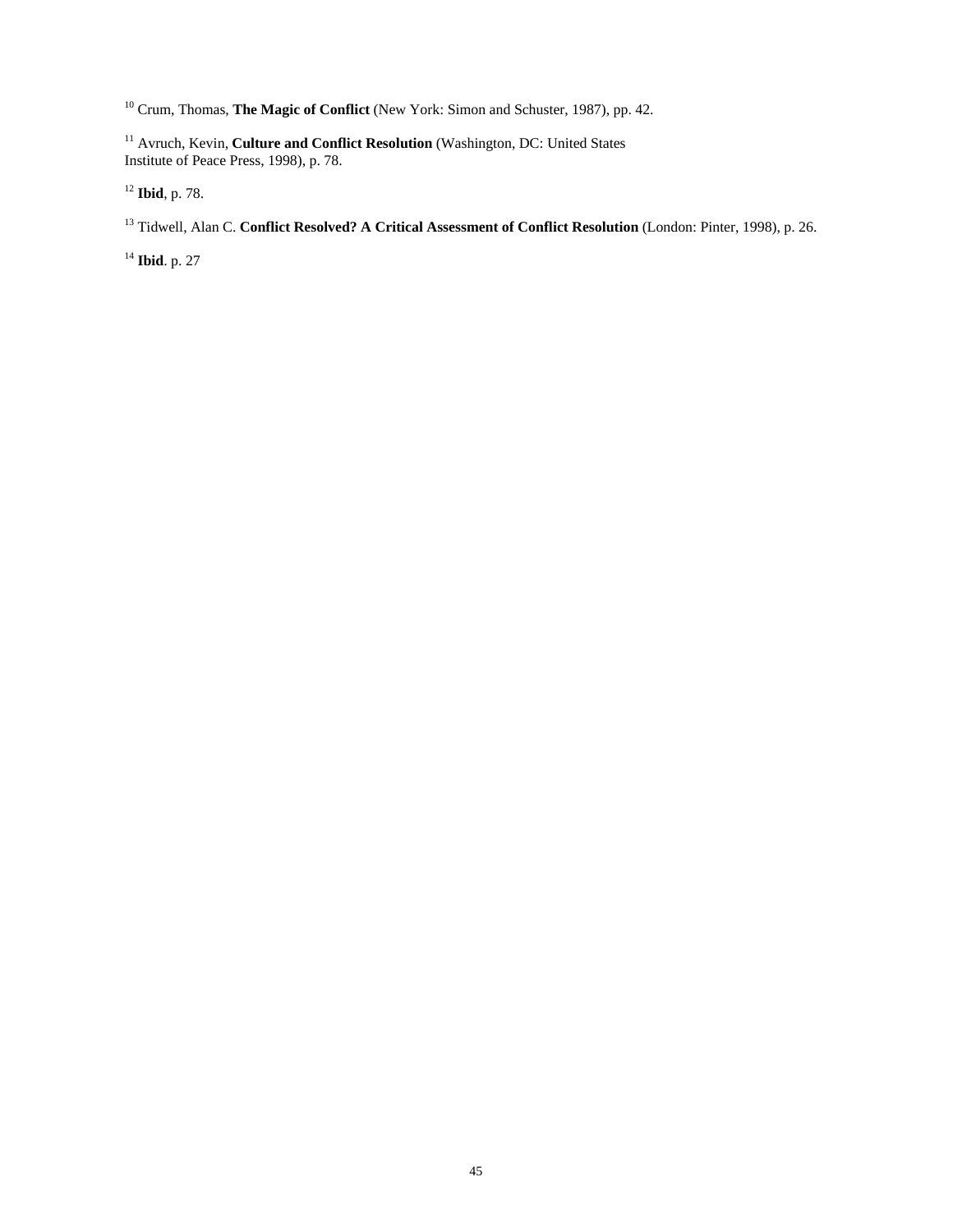## **CHAPTER 6 MEDIATION**

It's not enough to study them like beetles under a microscope; You need to know what it feels like to be a beetle. **FISHER AND URY** 

Mediation has a long history and an extensive audience of practitioners. The Bible refers to Jesus as a mediator between God and man: "For there is one God, and one mediator between God and man, the man Jesus Christ". (I Timothy 2:5). Christopher Moore, in his book on the mediation process, provides a succinct historical and cultural perspective on the practice of mediation. It also legitimizes the process as one that cuts across many cultural and geographic boundaries. The following is a brief synopsis of some of the more interesting examples Moore found in his research of mediation.<sup>1</sup>

- Religious leaders have long valued the process of mediating as a means of managing conflict. The Roman Catholic Church in Western Europe played a central role in mediating conflicts before the Renaissance. The clergy mediated family disputes, criminal cases, and diplomatic disputes among the nobility. Jewish rabbis have long performed mediation services for their members and key eastern religions have at their core a strong emphasis on social consensus, moral persuasion, and harmony.
- Diplomats have, since the Middle Ages and the emergence of nation-states, been used as third party mediators between parties in conflict.
- Mediation is widely practiced in modern-day China through People's Conciliation Committees.
- Latin American countries and Hispanic cultures in general have a long history of dispute resolution processes emanating originally from Spain.
- Mediation is used in many African countries to resolve disputes among neighbors.
- Mediation has also been documented as a practice in Arab societies.
- In South Pacific Melanesia there are counselors and committees that meet regularly "to maintain conditions of orderly debate" among those who have disputes to air.
- A number of religious sects who helped settle the North American continent were actively engaged in dispute resolution among their members. One sect, the Quakers, or Friends as they are often referred to, have a long history of pacifist tradition and community involvement in managing conflict. The Friends Conflict Resolution Programs is one of the longest running mediation programs in the United States. The initial training handbook on mediation practices, published in 1982,has been used to help prepare mediators on six continents.

The history of mediation is rich, long and expansive. And, it cuts across all sectors of societal interaction in many cultures and countries: education, religion, management-labor relationships, judicial systems, criminal justice, families, environment, communities, neighborhoods, and all levels of government. Young children even learn how to become peer mediators, intervening in school and playground conflicts.

Before going further on this voyage of discovery, we feel the need to issue a *travel advisory*. Mediation is a growth industry, probably because there is so much conflict in the world. More and more organizations and individuals are engaged in mediation as a profession. We applaud this move. We think those individuals, organizations, neighborhoods, countries, and regions who are parties to deep-seated, long standing, hate-ridden conflicts require, need, even deserve the very best help they can get when it come to someone helping them move closer toward resolving their differences. This manual is not designed to prepare individuals who strive to become professional mediators. At best, these individuals may find it interesting.

At the other end of the mediation spectrum are those who find themselves mediating differences in the office, over the back fence and between friends and colleagues who are locked in conflict and prepared to ask another person to help them mediate their way to an agreement. Mediation is both a life and work skill that comes in handy in a world where differences and conflicts have become norms of individual and organization behaviour. This discussion of mediation is therefore designed to help those who find themselves mediating to do it better.

It is also designed to help those managers and other professionals who want to bring more professional help to the conflict scene to make better decisions about the use of external conflict management specialists. This discussion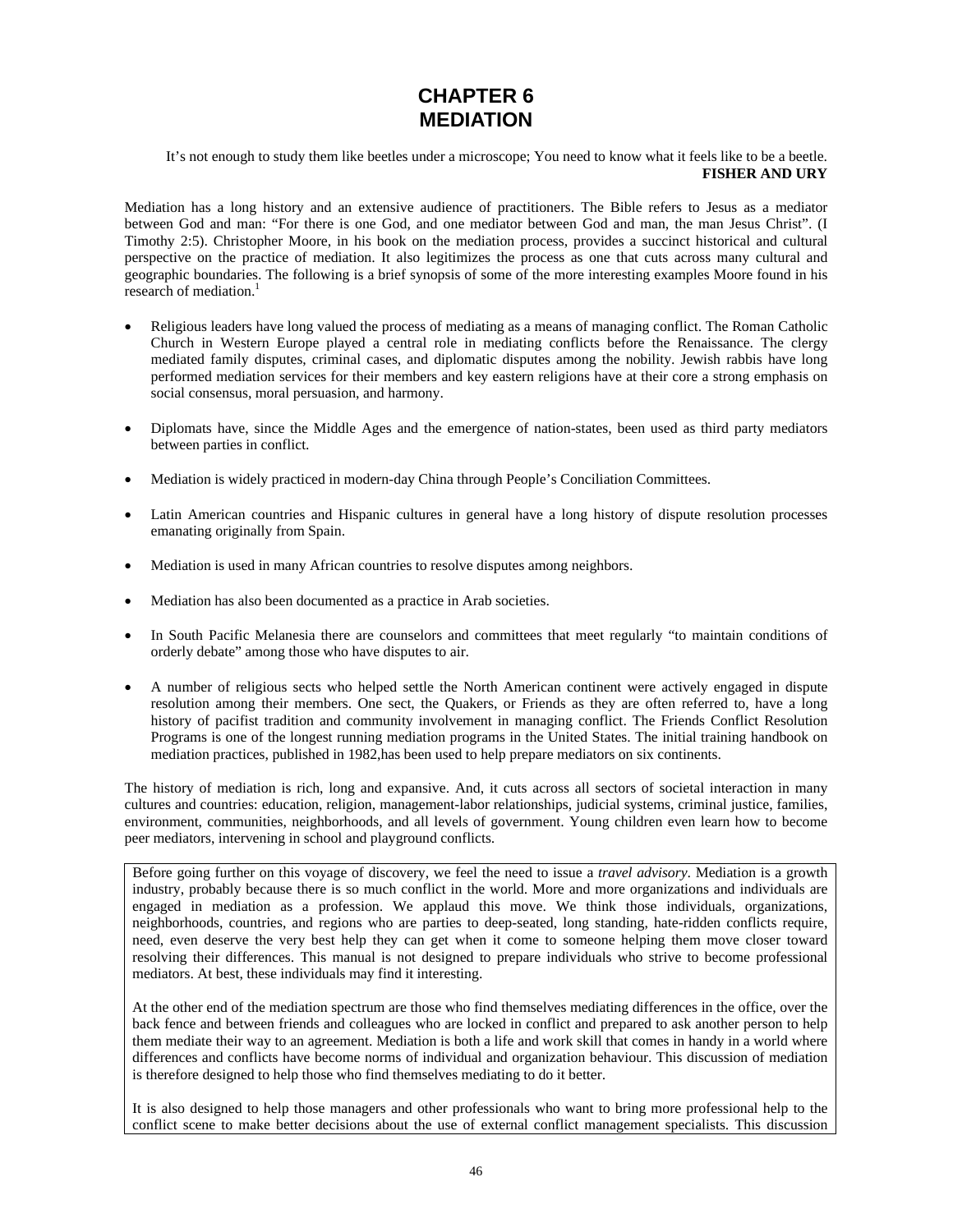should help in these circumstances by defining the role of the third party mediator, what the process involves and what the parameters of mediation are all about.

#### *Defining the process*

As with other conflict resolution strategies and processes, we provide a few definitions from the perspectives of writers about, and users of, mediation.

#### *Definition*

*Mediation*. Any process for resolving disputes in which another person helps the parties negotiate a settlement. (Jennifer Beer: 1997, p.3)

*Mediation* is effective negotiation applied by a third party neutral in a confidential setting. (Raider and Coleman: 1992, p. 7-2)

*Mediation* is the intervention into a dispute or negotiation by an acceptable, impartial, and neutral third party who has no authoritative decision-making power to assist disputing parties in voluntarily reaching their own mutually acceptable settlement of issues in dispute. (Moore: 1986, p. 14)

*Mediation* is a practical process through which the facilitator helps the parties themselves check facts, share feelings, exchange perceptions and ideas, and work toward agreements. (Crawley: 1992, p. 177)

Again, the definitions provide us with some different perceptions of what this process is all about, but one factor is clear and accepted by all. Mediation involves a third party who is neutral until otherwise proven not to be neutral. Other words and terms, used by our panel of experts, help define the role of the mediator: impartial, confidential, acceptable to both parties, and helpful. As for the process itself, it is confidential, practical, intervening, voluntary, mutually fact finding, awareness raising, decision-making, and problem solving.

Raider and Coleman build a bridge between negotiation and mediation. In fact, they use the same basic building blocks to define both processes: worldview or values, climate, positions, needs, bargaining chips and bargaining chops. The expected behaviors of the negotiator and mediator are also similar: modeling informed, open and uniting behavior and expecting the same from those in dispute.<sup>2</sup>

Moore describes mediation as an extension and elaboration of the negotiating process. In each case the decision making is in the hands of the people in conflict. Mediation often emerges from failed negotiations where the two parties in dispute agree voluntarily to work with a third party intermediary. This person, or persons since mediators often work in teams of two or more, must be acceptable to the quarreling parties, and are expected to be impartial and neutral in their involvement. These personal qualities are becoming more rigorous and monitored as mediation becomes a profession with all the trappings of required training, credentialing, codes of ethics and gate keeping by those who have already made it through the gate.

#### *The issue of neutrality*

You will note that many of the definitions of mediation include the words "neutrality" or "neutral" as a key value underlying the process. In fact, we have just commented on the use of these terms as a norm in the mediation business. However, many academics and practitioners are questioning this as a truism of how mediation works, and even as an operational value that should guide the process. One argument says it is difficult if not impossible for mediators to shed all their life experiences, biases, and personal values when they step into this role. Consequently, it is difficult to remain neutral.

Another emerging school of thought contends that "mediation has turned into a dangerous instrument for increasing the power of the strong to take advantage of the weak".<sup>3</sup> The argument goes something like this. Since the mediation process is informal and consensual and absent of procedural and substantive rules, it can magnify power imbalances between conflicted parties. For example, a domineering spouse in a divorce settlement might continue their manipulative and coercive behaviour during mediation thus making it difficult for the mediator to remain neutral. Or, if remaining neutral, the mediator sanctions an unjust settlement in favor of the more aggressive party. Has mediation, as a process trying to assure neutrality, effectively turned the clock back on certain social justice gains such as civil rights, gender equality, and consumer rights?

In some areas of the world, there is growing sentiment among mediators that neutrality is no longer a valid or workable norm. From our perspective, it raises issues of credibility among those parties who might be considering mediation as a dispute resolution alternative. It's something to ponder as you consider the role of mediation as a conflict management process for your community.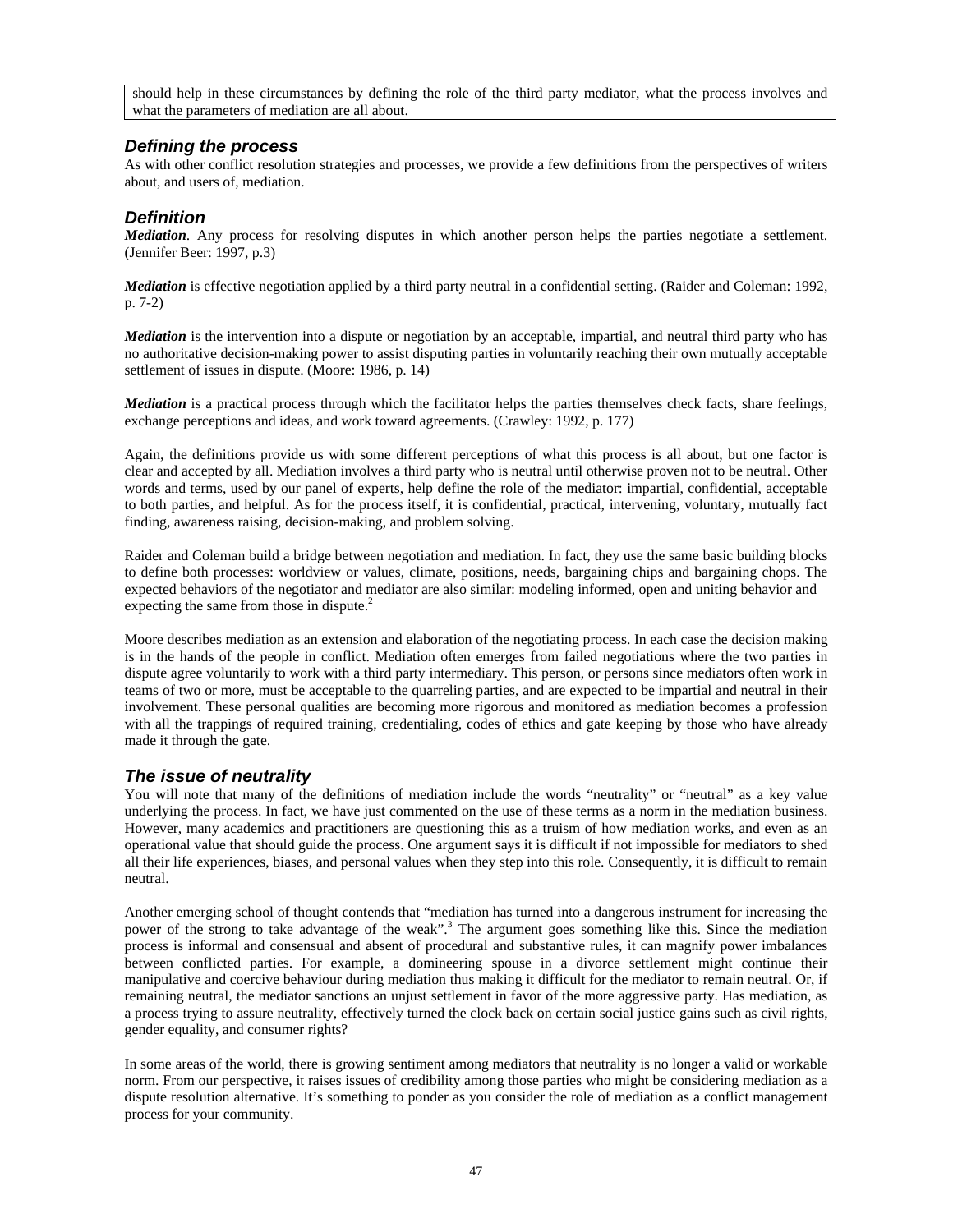#### *Perspective*

Jennifer Beer, of the Friends Conflict Resolution Programs, injects a touch of reality in her discussion of mediation.

In one sense, mediation is no big deal. People have been mediating for as long as people have been fighting and most of us pick up mediation skills from our everyday experience. In another sense, mediation as a formal process, has become commonplace only recently outside of labor and international disputes …. Using mediation for personal, organizational and public conflicts is still a fledgling idea.

Mediation can sometimes work spectacularly well. The participants resolve problems, let go their sense of grievance, and mend broken relationships. Occasionally, mediation sessions crash and burn, leaving parties feeling more angry and hopeless than before.

Usually, the outcome is less dramatic: people find answers to at least some of their concerns and walk away emotionally relieved, with an agreement that they will, for the most part, uphold.

Success lies partly in the mediator skills, but also with the readiness of the parties. If someone is bent on keeping a conflict going, even the most obvious solutions will not work. If everyone wants to see a conflict end, mediation can be a graceful and efficient way to do so.<sup>4</sup>

#### *Where and when to mediate (and when not to!)*

We mentioned earlier some arenas where mediation has been and is being used. Others include:

- Public interest, multi-party disputes that cut across political and geographic boundaries, i.e. new highway locations, siting of sanitary landfills, water rights
- Workplace disputes at all levels between individual workers, between departments, within management teams and elected boards, and between organizations
- Disputes with public agencies over non-compliance of standards and regulations
- Labor-management bargaining and grievance procedures
- Multinational, regional and ethnic disputes
- Victims meeting with offenders; meetings following domestic or street violence
- Efforts to understand and resolve acts of civil disobedience
- Family disputes, divorce, custody, generational alienation
- School peer mediation, parent-teacher conflicts
- Consumer disputes
- Just about anywhere there is unresolved conflict and those in contention are voluntarily willing to accept the help of a neutral third party with the will and skills to help those in dispute participate in mutual decision making and problem solving.

Conditions that help make mediation an appropriate intervention:

- Strong emotions have muddied judgement
- The parties know each other
- There is no great disparity in the power relationship between parties
- Those in conflict live together, work together, or for some other reason can't put distance between them
- One party feels uncomfortable about confronting the other without a third party present
- Those involved want to control the outcomes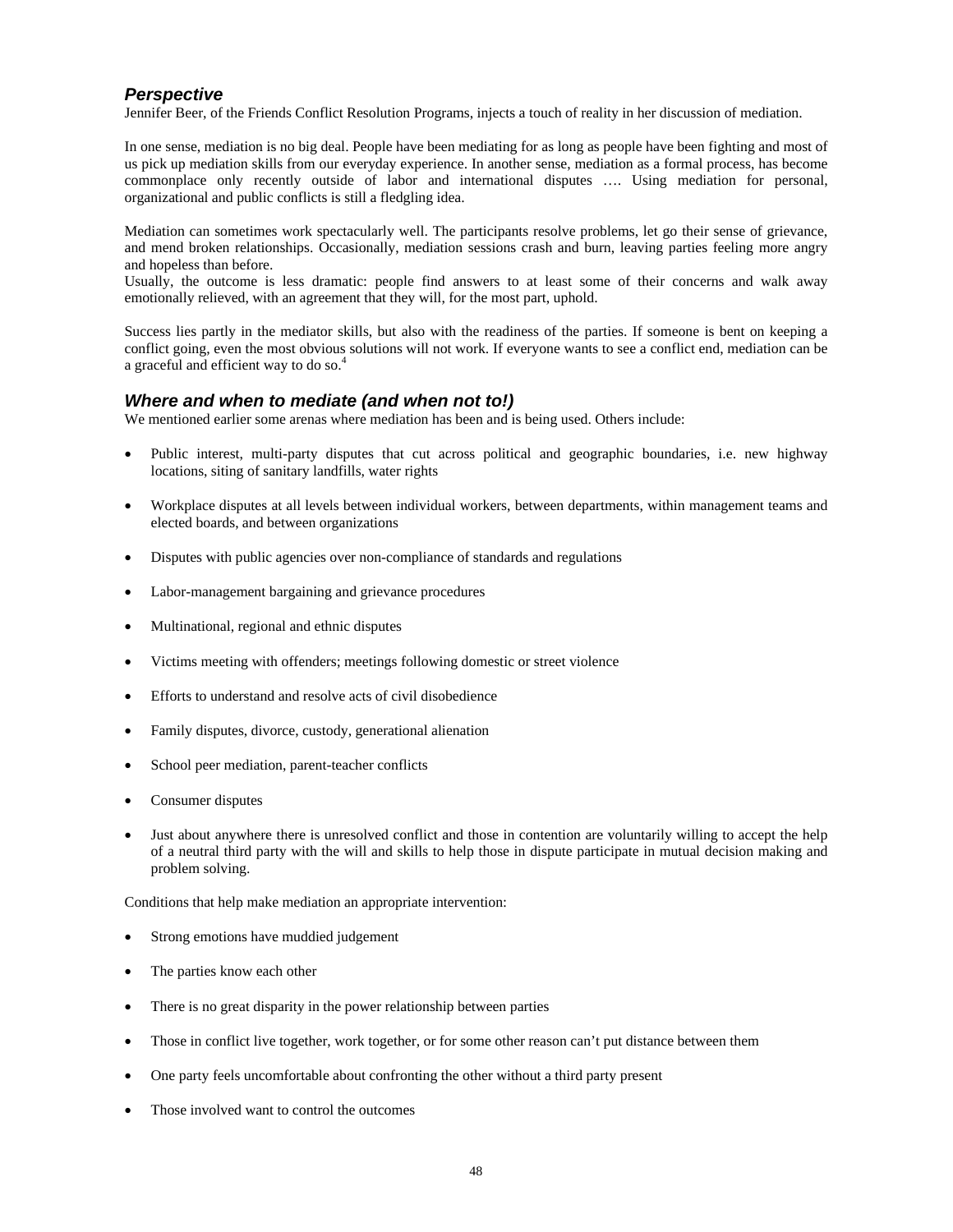- Maintaining the relationship is important
- Those in conflict feel they need the skills and support of a third party to work out their differences
- The need for a quick decision
- Confidentiality is important
- Lots of people are involved, e.g., a neighborhood dispute
- The parties want to avoid a formal, costly public procedure, e.g., litigation

Conditions that make mediation an inappropriate intervention:

- There are strong indications that one party intends to use the mediation to enflame the conflict or use it to achieve ulterior motives
- One party comes across in the preliminary discussions as not able to listen to others, or the party is too disturbed to work toward a collaborative agreement
- Something traumatic has just happened that will keep either party or both from useful participation
- A power balance exists that makes mutual decision making unlikely
- One of the parties, or both, would be better off working through other forums, e.g., the courts
- The main issue or dispute seems unresolvable through mediation
- Key parties are unwilling to participate in the process
- Neither side is ready to consider a settlement of their differences
- When there is no mechanism to assure implementation of the agreement.

#### *Mediating roles*

Effective mediators wear many hats, perform many roles, including:

- *Communication Plumber*. Opens up communication channels between the parties and keeps them open
- *Legitimizer*. Helps parties recognize the right to be involved
- *Explorer*: Helps those involved uncover 43 ways, more or less, to approach a problem
- *Reality Checker*: Keeps parties from going off into fantasyland in search of solutions
- *Resource Networker*: Finds appropriate resources and links them to other helpers and options
- *The Skill Builder*: Helps parties build good communication and problem solving skills
- *Drill Sergeant*: Takes the initiative, if necessary, to keep the negotiations moving forward
- *Master Carpenter*: Re-frames issues
- *Facilitator*: Provides processes for achieving results and improving relationships
- *Hair Shirt Tailor*: Does penance, if necessary, and takes the blame and responsibility for ideas and options that fizzle to shield and nurture the self-confidence of those involved. By the way, a hair shirt is made of rough animal hair and worn next to the skin as a show of repentance.
- *Delegater*: "Sorry, I don't make decisions for my clients".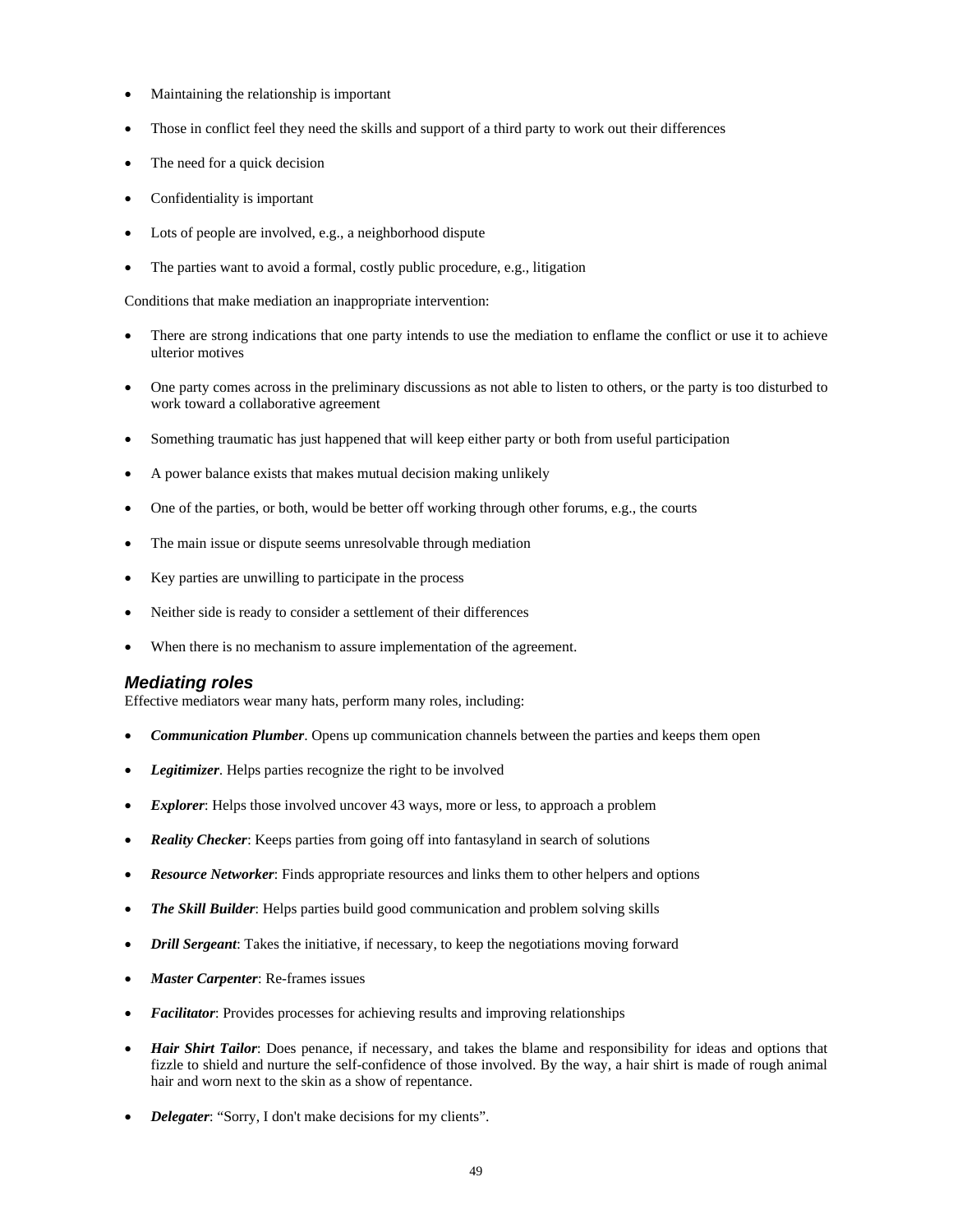• *The "Secrets" Agent*: Responsible for keeping the procedures confidential.

Carrying out these roles require many personal traits and skills. The effective mediator is:

Empathetic, respected, trusted, gentle, firm, impartial, impassioned, comfortable with emotions, trusting, understanding, self-aware, patient, confronting when necessary, flexible, professional, trustworthy, attentive, inquisitive, imaginative, fair, and blessed with a sense of humor.

[Scary, isn't it?]

#### *Reflection time*

Review the 12 roles listed above and rate yourself on a scale of "one" to "ten" on how effective you think you are in performing each of the roles.  $1 =$  not at all effective in performing this role;  $10 =$  very effective in performing this role. Add up your total score and then make some decisions on areas where you might want to improve your effectiveness as a mediator.

| <b>Communication Plumber</b> | 2              | 3 | 4 | 5 | 6 | ┑ | 8 | 9           | 10 |
|------------------------------|----------------|---|---|---|---|---|---|-------------|----|
| Legitimizer                  | 2              | 3 | 4 |   | 6 |   | 8 | 9           | 10 |
| Explorer                     | $\overline{c}$ | 3 | 4 | 5 | 6 | ┑ | 8 | 9           | 10 |
| <b>Reality Checker</b>       | 2              | 3 | 4 | 5 | 6 | ┑ | 8 | 9           | 10 |
| <b>Resource Networker</b>    | 2              | 3 | 4 |   | 6 |   | 8 | 9           | 10 |
| Skill Builder                | 2              | 3 | 4 | 5 | 6 |   | 8 | 9           | 10 |
| Drill Sergeant               | $\overline{c}$ | 3 | 4 | 5 | 6 | ┑ | 8 | 9           | 10 |
| <b>Master Carpenter</b>      | 2              | 3 | 4 |   | 6 |   | 8 | 9           | 10 |
| Facilitator                  | 2              | 3 | 4 | 5 | 6 | ┑ | 8 | 9           | 10 |
| Hair Shirt Tailor            | $\mathfrak{D}$ | 3 | 4 | 5 | 6 | ┑ | 8 | $\mathbf Q$ | 10 |
| Delegator                    | $\mathfrak{D}$ | 3 | 4 | 5 | 6 |   | 8 | 9           | 10 |
| "Secrets" Agent              | 2              | 3 | 4 |   | 6 | 7 | 8 | 9           | 10 |
| <b>Total score:</b>          |                |   |   |   |   |   |   |             |    |

If you scored over 100, you are ready to join the ranks of the world class mediators society. If your score is between 50 and 100, it's time to think about some self directed learning program that focuses on areas of greatest need for development. If your score is less than 50, think about a different way to spend your free time. Perhaps you can train your mediating friends on the fine art of hair shirt tailoring.

#### *Some models to consider*

Mediation, in its proliferation as a conflict resolution medium of choice, takes on variations and permutations. Underneath all the new bells and whistles that latter day practitioners and theoreticians have added to the mediation process over the years, it has maintained a core set of values and strategies. We will provide a look at some of the better-known models, and you can decide what makes sense and what doesn't as you consider your own role in the mediation process. You will no doubt notice a remarkable similarity between mediation and negotiation. An effective mediator is a successful negotiator with tennis match vision and well-developed neck muscles.

*Author's note:* We will be discussing in the next chapter some alternative approaches to dispute resolution that are often referred to mediation. The schools of thinking about conflict management are, as this is being written, in a dynamic state of flux. Consequently, any model that is put forth for consideration will, no doubt, be criticized by someone who may or may not offer a creditable alternative. Nevertheless, we believe the three models that follow provide a rich mix of ideas and insights about the process of mediation. We encourage you to take the best of what you think might work for you from each of the models and mold them into your own unique approach to mediating differences and conflicts.

#### **The Raider and Coleman model**

*Warm-up Exercises*. Every mediation intervention is preceded by some preliminary stage setting events. For Raider and Coleman they include:

- 1. Getting the parties to agree to mediation;
- 2. Getting the parties to trust the mediator; and
- 3. Getting the parties to trust the process.

These preliminary steps represent the contracting phase discussed in the *Participatory Planning Manual*, sometimes referred to as "building a problem solving relationship". They can cover personal acknowledgements; mutual understanding of the mediation process; wants and needs for all participating stakeholders; guidelines of engagement,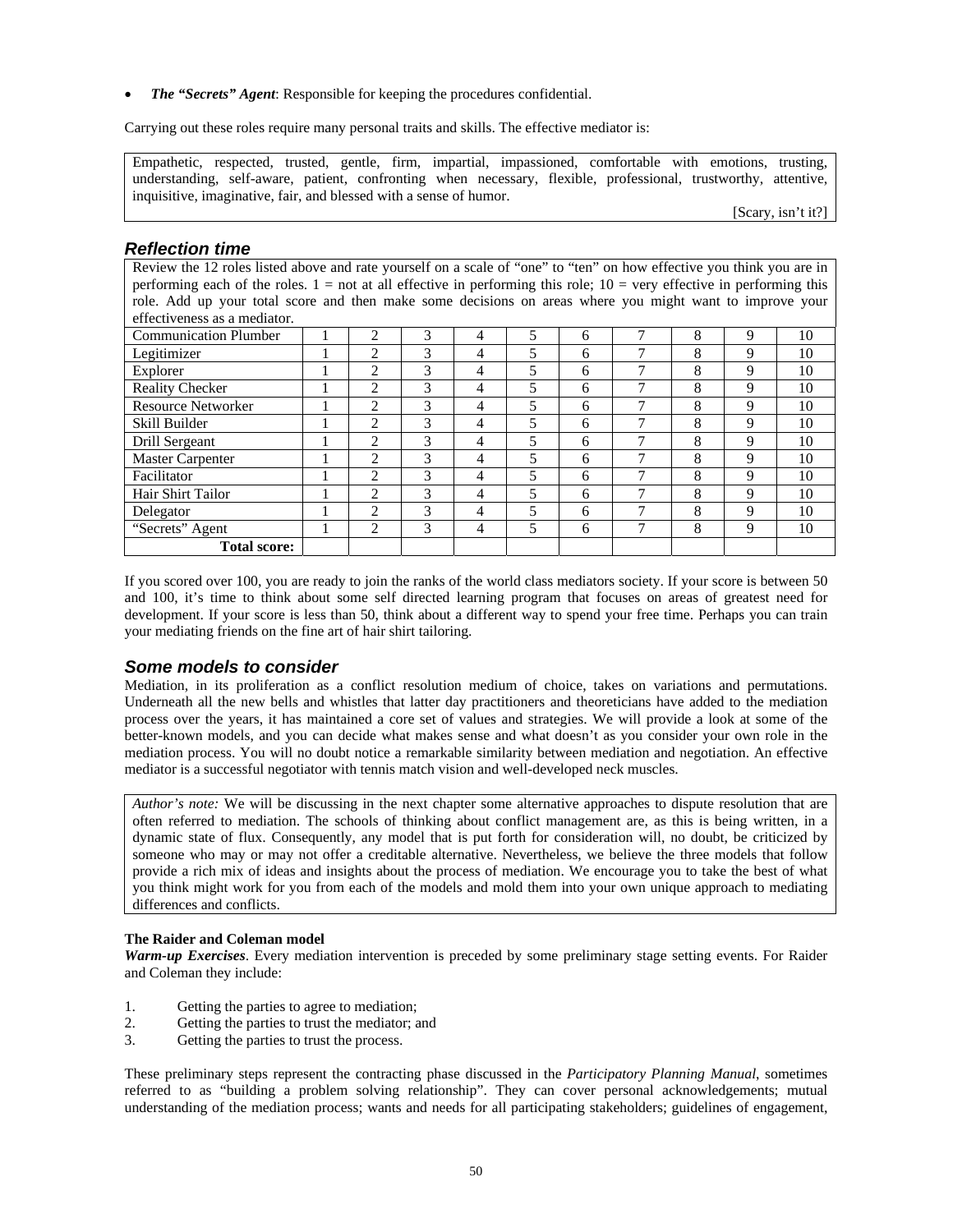e.g., confidentiality and who makes the decisions; values; norms; and logistics. Raider and Coleman include a number of these issues in their first two stages of the mediation process.

#### **STAGE ONE - Opening the Mediation**

- Create the appropriate climate for mediation by preparing the physical environment; providing the right tools, e.g., flip chart, writing materials, and coffee; and, assuring privacy.
- Deliver the opening statement by including introductions; confirmation of names, spelling and what individuals prefer to be called; and the ground rules. For example:
	- $\triangleright$  Listen carefully. Avoid interrupting;
	- $\triangleright$  Treat each other with respect: no name calling, putdowns, or blame placing;
	- $\triangleright$  Communicate honestly. Lying is not helpful;
	- $\triangleright$  Work hard at problem solving.
	- $\triangleright$  Discuss the possible amount of time it will take and invite questions.
	- $\triangleright$  Who goes first? Or, if one person is angrier than the other is, ask that person to take the lead, but make sure it s okay with the other party. Angry people tend to want to vent or interrupt if not venting.

#### **STAGE TWO - Defining the Issues: Understanding the Perspective of Each Side**

- Listen carefully to each side's perspective
- Model active listening, probing questions, summarizing skills while taking in the essence of the dispute for different perspectives
- Highlight common ground
- Plan to achieve three outputs:
	- The party talking feels heard and understood by mediator;
	- The listening party will more likely hear other parties concerns when repeated by the mediator; and
	- $\triangleright$  Effectively demonstrate the opening behavior each is expected to use in follow-up phase.

#### **STAGE THREE - Finding Solutions: Helping Them Understand the Perspective of Each Other**

- Coach the parties to use informing and open behavior.
- Help them reframe positional language into the language of needs.
- Clarify assumptions.
- Help parties generate options using the brainstorming technique.

#### **STAGE FOUR - Closing the Mediation: Testing the Solution and Writing the Agreement**

- Encourage the parties to talk about how they will manage themselves, their relationship and their affairs surrounding the focus of the dispute in the future.
- Write up the agreement between the two parties; be sure it is balanced and have parties agree to it.
- Close the session. $5$

#### **The friends mediation process (as described by Jennifer Beer)**

As you will soon notice, the practice and philosophy of mediation differs from program to program and mediator to mediator. Some of the characteristics of the Friends Conflict Resolution Programs mediation process are:

- **Regarding Participants**. Voluntary; a variety of mediators; no representatives to advise the clients; and, comediators. Friends' mediators work in pairs.
- **Regarding Structure**. Flexible process; usually hold full sessions to 1.5 to 2.0 hours; hold separate meetings when needed; and strive for an informal, conversational tone.
- **Purpose and Focus**. Parties discuss general situation, not just immediate complaints; airing emotions, but no attacks; solutions are theirs since mediators do not craft solutions for the parties; success is more than problem solving and also helps improve future relations and confidence in handling conflicts; and valuing reconciliation.

Here is the anatomy of the Friends seven-step mediation process:

#### **Preparation time (a pre-step step)**

Review the case. Arrive early to set up the room, review notes, and arrange space for separate meetings. Discuss with co-mediator how to divide tasks, personal mediation styles, how to handle separate meetings, seating arrangements, and potential difficulties with the upcoming mediation. Meet the parties and seat participating individuals. Friends puts a lot of emphasis on seating arrangements, including in their manual eight separate diagrams of different arrangements with explanations of why and when each is appropriate.

#### **STEP ONE - Opening Statement**

Mediations are held in a neutral place at a time convenient to the parties. Sessions last approximately two hours. Mediators, usually two, open the session with a welcome and explanation of what will happen. Issues covered include:

• Welcome and words of encouragement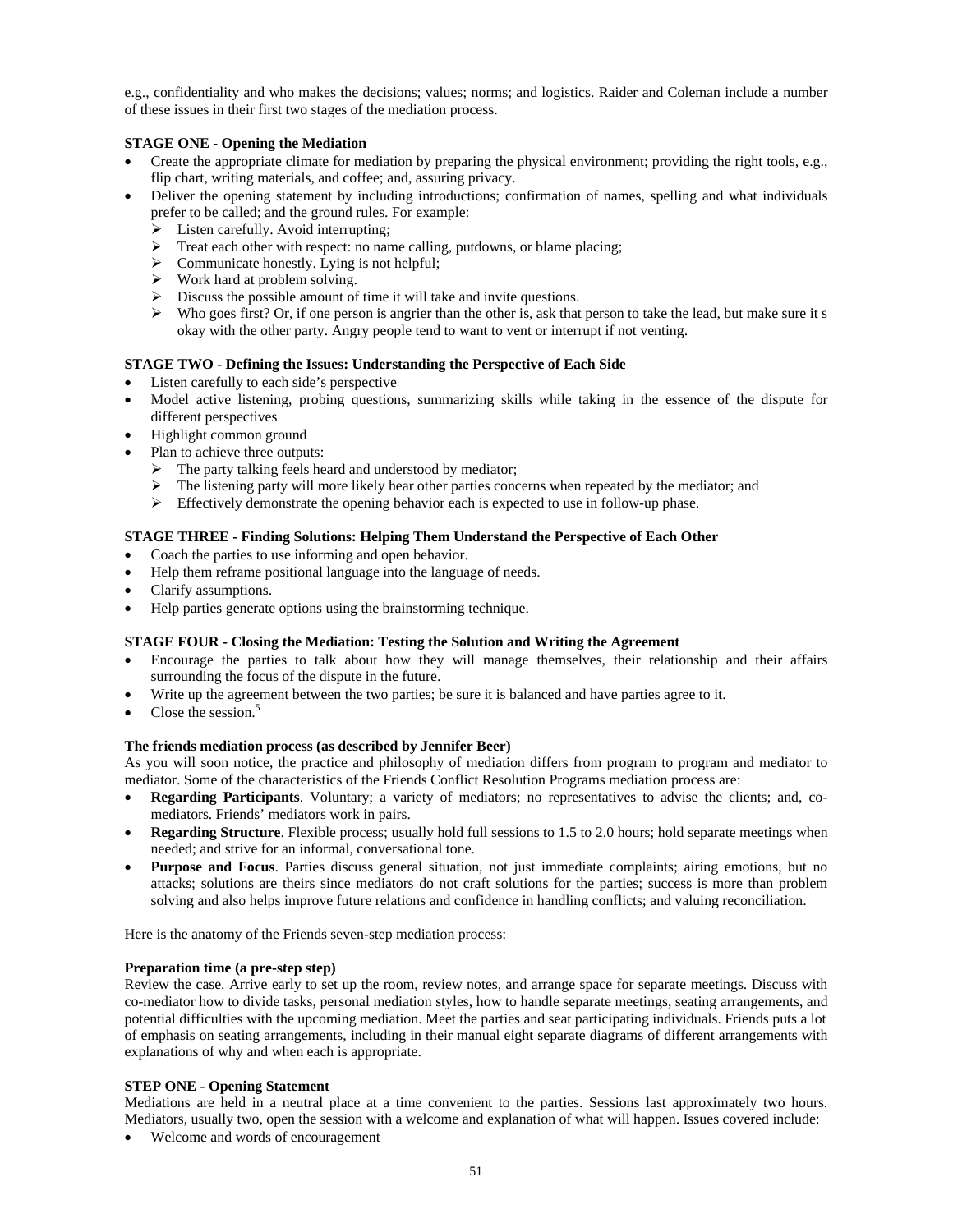- Purpose of the mediation; the mediator's role
- Forms to be completed and logistics
- Confidentiality by the mediators
- What will happen?
- Explanation of possible separate meetings between mediators or between mediator and one of the clients, presenting it as a normal part of the mediation process
- Check for questions or concerns and ask if the parties are willing to proceed with the session. Get assent from each party before beginning.

#### **STEP TWO - Uninterrupted Time**

Each person takes a turn speaking while others listen, including the mediators. This provides an overview of the situation and a sense of the individuals and their personalities.

Guidelines include:

- Set a courteous, unhurried tone
- Ask listeners to respect each person's right to speak, listening for new insights.
- Ask speakers to tell their stories from their point of view. What's been happening and how does it affect you?
- Select someone to start, often leading off with most agitated party.
- Protect each person's speaking time.
- Formally end each speaker's turn. No comments, summaries or questions should come from the mediators at this time.

#### **STEP THREE - The Exchange**

The arguing and discussions begin. Mediators keep the discussions in bounds, making sure that each person is heard and each is protected. The Exchange is primarily about helping the parties move towards reconciliation, that point when they begin to acknowledge each other's perspectives and needs. Directing the Exchange includes:

- Start the Exchange
- Keep control of the session
- Include each person
- Accept but don't press for emotions
- Ask necessary questions
- Listen for interests and issues
- Refrain from finding solutions yet
- Don't shortchange the Exchange
- Watch for moments of understanding or reconciliation
- Summarize interests and concerns.

#### **Separate Meetings**

These meetings can occur at any time and have many uses; checking out a person's concerns; confronting unhelpful behavior; or helping people think through their options. Use separate meetings to:

- Support the people
- Control the process
- Solve the problem
- Consult with your co-mediator.

#### **During the separate meetings:**

- Assure people of confidentiality
- "We wanted to talk to you about …"
- Stay focused
- Be understanding but impartial
- Check what you are permitted to say to others
- When you go back to the table persuade people to speak directly or speak for them and confirm, out loud, what will happen next.

#### **STEP FOUR - Setting the Agenda**

Discussion shifts toward the future or what will happen from this point on. In setting the agenda:

- Summarize what has been accomplished so far
- List the issues to be negotiated:
	- $\triangleright$  State the topics to be discussed
	- $\triangleright$  Use positive, impartial language
	- ¾ Reflect each person's concerns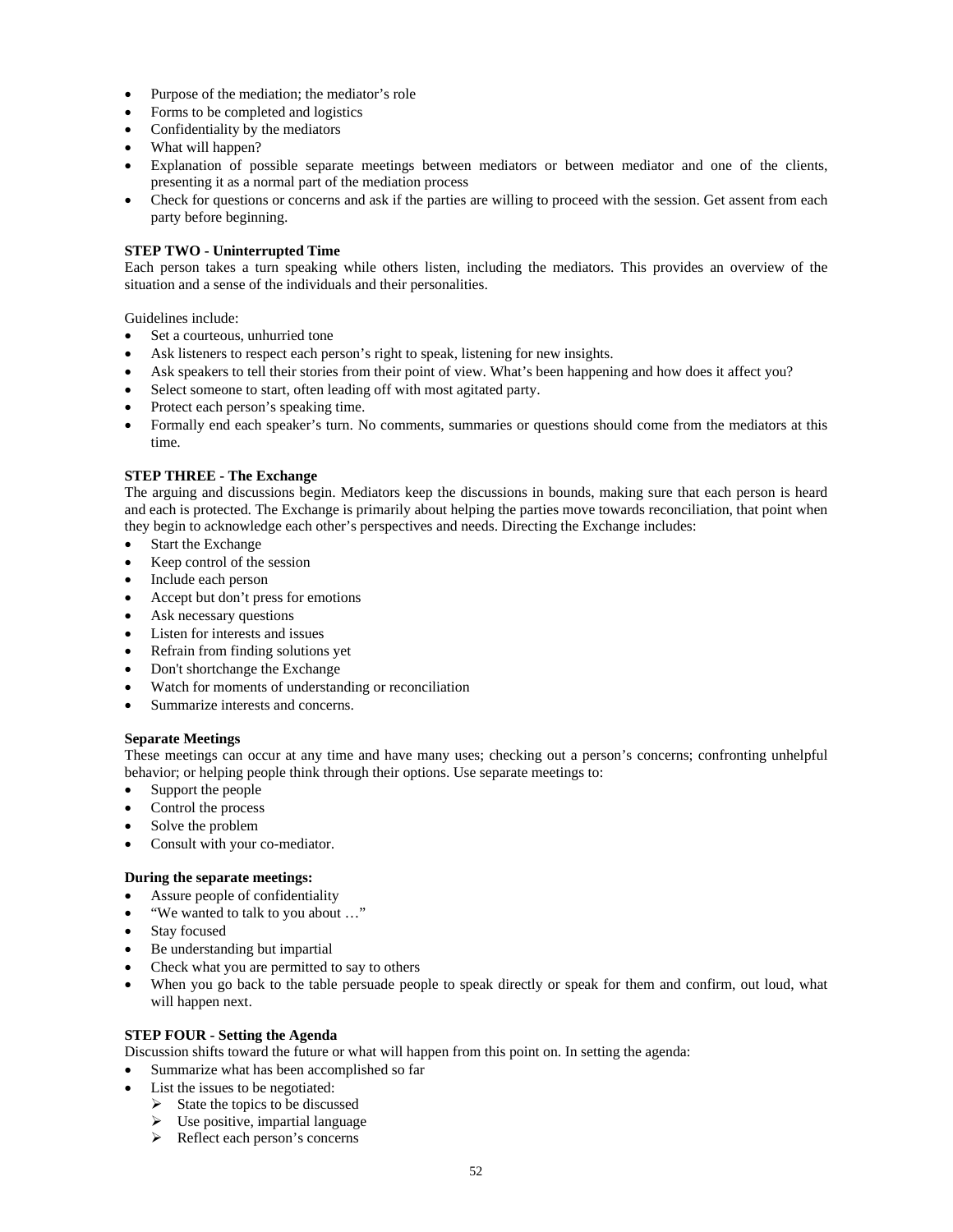- ¾ Present problems as shared concerns whenever possible
- $\triangleright$  Be succinct and make statements easy to recall
- $\triangleright$  Agree on an agenda check for accuracy and completeness
- $\blacktriangleright$  Agree on guidelines, i.e. how issues will be discussed, criteria for acceptable decisions.

#### **STEP FIVE - Building the Agreement**

Parties work through each issue on the agenda using the following process:

- Select an issue from the agenda
- Elicit options
- Evaluate and refine alternatives
- Test for agreement and explore consequences
- Write down tentative agreements.

#### **STEP SIX - Writing the Agreement**

A written agreement helps their promises take root. In the writing process:

- Review each point of the agreement. Is it: workable? readable? acceptable?
- Write out the final copy; read it aloud
- Have everyone present sign the agreement. Give each party a copy.

#### **A good written agreement:**

- Details specifics: who, what, when
- Is evenhanded and not conditional
- Uses clear, familiar wording
- Emphasizes positive action
- Deals with any pending proceedings
- Provides for the future.

#### **STEP SEVEN - Closing Statement**

This is a time to acknowledge these feelings and bring the session to a positive close.

- Acknowledge what has been accomplished
- Make pay or donation arrangements
- Review next steps and follow-up
- Wish the parties well.<sup>6</sup>

#### **The Christopher Moore model**

Moore tells us "mediator moves seem to blend together into an undifferentiated continuum of interaction".<sup>7</sup> Having said this, he outlines twelve specific stages: five concerned with work the mediator performs before joining the parties in joint session; and seven after the mediator begins working with the disputants.

#### **STAGE 1 Initial Contacts with the Disputing Parties**

- Making initial contact with the parties
- Building credibility
- Promoting rapport
- Educating the parties about the process
- Increasing commitment to the procedure.

#### **STAGE 2 Selecting a Strategy to Guide Mediation**

- Assisting the parties to assess various approaches to conflict management and resolution
- Assisting the parties to select an approach
- Coordinating the approaches of the parties

#### **STAGE 3 Collecting and Analyzing Background Information**

- Collecting and analyzing relevant data about the people, dynamics, and substance of the conflict
- Verifying accuracy of data
- Minimizing the impact of inaccurate or unavailable data.

#### **STAGE 4 Designing a Detailed Plan for Mediation**

- Identifying strategies and consequent non-contingent moves that will enable the parties to move toward agreement
- Identify contingent moves to respond to situations peculiar to the specific conflict.

#### **STAGE 5 Building Trust and Cooperation**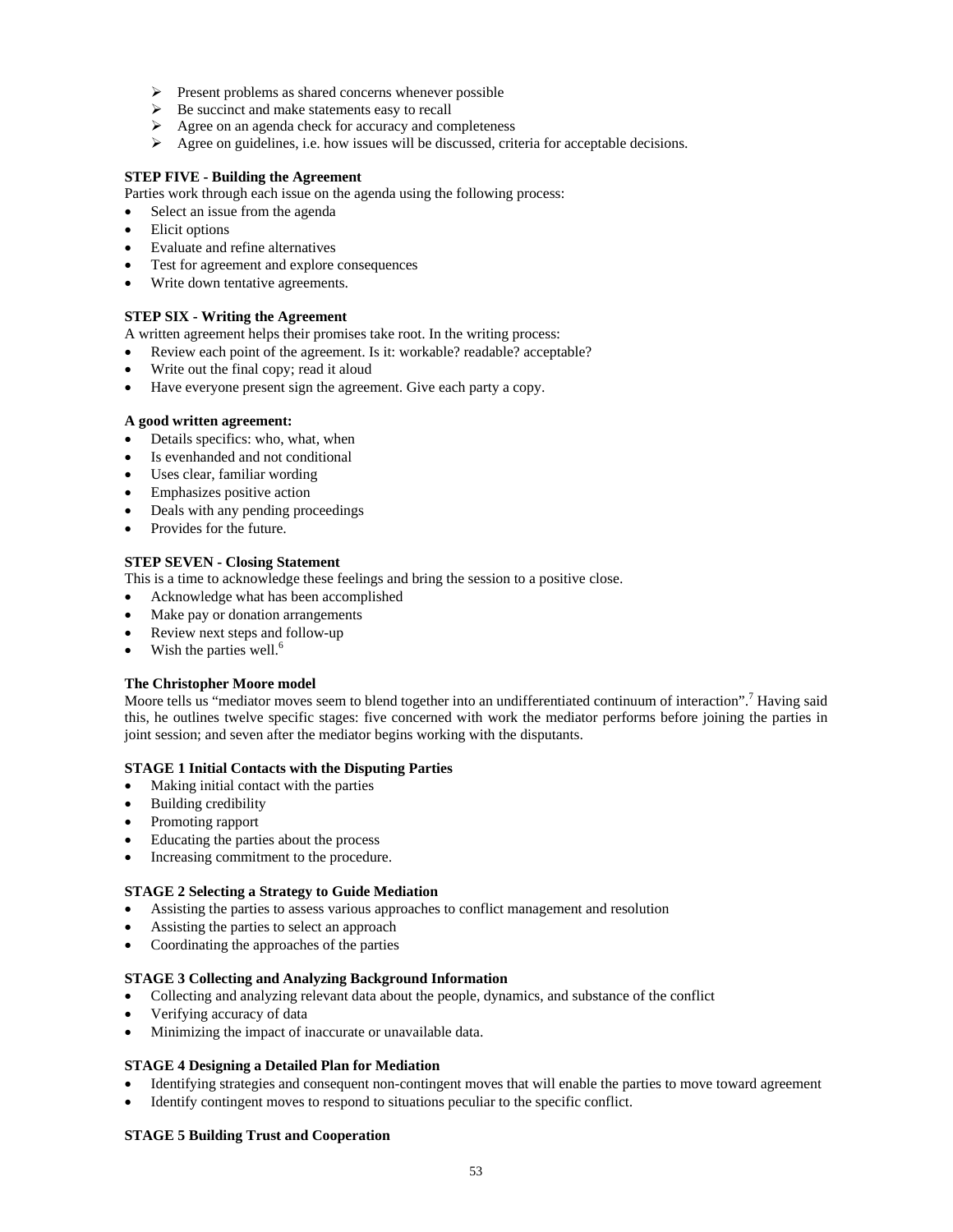- Preparing disputants psychologically to participate in negotiations on substantive issues
- Handling strong emotions
- Checking perceptions and minimizing effects of stereotypes
- Building recognition of the legitimacy of the parties and issues
- Building trust
- Clarifying communications.

#### **STAGE 6 Beginning the Mediation Session**

- Opening negotiation between the parties
- Establishing an open and positive tone
- Establishing ground rules and behavioral guidelines
- Assisting the parties to vent emotions
- Delimiting topic areas and issues for discussions
- Assisting the parties to explore commitments, salience, and influence.

#### **STAGE 7 Defining Issues and Setting an Agenda**

- Identifying broad topics of concern to the parties
- Obtaining agreement on the issues to be discussed
- Determining the sequence for handling the issues.

#### **STAGE 8 Uncovering Hidden Interests of the Disputing Parties**

- Identifying the substantive, procedural, and psychological interests of the parties
- Educating the parties about each other's interests.

#### **STAGE 9 Generating Options for Settlement**

- Developing awareness among the parties of the need for options
- Lowering commitment to positions or sole alternatives
- Generating options using either positional or interest-based bargaining.

#### **STAGE 10 Assessing Options for Settlement**

- Reviewing the interests of the parties
- Assessing how interests can be met by available options
- Assessing the costs and benefits of selecting options.

#### **STAGE 11 Final Bargaining**

Reaching agreement through either incremental convergence of positions, final steps to package settlements, development of a consensual formula, or establishing of a procedural means to reach a substantive agreement.

#### **STAGE 12 Achieving Formal Settlement**

- Identifying procedural steps to operationalize the agreement
- Establishing an evaluation and monitoring procedure
- Formalizing the settlement and creating an enforcement and commitment mechanism.8

Moore's approach to mediation strikes us as being a bit too complicated and somewhat legalistic. Perhaps his approach to mediation is influenced by his work as an arbitrator. For example, Moore spends a lot of time preparing for mediation, collecting information and insights into the conflict, verifying the accuracy of the data, and working to minimize the impact of inaccurate or unavailable information (Stage 3 in his process).

His attention to detail and the complexity of his approach suggest a much lengthier and more expensive process than the two models outlined earlier. Two of mediation's redeeming features are: (1) it's ability to "cut to the heart of the conflict" rather quickly with a minimum of time lost in the process; and, (2) the relative inexpensive nature of the service when compared to alternatives. A faithful replication of Christopher Moore's approach might negate those two important attributes of mediation.

Perhaps you are wondering why we include his model based on these cautionary notes. We also believe he calls attention to some issues we would encourage you to build into any mediation activity. For example, Stage Five of his proposed process deals with building trust and cooperation. While all models imply these attributes, Moore is quite specific in his concern for these conciliatory endeavors.

Before closing the door on this discussion of mediation, we want to draw on one more mediation specialist. J. Haynes believes those experiencing conflicts often find difficulty agreeing on what the problems are that have caused the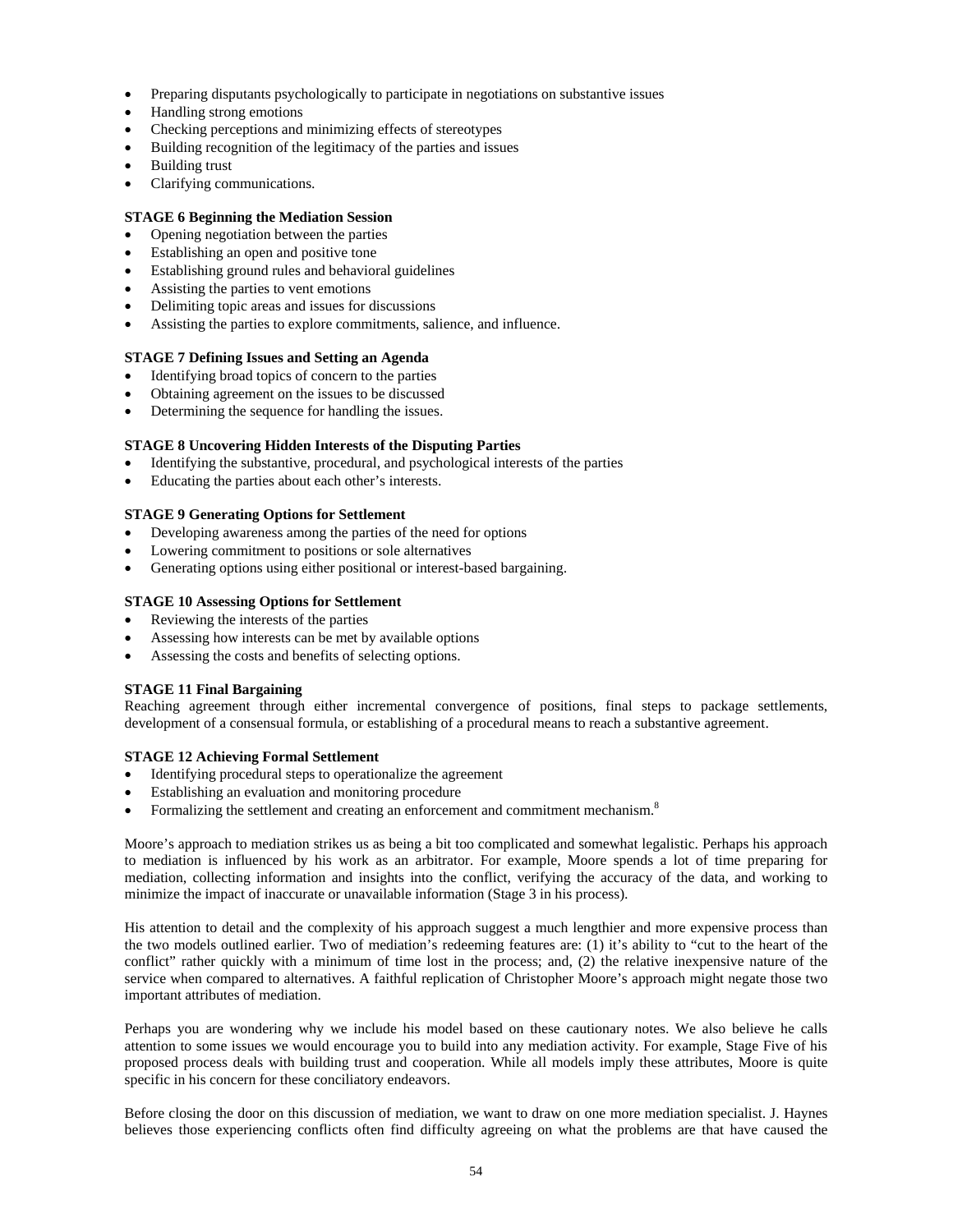conflict. Without defining the problems in a mutually acceptable way, it is difficult to seek solutions. The mediator's tasks in these situations are:

- 1. to locate areas of agreement on the problem;
- 2. to help the parties understand that their problem is not uniquely difficult and can be resolved; and
- 3. to concentrate on areas of common ground and get the parties to agree on the problem.

The three skills he uses to achieve these tasks are:

- *Mutualizing*. This is the process of feeding back to the parties in conflict issues, ideas, and concerns that are true for both of them. This reduces the levels of animosity and resistance to the possibility of a joint problem definition.
- *Normalizing*. This is offering statements about human experience that are relevant and similar to those of the parties in conflict. They are constant, gentle reminders that this is a real problem but not necessarily a difficult one.
- *Selective summary*. This is feeding back only the information, ideas, and issues from a dispute that the mediator believes will move the dispute toward resolution.

The application of these skills requires the mediator to have a clear understanding about the common ground those in dispute are sharing. This means extensive inquiries by the mediator before encouraging dialogue between them.<sup>9</sup>

#### *Mediation: A potentially powerful community building strategy*

Third party conflict management interventions are powerful tools to use in building stronger, more viable, productive relationships and communities. The mediation process has proven to be one of the most effective strategies and one that can be learned by individuals of all ages and levels of formal educational achievement. While mediation is becoming recognized as a professional service to be made available through some formalized process, it is also a valuable life skill that can serve all of us well in our daily interactions with others. Mediation, in fact, takes place all the time between individuals and groups worldwide. Caring, compassionate persons who value peace and harmony and rarely think of themselves as mediators carry out most mediation efforts.

Conflict is a source of great energy. It can be productive or destructive. Mediation is a tool to help those with serious disagreements to channel conflict's energy for mutual gain.

As indicated earlier, we will be discussing in the following chapter some other conflict management models that have emerged largely out of the mediation camp. They are different enough to warrant special treatment before we end this conversation about ways to manage conflicts and differences.

#### *Key Points*

- Mediation has a long history as a process for resolving differences and conflicts.
- Mediation involves a third party to the conflict who is acceptable to all parties, who is impartial and neutral, and who has no formal decision making powers.
- The issue of neutrality in mediation is under fire from some quarters, but this controversy could undermine some of the credibility that mediation has garnered over the years
- Mediation is not a tool to be used in every conflict or disagreement situation. If you find this key point puzzling, go back to the discussion of When and When Not to Mediate
- Effective mediators perform many roles in their efforts to help others
- Mediation involves a structured process of helping those in conflict check facts, share feelings, exchange perceptions and ideas and work toward agreements
- Within this widely accepted process are many variations to consider
- Mediation is becoming a profession but this shouldn't deter those who want to help others with disagreements or conflicts to engage in more informal mediation processes
- But, they should know the limitations of swimming with sharks.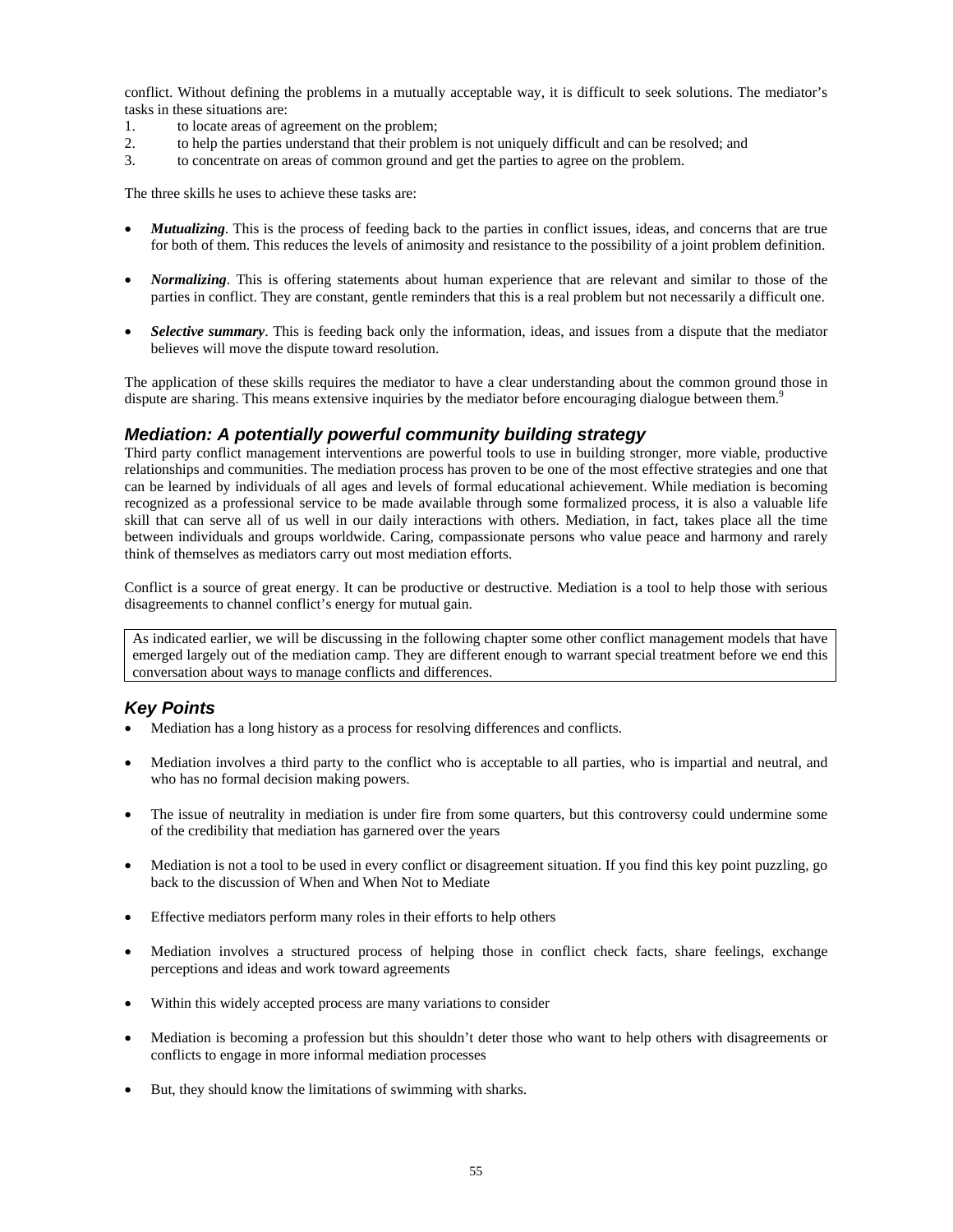#### *Endnotes*

<sup>1</sup> Moore, Christopher W., The Mediation Process: Practical Strategies for Resolving Conflict (San Francisco: Jossey-Bass, 1986), p. 19-24.

 Raider, Ellen and Susan Coleman, **Collaborative Negotiation: Skills Training** (New Platz, NY: Ellen Raider International, 1992), p.7, 3 through 4.

Moore, **op. cit**., p.6

Bush, Robert A. Baruch and Joseph P. Folger, **The Promise of Mediation** (San Francisco: Jossey-Bass, 1994), p. 22.

 Beer, Jennifer with Eileen Stief, **The Mediator's Handbook: Developed by Friends Conflict Resolution Programs**  (Gabriola Island, BC, Canada: New Society Publishers, 1997), p. iii.

Raider, **op. cit**., p.7, 4 through 8.

Beer, **op. cit**., p.4-61

Moore, **op. cit**., p. 29

Haynesk J. and G. Haynes, **Mediating Divorce** (San Francisco: Jossey-Bass Publishers), p. 193-207. 91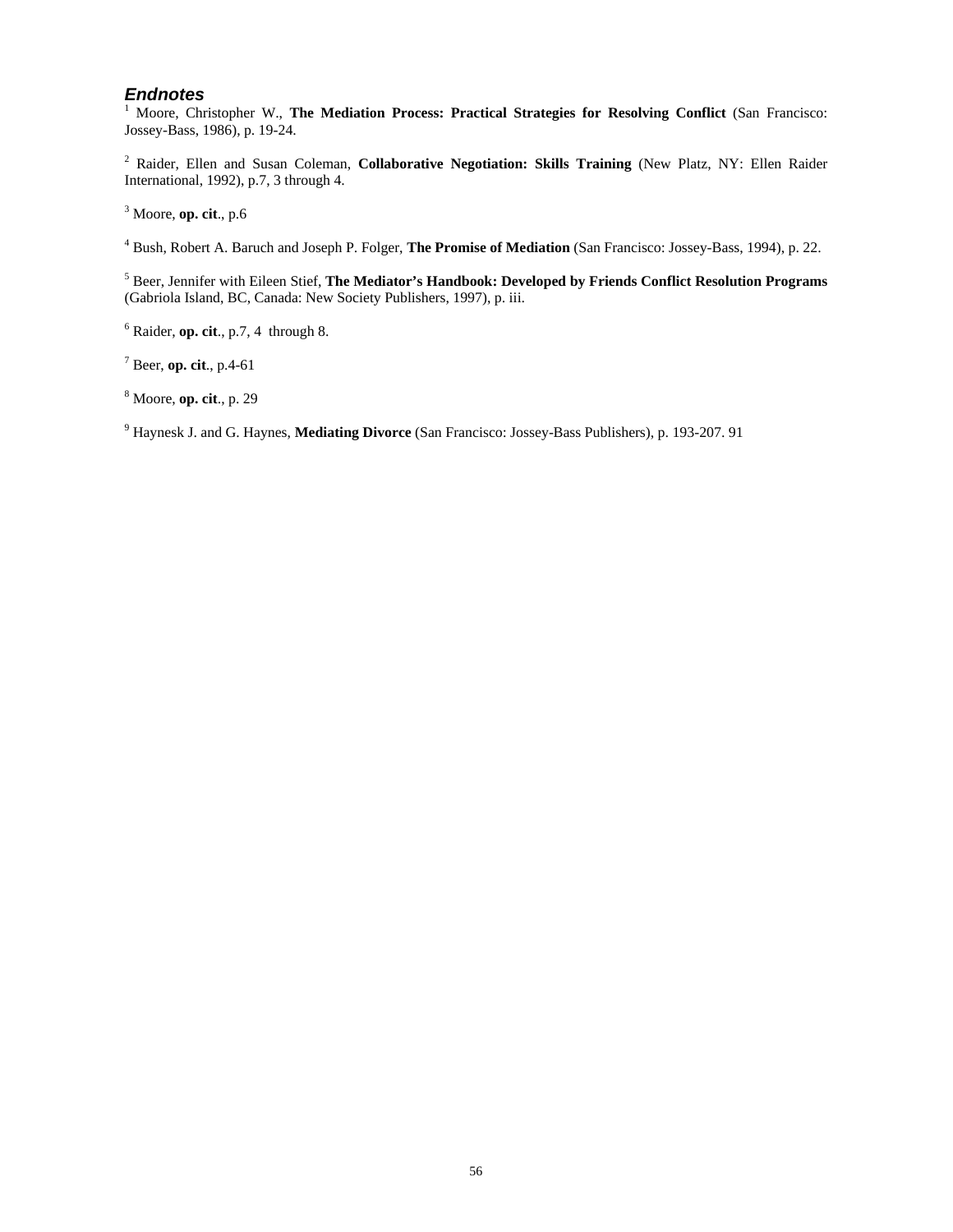## **CHAPTER 7 OTHER CONFLICT MANAGEMENT THEMES**

#### No matter how strong, one beam cannot support a house **CHINESE PROVERB**

While negotiation and mediation as we have described various approaches in the last chapter are on center stage when it comes to responding to disagreements and conflicts in many parts of the world, they certainly don't represent the entire cast of conflict management characters. What we want to do in this chapter is look at one trend in conflict management that preceded the spate of negotiation and mediation books, articles and applied activities that started to appear in the 1980s, and follow this with more recent dissenting voices on the dominant trends in conflict management.

#### *Organization development and planned change*

One dominant theme in the literature and application of planned change and organization development strategies was conflict management. The focus of managing differences, as it revealed itself through these particular ideologies, was largely managerial: how to improve the effectiveness and efficiency of organizations. Within these contexts, conflict was often described as interpersonal, intergroup, and interorganizational. Here's how Richard Walton explained the role of conflict and its management at the interpersonal level of organizations.

"The premise is not that interpersonal conflict in organizations is bad or necessarily destructive and that either those directly involved or third parties must inevitably try to eliminate or reduce conflict. Interpersonal differences, competition, rivalry, and other forms of conflict often have a positive value for the participants and the social system in which they occur. First, a moderate level of interpersonal conflict may increase motivation and energy. Second, conflict may promote innovation because it highlights diverse viewpoints. Third, the principals may develop increased understanding of their respective positions, because the conflict forces them to articulate their views and to bring forth all supporting arguments".

Walton outlined a number of techniques and strategies for managing conflict within organizational settings. These included dialogue where parties directly engage each other and focus on the conflict between them, including aspects of their relationship; bargaining over fixed-sum issues; problem solving; and relationship structuring. While Walton indicates that each of these approaches can be carried out without the involvement of a third party, he clearly sees the advantage of involving a third party in each of these approaches. Whether the third party performs more as a facilitator of group process and dialogue or mediator depends on the context of the conflict. "When the salient processes are strictly bargaining or a combination of bargaining and problem solving, then mediation is the relevant third party role".<sup>2</sup>

#### *Role and image exchanges*

One popular technique for resolving conflict or differences between individuals or groups in organizations is something referred to as role negotiation. Note the use of the term negotiation). Essentially, the parties in conflict identify the source of their conflict by listing changes they want to see made in their relationship. Typically, it involves each party stating what they would like the other party to do more of, less of, or differently; and what they are prepared to do more of, less of, or differently. These changes are then negotiated and agreed upon. Sometimes the changes are put in writing with agreement on how they will monitor progress toward achieving the new relationship. In many ways, the role negotiation is similar to some of the techniques outlined in the earlier chapter on mediation.

A variation on the role exchange involves an exchange of images, often used between sub-groups within organizations or between organizations that are experiencing conflict. For example, local government elected officials and their management staffs with the help of a third party facilitator, they would probably not use the term mediator, would analyze their relationships and negotiate new working arrangements.

One of the authors was involved as a "facilitator" to help two city governments resolve deep-seated conflicts between various levels of their respective organizations. These cities, although separated only by a river, represented different organization and community cultures, factors that contributed to their escalating differences. Ethnic minority enclaves dominated the one community. Their citizens had lower incomes and educational achievements, and they operated their local government through a complicated, competitive political process. The other community was characterized by families with higher incomes and education achievements; a monolithic class structure; and a professionally managed local government which claimed to be non-partisan in terms of political affiliation and the way it governed.

Both cities faced an increasingly competitive economic environment from other regions. Because of their inability to work together on issues related to economic and social development, they were becoming less and less competitive in the market place. When they realized their futures were so interdependent, the city leaders on each side of the river decided they needed to confront their conflicts and differences and learn to work together.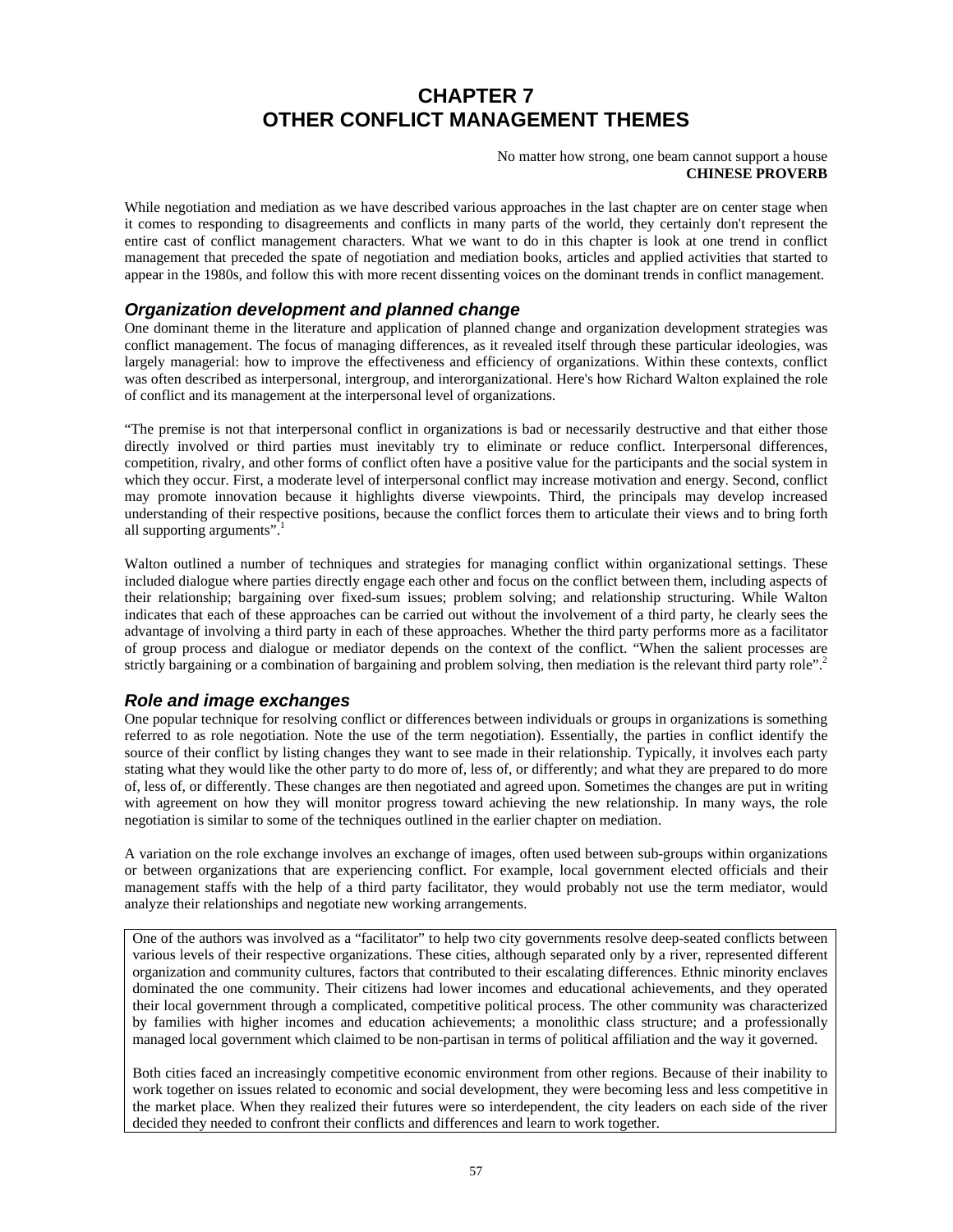A local university-based public service institute with organization development facilitators was contracted to conduct a two and one half day conflict resolution and planning workshop involving the key leaders of each local government and community. The processes used to resolve the long standing conflicts included an exchange of images about each other, an extended dialogue about their similarities and differences, and specific action steps they could take, working together, to regain their economic competitive edge.

The workshop produced significant results that were tracked by the University team over an extended period of time. While not all the conflicts were resolved, the two communities were able to convert negative energy into a constructive force by collaborating on a series of program activities.

The image exchange process may be of interest for those who are experiencing similar inter-organizational or community conflicts. Each community group was asked to prepare three lists of information. (1) How they perceived their own local government and community; (2) How they perceived the other local government and community; and (3) How they thought the other group perceived them as a local government and community. These lists were put on large pieces of paper and displayed in a total group meeting.

The two groups alternated the presentation of their lists and took questions for clarification. After the reports, there was a long facilitated dialogue to help understand the differences in perceptions and how they had contributed to the escalating conflicts and tensions between the two communities. From these discussions, they identified areas of conflict that needed to be addressed to improve their collective economic competitiveness. Small work groups were organized to develop action plans for consideration by the entire group.

#### *By comparison*

When we look at the theories and experience to define the field of alternative dispute resolution (ADR) over the past quarter of a century and what was happening in the fields of organization development and planned change, we recognize considerable overlap in their basic assumptions and evolving social technology. ADR, as described by John Burton, is a phrase "to describe mediated out-of-court settlements or before-court interactions between parties to a dispute or conflict".<sup>3</sup> Of course, their motivations were different. ADR was designed to seek new ways to resolve differences between feuding parties and to relieve the formal legal system of cases that could be handled more efficiently and in many ways more effectively.

Organization development (OD) and planned-change theorists and practitioners were more concerned with helping managers and organizations become more effective and efficient through the application of behavioral science concepts and strategies. ADR focused more directly on unresolved conflict between individuals and groups with the intent to help them problem solve while OD was more concerned with individual and collective productivity. The organization development specialists focused their primary attention on decision-making and problem-solving processes and systems and viewed conflict as an issue to be addressed when it interfered with decision making and problem solving.

In each of these fields of facilitated and mediated assistance, the practitioners benefited from the work of behavioral scientists who were concerned about a whole range of issues from interpersonal growth and development to planned changes in complex social systems. Often this potpourri of social science experimentation and application was clustered under the label of human relations training. (For an excellent historical perspective on how these themes were played out over four decades in terms of Interactive Conflict Resolution, see Ronald J. Fisher's book by the same  $name.)<sup>4</sup>$ 

#### *The prescriptive, proactive, satisfaction model*

Any attempt to summarize in a few paragraphs the essence of the conflict management movement that flows from the human relations school would be foolhardy. So, let's be a bit foolhardy. Since conflict management has spawned its own cadre of experts who rarely discuss efforts by others in parallel fields of endeavor, we will limit our discussion to their contributions.

Bush and Folger lay out four scenarios to describe the pluralistic nature of the mediation trade. The one that relates most closely to many of the skills associated with the general management and organization development arena is something they call the "Satisfaction Story". In a deliberate exaggeration of its achievements in conflict resolution, they describe mediation as "a powerful tool for satisfying the genuine human needs of parties to individual disputes .... mediation can facilitate collaborative, integrative problem solving rather than adversarial, distributive bargaining. It can therefore produce creative, "win-win" outcomes that reach beyond formal rights to solve problems and satisfy parties' genuine needs in a particular situation".<sup>5</sup> Could an organization development consultant have said it any better?

John Paul Lederach, who works internationally as a mediator and conflict resolution consultant, describes this genre of conflict management as the prescriptive model. "It reduces conflict resolution to technology - to technique and skill,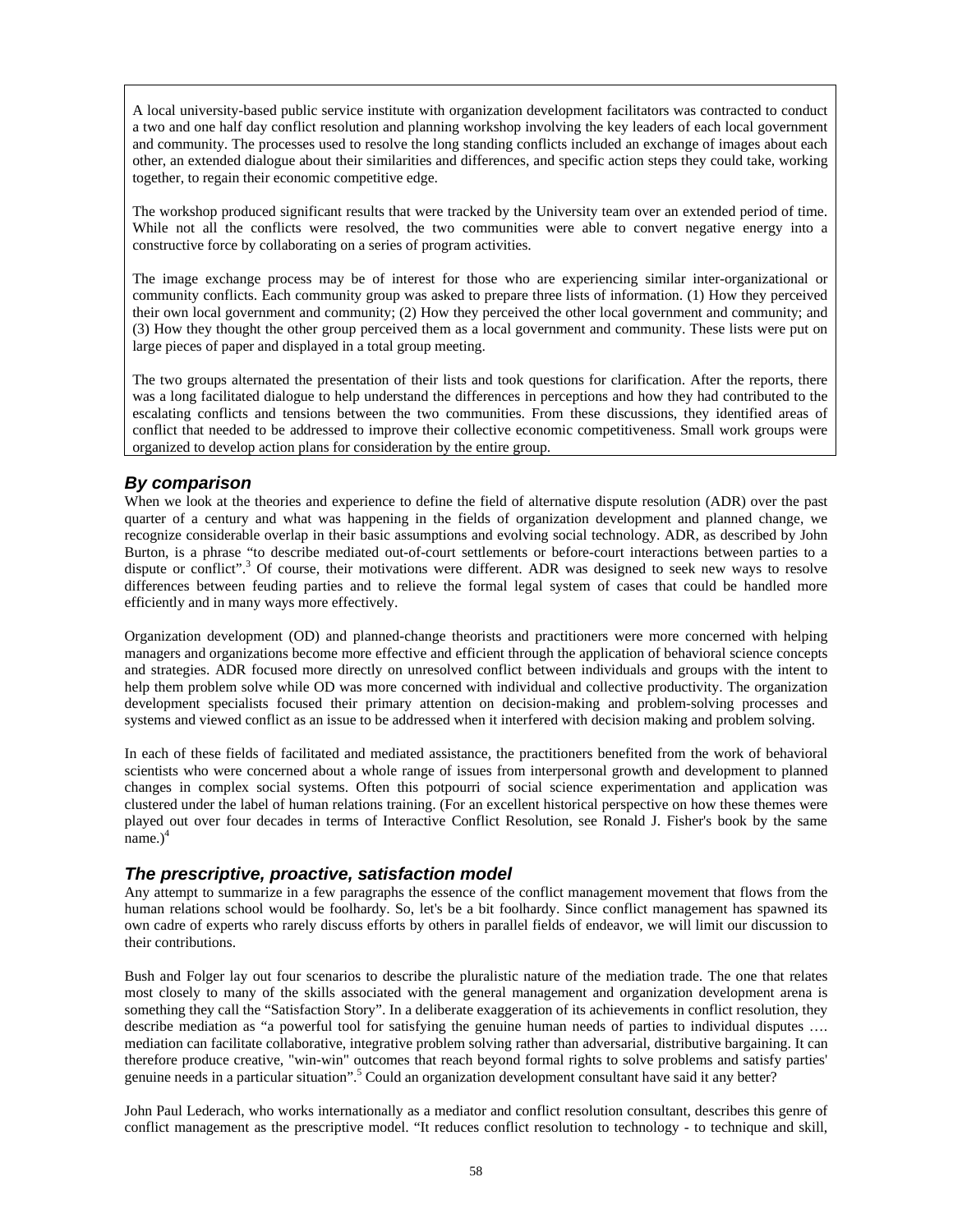which become key aspects of both the training and of the subsequent application of the model".<sup>6</sup> The prescriptive approach presumes transferability and universality. In other words, it can be applied anywhere under any condition requiring the resolution of conflict between individuals, groups or institutions, broadly defined. The overall process is often treated like a training event, where the format and agenda is defined primarily by the trainer/mediator to meet predefined needs.

Kevin Avruch discusses the *problem-solving workshop* is closely aligned with Lederach's prescriptive model. In this conflict management strategy, "a third party brings conflicting parties together in a neutral and unthreatening setting to help them analyze the deeply rooted or underlying causes of their conflict; to facilitate unhampered communication between them; and to encourage creative thinking about possible solutions -literally, to problem solved".7

Both Avruch and Lederach, and a growing number of other conflict expert/practitioners, are concerned about the transferability and universality of this prescriptive, satisfaction-oriented, problem solving collection of conflict resolution models. As Avruch says, "conflict resolution has become an exportable commodity".<sup>8</sup> Behind that comment is fear that the commodity may not fit the culture or the needs of those who buy it. While Avruch appears to offer relatively little insight about how to "fix" this dilemma in any pragmatic way, Lederach is at least applying his concerns to conflicts in various places around the globe.

#### *Transformative peacemaking*

A new descriptive term has entered the lexicon of those concerned with finding ways to help others resolve conflicts in their personal lives, their communities and among global societies. It's conflict transformation or a reasonable facsimile of the word combinations. Lederach describes as well as anyone the evolution of this phase of peacemaking attempts.

Some years ago conflict management entered practitioner parlance. Heavily Western in conception, management pointed toward the idea that conflict follows certain predictable patterns and dynamics that could be understood and regulated. As in building a bridge over a raging river, or damming it up to produce electricity, we could channel conflict energy toward productive outcomes. The evolving concept was an effort to take account of the nature and role of conflict in relationships; it was natural and should be managed. Management as a concept recognized that conflict was not resolved in the sense of getting rid of it, but rather emphasis was placed on affecting the destructive consequences and components.<sup>9</sup>

He goes on to explain that it is improbable to manage human action and interaction in the same way we manage things in the physical world. Hence, management does not capture the broader sense of peacemaking, when it narrows its focus to the technical and practical side of the effort.

Over the years the idea of conflict transformation has emerged in the search for an adequate language to describe the peacemaking venture. Transformation provides a more holistic understanding, which can be fleshed out at several levels. Unlike (conflict) resolution and management, the idea of transformation does not suggest we simply eliminate or control conflict, but rather points descriptively toward its inherent dialectic nature … social conflict moves through certain predictable phases transforming relationships and social organization.<sup>10</sup>

According to Lederach, conflict changes communication patterns, thus affecting relationships and social organization. Increased tension means less direct exchange between those experiencing the conflict and increased indirect communication by which others are brought in, changing the primary relationship and the broader social context in which the conflict occurs. Conflict also transforms perceptions of self, others, and the issues in question. We will return to Lederach in a moment to look at how he conducts transformative peacemaking, but first, a look at another perspective on this approach to mediation.

#### *Empowerment and recognition*

No one can accuse Bush and Folger of being tentative about their commitment to transformative mediation. "The mediation process contains within it a unique potential for transforming people -engendering moral growth -by helping them wrestle with difficult circumstances and bridge human differences, in the very midst of conflict".11 According to these authors, the transformative potential stems from mediation's capacity to generate two important effects: empowerment and recognition.

*Empowerment* is restoring to individuals the sense of their own value and strength and their own capacity to handle life's problems. *Recognition* is when individuals can both acknowledge and empathize with the situation and problems of others. Bush and Folger believe when these qualities become central to the practice of mediation, parties see conflict as opportunities for moral growth, and the transformative potential of mediation is realized.

The objectives to be achieved through mediation as problem solving, the prescriptive, satisfaction approach, are significantly different from those achieved through transformation. The core objective in problem solving is an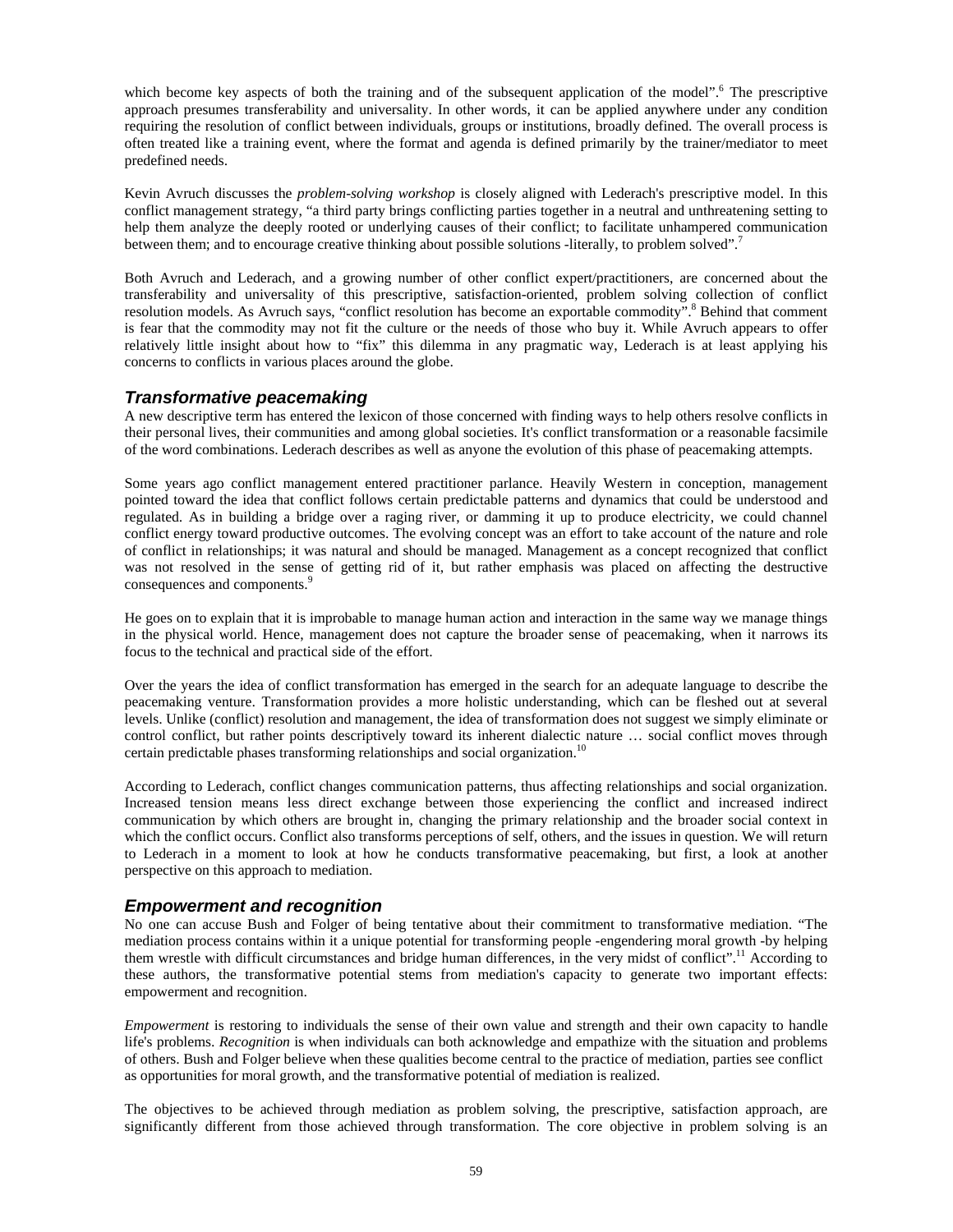agreement that provides mutual satisfaction for all parties improving the parties' *situation* from what it was before. In transformative mediation, the core objective is improving *the parties themselves* from what they were before. Specifically, the authors tells us, transformative mediation is successful when the parties experience growth in both the capacity for strength of self and the capacity for relating to others. In other words, they achieve empowerment and recognition. $^{12}$ 

These two centering strategies, as embodied in the transformative mediation process, are not unlike claims found in advertisements for personal growth seminars. While we applaud the intent and the values, we also find it difficult to see how Bush and Folger actually bring about transformation during the mediation process. Nevertheless, they do confront two of the nagging reservations about current approaches to conflict management: power distribution and cultural relevancy. Unfortunately, they come in the back door in their efforts to address both issues.

#### *Lederach's elicitive model of mediation*

Lederach, a firm believer in the transformative approach to mediation, is not one to rest on his rhetoric. He has taken his concerns for mediation's cultural relevancy on the road to some of the world's most difficult testing grounds including Cambodia, Somalia and Nicaragua. Lederach has fashioned an approach to mediation he calls the Elicitive Model. The base line of engagement is embodied in the title. He "elicits", or draws out of the parties in conflict, their own sense of how to address the differences that are driving them further apart.

As Lederach explains it, he starts from the vantage point that training is an opportunity aimed primarily at discovering, creating, and solidifying models that emerge from the resources present in a particular setting, and responding to needs in that context.<sup>13</sup> In other words, he begins the intervention with constructing the model for intervening into the conflict from the materials the participants bring to the workshop, mainly their life skills and experience.

Conflict resolution, using the elicitive approach, is very much a group process and considerably more time consuming than those associated with the more direct problem- solving model. The difference is the perceived need to build the ark before embarking on the journey. The advantage of starting from where the parties in conflict are, conceptually, and not from where we would like them to be, is at least two fold. The conflict management ark is built from proven material and designed to navigate successfully in familiar terrain.

The disadvantage is the likelihood that the journey will not approach the horizon because the crew either fears the unknown or has no appetite for it. However critical one is of the ethnocentric models of conflict resolution we currently find in the market place, it is reassuring that they are under constant scrutiny often by the very people who invented them.

The elicitive model is based on a participatory design for creating appropriate models of conflict transformation. The design includes at least five interrelated kinds of activities. Although we will lay them out in as distinct, sequential elements, it is understood that the process, like action research, may be visited with the need to skip forward or shunt back as each step in the sequence is undertaken. The steps in Lederach's elicitive approach to conflict management are:

- 1. *Discovery***:** Participants engage and interact with their own understandings of how conflict and their response to it operate in their own setting. These exercises are intended to be catalytic, helping people think about implicit knowledge as a resource. To do so, they need not only to discover their commonsense knowledge but also to be able to describe it. What do we do to resolve conflict in our midst? And, how do we do it?
- 2. *Naming and categorizing*: This step puts the participants into the situation where they create their own theory from past experience and understanding. It reminds us of the contributions that Paulo Freire made to our understanding of the learning process. Freire envisioned social change, such as managing ethnic conflicts, as a process of personal and systematic transformation. The context in which he applied his ideas for bringing about social change was helping poor and disadvantaged people learn to read and write. Through a process Freire called conscientization , awareness of self in context, those who had been denied the opportunity to learn and communicate more effectively found themselves on a dual path of personal and social transformation. The process was so empowering that Friere was soon determined by the military dictators who held ultimate power at that time, to be a dangerous citizen of his own country, Brazil.
- 3. *Evaluation*: Once participants have worked through discovering what conflict is and how it gets resolved from their own experience with it, and once they made their experience with conflict more explicit, they can begin to evaluate what helps and what doesn't from their experience in managing conflict.
- 4. *Adapt/Recreate*: This is an opportunity to adapt their current ways of managing conflict or explore new ways often looking at practices from other cultures and settings.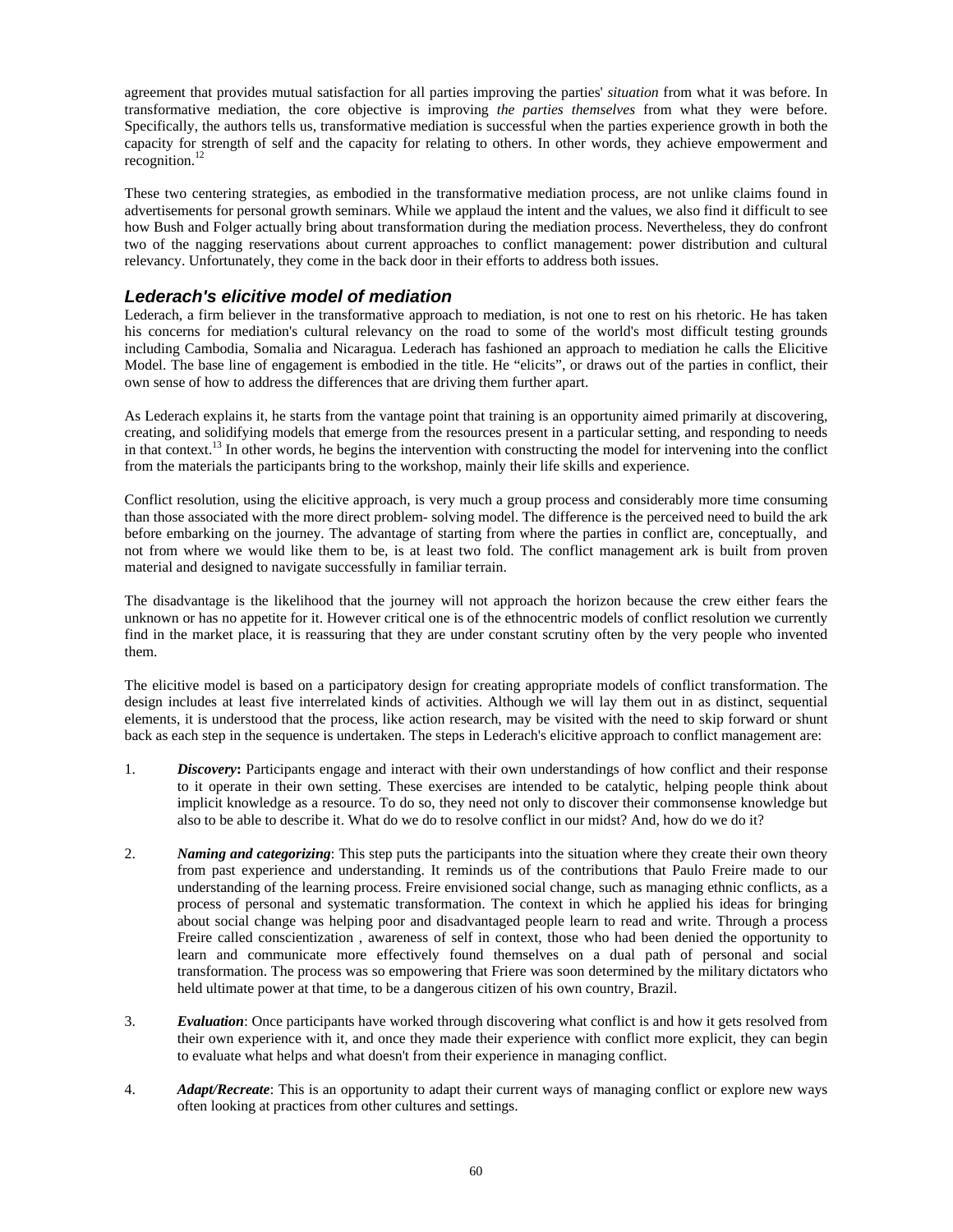5. **Practical Application**: This final stage in the training involves exercises to experiment with their new ideas and insights. From here they begin to use their new knowledge and skills in confrontational situations.

Lederach's approach is designed to honor the cultural differences that exist between the trainer and the participants and to use those differences as the baseline from which to explore new concepts and strategies for conflict resolution. The role of the trainer, in this context, shifts from delivering content and skill building about a recognized model of conflict resolution to facilitating the process of discovery and learning based on the experience of the learning community.

The one cautionary note Lederach sounds about the use of this model is the tendency of "culturally sensitive facilitators" to refrain from introducing other conflict management models for fear they will carry the potential power often assigned to expertise from abroad. Lederach believes a combination of the prescriptive and elicitive models is best suited when working with participants from other contextual environments.

"If the elicitive approach adapts a purist stance that does not encourage comparison, does not share full knowledge of others' approaches and ideas, it can be disempowering and narrow in the opposite direction, by keeping people ignorant $\mathbb{R}^1$ <sup>14</sup>

#### *Perspective*

The fields of conflict management, alternative dispute resolution, or whatever labels you prefer to assign to it, are being challenged from many fronts and are therefore changing. Mediation that has been perhaps more stable as a discipline and process for addressing disputes is beginning to re-invent itself from basic assumptions and values-to its operational style.

Given new insight about how the field is changing, we hope you now feel empowered to create your own strategy, based on the unique resources you personally bring to the situation and opportunities for service afforded by the lingering disputes that unsettle the potential for harmony in your midst.

#### *Reflection time*

Take a few moments and reflect on the variations of conflict management strategies we have just explored. What have you learned that will influence your own approach to managing conflicts with those you interact with, within your organization and within the community. Use the space below to record your "elicited" response. And then, state how you think you can change so you can put these new ideas into practice. (It's known as conscientization).

#### *Key Points*

- Two of the historical roots of conflict management are planned change and organization development.
- Role and image exchanges are two tools from that era that are still relevant strategies for managing interpersonal and organizational differences.
- Something called transformative peacemaking has grown out of a mix of conflict management strategies in an effort to bridge cultural gaps that have rendered some older models less effective.
- Empowerment and recognition are seen as two important results for those who engage in transformative mediation.
- Elicitive mediation is one of newest approaches to grow out of the restive hands of those who search for new ways to help others manage the conflict in their lives.

#### *Endnotes*

<sup>1</sup> Walton, Richard, Managing Conflict: Interpersonal Dialogue and Third Party Roles: second edition (Reading, MA. Addison-Wesley Publishing, 1987), p.4.

<sup>2</sup> **Ibid.**, p.11.

<sup>3</sup> Burton, John, **Conflict Resolution: Its Language and Processes** (Lanham, Maryland: Scarecrow Press, 1996), p.15.

<sup>4</sup> Fisher, Ronald J., **Interactive Conflict Resolution** (Syracuse, NY: Syracuse University Press, 1997)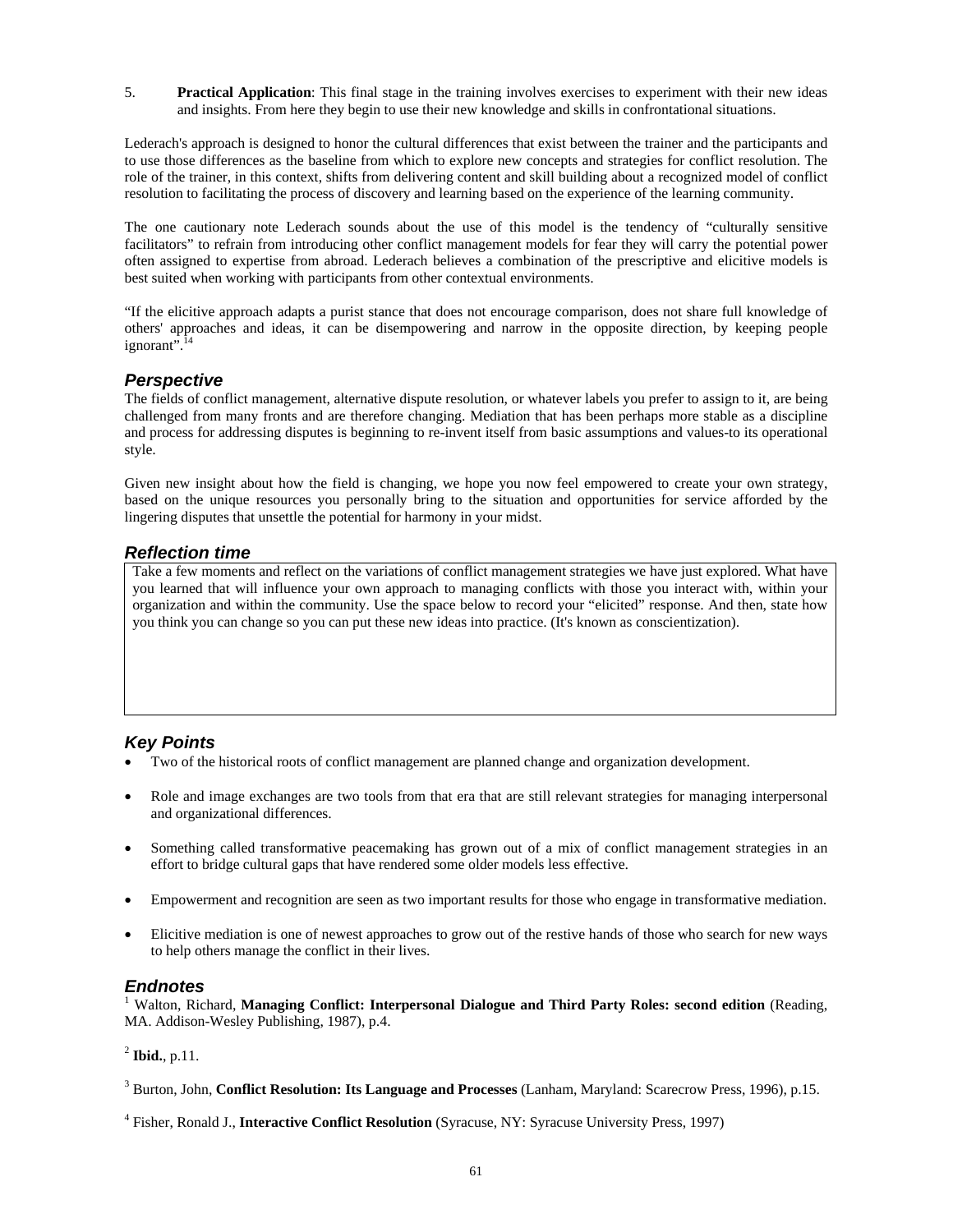Bush, Robert A. Baruch and Joseph P. Folger, **The Promise of Mediation**, San Francisco: Jossey-Bass Publishing, 1994), p.16.

 Lederach, John Paul, **Preparing for Peace: Conflict Transformation Across Cultures** (Syracuse, NY: Syracuse University Press, 1995), p.52.

 Avruch, Kevin, **Culture and Conflict Resolution** (Washington DC: United States Institute of Peace Press, 1998), p.85.

**Ibid**., p.102.

Lederach, **op. cit**., p.16-7.

**Ibid**. p.17.

<sup>11</sup> Bush and Folger, **op. cit.**, p.2.

**Ibid**., p.84.

13 Lederach, **op. cit**., p.55.

**Ibid**., p.70.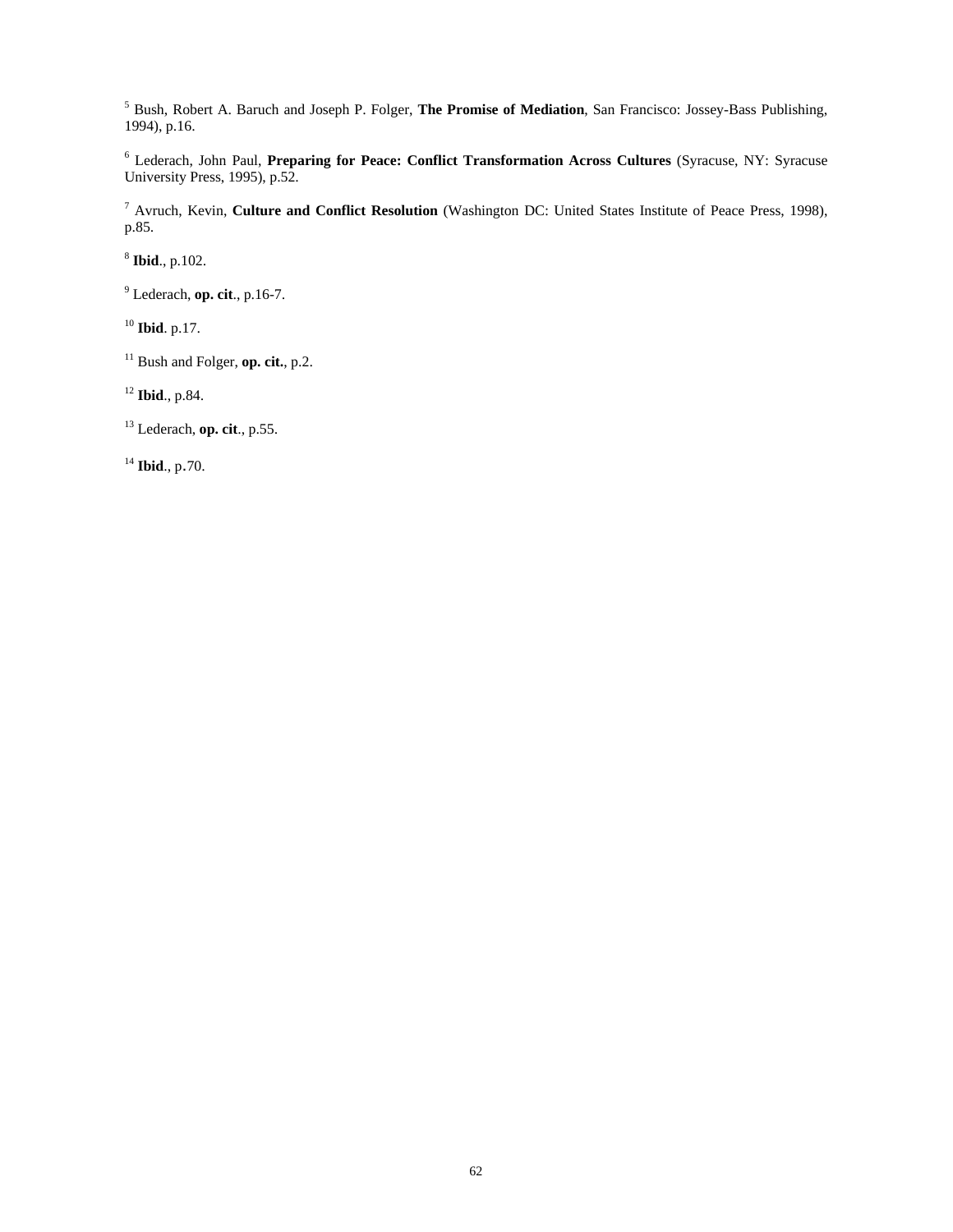## **CHAPTER 8 FUTURE TRENDS AND SUGGESTED ACTIONS**

#### When minds are the same, that which is far off will come **EAST AFRICAN PROVERB**

Conflict management has become a "growth industry" in recent years, for a number of obvious reasons. First, there is more and more conflict in the world.

- violent civil wars
- transitions in fundamental governance systems, pitting the "old ways" of doing things against the new
- cross border disputes
- ethnic strife from backyard squabbles to wholesale carnage
- racially incited hatred
- domestic violence and family disputes
- gender, religious and generational conflicts of all sorts.

The list goes on, and on, and on.

Second, this escalating, multi-headed, ubiquitous, conflict monster has spurred individuals, civic organizations, local governments, national NGOs and international agencies to take action or just to react. Sometimes they enter the fray reluctantly; other times, they are motivated by moral imperatives. For whatever reasons, the collective numbers and weight of those concerned with and involved in conflict management have grown rapidly in recent years.

The third reason conflict management has become a growth industry is the technology available to engage in conflict management and resolution activities and the ease by which one can acquire the rudiments of the technology. When elementary school children can be trained to become peer mediators, there is hope that more mature, experienced, educated individuals can learn how to mediate and negotiate with reasonable levels of competence.

#### *With growth, necessity and popularity come other things*

Opportunities for community leaders and others to gain skills and experience in alternative dispute resolution strategies, such as mediation, have increased substantially in many parts of the world. One outstanding example of how these opportunities have increased in recent years is through the efforts of Partners for Democratic Change (Partners). Partners, an international NGO, is committed to building sustainable local capacity to advance civil society and a culture of change and conflict management worldwide. Since its inception in 1989, Partners' locally managed national centers have provided information, negotiation, and cooperative planning skills to thousands of civic, NGO, municipal, and national government leaders in nearly 40 countries. Partners is particularly strong in Central and Eastern Europe where they have established national centers and equipped their staff with skills to help bring about fundamental changes in processes of democratic decision making and conflict management.

The growing use and popularity of new social technology, i.e., conflict management, sparks increased efforts to improve the technology. As we have discussed in earlier chapters, knowledge about the negotiation process and skills needed to negotiate more effectively have changed dramatically in recent years as major universities and applied research centers have become involved. Mediation, although practiced for hundreds of years in all parts of the world largely by the religious and diplomatic elite in the early days, has taken on new significance in recent years. Opportunities to learn mediation skills and put them to use has filtered down into organizations and communities, thanks to organizations like Partners for Democratic Change.

The same is true with the art of conciliation, an equally old approach to resolving differences and managing conflict. Conciliation has been defined as "an applied psychological tactic aimed at correcting perceptions, reducing unreasonable fears, and improving communication to an extent that permits reasonable discussion to take place and, in fact, makes rational bargaining possible".<sup>1</sup> For some strange reason, most books on conflict management will mention and often describe the conciliation process but rarely if ever mention *reconciliation*. One exception is Bush and Folger who define it as parties having "their relationship fully restored".<sup>2</sup> Reconciliation has been described as the penultimate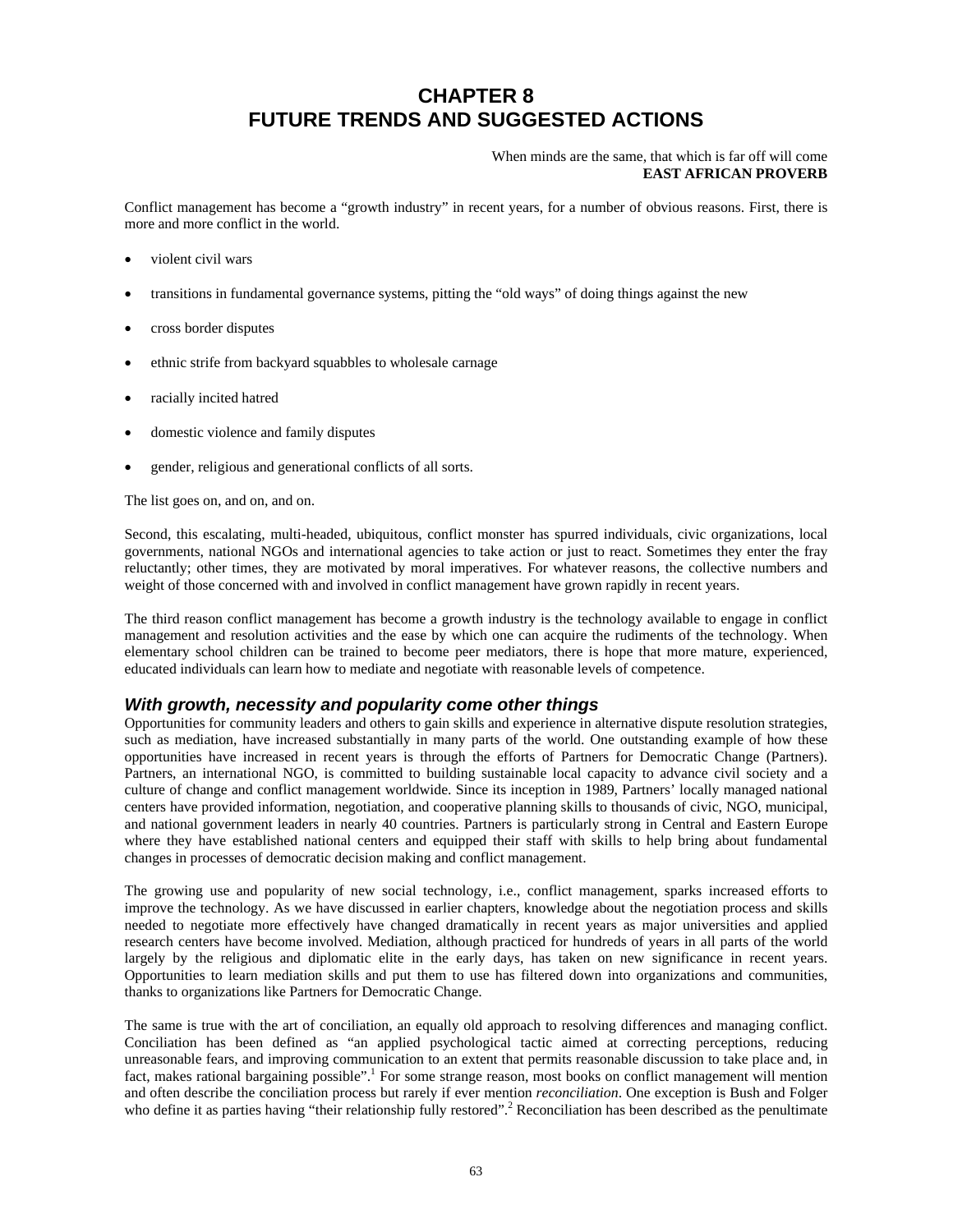restoration of a relationship that has gone bad. The Reconciliation Commission that operated in South Africa was designed to heal old wounds and to restore ethnic and racial harmony.

In recent years, conciliation has taken on significance as an integral and essential component of negotiation and mediation when necessary to reduce the emotional heat so often generated by conflict. Conciliation has also broken out as a freestanding process for building trust and productive relationships, to name just two of its intended consequences. As another variation on third party assisted conflict management strategies, and one that we believe will become more and more prominent in the future, let's take a quick look at conciliation.

#### *Conciliation: Another essential tool for managing conflict*

Conciliation is a third party managed process that helps those in conflict with relational issues, not content concerns. Moore calls conciliation "the psychological component of mediation in which the third party attempts to create an atmosphere of trust and cooperation that is conducive to negotiation".<sup>3</sup> Conciliation is designed to help lower tensions, improve communications, and explore possible solutions. Individuals often call on someone to help him or her become more *conciliatory* toward one another so they can make decisions on content concerns. Conciliation stops short of mediation but may set the scene, or conditions, for mediation.

Several problems are associated with the interpersonal dimensions of conflict. These relationship difficulties often require attention before progress can be made on the substantive aspects of a disagreement. These relationshipassociated issues and concerns include five conditions.

- 1. *Strong emotions*. These include anger, personal hurt, frustration, alienation, hopelessness, resentment, distrust, fear and more. For rational discussions of substantive issues to take place, these kinds of emotional currents must be addressed and, in some way, calmed. Louis Coser, nearly a half a century ago, made a distinction between *unrealistic* and *realistic* conflicts. He said unrealistic conflict exists when parties act as if they are in dispute when no real objective conditions for conflict exist. Realistic conflicts result from genuine conflicts of interest.<sup>4</sup> For negotiators and mediators, it is important to sort out the realistic from the unrealistic.
- 2. *Misperceptions and Stereotypes*. Misperceptions will continue to be reality, in the mind's eye, until proven otherwise, no matter how distorted they might be. Stereotypes - "you've seen one, you've seen them all" mindsets are more difficult to overcome since they are often mired in prejudice and hate. Nevertheless, they form a formidable barrier when trying to get to the substantive issues in a negotiated or mediated relationship.
- 3. *Legitimacy Problems*. If one side doesn't see the other party or their interests and concerns as "legitimate", the potential of even getting the parties to sit down together is slim. "They-have-no-right-to-strike!" kinds of verbal outbursts reflect these kinds of legitimacy barriers.
- 4. *Lack of Trust*. At the bottom of the pit of issues ripe for the skill of the conciliator is mistrust. When trust is missing and the ability to depend on or put confidence in the other party's truthfulness lacks, the negotiation/mediation process will be climbing a very steep mountain just to get to the substantive issues of the conflict. Trust is usually built in bits and pieces over a long period of time.
- 5. *Poor Communications*. Clean, clear, honest statements would probably cut by 90 percent the time required to mediate or negotiate conflicts or the need to resort to these kinds of third-party-assisted decisions. This sounds like an inflated commercial, but think about it for a moment. If the parties in conflict were communicating cleanly, clearly, and honestly without the fog of misperceptions, mistrust, and emotional baggage like fear and anger, many negotiators and mediators would be forced into early retirement.<sup>5</sup>

Community Boards, a non-profit organization established in San Francisco a number of years ago, enlarged the original concept of conciliation to "go beyond hostility, suspicions and avoidance to address the dispute that divides them".

The primary focus of Community Boards conciliation is building or rebuilding a relationship so that the disputing people themselves can agree to address their differences. We believe strongly that the conflict belongs to the disputants, as does the responsibility for its resolution. Conciliation is most appropriate when disputants have or want an ongoing relationship. When it achieves its goals, conciliation lays the groundwork for resolving not only the current difficulty but also any future ones … Ideally, disputants will leave the session with new skills and knowledge that will empower them to deal effectively with each other and in relationships characterized by tension and conflict. Ideally, conciliation does not merely resolve disputes, it also enhances social relationships and can improve the quality of life in a community.<sup>6</sup>

#### **Community Boards was founded on the following values:**

• Acceptance of the positive side of conflict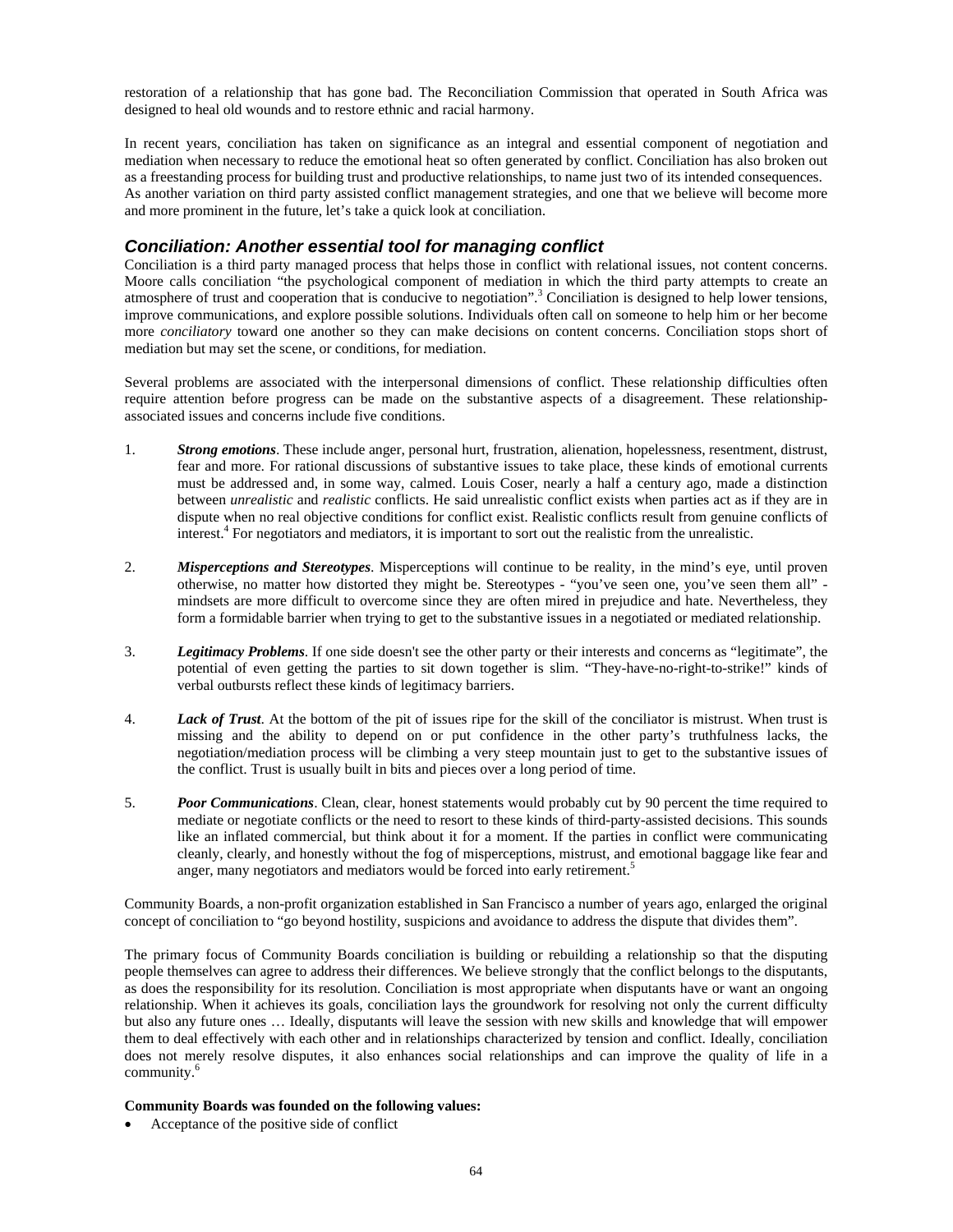- Peaceful expression of conflict in the neighborhood
- Individual and community acceptance of responsibility for conflict
- Voluntary resolution of conflict; and
- Neighborhood diversity and tolerance for differences.

The Community Boards' approach to conciliation, on the surface, seems a lot like mediation. The six step process looks like this:

**Step 1**: a neighborhood conflict precipitates a call to the Community Board for assistance;

**Step 2**: staff and community members interview everyone involved;

**Step 3**: if everyone agrees, a panel meeting is scheduled;

**Step 4**: the panel meeting takes place;

**Step 5**: in most cases, people reach an agreement; and

**Step 6**: staff or a panelist follow-up to see how the agreement is working.

The difference is in building relationships and conflict resolution skills as the primary order of business. It is not the resolution of a particular conflict, although this is also an intended consequence. Some would call efforts like these *capacity building*, building community capacity to work together more effectively.

#### *Conflict management: A work in progress*

We have discussed how the social technology of conflict management has been changing and will continue to change. We have also alluded to the movement that makes conflict management, as a skill and knowledge base, more democratic, meaning available to more and more individuals. But, the growing sense of importance and necessity to incorporate more sophisticated conflict management strategies into community development and civility maintenance endeavors brings pressure to somehow regulate and credential those who practice it. These two movements, (1) to increase the numbers of those who can manage conflict effectively as third-party intermediaries and (2) to regulate and credential those who provide mediating services, are in direct conflict, if that term is acceptable.

From what we can tell, standards are being established to credential mediators in certain political jurisdictions, but they are voluntary. For example, in the provincial jurisdiction where one of the authors resides, there is a Council of Mediators, which operates as a professional organization for those who work as mediators - part-time or full-time, paid or voluntary. This council has been instrumental in establishing a code of ethics and standards of conduct to guide the provision of services by its members. The council also has established standards for mediator credentialing, but is quick to point out that these standards are voluntary.

To become a voluntarily credentialed mediator in this provincial jurisdiction, the individual is expected to take a minimum of 22 hours of formal training in the principles and practices of dispute resolution alternatives. The mediator candidate must also participate as a co-mediator with disputing parties for a minimum of six cases totaling at least 12 contact hours.

There are other requirements to become a mentoring mediator, one who can train others, and a yearly minimum educational requirement of six hours to maintain the status of a credentialed basic mediator. W believe this is a practice that will continue to grow and become more binding in future years as those who practice the art of mediation want to make their work more professionally recognized and rewarding and the field more exclusive. It establishes an interesting conflict of values and norms for individuals who also want to see conflict management and resolution skills and practices become more egalitarian and widespread.

There is obviously much more we could be saying about the art and practice of managing conflict but we want to bring this dialogue to a close with the following reminder and some suggestions for action:

*We don't always create the conflict that enters our lives, But we can always choose our response to those conflicts.* 

#### *Suggested actions*

For those who have been involved in this discussion, the response should include an active role in managing conflict, bringing about successful resolutions to disputes, and passing on to others the knowledge and skills required so they can also become involved in managing disagreements, disputes and conflicts in their domains.

As an NGO, CBO or local government leader, we suggest you consider the following actions, based on the ideas put forth in this manual.

1. *Increase your capacity to lead and manage by improving your negotiation skills. Recognize that much of* what has been said about negotiation, mediation and other skill-based interventions is culturally biased toward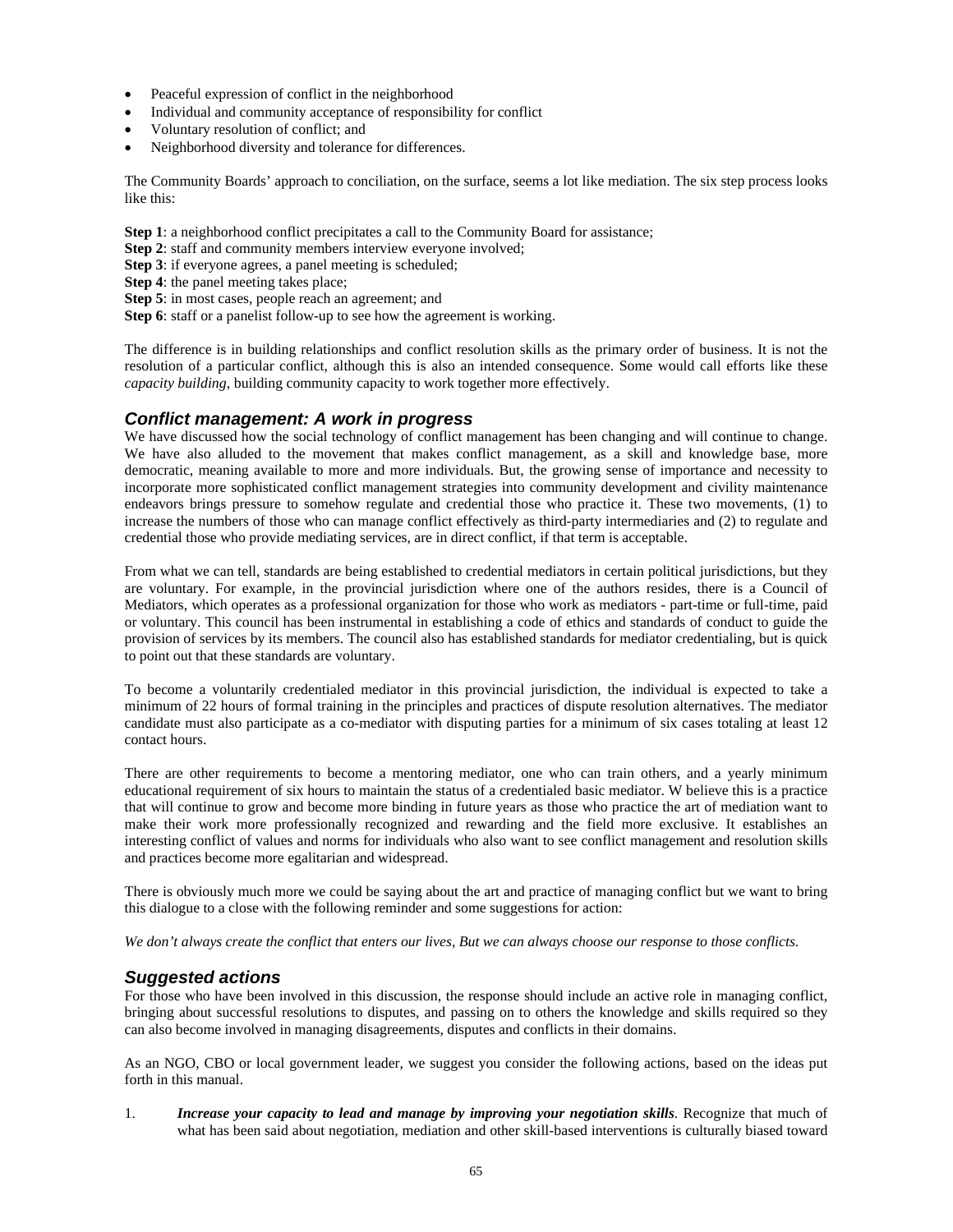the country context of those doing the writing. However, don't reject these ideas too quickly. Take the good ideas and those tactics you believe will work for you and modify them to meet your needs. Think about negotiation as a personal empowerment tool and one you can share with others. Peter Block reminds us that the promise of empowerment is in its use as an alternative to negative politics and bureaucracy. As public leaders and managers, we can create opportunities for others to be empowered and to take more responsibility and ownership of their actions at all levels of organizations and all corners of our communities. Maybe even use your new skills in negotiating to help create opportunities for others.

Block, nevertheless, puts parameters on your role in empowering others.

You don't empower others. You don't give other people their freedom. You can't legislate self-esteem. *You begin with yourself*. You cannot give to others what you have not claimed for yourself. Claim your autonomy, your vision; declare the organization (*and community, we would add*) you wish to make. Live that out at every moment. Then, and only then, make it easy for others to do the same. Empowerment is a choice, not a tool.<sup>7</sup>

We all use negotiation skills in just about everything we do. We use them to assure the distribution of goods and services within the community are more equitable and just. We use them to create new visions with those who hold on to the past. Improving your own skills in negotiation and helping others improve theirs will build community capacity. Empowerment is a choice, so is democracy. They are intertwined.

2. *Establish alternative dispute resolution (ADR) processes within the community if they don't already exist*. These are mediated out-of-court or before-court interactions between parties to a dispute or conflict. (Burton: 1997). Depending on the needs of your community, mediation can be a useful process tool for resolving disputes in such arenas as schools, family situations, neighborhoods, labor-management confrontations, environmental disagreements, child custody, and more.

There are various mediation models outlined earlier. If none seem to fit your culture or needs, invent a new approach. Once you have a mediation process you think can work in the best interests of the community and citizens, train mediators and set up systems to put this alternative dispute mechanism in place.

3. *Set in motion a series of transforming dialogues*. W talked earlier about the art of dialogue and its importance as a process for managing conflict and bringing about profound changes. While this manual is not written for those individuals who want to go out and engage in major geo-political conflict resolution efforts, there are substantial conflicts and disputes in most communities that are long-standing and deeply entrenched. They are also numerous enough that any one wanting to put their skills to work at dialogue and reconciliation will probably not be idle or bored.

So, the suggestion is not to take on deep-seated, multi-national, contentious, geo-political challenges after you have read this manual. Rather, we would suggest an undertaking that is a bit more modest but nevertheless challenging. It might include an ethnic minority community within your larger community that has been systematically shut out of the decision-making and resource-sharing loop for longer than any one can remember and therefore alienated from others in the community.

Or it might involve confrontation over sustaining a polluting industry for fear its closure will put a substantial number of citizens out of work. Or, it might be deep-seated antagonisms and distrust between the local government and community NGOs and CBOs. The possibilities are many in most communities so there is little need to elaborate.

#### *Dialogue: the art of thinking together*

If you remember, we used William Isaacs' definition of dialogue to describe the process earlier in the manual.

"*Dialogue* is about a shared inquiry, a way of thinking and reflecting together. It is not something we do *to* another person. It is something we do *with* people. Indeed, a large part of learning this has to do with learning to shift our attitudes about relationships with others, so that we gradually give up the effort to make them understand us, and come to a greater understanding of ourselves and each other".<sup>8</sup>

He goes on to say that "too many of us have lost touch with the fire of conversation. When we talk together, it is rarely with depth. We see our conversations as either opportunities to trade information or arenas in which to win points".<sup>9</sup> Just thinking about Nelson Mandela, a political prisoner at the time, and former President of apartheid South Africa de Klerk, sitting together and engaging in the *fire of conversation* over many years is inspiring. So is the story about John Hume and Gerry Adams and their fire of conversation that took place over many years, out of the limelight, to dialogue about stopping the violence in Northern Ireland. These are incredible stories of people with vision and patience,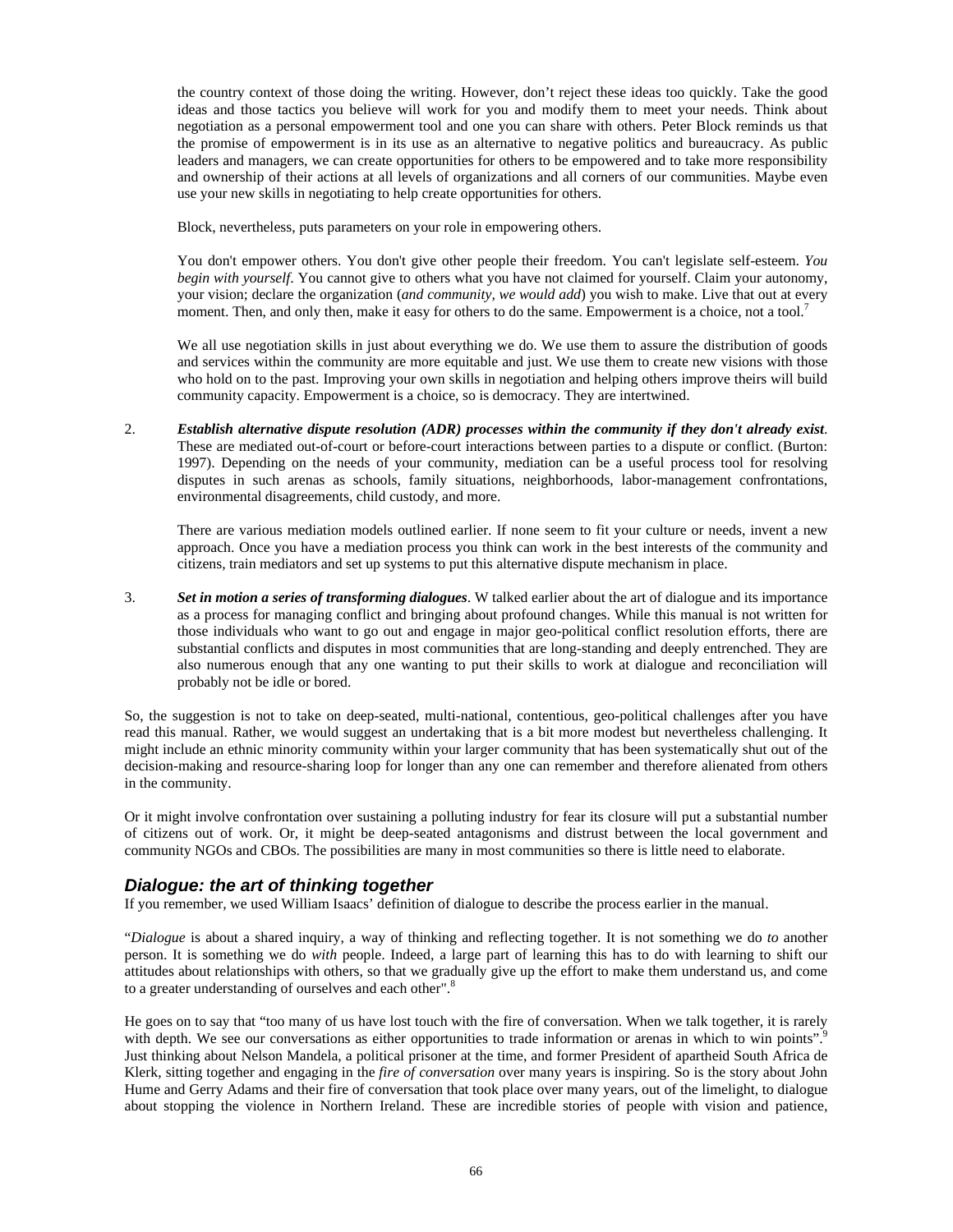individuals who stirred the ashes of discontent ever so gently in hopes of building trust and commitment to a greater good, together.

The lessons are clear in these stories. First, individuals can make a difference. Second, conflicts that have grown from the seeds of hatred over many decades cannot be unraveled and solved overnight or in a series of mediation sessions, regardless of good intent and high paid consultants. Third, while most of the talk we engage in to create conflict and dissention is cheap, the fire of conversation as characterized by the South African and Northern Ireland dialogues is priceless.

Finally, while the fire of conversation is fueled from within, the art of thinking together can benefit from a few basic dialogue tools and behaviour. Issacs suggests four:

- *Voicing*: speaking the truth of one's own authority, what one really is and thinks
- Listening: without resistance and imposition
- *Respecting*: awareness of the integrity of another's position and the impossibility of fully understanding it
- **Suspending**: assumptions, judgement and certainty

These four capacities for dialogue are based on the following principles:

- *Unfolding*: There is a constant, implicate potential unfolding through and around us
- *Participation*: I am in the world, and the world is in me
- *Coherence*: Everything is already whole; I must look for the ways it is
- *Awareness*: I am aware of the many voices within myself.

#### *Key Points*

- Managing conflict, differences and disputes will continue to occupy the minds and resources of many theoreticians and practitioners as they search for better ways to carry out a mandate to achieve peace in many parts of the world.
- Conciliation is a third-party strategy designed to help those in conflict situations that are based more on interrelational concerns than specific issues.
- Conciliation must often deal with strong emotions, misperceptions, stereotypes, legitimacy problems, lack of trust and poor communications before it can begin to look at substantive issues.
- Light fires of purposeful conversation. Learn to hold dialogues about those issues that are important to our communities and our societies.

#### *Reflection time*

We have come to the end of our journey. Before we part our ways, take a few moments and reflect on how you might begin a dialogue in your community to resolve a long standing, deep rooted conflict. What is the conflict you will begin the dialogue on? Who, from all sides of the controversy, would you invite into the conversation? Are you prepared to invest in the time it will take to complete this long journey of mutual discovery? Are you willing to learn the art of thinking together, and to help others learn? Can you accept the principles involved in lighting the fire of conversation that will take you beyond the controversy? If you can answer these questions without hesitation, you are on the path to discovering peace.

> Those who would have fruit, Must climb the tree **THOMAS FULLER**

#### *Endnotes*

<sup>1</sup> Curle, A., Making Peace (London: Tavistock, 1971), p. 177

2 Bush and Folger, **op. cit**., p. 97.